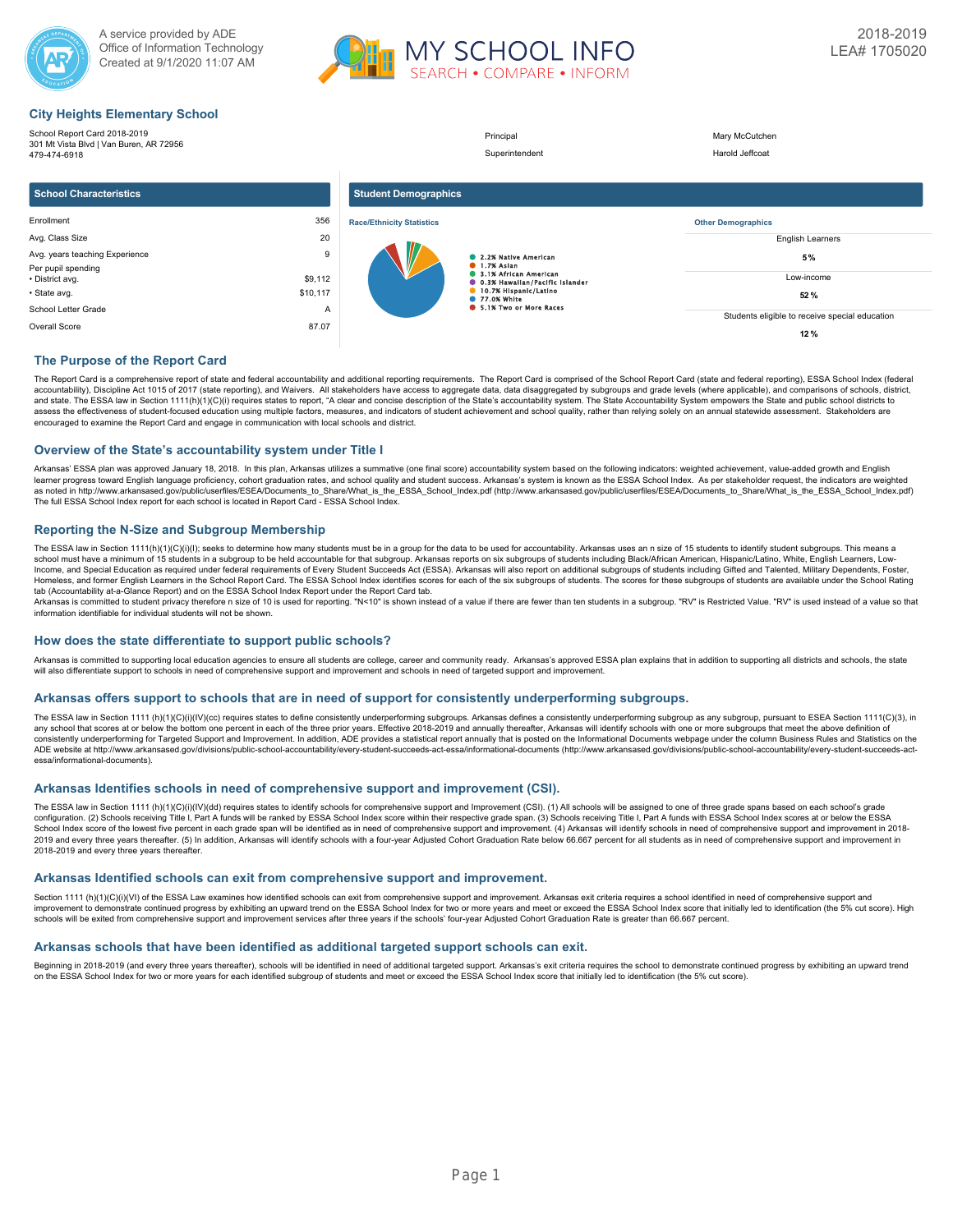



| Van Buren School District - 1705000 | City Heights Elementary School - 1705020 |
|-------------------------------------|------------------------------------------|
|                                     |                                          |

| <b>MODULE: Achievement</b>                                                                                                                                                                                             |                          |                          |                          |                          |                          |                              |                                                        |                                                  |
|------------------------------------------------------------------------------------------------------------------------------------------------------------------------------------------------------------------------|--------------------------|--------------------------|--------------------------|--------------------------|--------------------------|------------------------------|--------------------------------------------------------|--------------------------------------------------|
|                                                                                                                                                                                                                        | % Tested<br>2018-2019    | In Need<br>of Support    | Close                    | Ready                    | <b>Exceeding</b>         | <b>Ready or</b><br>Exceeding | <b>District</b><br>Avg<br>Ready or<br><b>Exceeding</b> | <b>State Avg</b><br>Ready or<br><b>Exceeding</b> |
| <b>All Grades All Students Reading</b>                                                                                                                                                                                 |                          |                          |                          |                          |                          |                              |                                                        |                                                  |
| All Students Percentage of Students                                                                                                                                                                                    | $\overline{\phantom{a}}$ | 18.38                    | 28.11                    | 20.54                    | 32.97                    | 53.51                        | $\overline{\phantom{a}}$                               | 41.27                                            |
| 3rd Grade English Language Arts (ELA)                                                                                                                                                                                  |                          |                          |                          |                          |                          |                              |                                                        |                                                  |
| All Students Percentage of Students                                                                                                                                                                                    | 100.00                   | 18.46                    | 27.69                    | 16.92                    | 36.92                    | 53.85                        | 37.29                                                  | 41.00                                            |
| All Students Number of Students                                                                                                                                                                                        |                          | 12                       | 18                       | 11                       | 24                       | 35                           |                                                        |                                                  |
| African American                                                                                                                                                                                                       | $\cdots$                 | $\overline{\phantom{a}}$ | $\overline{\phantom{a}}$ | $\overline{\phantom{a}}$ | ---                      | $\overline{\phantom{a}}$     | 41.67                                                  | $\overline{\phantom{a}}$                         |
| Hispanic                                                                                                                                                                                                               | 100.00                   | 42.86                    | 0.00                     | 0.00                     | 57.14                    | 57.14                        | 27.63                                                  | 34.25                                            |
| Caucasian                                                                                                                                                                                                              | 100.00                   | 18.75                    | 27.08                    | 16.67                    | 37.50                    | 54.17                        | 38.65                                                  | 48.23                                            |
| Economically Disadvantaged                                                                                                                                                                                             | 100.00                   | 26.47                    | 17.65                    | 20.59                    | 35.29                    | 55.88                        | 30.07                                                  | 32.57                                            |
| Non-Economically Disadvantaged                                                                                                                                                                                         | 100.00                   | 9.68                     | 38.71                    | 12.90                    | 38.71                    | 51.61                        | 50.60                                                  | 59.50                                            |
| Students with Disabilities                                                                                                                                                                                             | 100.00                   | 22.22                    | 44.44                    | 22.22                    | 11.11                    | 33.33                        | 14.61                                                  | 14.51                                            |
| Students without Disabilities                                                                                                                                                                                          | 100.00                   | 17.86                    | 25.00                    | 16.07                    | 41.07                    | 57.14                        | 42.56                                                  | 45.59                                            |
| Students with the most significant cognitive disabilities who take an alternate assessment: Number (Percent)                                                                                                           |                          |                          |                          |                          |                          | $0(0.00\%)$                  |                                                        |                                                  |
| Current English Learners (EL)                                                                                                                                                                                          | 100.00                   | 66.67                    | 0.00                     | 0.00                     | 33.33                    | 33.33                        | 22.64                                                  | 33.45                                            |
| Non-English Learners (includes Former EL Monitored 1-4 years)                                                                                                                                                          | 100.00                   | 16.13                    | 29.03                    | 17.74                    | 37.10                    | 54.84                        | 39.14                                                  | 42.09                                            |
| Former English Learner (Monitored 1-4 years)                                                                                                                                                                           | $\cdots$                 | $\hspace{0.05cm} \ldots$ | $\overline{\phantom{a}}$ | $\hspace{0.05cm} \ldots$ | $\hspace{0.05cm} \ldots$ | $\cdots$                     | 28.57                                                  | $\hspace{0.05cm} \ldots$                         |
| Recently Arrived English Learners (RAEL) Excluded from Accountability Indicators: Number (Percent)                                                                                                                     |                          |                          |                          |                          |                          | $1(1.72\%)$                  |                                                        |                                                  |
| Homeless                                                                                                                                                                                                               | 100.00                   | 100.00                   | 0.00                     | 0.00                     | 0.00                     | 0.00                         | 0.00                                                   | 28.14                                            |
| Children in Foster Care                                                                                                                                                                                                | $\overline{a}$           | $\overline{\phantom{a}}$ | $\overline{a}$           | $\overline{\phantom{a}}$ | ---                      | $\overline{\phantom{a}}$     | 0.00                                                   | $\overline{\phantom{a}}$                         |
| Children with Parent that is Military Connected                                                                                                                                                                        | 100.00                   | 100.00                   | 0.00                     | 0.00                     | 0.00                     | 0.00                         | 50.00                                                  | 51.21                                            |
| Gifted and Talented                                                                                                                                                                                                    | 100.00                   | 0.00                     | 0.00                     | 50.00                    | 50.00                    | 100.00                       | 91.43                                                  | 88.38                                            |
| <b>Female Students</b>                                                                                                                                                                                                 | 100.00                   | 22.86                    | 20.00                    | 11.43                    | 45.71                    | 57.14                        | 40.93                                                  | 46.06                                            |
| Male Students                                                                                                                                                                                                          | 100.00                   | 13.33                    | 36.67                    | 23.33                    | 26.67                    | 50.00                        | 32.86                                                  | 36.21                                            |
| Migrant                                                                                                                                                                                                                | $\overline{\phantom{a}}$ | $\overline{\phantom{a}}$ | $\overline{\phantom{a}}$ | $\overline{\phantom{a}}$ | ---                      | $\overline{a}$               | 100.00                                                 | $\overline{\phantom{a}}$                         |
| N<10 is shown instead of a value if there are fewer than ten students is a subgroup. RV is Restricted Value. RV is used instead of a value so that information identifiable for individual students will not be shown. |                          |                          |                          |                          |                          |                              |                                                        |                                                  |
| <b>3rd Grade Mathematics</b>                                                                                                                                                                                           |                          |                          |                          |                          |                          |                              |                                                        |                                                  |
| All Students Percentage of Students                                                                                                                                                                                    | 100.00                   | 7.69                     | 12.31                    | 38.46                    | 41.54                    | 80.00                        | 59.11                                                  | 61.47                                            |
| All Students Number of Students                                                                                                                                                                                        |                          | 5                        | 8                        | 25                       | 27                       | 52                           |                                                        |                                                  |
| African American                                                                                                                                                                                                       | $\hspace{0.05cm} \ldots$ | $\overline{\phantom{a}}$ | $\overline{\phantom{a}}$ | $\overline{\phantom{a}}$ | ---                      | $\overline{\phantom{a}}$     | 66.67                                                  | $\overline{\phantom{a}}$                         |
| Hispanic                                                                                                                                                                                                               | 100.00                   | 14.29                    | 28.57                    | 14.29                    | 42.86                    | 57.14                        | 46.05                                                  | 54.19                                            |
| Caucasian                                                                                                                                                                                                              | 100.00                   | 8.33                     | 8.33                     | 43.75                    | 39.58                    | 83.33                        | 60.43                                                  | 69.28                                            |
| Economically Disadvantaged                                                                                                                                                                                             | 100.00                   | 11.76                    | 11.76                    | 41.18                    | 35.29                    | 76.47                        | 50.33                                                  | 53.69                                            |
| Non-Economically Disadvantaged                                                                                                                                                                                         | 100.00                   | 3.23                     | 12.90                    | 35.48                    | 48.39                    | 83.87                        | 75.30                                                  | 78.53                                            |
| Students with Disabilities                                                                                                                                                                                             | 100.00                   | 22.22                    | 11.11                    | 33.33                    | 33.33                    | 66.67                        | 25.84                                                  | 24.28                                            |
| <b>Students without Disabilities</b>                                                                                                                                                                                   | 100.00                   | 5.36                     | 12.50                    | 39.29                    | 42.86                    | 82.14                        | 66.84                                                  | 67.92                                            |
| Students with the most significant cognitive disabilities who take an alternate assessment: Number (Percent)                                                                                                           |                          |                          |                          |                          |                          | $0(0.00\%)$                  |                                                        |                                                  |
| Current English Learners (EL)                                                                                                                                                                                          | 100.00                   | 33.33                    | 33.33                    | 0.00                     | 33.33                    | 33.33                        | 49.06                                                  | 53.06                                            |
| Non-English Learners (includes Former EL Monitored 1-4 years)                                                                                                                                                          | 100.00                   | 6.45                     | 11.29                    | 40.32                    | 41.94                    | 82.26                        | 60.38                                                  | 62.68                                            |
| Former English Learner (Monitored 1-4 years)                                                                                                                                                                           | $\hspace{0.05cm} \ldots$ | $\overline{\phantom{a}}$ |                          | $\overline{\phantom{a}}$ |                          | $\cdots$                     | 42.86                                                  | $\overline{\phantom{a}}$                         |
| Recently Arrived English Learners (RAEL) Excluded from Accountability Indicators: Number (Percent)                                                                                                                     |                          |                          |                          |                          |                          | $1(1.72\%)$                  |                                                        |                                                  |
| Homeless                                                                                                                                                                                                               | 100.00                   | 0.00                     | 100.00                   | 0.00                     | 0.00                     | 0.00                         | 33.33                                                  | 47.87                                            |
| Children in Foster Care                                                                                                                                                                                                | $\hspace{0.05cm} \cdots$ | $\hspace{0.05cm} \cdots$ | $\hspace{0.05cm} \cdots$ | $\hspace{0.05cm} \cdots$ | $\hspace{0.05cm} \cdots$ | $\cdots$                     | 0.00                                                   | $\hspace{0.05cm} \cdots$                         |
| Children with Parent that is Military Connected                                                                                                                                                                        | 100.00                   | 0.00                     | 0.00                     | 100.00                   | 0.00                     | 100.00                       | 66.67                                                  | 74.17                                            |
| Gifted and Talented                                                                                                                                                                                                    | 100.00                   | 0.00                     | 0.00                     | 0.00                     | 100.00                   | 100.00                       | 97.14                                                  | 96.56                                            |
| Female Students                                                                                                                                                                                                        | 100.00                   | 5.71                     | 17.14                    | 31.43                    | 45.71                    | 77.14                        | 60.23                                                  | 62.75                                            |
| Male Students                                                                                                                                                                                                          | 100.00                   | 10.00                    | 6.67                     | 46.67                    | 36.67                    | 83.33                        | 57.75                                                  | 60.26                                            |
| Migrant                                                                                                                                                                                                                | $\cdots$                 | $\cdots$                 | $\cdots$                 | $\cdots$                 | $\hspace{0.05cm} \cdots$ | $\cdots$                     | 100.00                                                 | $\cdots$                                         |

N<10 is shown instead of a value if there are fewer than ten students is a subgroup. RV is Restricted Value. RV is used instead of a value so that information identifiable for individual students will not be shown.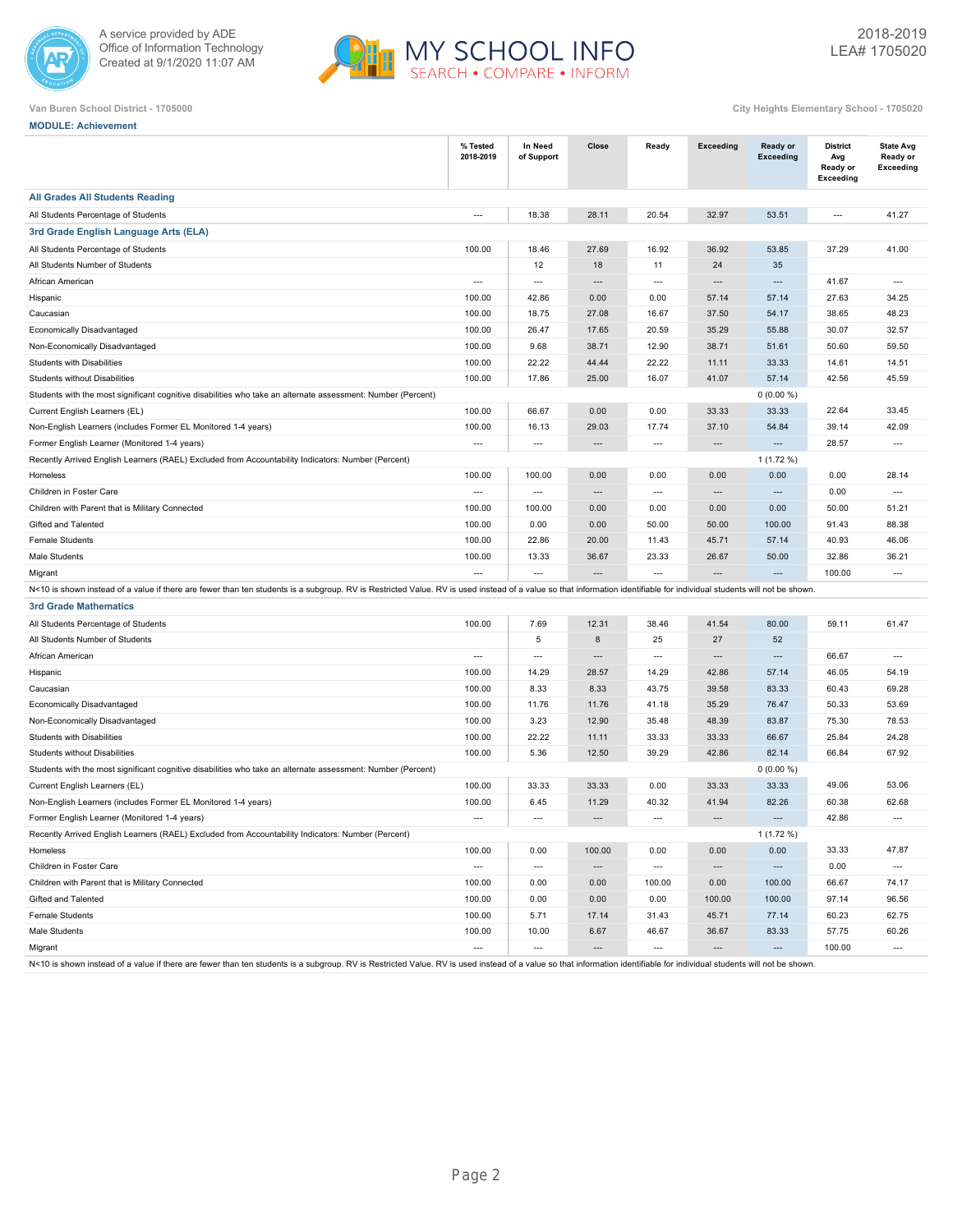



| <b>MODULE: Achievement</b>                                                                                                                                                                                             |                          |                          |                          |                          |                          |                                     |                                                        |                                                  |
|------------------------------------------------------------------------------------------------------------------------------------------------------------------------------------------------------------------------|--------------------------|--------------------------|--------------------------|--------------------------|--------------------------|-------------------------------------|--------------------------------------------------------|--------------------------------------------------|
|                                                                                                                                                                                                                        | % Tested<br>2018-2019    | In Need<br>of Support    | Close                    | Ready                    | <b>Exceeding</b>         | <b>Ready or</b><br><b>Exceeding</b> | <b>District</b><br>Avg<br>Ready or<br><b>Exceeding</b> | <b>State Avg</b><br>Ready or<br><b>Exceeding</b> |
| <b>3rd Grade Science</b>                                                                                                                                                                                               |                          |                          |                          |                          |                          |                                     |                                                        |                                                  |
| All Students Percentage of Students                                                                                                                                                                                    | 100.00                   | 27.69                    | 16.92                    | 21.54                    | 33.85                    | 55.38                               | 34.04                                                  | 39.11                                            |
| All Students Number of Students                                                                                                                                                                                        |                          | 18                       | 11                       | 14                       | 22                       | 36                                  |                                                        |                                                  |
| African American                                                                                                                                                                                                       | $\overline{\phantom{a}}$ | $\hspace{0.05cm} \ldots$ | ---                      | $\cdots$                 | ---                      | $\overline{\phantom{a}}$            | 33.33                                                  | $\overline{\phantom{a}}$                         |
| Hispanic                                                                                                                                                                                                               | 100.00                   | 42.86                    | 14.29                    | 0.00                     | 42.86                    | 42.86                               | 19.48                                                  | 29.68                                            |
| Caucasian                                                                                                                                                                                                              | 100.00                   | 27.08                    | 16.67                    | 20.83                    | 35.42                    | 56.25                               | 36.20                                                  | 48.17                                            |
| Economically Disadvantaged                                                                                                                                                                                             | 100.00                   | 29.41                    | 11.76                    | 26.47                    | 32.35                    | 58.82                               | 25.16                                                  | 30.43                                            |
| Non-Economically Disadvantaged                                                                                                                                                                                         | 100.00                   | 25.81                    | 22.58                    | 16.13                    | 35.48                    | 51.61                               | 50.30                                                  | 58.17                                            |
| Students with Disabilities                                                                                                                                                                                             | 100.00                   | 44.44                    | 11.11                    | 33.33                    | 11.11                    | 44.44                               | 11.24                                                  | 14.16                                            |
| Students without Disabilities                                                                                                                                                                                          | 100.00                   | 25.00                    | 17.86                    | 19.64                    | 37.50                    | 57.14                               | 39.32                                                  | 43.44                                            |
| Students with the most significant cognitive disabilities who take an alternate assessment: Number (Percent)                                                                                                           |                          |                          |                          |                          |                          | $0(0.00\%)$                         |                                                        |                                                  |
| Current English Learners (EL)                                                                                                                                                                                          | 100.00                   | 66.67                    | 0.00                     | 0.00                     | 33.33                    | 33.33                               | 18.87                                                  | 28.20                                            |
| Non-English Learners (includes Former EL Monitored 1-4 years)                                                                                                                                                          | 100.00                   | 25.81                    | 17.74                    | 22.58                    | 33.87                    | 56.45                               | 35.95                                                  | 40.69                                            |
| Former English Learner (Monitored 1-4 years)                                                                                                                                                                           | $\overline{\phantom{a}}$ | $\overline{\phantom{a}}$ | $\overline{a}$           | $\overline{\phantom{a}}$ | $\overline{\phantom{a}}$ | $\overline{a}$                      | 28.57                                                  | $\overline{\phantom{a}}$                         |
| Recently Arrived English Learners (RAEL) Excluded from Accountability Indicators: Number (Percent)                                                                                                                     |                          |                          |                          |                          |                          | $1(1.72\%)$                         |                                                        |                                                  |
| Homeless                                                                                                                                                                                                               | 100.00                   | 100.00                   | 0.00                     | 0.00                     | 0.00                     | 0.00                                | 0.00                                                   | 25.85                                            |
| Children in Foster Care                                                                                                                                                                                                | $\overline{\phantom{a}}$ | $\overline{\phantom{a}}$ | $\overline{\phantom{a}}$ | $\overline{\phantom{a}}$ | $\overline{\phantom{a}}$ | $\overline{\phantom{a}}$            | 0.00                                                   | $\overline{\phantom{a}}$                         |
| Children with Parent that is Military Connected                                                                                                                                                                        | 100.00                   | 100.00                   | 0.00                     | 0.00                     | 0.00                     | 0.00                                | 50.00                                                  | 52.32                                            |
| Gifted and Talented                                                                                                                                                                                                    | 100.00                   | 0.00                     | 0.00                     | 0.00                     | 100.00                   | 100.00                              | 94.29                                                  | 87.58                                            |
| <b>Female Students</b>                                                                                                                                                                                                 | 100.00                   | 25.71                    | 17.14                    | 25.71                    | 31.43                    | 57.14                               | 33.08                                                  | 38.62                                            |
| Male Students                                                                                                                                                                                                          | 100.00                   | 30.00                    | 16.67                    | 16.67                    | 36.67                    | 53.33                               | 35.21                                                  | 39.57                                            |
| Migrant                                                                                                                                                                                                                | $\overline{a}$           | $\overline{a}$           |                          | $\overline{\phantom{a}}$ |                          | $\overline{a}$                      | 0.00                                                   | $\overline{a}$                                   |
| N<10 is shown instead of a value if there are fewer than ten students is a subgroup. RV is Restricted Value. RV is used instead of a value so that information identifiable for individual students will not be shown. |                          |                          |                          |                          |                          |                                     |                                                        |                                                  |
| <b>4th Grade Reading</b>                                                                                                                                                                                               |                          |                          |                          |                          |                          |                                     |                                                        |                                                  |
| All Students Percentage of Students                                                                                                                                                                                    | 100.00                   | 14.93                    | 10.45                    | 22.39                    | 52.24                    | 74.63                               | 42.77                                                  | 44.98                                            |
| All Students Number of Students                                                                                                                                                                                        |                          | 10                       | $\sqrt{7}$               | 15                       | 35                       | 50                                  |                                                        |                                                  |
| African American                                                                                                                                                                                                       | 100.00                   | 0.00                     | 0.00                     | 0.00                     | 100.00                   | 100.00                              | 50.00                                                  | 27.02                                            |
| Hispanic                                                                                                                                                                                                               | 100.00                   | 44.44                    | 11.11                    | 0.00                     | 44.44                    | 44.44                               | 33.70                                                  | 36.26                                            |
| Caucasian                                                                                                                                                                                                              | 100.00                   | 11.76                    | 9.80                     | 25.49                    | 52.94                    | 78.43                               | 44.25                                                  | 52.79                                            |
| Economically Disadvantaged                                                                                                                                                                                             | 100.00                   | 24.14                    | 6.90                     | 24.14                    | 44.83                    | 68.97                               | 34.74                                                  | 35.92                                            |
| Non-Economically Disadvantaged                                                                                                                                                                                         | 100.00                   | 7.89                     | 13.16                    | 21.05                    | 57.89                    | 78.95                               | 56.82                                                  | 64.30                                            |
| Students with Disabilities                                                                                                                                                                                             | 100.00                   | 75.00                    | 12.50                    | 12.50                    | 0.00                     | 12.50                               | 10.14                                                  | 13.41                                            |
| <b>Students without Disabilities</b>                                                                                                                                                                                   | 100.00                   | 6.78                     | 10.17                    | 23.73                    | 59.32                    | 83.05                               | 48.19                                                  | 50.44                                            |
| Students with the most significant cognitive disabilities who take an alternate assessment: Number (Percent)                                                                                                           |                          |                          |                          |                          |                          | $0(0.00\%)$                         |                                                        |                                                  |
| Current English Learners (EL)                                                                                                                                                                                          | 100.00                   | 37.50                    | 12.50                    | 0.00                     | 50.00                    | 50.00                               | 32.89                                                  | 33.78                                            |
| Non-English Learners (includes Former EL Monitored 1-4 years)                                                                                                                                                          | 100.00                   | 11.86                    | 10.17                    | 25.42                    | 52.54                    | 77.97                               | 44.61                                                  | 46.57                                            |
| Former English Learner (Monitored 1-4 years)                                                                                                                                                                           | 100.00                   | 0.00                     | 0.00                     | 0.00                     | 100.00                   | 100.00                              | 76.92                                                  | 71.49                                            |
| Recently Arrived English Learners (RAEL) Excluded from Accountability Indicators: Number (Percent)                                                                                                                     |                          |                          |                          |                          |                          | $0(0.00\%)$                         |                                                        |                                                  |
| Homeless                                                                                                                                                                                                               | $---$                    | $---$                    |                          | $---$                    |                          |                                     | 8.33                                                   |                                                  |
| Children in Foster Care                                                                                                                                                                                                | $\overline{\phantom{a}}$ | $\overline{\phantom{a}}$ | $\cdots$                 | $\overline{\phantom{a}}$ | $\hspace{0.05cm} \cdots$ | $\cdots$                            | 0.00                                                   | $\overline{\phantom{a}}$                         |
| Children with Parent that is Military Connected                                                                                                                                                                        | 100.00                   | 0.00                     | 0.00                     | 0.00                     | 100.00                   | 100.00                              | 80.00                                                  | 59.37                                            |
| Gifted and Talented                                                                                                                                                                                                    | 100.00                   | 0.00                     | 0.00                     | 0.00                     | 100.00                   | 100.00                              | 87.50                                                  | 91.19                                            |
| Female Students                                                                                                                                                                                                        | 100.00                   | 11.76                    | 5.88                     | 26.47                    | 55.88                    | 82.35                               | 45.26                                                  | 50.06                                            |
| Male Students                                                                                                                                                                                                          | 100.00                   | 18.18                    | 15.15                    | 18.18                    | 48.48                    | 66.67                               | 40.48                                                  | 40.24                                            |
| Migrant                                                                                                                                                                                                                | 100.00                   | 100.00                   | 0.00                     | 0.00                     | 0.00                     | 0.00                                | 18.18                                                  | 25.08                                            |
| N<10 is shown instead of a value if there are fewer than ten students is a subgroup. RV is Restricted Value. RV is used instead of a value so that information identifiable for individual students will not be shown. |                          |                          |                          |                          |                          |                                     |                                                        |                                                  |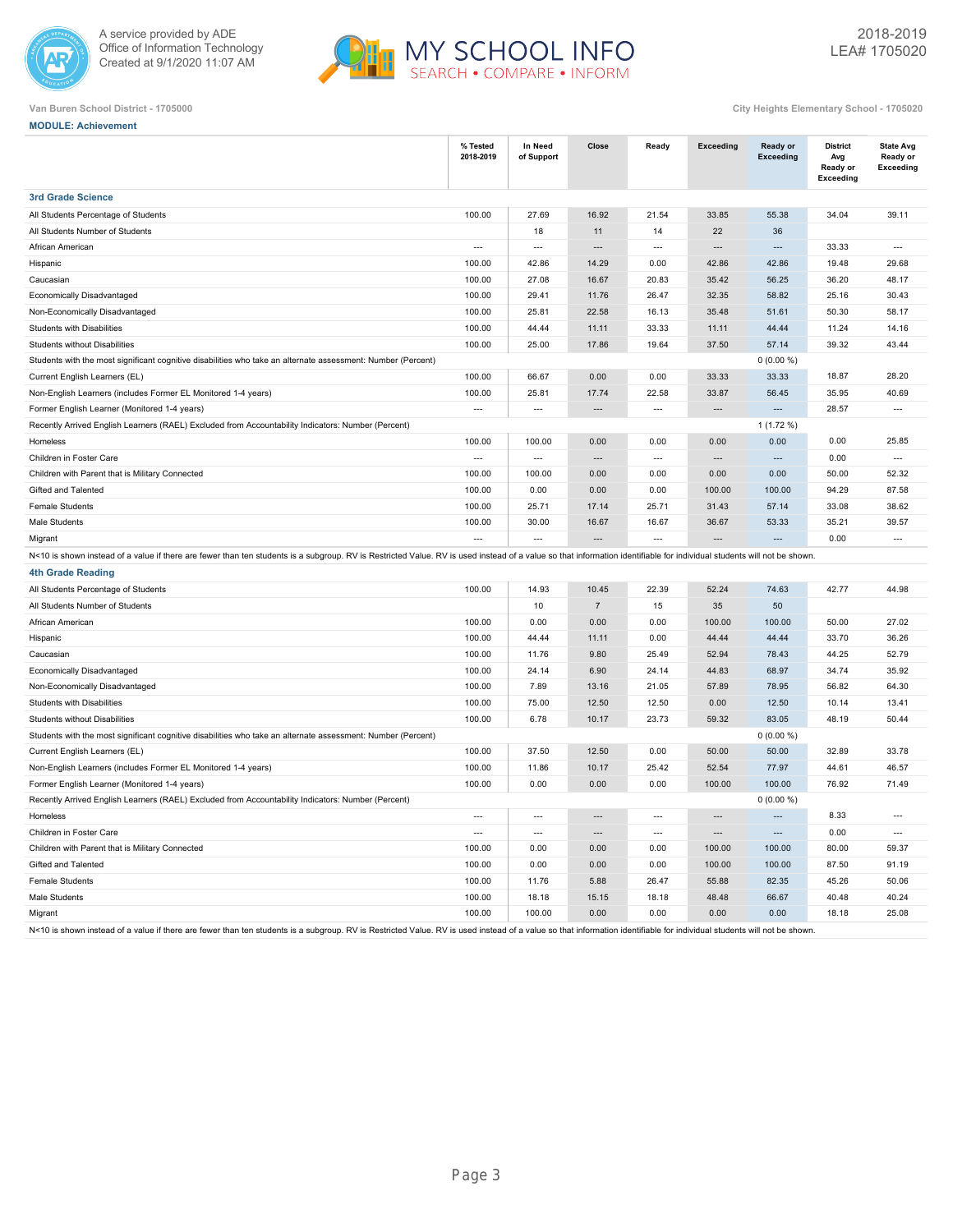



| <b>MODULE: Achievement</b>                                                                                                                                                                                             |                          |                          |                          |                          |                          |                              |                                                        |                                           |
|------------------------------------------------------------------------------------------------------------------------------------------------------------------------------------------------------------------------|--------------------------|--------------------------|--------------------------|--------------------------|--------------------------|------------------------------|--------------------------------------------------------|-------------------------------------------|
|                                                                                                                                                                                                                        | % Tested<br>2018-2019    | In Need<br>of Support    | Close                    | Ready                    | Exceeding                | Ready or<br><b>Exceeding</b> | <b>District</b><br>Avg<br>Ready or<br><b>Exceeding</b> | <b>State Avg</b><br>Ready or<br>Exceeding |
| <b>4th Grade Mathematics</b>                                                                                                                                                                                           |                          |                          |                          |                          |                          |                              |                                                        |                                           |
| All Students Percentage of Students                                                                                                                                                                                    | 100.00                   | 2.99                     | 17.91                    | 58.21                    | 20.90                    | 79.10                        | 53.51                                                  | 53.37                                     |
| All Students Number of Students                                                                                                                                                                                        |                          | $\overline{2}$           | 12                       | 39                       | 14                       | 53                           |                                                        |                                           |
| African American                                                                                                                                                                                                       | 100.00                   | 0.00                     | 0.00                     | 100.00                   | 0.00                     | 100.00                       | 40.00                                                  | 30.31                                     |
| Hispanic                                                                                                                                                                                                               | 100.00                   | 11.11                    | 33.33                    | 22.22                    | 33.33                    | 55.56                        | 51.09                                                  | 50.45                                     |
| Caucasian                                                                                                                                                                                                              | 100.00                   | 1.96                     | 13.73                    | 62.75                    | 21.57                    | 84.31                        | 54.87                                                  | 61.45                                     |
| Economically Disadvantaged                                                                                                                                                                                             | 100.00                   | 3.45                     | 20.69                    | 65.52                    | 10.34                    | 75.86                        | 45.13                                                  | 45.01                                     |
| Non-Economically Disadvantaged                                                                                                                                                                                         | 100.00                   | 2.63                     | 15.79                    | 52.63                    | 28.95                    | 81.58                        | 68.18                                                  | 71.21                                     |
| Students with Disabilities                                                                                                                                                                                             | 100.00                   | 12.50                    | 37.50                    | 50.00                    | 0.00                     | 50.00                        | 18.84                                                  | 20.00                                     |
| <b>Students without Disabilities</b>                                                                                                                                                                                   | 100.00                   | 1.69                     | 15.25                    | 59.32                    | 23.73                    | 83.05                        | 59.28                                                  | 59.15                                     |
| Students with the most significant cognitive disabilities who take an alternate assessment: Number (Percent)                                                                                                           |                          |                          |                          |                          |                          | $0(0.00\%)$                  |                                                        |                                           |
| Current English Learners (EL)                                                                                                                                                                                          | 100.00                   | 12.50                    | 37.50                    | 12.50                    | 37.50                    | 50.00                        | 51.32                                                  | 49.98                                     |
| Non-English Learners (includes Former EL Monitored 1-4 years)                                                                                                                                                          | 100.00                   | 1.69                     | 15.25                    | 64.41                    | 18.64                    | 83.05                        | 53.92                                                  | 53.85                                     |
| Former English Learner (Monitored 1-4 years)                                                                                                                                                                           | 100.00                   | 0.00                     | 0.00                     | 33.33                    | 66.67                    | 100.00                       | 84.62                                                  | 79.88                                     |
| Recently Arrived English Learners (RAEL) Excluded from Accountability Indicators: Number (Percent)                                                                                                                     |                          |                          |                          |                          |                          | $0(0.00\%)$                  |                                                        |                                           |
| Homeless                                                                                                                                                                                                               | $\overline{\phantom{a}}$ | $\overline{\phantom{a}}$ | ---                      | $\cdots$                 | ---                      | $\overline{\phantom{a}}$     | 25.00                                                  | $---$                                     |
| Children in Foster Care                                                                                                                                                                                                | $\overline{a}$           | $\overline{\phantom{a}}$ | $\overline{\phantom{a}}$ | $\hspace{0.05cm} \ldots$ | $\overline{\phantom{a}}$ | $\overline{\phantom{a}}$     | 0.00                                                   | $\hspace{0.05cm} \ldots$                  |
| Children with Parent that is Military Connected                                                                                                                                                                        | 100.00                   | 0.00                     | 0.00                     | 100.00                   | 0.00                     | 100.00                       | 100.00                                                 | 65.24                                     |
| Gifted and Talented                                                                                                                                                                                                    | 100.00                   | 0.00                     | 0.00                     | 50.00                    | 50.00                    | 100.00                       | 96.88                                                  | 92.26                                     |
| <b>Female Students</b>                                                                                                                                                                                                 | 100.00                   | 2.94                     | 14.71                    | 61.76                    | 20.59                    | 82.35                        | 55.60                                                  | 53.08                                     |
| Male Students                                                                                                                                                                                                          | 100.00                   | 3.03                     | 21.21                    | 54.55                    | 21.21                    | 75.76                        | 51.59                                                  | 53.64                                     |
| Migrant                                                                                                                                                                                                                | 100.00                   | 100.00                   | 0.00                     | 0.00                     | 0.00                     | 0.00                         | 54.55                                                  | 38.80                                     |
| N<10 is shown instead of a value if there are fewer than ten students is a subgroup. RV is Restricted Value. RV is used instead of a value so that information identifiable for individual students will not be shown  |                          |                          |                          |                          |                          |                              |                                                        |                                           |
| <b>4th Grade Science</b>                                                                                                                                                                                               |                          |                          |                          |                          |                          |                              |                                                        |                                           |
| All Students Percentage of Students                                                                                                                                                                                    | 100.00                   | 13.43                    | 17.91                    | 37.31                    | 31.34                    | 68.66                        | 39.67                                                  | 41.97                                     |
| All Students Number of Students                                                                                                                                                                                        |                          | 9                        | 12                       | 25                       | 21                       | 46                           |                                                        |                                           |
| African American                                                                                                                                                                                                       | 100.00                   | 0.00                     | 33.33                    | 66.67                    | 0.00                     | 66.67                        | 30.00                                                  | 21.29                                     |
| Hispanic                                                                                                                                                                                                               | 100.00                   | 22.22                    | 22.22                    | 22.22                    | 33.33                    | 55.56                        | 33.70                                                  | 33.93                                     |
| Caucasian                                                                                                                                                                                                              | 100.00                   | 13.73                    | 13.73                    | 39.22                    | 33.33                    | 72.55                        | 42.18                                                  | 50.74                                     |
| Economically Disadvantaged                                                                                                                                                                                             | 100.00                   | 17.24                    | 17.24                    | 41.38                    | 24.14                    | 65.52                        | 31.82                                                  | 33.20                                     |
| Non-Economically Disadvantaged                                                                                                                                                                                         | 100.00                   | 10.53                    | 18.42                    | 34.21                    | 36.84                    | 71.05                        | 53.41                                                  | 60.68                                     |
| Students with Disabilities                                                                                                                                                                                             | 100.00                   | 37.50                    | 25.00                    | 37.50                    | 0.00                     | 37.50                        | 11.59                                                  | 13.55                                     |
| Students without Disabilities                                                                                                                                                                                          | 100.00                   | 10.17                    | 16.95                    | 37.29                    | 35.59                    | 72.88                        | 44.34                                                  | 46.89                                     |
| Students with the most significant cognitive disabilities who take an alternate assessment: Number (Percent)                                                                                                           |                          |                          |                          |                          |                          | $0(0.00\%)$                  |                                                        |                                           |
| Current English Learners (EL)                                                                                                                                                                                          | 100.00                   | 25.00                    | 12.50                    | 25.00                    | 37.50                    | 62.50                        | 31.58                                                  | 31.32                                     |
| Non-English Learners (includes Former EL Monitored 1-4 years)                                                                                                                                                          | 100.00                   | 11.86                    | 18.64                    | 38.98                    | 30.51                    | 69.49                        | 41.18                                                  | 43.48                                     |
| Former English Learner (Monitored 1-4 years)                                                                                                                                                                           | 100.00                   | 0.00                     | 0.00                     | 33.33                    | 66.67                    | 100.00                       | 84.62                                                  | 61.69                                     |
| Recently Arrived English Learners (RAEL) Excluded from Accountability Indicators: Number (Percent)                                                                                                                     |                          |                          |                          |                          |                          | $0(0.00\%)$                  |                                                        |                                           |
| Homeless                                                                                                                                                                                                               |                          |                          |                          |                          |                          |                              | 8.33                                                   |                                           |
| Children in Foster Care                                                                                                                                                                                                | $\cdots$                 | $\hspace{0.05cm} \ldots$ | $\hspace{1.5cm} \cdots$  | $\hspace{0.05cm} \ldots$ | $\hspace{0.05cm} \cdots$ | $\hspace{0.05cm} \ldots$     | 0.00                                                   | $\hspace{0.05cm} \ldots$                  |
| Children with Parent that is Military Connected                                                                                                                                                                        | 100.00                   | 0.00                     | 0.00                     | 0.00                     | 100.00                   | 100.00                       | 60.00                                                  | 55.53                                     |
| Gifted and Talented                                                                                                                                                                                                    | 100.00                   | 0.00                     | 0.00                     | 20.00                    | 80.00                    | 100.00                       | 100.00                                                 | 88.18                                     |
| Female Students                                                                                                                                                                                                        | 100.00                   | 11.76                    | 17.65                    | 44.12                    | 26.47                    | 70.59                        | 39.66                                                  | 41.26                                     |
| Male Students                                                                                                                                                                                                          | 100.00                   | 15.15                    | 18.18                    | 30.30                    | 36.36                    | 66.67                        | 39.68                                                  | 42.63                                     |
| Migrant                                                                                                                                                                                                                | 100.00                   | 0.00                     | 100.00                   | 0.00                     | 0.00                     | 0.00                         | 27.27                                                  | 23.75                                     |
| N<10 is shown instead of a value if there are fewer than ten students is a subgroup. RV is Restricted Value. RV is used instead of a value so that information identifiable for individual students will not be shown. |                          |                          |                          |                          |                          |                              |                                                        |                                           |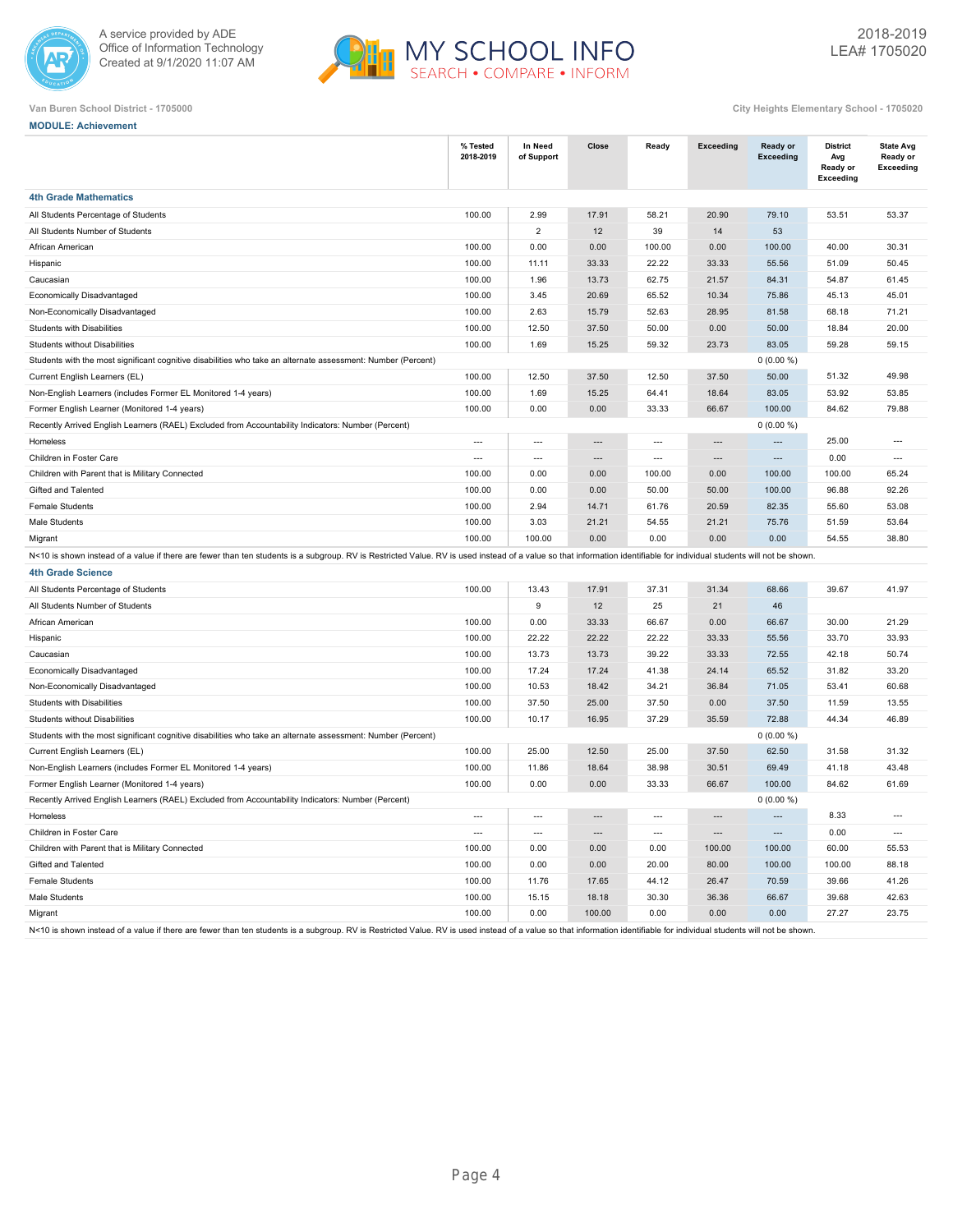



| <b>MODULE: Achievement</b> |
|----------------------------|
|                            |

|                                                                                                                                                                                                                        | % Tested<br>2018-2019    | In Need<br>of Support    | Close                    | Ready                    | Exceeding                | Ready or<br>Exceeding | <b>District</b><br>Avg<br>Ready or<br><b>Exceeding</b> | <b>State Avg</b><br>Ready or<br><b>Exceeding</b> |
|------------------------------------------------------------------------------------------------------------------------------------------------------------------------------------------------------------------------|--------------------------|--------------------------|--------------------------|--------------------------|--------------------------|-----------------------|--------------------------------------------------------|--------------------------------------------------|
| 5th Grade English Language Arts (ELA)                                                                                                                                                                                  |                          |                          |                          |                          |                          |                       |                                                        |                                                  |
| All Students Percentage of Students                                                                                                                                                                                    | 100.00                   | 15.09                    | 13.21                    | 24.53                    | 47.17                    | 71.70                 | 43.91                                                  | 44.42                                            |
| All Students Number of Students                                                                                                                                                                                        |                          | 8                        | $\sqrt{7}$               | 13                       | 25                       | 38                    |                                                        |                                                  |
| African American                                                                                                                                                                                                       | 100.00                   | 0.00                     | 0.00                     | 0.00                     | 100.00                   | 100.00                | 28.57                                                  | 24.65                                            |
| Hispanic                                                                                                                                                                                                               | 100.00                   | 0.00                     | 40.00                    | 40.00                    | 20.00                    | 60.00                 | 38.46                                                  | 38.79                                            |
| Caucasian                                                                                                                                                                                                              | 100.00                   | 19.51                    | 7.32                     | 24.39                    | 48.78                    | 73.17                 | 44.69                                                  | 52.14                                            |
| Economically Disadvantaged                                                                                                                                                                                             | 100.00                   | 20.00                    | 16.67                    | 23.33                    | 40.00                    | 63.33                 | 34.90                                                  | 34.87                                            |
| Non-Economically Disadvantaged                                                                                                                                                                                         | 100.00                   | 8.70                     | 8.70                     | 26.09                    | 56.52                    | 82.61                 | 60.49                                                  | 64.36                                            |
| <b>Students with Disabilities</b>                                                                                                                                                                                      | 100.00                   | 75.00                    | 12.50                    | 0.00                     | 12.50                    | 12.50                 | 3.33                                                   | 11.12                                            |
| <b>Students without Disabilities</b>                                                                                                                                                                                   | 100.00                   | 4.44                     | 13.33                    | 28.89                    | 53.33                    | 82.22                 | 50.00                                                  | 49.74                                            |
| Students with the most significant cognitive disabilities who take an alternate assessment: Number (Percent)                                                                                                           |                          |                          |                          |                          |                          | $0(0.00\%)$           |                                                        |                                                  |
| Current English Learners (EL)                                                                                                                                                                                          | 100.00                   | 0.00                     | 50.00                    | 50.00                    | 0.00                     | 50.00                 | 44.44                                                  | 35.87                                            |
| Non-English Learners (includes Former EL Monitored 1-4 years)                                                                                                                                                          | 100.00                   | 16.33                    | 10.20                    | 22.45                    | 51.02                    | 73.47                 | 43.83                                                  | 45.53                                            |
| Former English Learner (Monitored 1-4 years)                                                                                                                                                                           | 100.00                   | 0.00                     | 0.00                     | 100.00                   | 0.00                     | 100.00                | 92.31                                                  | 67.64                                            |
| Recently Arrived English Learners (RAEL) Excluded from Accountability Indicators: Number (Percent)                                                                                                                     |                          |                          |                          |                          |                          | $0(0.00\%)$           |                                                        |                                                  |
| Homeless                                                                                                                                                                                                               | 100.00                   | 100.00                   | 0.00                     | 0.00                     | 0.00                     | 0.00                  | 40.00                                                  | 29.55                                            |
| Children in Foster Care                                                                                                                                                                                                | $\overline{a}$           | $-$                      | $\overline{a}$           | $---$                    | $\sim$                   | $\sim$                | 0.00                                                   | $---$                                            |
| Children with Parent that is Military Connected                                                                                                                                                                        | $\overline{a}$           | $\overline{\phantom{a}}$ | $\overline{\phantom{a}}$ | $\overline{a}$           | $\sim$                   | $\overline{a}$        | $\overline{\phantom{a}}$                               | $\overline{a}$                                   |
| Gifted and Talented                                                                                                                                                                                                    | 100.00                   | 0.00                     | 25.00                    | 0.00                     | 75.00                    | 75.00                 | 91.43                                                  | 89.86                                            |
| <b>Female Students</b>                                                                                                                                                                                                 | 100.00                   | 17.86                    | 7.14                     | 25.00                    | 50.00                    | 75.00                 | 52.17                                                  | 50.99                                            |
| Male Students                                                                                                                                                                                                          | 100.00                   | 12.00                    | 20.00                    | 24.00                    | 44.00                    | 68.00                 | 35.65                                                  | 38.12                                            |
| Migrant                                                                                                                                                                                                                | $\overline{\phantom{a}}$ | $\overline{a}$           |                          | $\overline{\phantom{a}}$ | $\sim$                   |                       | 37.50                                                  | $\overline{\phantom{a}}$                         |
| N<10 is shown instead of a value if there are fewer than ten students is a subgroup. RV is Restricted Value. RV is used instead of a value so that information identifiable for individual students will not be shown. |                          |                          |                          |                          |                          |                       |                                                        |                                                  |
| <b>5th Grade Mathematics</b>                                                                                                                                                                                           |                          |                          |                          |                          |                          |                       |                                                        |                                                  |
| All Students Percentage of Students                                                                                                                                                                                    | 100.00                   | 0.00                     | 22.64                    | 50.94                    | 26.42                    | 77.36                 | 55.00                                                  | 48.82                                            |
| All Students Number of Students                                                                                                                                                                                        |                          | $\mathbf 0$              | 12                       | 27                       | 14                       | 41                    |                                                        |                                                  |
| African American                                                                                                                                                                                                       | 100.00                   | 0.00                     | 0.00                     | 0.00                     | 100.00                   | 100.00                | 35.71                                                  | 25.89                                            |
| Hispanic                                                                                                                                                                                                               | 100.00                   | 0.00                     | 40.00                    | 40.00                    | 20.00                    | 60.00                 | 49.45                                                  | 44.97                                            |
| Caucasian                                                                                                                                                                                                              | 100.00                   | 0.00                     | 21.95                    | 51.22                    | 26.83                    | 78.05                 | 56.59                                                  | 57.29                                            |
| Economically Disadvantaged                                                                                                                                                                                             | 100.00                   | 0.00                     | 30.00                    | 46.67                    | 23.33                    | 70.00                 | 48.32                                                  | 39.40                                            |
| Non-Economically Disadvantaged                                                                                                                                                                                         | 100.00                   | 0.00                     | 13.04                    | 56.52                    | 30.43                    | 86.96                 | 67.28                                                  | 68.49                                            |
| <b>Students with Disabilities</b>                                                                                                                                                                                      | 100.00                   | 0.00                     | 87.50                    | 12.50                    | 0.00                     | 12.50                 | 5.00                                                   | 12.66                                            |
| <b>Students without Disabilities</b>                                                                                                                                                                                   | 100.00                   | 0.00                     | 11.11                    | 57.78                    | 31.11                    | 88.89                 | 62.50                                                  | 54.60                                            |
| Students with the most significant cognitive disabilities who take an alternate assessment: Number (Percent)                                                                                                           |                          |                          |                          |                          |                          | $0(0.00\%)$           |                                                        |                                                  |
| Current English Learners (EL)                                                                                                                                                                                          | 100.00                   | 0.00                     | 50.00                    | 25.00                    | 25.00                    | 50.00                 | 53.97                                                  | 42.92                                            |
| Non-English Learners (includes Former EL Monitored 1-4 years)                                                                                                                                                          | 100.00                   | 0.00                     | 20.41                    | 53.06                    | 26.53                    | 79.59                 | 55.16                                                  | 49.58                                            |
| Former English Learner (Monitored 1-4 years)                                                                                                                                                                           | 100.00                   | 0.00                     | 100.00                   | 0.00                     | 0.00                     | 0.00                  | 84.62                                                  | 74.01                                            |
| Recently Arrived English Learners (RAEL) Excluded from Accountability Indicators: Number (Percent)                                                                                                                     |                          |                          |                          |                          |                          | $0(0.00\%)$           |                                                        |                                                  |
| Homeless                                                                                                                                                                                                               | 100.00                   | 0.00                     | 100.00                   | 0.00                     | 0.00                     | 0.00                  | 60.00                                                  | 33.02                                            |
| Children in Foster Care                                                                                                                                                                                                | $\overline{\phantom{a}}$ | $\overline{a}$           | $\overline{\phantom{a}}$ | $\overline{\phantom{a}}$ | $\overline{\phantom{a}}$ | $---$                 | 0.00                                                   | $\overline{a}$                                   |
| Children with Parent that is Military Connected                                                                                                                                                                        | $\overline{\phantom{a}}$ | $\overline{\phantom{a}}$ | $\overline{\phantom{a}}$ | $\overline{a}$           | $\overline{a}$           | $\overline{a}$        | $\overline{a}$                                         | $\overline{\phantom{a}}$                         |
| Gifted and Talented                                                                                                                                                                                                    | 100.00                   | 0.00                     | 0.00                     | 25.00                    | 75.00                    | 100.00                | 100.00                                                 | 89.56                                            |
| <b>Female Students</b>                                                                                                                                                                                                 | 100.00                   | 0.00                     | 25.00                    | 57.14                    | 17.86                    | 75.00                 | 53.04                                                  | 49.75                                            |
| Male Students                                                                                                                                                                                                          | 100.00                   | 0.00                     | 20.00                    | 44.00                    | 36.00                    | 80.00                 | 56.96                                                  | 47.92                                            |
| Migrant                                                                                                                                                                                                                | $\overline{a}$           | $\overline{a}$           |                          | $\overline{\phantom{a}}$ |                          |                       | 37.50                                                  | $\overline{\phantom{a}}$                         |
| N<10 is shown instead of a value if there are fewer than ten students is a subgroup. RV is Restricted Value. RV is used instead of a value so that information identifiable for individual students will not be shown. |                          |                          |                          |                          |                          |                       |                                                        |                                                  |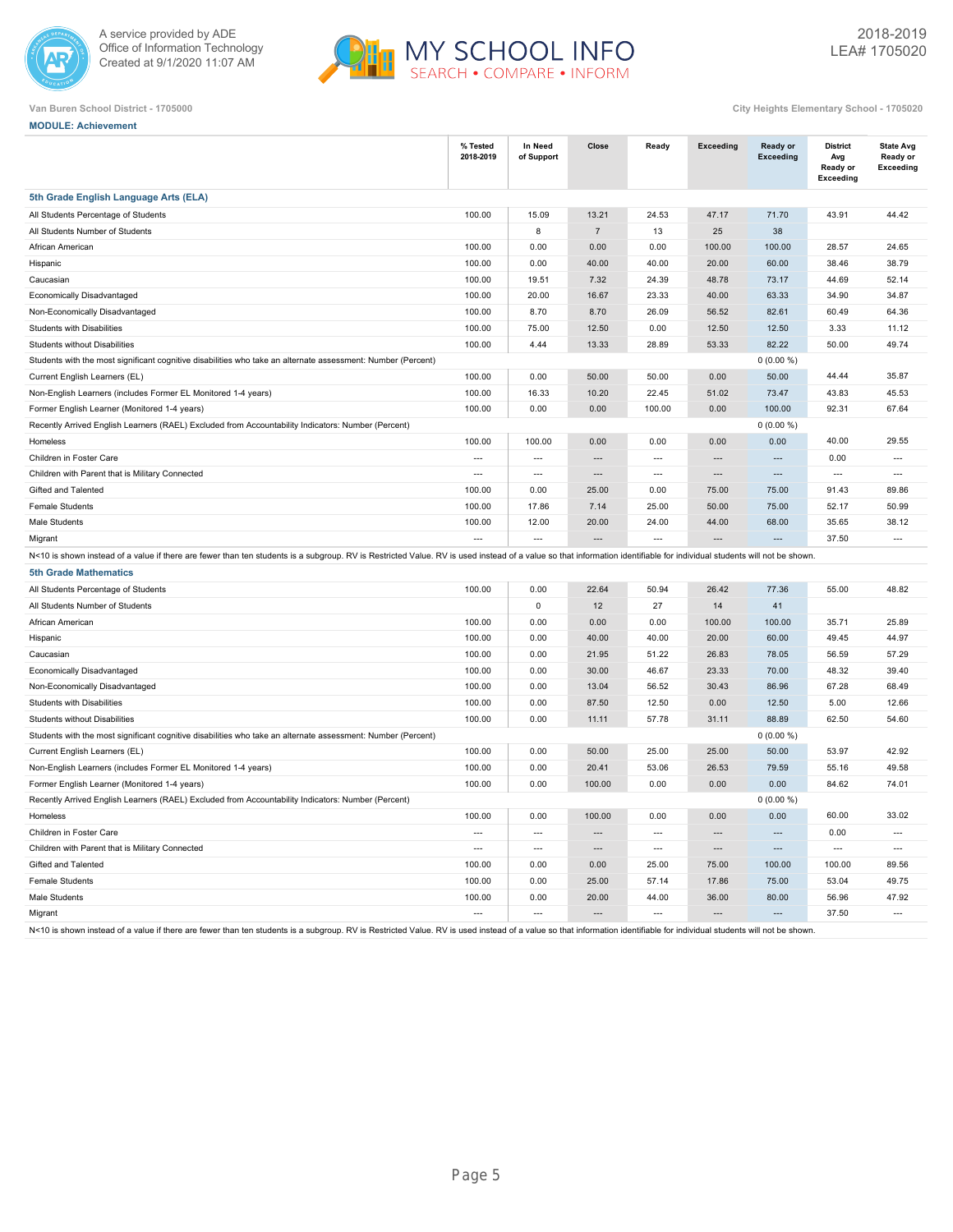



**MODULE: Achievement**

**Van Buren School District - 1705000 City Heights Elementary School - 1705020**

|                                                                                                              | % Tested<br>2018-2019    | In Need<br>of Support    | Close    | Ready  | Exceeding                | Ready or<br><b>Exceeding</b> | <b>District</b><br>Avg<br>Ready or<br>Exceeding | <b>State Avg</b><br>Ready or<br>Exceeding |
|--------------------------------------------------------------------------------------------------------------|--------------------------|--------------------------|----------|--------|--------------------------|------------------------------|-------------------------------------------------|-------------------------------------------|
| <b>5th Grade Science</b>                                                                                     |                          |                          |          |        |                          |                              |                                                 |                                           |
| All Students Percentage of Students                                                                          | 100.00                   | 16.98                    | 26.42    | 33.96  | 22.64                    | 56.60                        | 40.43                                           | 40.46                                     |
| All Students Number of Students                                                                              |                          | 9                        | 14       | 18     | 12                       | 30                           |                                                 |                                           |
| African American                                                                                             | 100.00                   | 0.00                     | 0.00     | 100.00 | 0.00                     | 100.00                       | 28.57                                           | 17.58                                     |
| Hispanic                                                                                                     | 100.00                   | 20.00                    | 20.00    | 60.00  | 0.00                     | 60.00                        | 32.97                                           | 33.35                                     |
| Caucasian                                                                                                    | 100.00                   | 17.07                    | 24.39    | 29.27  | 29.27                    | 58.54                        | 42.44                                           | 49.72                                     |
| Economically Disadvantaged                                                                                   | 100.00                   | 23.33                    | 20.00    | 36.67  | 20.00                    | 56.67                        | 30.87                                           | 30.93                                     |
| Non-Economically Disadvantaged                                                                               | 100.00                   | 8.70                     | 34.78    | 30.43  | 26.09                    | 56.52                        | 58.02                                           | 60.36                                     |
| <b>Students with Disabilities</b>                                                                            | 100.00                   | 75.00                    | 12.50    | 12.50  | 0.00                     | 12.50                        | 5.00                                            | 12.09                                     |
| <b>Students without Disabilities</b>                                                                         | 100.00                   | 6.67                     | 28.89    | 37.78  | 26.67                    | 64.44                        | 45.75                                           | 44.99                                     |
| Students with the most significant cognitive disabilities who take an alternate assessment: Number (Percent) |                          |                          |          |        |                          | $0(0.00\%)$                  |                                                 |                                           |
| Current English Learners (EL)                                                                                | 100.00                   | 25.00                    | 25.00    | 50.00  | 0.00                     | 50.00                        | 33.33                                           | 30.39                                     |
| Non-English Learners (includes Former EL Monitored 1-4 years)                                                | 100.00                   | 16.33                    | 26.53    | 32.65  | 24.49                    | 57.14                        | 41.56                                           | 41.77                                     |
| Former English Learner (Monitored 1-4 years)                                                                 | 100.00                   | 0.00                     | 0.00     | 100.00 | 0.00                     | 100.00                       | 84.62                                           | 54.08                                     |
| Recently Arrived English Learners (RAEL) Excluded from Accountability Indicators: Number (Percent)           |                          |                          |          |        |                          | $0(0.00\%)$                  |                                                 |                                           |
| Homeless                                                                                                     | 100.00                   | 100.00                   | 0.00     | 0.00   | 0.00                     | 0.00                         | 40.00                                           | 27.13                                     |
| Children in Foster Care                                                                                      | $\hspace{0.05cm} \cdots$ | $\overline{\phantom{a}}$ | ---      | ---    | $\overline{\phantom{a}}$ | $\cdots$                     | 0.00                                            | $\overline{\phantom{a}}$                  |
| Children with Parent that is Military Connected                                                              | $\sim$ $\sim$            | $---$                    | ---      | $---$  | $\cdots$                 | $\cdots$                     | $\cdots$                                        | $---$                                     |
| Gifted and Talented                                                                                          | 100.00                   | 0.00                     | 25.00    | 25.00  | 50.00                    | 75.00                        | 91.43                                           | 86.11                                     |
| <b>Female Students</b>                                                                                       | 100.00                   | 17.86                    | 32.14    | 39.29  | 10.71                    | 50.00                        | 38.26                                           | 39.93                                     |
| Male Students                                                                                                | 100.00                   | 16.00                    | 20.00    | 28.00  | 36.00                    | 64.00                        | 42.61                                           | 40.96                                     |
| Migrant                                                                                                      | $\sim$ $\sim$            | $---$                    | $\cdots$ | $---$  | $\cdots$                 | $---$                        | 25.00                                           | $---$                                     |
|                                                                                                              |                          |                          |          |        |                          |                              |                                                 |                                           |

N<10 is shown instead of a value if there are fewer than ten students is a subgroup. RV is Restricted Value. RV is used instead of a value so that information identifiable for individual students will not be shown.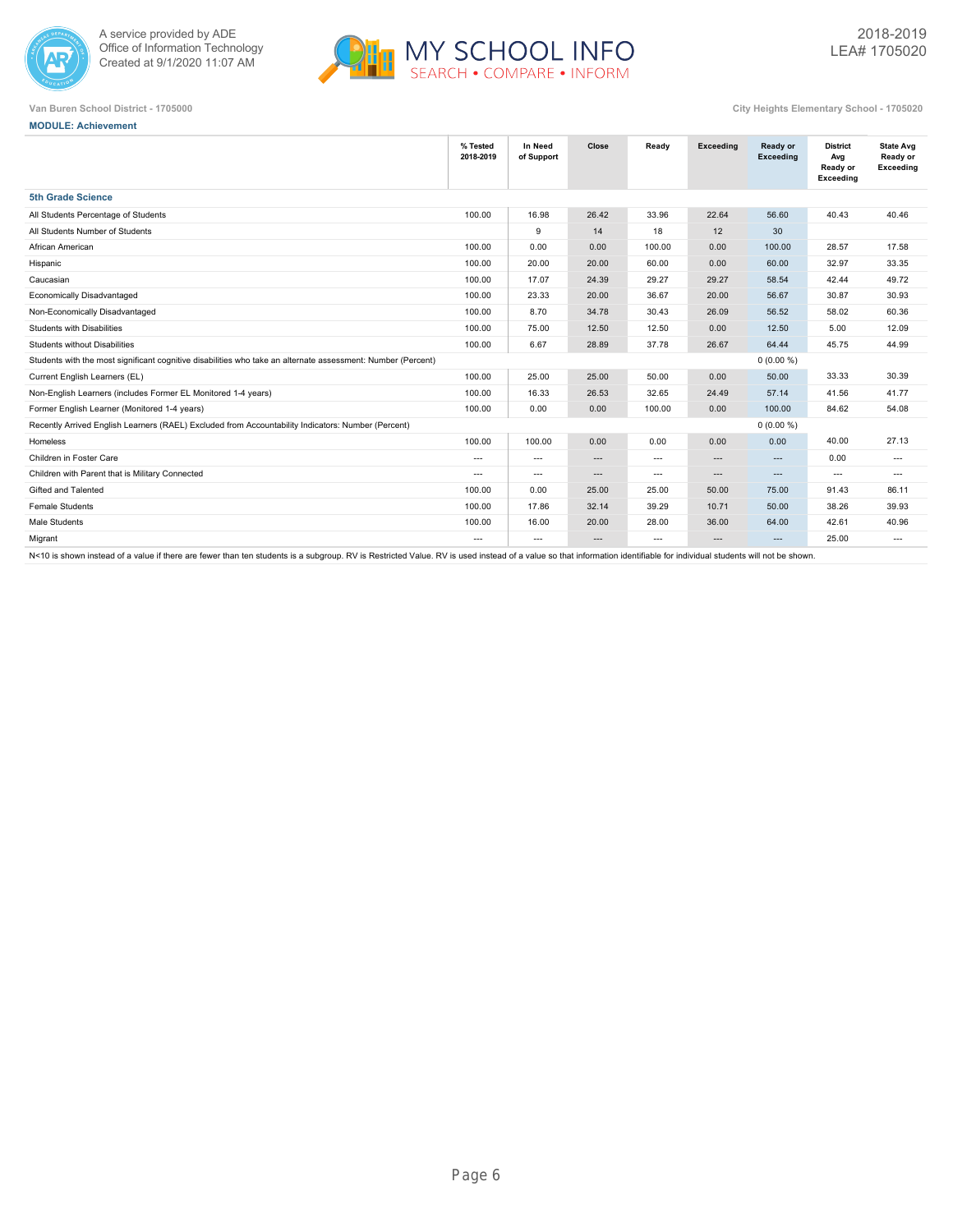



**MODULE: Growth**

|                                                                                                                                                                                                                               | English<br><b>Language Arts</b><br>(ELA) | Math | Average ELA +<br>Math (Content) | Science | ELP*     | Content** with<br><b>ELP</b> |
|-------------------------------------------------------------------------------------------------------------------------------------------------------------------------------------------------------------------------------|------------------------------------------|------|---------------------------------|---------|----------|------------------------------|
| Grade 1                                                                                                                                                                                                                       |                                          |      |                                 |         |          |                              |
| All Students                                                                                                                                                                                                                  | N/A                                      | N/A  | N/A                             | N/A     | 82.0711  | N/A                          |
| African-American                                                                                                                                                                                                              | N/A                                      | N/A  | N/A                             | N/A     | $\cdots$ | N/A                          |
| Hispanic                                                                                                                                                                                                                      | N/A                                      | N/A  | N/A                             | N/A     | 82.0711  | N/A                          |
| Caucasian                                                                                                                                                                                                                     | N/A                                      | N/A  | N/A                             | N/A     | $\cdots$ | N/A                          |
| Economically Disadvantaged                                                                                                                                                                                                    | N/A                                      | N/A  | N/A                             | N/A     | 82.0711  | N/A                          |
| Non-Economically Disadvantaged                                                                                                                                                                                                | N/A                                      | N/A  | N/A                             | N/A     | $\cdots$ | N/A                          |
| Students with Disabilities                                                                                                                                                                                                    | N/A                                      | N/A  | N/A                             | N/A     | $\cdots$ | N/A                          |
| Students without Disabilities                                                                                                                                                                                                 | N/A                                      | N/A  | N/A                             | N/A     | 82.0711  | N/A                          |
| Current English Learners (EL)                                                                                                                                                                                                 | N/A                                      | N/A  | N/A                             | N/A     | 82.0711  | N/A                          |
| Non-English Learners (includes Former EL Monitored 1-4 years)                                                                                                                                                                 | N/A                                      | N/A  | N/A                             | N/A     | $\cdots$ | N/A                          |
| Former English Learner (Monitored 1-4 years)                                                                                                                                                                                  | N/A                                      | N/A  | N/A                             | N/A     | $\cdots$ | N/A                          |
| Homeless                                                                                                                                                                                                                      | N/A                                      | N/A  | N/A                             | N/A     | $\cdots$ | N/A                          |
| Children in Foster Care                                                                                                                                                                                                       | N/A                                      | N/A  | N/A                             | N/A     | $\cdots$ | N/A                          |
| Children with Parent that is Military Connected                                                                                                                                                                               | N/A                                      | N/A  | N/A                             | N/A     | $\cdots$ | N/A                          |
| Gifted and Talented                                                                                                                                                                                                           | N/A                                      | N/A  | N/A                             | N/A     | $\cdots$ | N/A                          |
| <b>Female Students</b>                                                                                                                                                                                                        | N/A                                      | N/A  | N/A                             | N/A     | 85.4324  | N/A                          |
| Male Students                                                                                                                                                                                                                 | N/A                                      | N/A  | N/A                             | N/A     | 79.8303  | N/A                          |
| Migrant                                                                                                                                                                                                                       | N/A                                      | N/A  | N/A                             | N/A     | $\cdots$ | N/A                          |
| ICLD in English Longons Drogram found English longuage proficiency from ELDAM, Contact with ELD is the ophoel created account concertionately weighted in ophoel groups depend an one of drudouts with ELD groups Change with |                                          |      |                                 |         |          |                              |

"ELP is English Learner Progress toward English language proficiency from ELPA21. Content with ELP is the school growth score. ELP is proportionately weighted in school growth depending on the percentage of students with E

|                                                                                                                                                                                                                                | English<br><b>Language Arts</b><br>(ELA) | Math | Average ELA +<br>Math (Content) | Science | ELP*     | Content** with<br><b>ELP</b> |
|--------------------------------------------------------------------------------------------------------------------------------------------------------------------------------------------------------------------------------|------------------------------------------|------|---------------------------------|---------|----------|------------------------------|
| Grade 2                                                                                                                                                                                                                        |                                          |      |                                 |         |          |                              |
| All Students                                                                                                                                                                                                                   | N/A                                      | N/A  | N/A                             | N/A     | 80.3898  | N/A                          |
| African-American                                                                                                                                                                                                               | N/A                                      | N/A  | N/A                             | N/A     | $\cdots$ | N/A                          |
| Hispanic                                                                                                                                                                                                                       | N/A                                      | N/A  | N/A                             | N/A     | 79.8563  | N/A                          |
| Caucasian                                                                                                                                                                                                                      | N/A                                      | N/A  | N/A                             | N/A     | $\cdots$ | N/A                          |
| Economically Disadvantaged                                                                                                                                                                                                     | N/A                                      | N/A  | N/A                             | N/A     | 81.1636  | N/A                          |
| Non-Economically Disadvantaged                                                                                                                                                                                                 | N/A                                      | N/A  | N/A                             | N/A     | 75.7475  | N/A                          |
| Students with Disabilities                                                                                                                                                                                                     | N/A                                      | N/A  | N/A                             | N/A     | 76.4889  | N/A                          |
| Students without Disabilities                                                                                                                                                                                                  | N/A                                      | N/A  | N/A                             | N/A     | 81.0400  | N/A                          |
| Current English Learners (EL)                                                                                                                                                                                                  | N/A                                      | N/A  | N/A                             | N/A     | 80,3898  | N/A                          |
| Non-English Learners (includes Former EL Monitored 1-4 years)                                                                                                                                                                  | N/A                                      | N/A  | N/A                             | N/A     | $\cdots$ | N/A                          |
| Former English Learner (Monitored 1-4 years)                                                                                                                                                                                   | N/A                                      | N/A  | N/A                             | N/A     | $\cdots$ | N/A                          |
| Homeless                                                                                                                                                                                                                       | N/A                                      | N/A  | N/A                             | N/A     | $\cdots$ | N/A                          |
| Children in Foster Care                                                                                                                                                                                                        | N/A                                      | N/A  | N/A                             | N/A     | $\cdots$ | N/A                          |
| Children with Parent that is Military Connected                                                                                                                                                                                | N/A                                      | N/A  | N/A                             | N/A     | $\cdots$ | N/A                          |
| Gifted and Talented                                                                                                                                                                                                            | N/A                                      | N/A  | N/A                             | N/A     | $---$    | N/A                          |
| Female Students                                                                                                                                                                                                                | N/A                                      | N/A  | N/A                             | N/A     | 77.6549  | N/A                          |
| Male Students                                                                                                                                                                                                                  | N/A                                      | N/A  | N/A                             | N/A     | 96.7997  | N/A                          |
| Migrant                                                                                                                                                                                                                        | N/A                                      | N/A  | N/A                             | N/A     | 76.4889  | N/A                          |
| *FI P is English Learner Progress toward English language proficiency from ELP421. Content with ELP is the school growth score. ELP is thoused a proportionately weighted in school growth depending on the perceptage of stud |                                          |      |                                 |         |          |                              |

\*ELP is English Learner Progress toward English language proficiency from ELPA21. Content with ELP is the school growth score. ELP is proportionately weighted in school growth depending on the percentage of students with E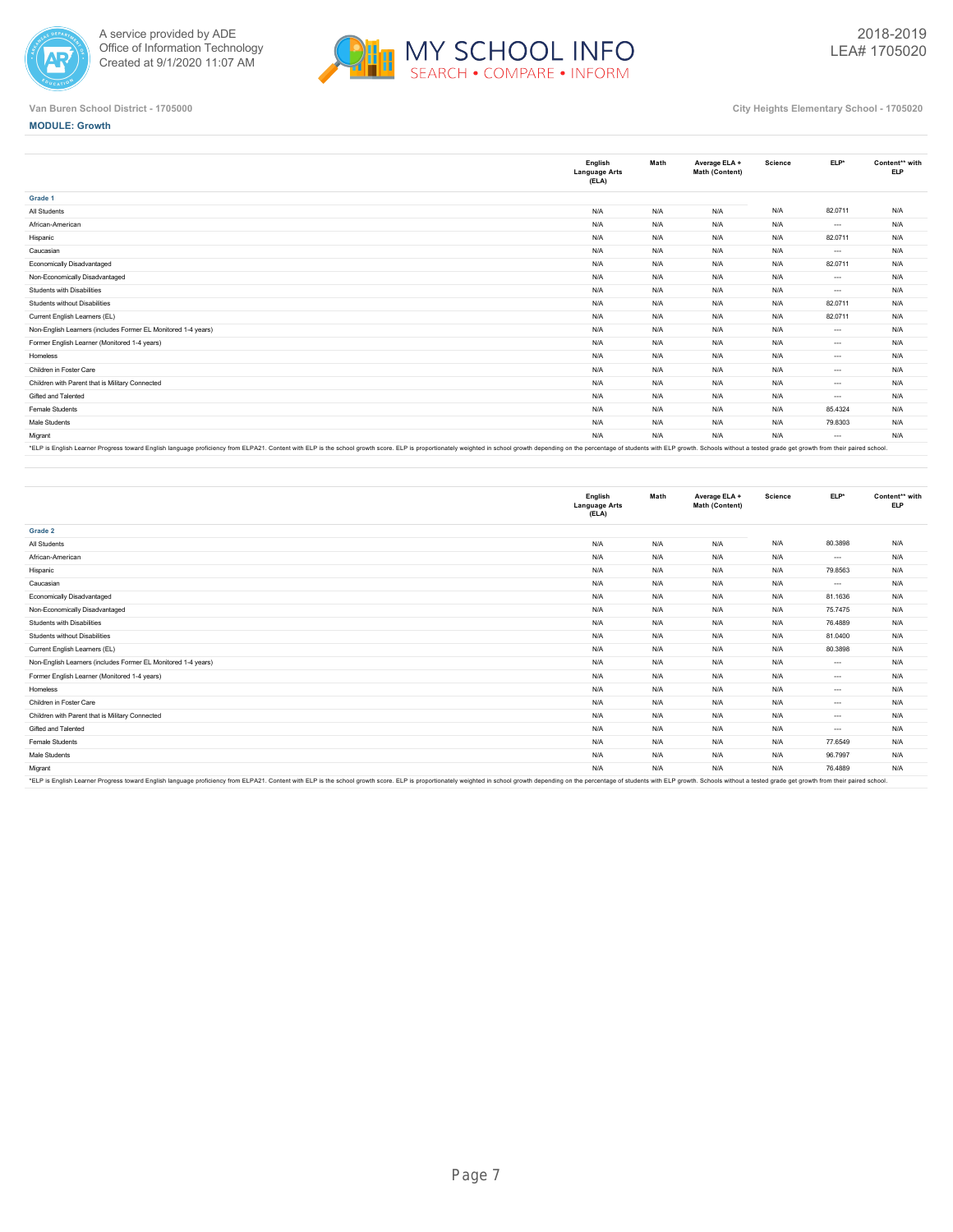



## **MODULE: Growth**

|                                                               | English<br><b>Language Arts</b><br>(ELA) | Math     | Average ELA +<br>Math (Content) | Science | $ELP*$<br>82.5407<br>$\cdots$ | Content** with<br><b>ELP</b> |
|---------------------------------------------------------------|------------------------------------------|----------|---------------------------------|---------|-------------------------------|------------------------------|
| Grade 3                                                       |                                          |          |                                 |         |                               |                              |
| All Students                                                  | 91.3894                                  | 91.4427  | 91.4161                         | N/A     |                               | 91.1251                      |
| African-American                                              | $\cdots$                                 | $\cdots$ | $\cdots$                        | N/A     |                               | $\cdots$                     |
| Hispanic                                                      | 95.3437                                  | 88.6973  | 92.0205                         | N/A     | 82.5407                       | 89.6505                      |
| Caucasian                                                     | 90.9400                                  | 91.3558  | 91.1479                         | N/A     | $\cdots$                      | $\cdots$                     |
| Economically Disadvantaged                                    | 90.1952                                  | 89.5864  | 89.8908                         | N/A     | 82.5407                       | 89.4453                      |
| Non-Economically Disadvantaged                                | 92.7116                                  | 93.4979  | 93.1048                         | N/A     | $\cdots$                      | $\cdots$                     |
| Students with Disabilities                                    | 95.2487                                  | 93.6855  | 94.4671                         | N/A     | $\cdots$                      | $\cdots$                     |
| Students without Disabilities                                 | 90.8699                                  | 91.1408  | 91.0054                         | N/A     | 82.5407                       | 90.6919                      |
| Current English Learners (EL)                                 | 96.5111                                  | 85.2057  | 90.8584                         | N/A     | 82.5407                       | 86,6996                      |
| Non-English Learners (includes Former EL Monitored 1-4 years) | 91.2097                                  | 91.6616  | 91.4356                         | N/A     | $\cdots$                      | $\cdots$                     |
| Former English Learner (Monitored 1-4 years)                  | $\cdots$                                 | $\cdots$ | $\cdots$                        | N/A     | $\cdots$                      | $\cdots$                     |
| Homeless                                                      | $\cdots$                                 | $\cdots$ | $\cdots$                        | N/A     | $\cdots$                      | $\cdots$                     |
| Children in Foster Care                                       | $\cdots$                                 | $\cdots$ | $\cdots$                        | N/A     | $\cdots$                      | $\cdots$                     |
| Children with Parent that is Military Connected               | 77.2585                                  | 96,6599  | 86,9592                         | N/A     | $\cdots$                      | $\cdots$                     |
| Gifted and Talented                                           | 100.7165                                 | 90.2280  | 95.4723                         | N/A     | $\cdots$                      | $\cdots$                     |
| Female Students                                               | 92.8033                                  | 92.0844  | 92.4439                         | N/A     | 82.5407                       | 91.8249                      |
| Male Students                                                 | 89.9268                                  | 90.7789  | 90.3528                         | N/A     | $---$                         | $\cdots$                     |
| Migrant                                                       | $\cdots$                                 | $\cdots$ | $\cdots$                        | N/A     | $\cdots$                      | $\cdots$                     |

"ELP is English Learner Progress toward English language proficiency from ELPA21. Content with ELP is the school growth score. ELP is proportionately weighted in school growth depending on the percentage of students with E

|                                                                                                                                                                                                                                | English<br><b>Language Arts</b><br>(ELA) | Math          | Average ELA +<br>Math (Content) | <b>Science</b> | $ELP*$   | Content** with<br><b>ELP</b> |
|--------------------------------------------------------------------------------------------------------------------------------------------------------------------------------------------------------------------------------|------------------------------------------|---------------|---------------------------------|----------------|----------|------------------------------|
| Grade 4                                                                                                                                                                                                                        |                                          |               |                                 |                |          |                              |
| All Students                                                                                                                                                                                                                   | 90.0236                                  | 88.3219       | 89.1727                         | 84.5542        | 73.8739  | 88.2859                      |
| African-American                                                                                                                                                                                                               | 95.4825                                  | 93.5089       | 94.4957                         | 81.1584        | $\cdots$ | $\cdots$                     |
| Hispanic                                                                                                                                                                                                                       | 86.7162                                  | 88.1584       | 87.4373                         | 84.6856        | 73.8739  | 82.9161                      |
| Caucasian                                                                                                                                                                                                                      | 89.7128                                  | 88.0870       | 88.8999                         | 83.7603        | $\cdots$ | $\cdots$                     |
| Economically Disadvantaged                                                                                                                                                                                                     | 87.9779                                  | 85.9675       | 86.9727                         | 83.9363        | 79.3406  | 86.2341                      |
| Non-Economically Disadvantaged                                                                                                                                                                                                 | 91.5716                                  | 90.1036       | 90.8376                         | 85.0217        | 57.4738  | 89.9596                      |
| Students with Disabilities                                                                                                                                                                                                     | 83.6916                                  | 87.8373       | 85.7645                         | 83.8148        | $\cdots$ | $\cdots$                     |
| Students without Disabilities                                                                                                                                                                                                  | 90.9123                                  | 88.3899       | 89.6511                         | 84.6580        | 73.8739  | 88.6165                      |
| Current English Learners (EL)                                                                                                                                                                                                  | 82.7189                                  | 86.3191       | 84.5190                         | 84.9792        | 73.8739  | 79.7878                      |
| Non-English Learners (includes Former EL Monitored 1-4 years)                                                                                                                                                                  | 90.6323                                  | 88.4888       | 89.5606                         | 84.5188        | $\cdots$ | $\cdots$                     |
| Former English Learner (Monitored 1-4 years)                                                                                                                                                                                   | 93.3783                                  | 91.2237       | 92.3010                         | 84.1962        | $\cdots$ | $\cdots$                     |
| Homeless                                                                                                                                                                                                                       | $---$                                    | $\cdots$      | $\cdots$                        | $\sim$         | $\cdots$ | $\cdots$                     |
| Children in Foster Care                                                                                                                                                                                                        | $\cdots$                                 | $\sim$ $\sim$ | $\cdots$                        | $\cdots$       | $\cdots$ | $\cdots$                     |
| Children with Parent that is Military Connected                                                                                                                                                                                | 82.0803                                  | 81.0455       | 81.5629                         | 80.0661        | $\cdots$ | $\cdots$                     |
| Gifted and Talented                                                                                                                                                                                                            | 92.1216                                  | 93.1510       | 92.6363                         | 88.7948        | $\cdots$ | $\cdots$                     |
| Female Students                                                                                                                                                                                                                | 89.6123                                  | 88,6045       | 89.1084                         | 84.2614        | 81.2691  | 88.6473                      |
| Male Students                                                                                                                                                                                                                  | 90.4224                                  | 88.0478       | 89.2351                         | 84.8381        | 66.4787  | 87.9347                      |
| Migrant                                                                                                                                                                                                                        | 83.2287                                  | 73.7563       | 78.4925                         | 96.9532        | 77.2672  | 77,8798                      |
| *ELP is English Learner Progress toward English language proficiency from ELPA21. Content with ELP is the school growth score. ELP is proportionately weighted in school growth depending on the percentage of students with E |                                          |               |                                 |                |          |                              |

\*ELP is English Learner Progress toward English language proficiency from ELPA21. Content with ELP is the school growth score. ELP is proportionately weighted in school growth depending on the percentage of students with E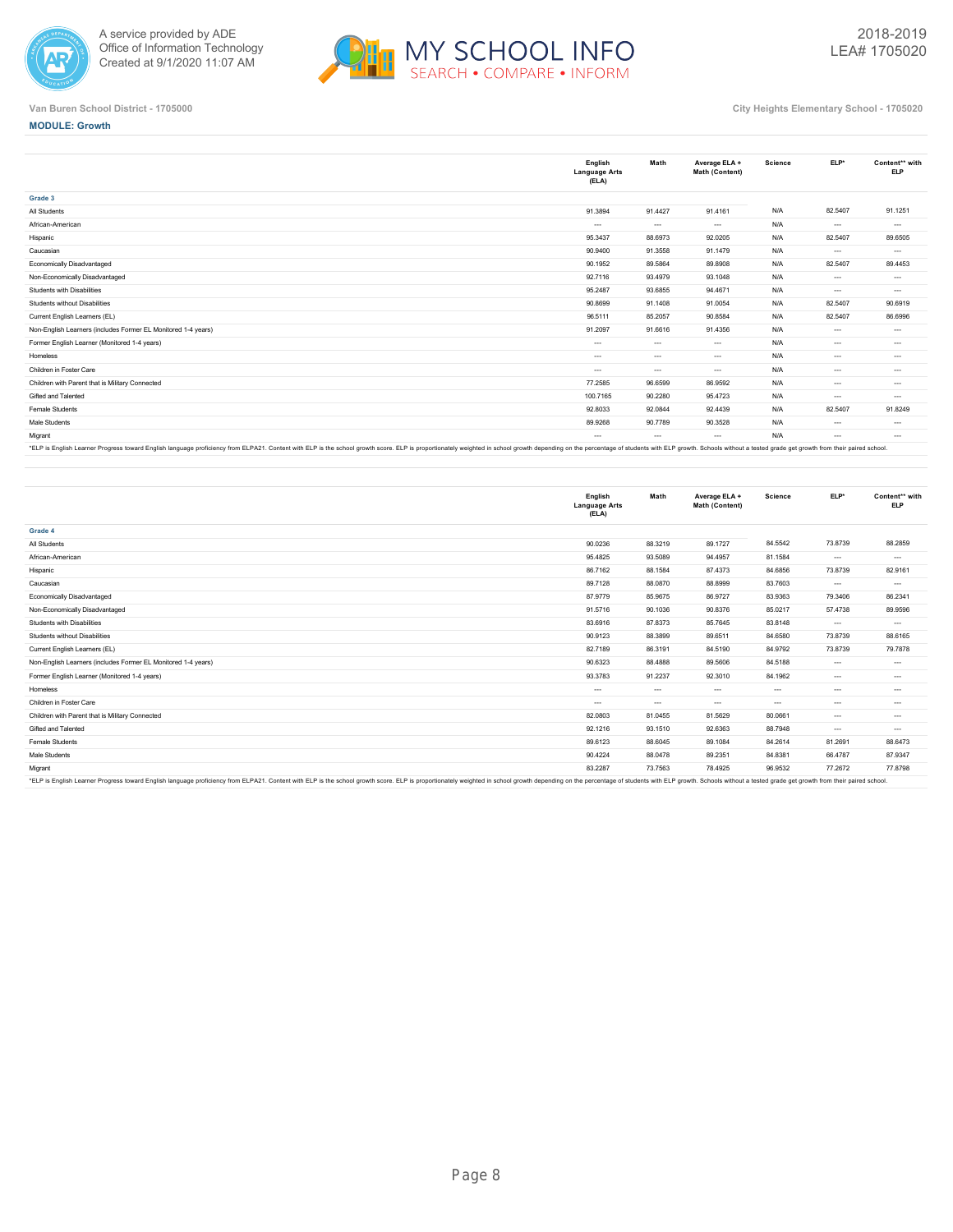



**MODULE: Growth**

|                                                               | English<br><b>Language Arts</b><br>(ELA) | Math     | Average ELA +<br>Math (Content) | Science  | ELP*     | Content** with<br><b>ELP</b> |
|---------------------------------------------------------------|------------------------------------------|----------|---------------------------------|----------|----------|------------------------------|
| Grade 5                                                       |                                          |          |                                 |          |          |                              |
| All Students                                                  | 86.9966                                  | 91.7749  | 89.3858                         | 81.7550  | 88.4347  | 89.3319                      |
| African-American                                              | $---$                                    | $\cdots$ | $\sim$                          | $\cdots$ | $---$    | $\cdots$                     |
| Hispanic                                                      | 84.3399                                  | 81.8310  | 83.0855                         | 84.0700  | 88.4347  | 85,3780                      |
| Caucasian                                                     | 86.3457                                  | 92.6614  | 89.5035                         | 82.2973  | $\cdots$ | $\cdots$                     |
| Economically Disadvantaged                                    | 86.5517                                  | 90.0373  | 88.2945                         | 83.6584  | 88.4347  | 88.3081                      |
| Non-Economically Disadvantaged                                | 87.5629                                  | 93.9864  | 90.7746                         | 79.5054  | $---$    | $\cdots$                     |
| Students with Disabilities                                    | 80.8547                                  | 86.1542  | 83.5044                         | 75.3064  | $---$    | $\cdots$                     |
| Students without Disabilities                                 | 88.1665                                  | 92.8455  | 90.5060                         | 82.8559  | 88.4347  | 90.3679                      |
| Current English Learners (EL)                                 | 88.3280                                  | 89.0166  | 88.6723                         | 84.5099  | 88.4347  | 88.5535                      |
| Non-English Learners (includes Former EL Monitored 1-4 years) | 86.9116                                  | 91.9510  | 89.4313                         | 81.5713  | $\cdots$ | $\cdots$                     |
| Former English Learner (Monitored 1-4 years)                  | 72.3756                                  | 60.2743  | 66.3250                         | 82.7502  | $\cdots$ | $\cdots$                     |
| Homeless                                                      | 69.3756                                  | 86.7170  | 78.0463                         | 87.4387  | $---$    | $\cdots$                     |
| Children in Foster Care                                       | $\cdots$                                 | $\cdots$ | $\cdots$                        | $\cdots$ | $\cdots$ | $\cdots$                     |
| Children with Parent that is Military Connected               | $\cdots$                                 | $\cdots$ | $\cdots$                        | $\cdots$ | $\cdots$ | $\cdots$                     |
| Gifted and Talented                                           | 83.1850                                  | 107.7022 | 95.4436                         | 81.9842  | $\cdots$ | $\cdots$                     |
| Female Students                                               | 88.5610                                  | 88.0244  | 88.2927                         | 81.2448  | 118.6520 | 89.4603                      |
| Male Students                                                 | 85.4323                                  | 95.5254  | 90.4788                         | 82.2651  | 73.3261  | 89.2083                      |
| Migrant                                                       | $\cdots$                                 | $\cdots$ | $\cdots$                        | $\cdots$ | $\cdots$ | $\cdots$                     |

"ELP is English Learner Progress toward English language proficiency from ELPA21. Content with ELP is the school growth score. ELP is proportionately weighted in school growth depending on the percentage of students with E

|                                                                                                                                                                                                                                | English<br><b>Language Arts</b><br>(ELA) | Math     | Average ELA +<br>Math (Content) | <b>Science</b> | ELP*     | Content** with<br><b>ELP</b> |
|--------------------------------------------------------------------------------------------------------------------------------------------------------------------------------------------------------------------------------|------------------------------------------|----------|---------------------------------|----------------|----------|------------------------------|
| <b>All Grades</b>                                                                                                                                                                                                              |                                          |          |                                 |                |          |                              |
| All Students                                                                                                                                                                                                                   | 89.6169                                  | 90.3724  | 89.9946                         | 83.3651        | 80.9031  | 89.0155                      |
| African-American                                                                                                                                                                                                               | 95.4825                                  | 93.5089  | 94.4957                         | 81.1584        | $\cdots$ | $\cdots$                     |
| Hispanic                                                                                                                                                                                                                       | 89.0639                                  | 86.9319  | 87.9979                         | 84.4804        | 80.7687  | 84.1931                      |
| Caucasian                                                                                                                                                                                                                      | 89.1151                                  | 90.5078  | 89.8115                         | 83.1356        | $\cdots$ | $\cdots$                     |
| Economically Disadvantaged                                                                                                                                                                                                     | 88.3090                                  | 88.5668  | 88.4379                         | 83.8025        | 82.4076  | 87.3570                      |
| Non-Economically Disadvantaged                                                                                                                                                                                                 | 90.9248                                  | 92.1779  | 91.5514                         | 82.9648        | 66.6107  | 90.9909                      |
| Students with Disabilities                                                                                                                                                                                                     | 86.2223                                  | 89.0318  | 87.6270                         | 79.8442        | 76.4889  | 87.1629                      |
| Students without Disabilities                                                                                                                                                                                                  | 90.1340                                  | 90.5766  | 90.3553                         | 83.9040        | 81.1238  | 89.2756                      |
| Current English Learners (EL)                                                                                                                                                                                                  | 87,1600                                  | 86,9057  | 87.0329                         | 84.8032        | 80.9031  | 82.8805                      |
| Non-English Learners (includes Former EL Monitored 1-4 years)                                                                                                                                                                  | 89.7667                                  | 90.5837  | 90.1752                         | 83.2556        | $\cdots$ | $\cdots$                     |
| Former English Learner (Monitored 1-4 years)                                                                                                                                                                                   | 88.1276                                  | 83.4864  | 85.8070                         | 83.8347        | $\cdots$ | $\cdots$                     |
| Homeless                                                                                                                                                                                                                       | 69.3756                                  | 86,7170  | 78.0463                         | 87.4387        | $\cdots$ | $\cdots$                     |
| Children in Foster Care                                                                                                                                                                                                        | $\cdots$                                 | $\cdots$ | $\sim$                          | $\cdots$       | $\cdots$ | $\cdots$                     |
| Children with Parent that is Military Connected                                                                                                                                                                                | 79.6694                                  | 88.8527  | 84.2611                         | 80.0661        | $\cdots$ | $\cdots$                     |
| Gifted and Talented                                                                                                                                                                                                            | 90.9618                                  | 96.4235  | 93.6926                         | 86.8489        | $\cdots$ | $\cdots$                     |
| Female Students                                                                                                                                                                                                                | 90.4106                                  | 89.6378  | 90.0242                         | 82.9686        | 83.3127  | 89.1517                      |
| Male Students                                                                                                                                                                                                                  | 88.8232                                  | 91.1069  | 89.9651                         | 83.7547        | 76.9875  | 88.8722                      |
| Migrant                                                                                                                                                                                                                        | 83.2287                                  | 73.7563  | 78.4925                         | 96.9532        | 76.8781  | 77,4162                      |
| *ELP is English Learner Progress toward English language proficiency from ELPA21. Content with ELP is the school growth score. ELP is proportionately weighted in school growth depending on the percentage of students with E |                                          |          |                                 |                |          |                              |

\*ELP is English Learner Progress toward English language proficiency from ELPA21. Content with ELP is the school growth score. ELP is proportionately weighted in school growth depending on the percentage of students with E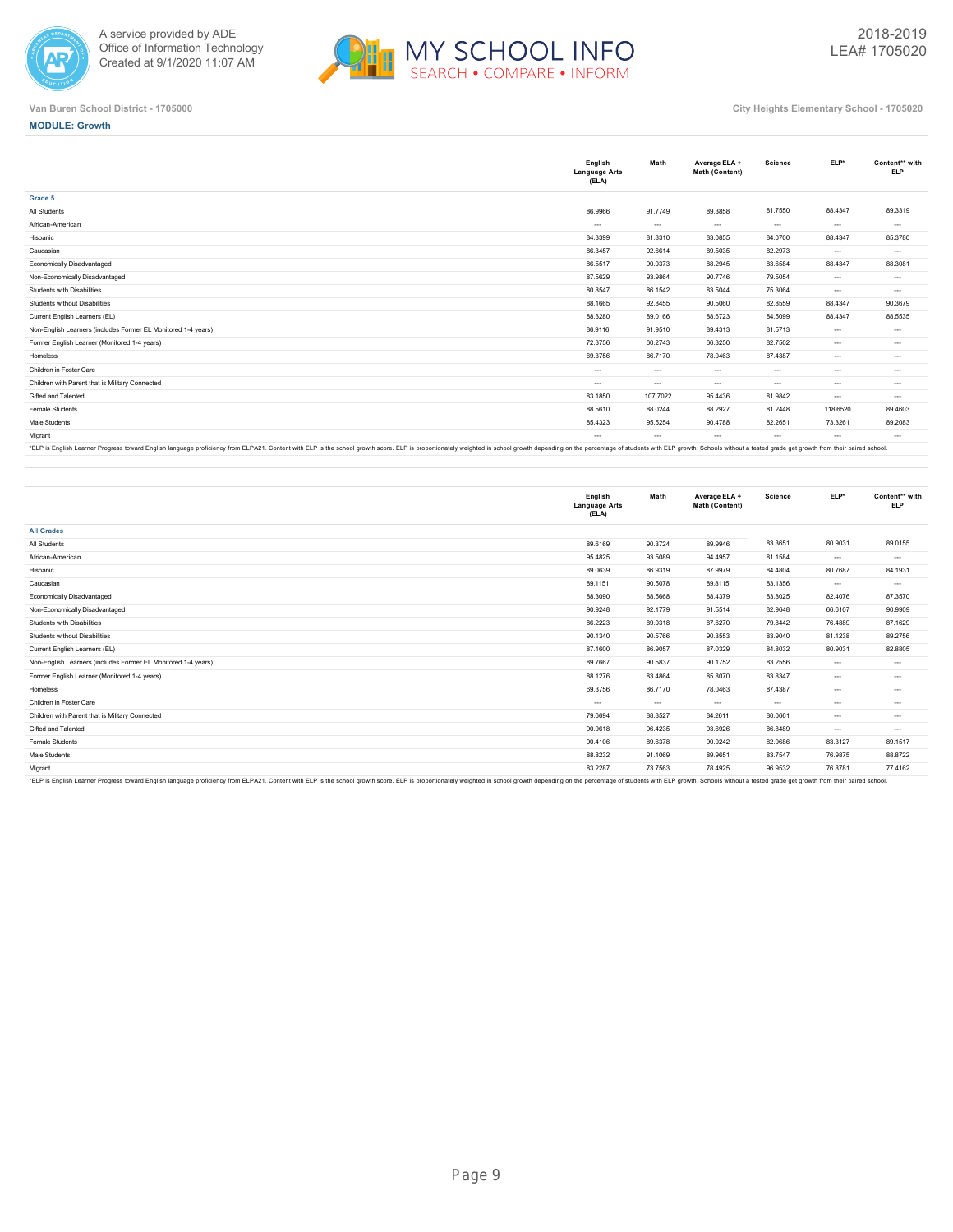



**MODULE: English Language Proficiency of English Learners on English Language Proficiency Exam (ELPA21)**

|           | Tested         | Number ELs Number ELs Percent ELs<br>Proficient | Proficient |
|-----------|----------------|-------------------------------------------------|------------|
| Grade All | 30             | 6                                               | 20.00 %    |
| Grade K   | 5              | 0                                               | .00%       |
| Grade 01  | 3              | 0                                               | $.00 \%$   |
| Grade 02  | 6              | $\overline{2}$                                  | 33.33 %    |
| Grade 03  | $\overline{2}$ |                                                 | 50.00 %    |
| Grade 04  | 10             | $\overline{2}$                                  | 20.00 %    |
| Grade 05  | 4              |                                                 | 25.00 %    |
|           |                |                                                 |            |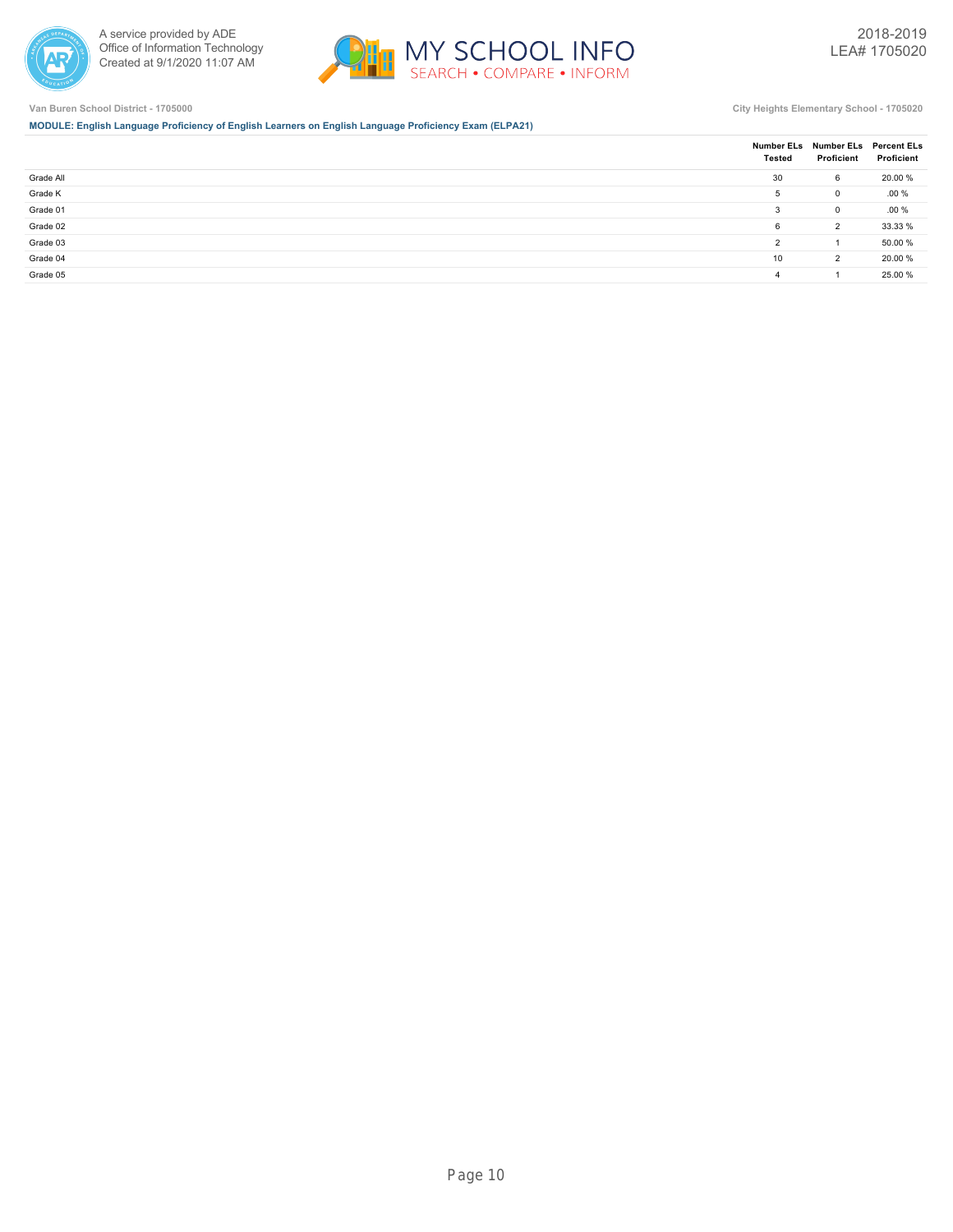



## **MODULE: SQSS**

|                                                                  | <b>Student</b><br>Engagement | <b>Science</b><br>Achievement | <b>Reading At</b><br><b>Grade Level</b> | Science<br>Growth | <b>ACT</b><br>Composite<br>$>=19$ | Final GPA >=2.8 | Community<br>Service<br>Learning | Computer<br>Science<br><b>Credits</b> | On-Time<br>Credits | <b>ACT Readiness</b><br><b>Benchmark</b> | AP/IB/Concurrent<br>Credit | Total    |
|------------------------------------------------------------------|------------------------------|-------------------------------|-----------------------------------------|-------------------|-----------------------------------|-----------------|----------------------------------|---------------------------------------|--------------------|------------------------------------------|----------------------------|----------|
| Kindergarten                                                     |                              |                               |                                         |                   |                                   |                 |                                  |                                       |                    |                                          |                            |          |
| All Students                                                     | 72.00                        | N/A                           | N/A                                     | N/A               | N/A                               | N/A             | N/A                              | N/A                                   | N/A                | N/A                                      | N/A                        | 72.00    |
| African-American                                                 | 75.00                        | N/A                           | N/A                                     | N/A               | N/A                               | N/A             | N/A                              | N/A                                   | N/A                | N/A                                      | N/A                        | 75.00    |
| Hispanic                                                         | 83.33                        | N/A                           | N/A                                     | N/A               | N/A                               | N/A             | N/A                              | N/A                                   | N/A                | N/A                                      | N/A                        | 83.33    |
| Caucasian                                                        | 69.51                        | N/A                           | N/A                                     | N/A               | N/A                               | N/A             | N/A                              | N/A                                   | N/A                | N/A                                      | N/A                        | 69.51    |
| <b>Economically Disadvantaged</b>                                | 73.68                        | N/A                           | N/A                                     | N/A               | N/A                               | N/A             | N/A                              | N/A                                   | N/A                | N/A                                      | N/A                        | 73.68    |
| Non-Economically Disadvantaged                                   | 70.97                        | N/A                           | N/A                                     | N/A               | N/A                               | N/A             | N/A                              | N/A                                   | N/A                | N/A                                      | N/A                        | 70.97    |
| Students with Disabilities                                       | 75.00                        | N/A                           | N/A                                     | N/A               | N/A                               | N/A             | N/A                              | N/A                                   | N/A                | N/A                                      | N/A                        | 75.00    |
| Students without Disabilities                                    | 71.59                        | N/A                           | N/A                                     | N/A               | N/A                               | N/A             | N/A                              | N/A                                   | N/A                | N/A                                      | N/A                        | 71.59    |
| Current English Learners (EL)                                    | 80.00                        | N/A                           | N/A                                     | N/A               | N/A                               | N/A             | N/A                              | N/A                                   | N/A                | N/A                                      | N/A                        | 80.00    |
| Non-English Learners (includes Former EL Monitored 1-4<br>years) | 71.11                        | N/A                           | N/A                                     | N/A               | N/A                               | N/A             | N/A                              | N/A                                   | N/A                | N/A                                      | N/A                        | 71.11    |
| Former English Learner (Monitored 1-4 years)                     | $---$                        | $\cdots$                      | $\sim$                                  | $\cdots$          | $\cdots$                          | $\cdots$        | $\sim$ $\sim$                    | $\cdots$                              | $\sim$             | $---$                                    | $\cdots$                   | $\cdots$ |
| Homeless                                                         | 25.00                        | N/A                           | N/A                                     | N/A               | N/A                               | N/A             | N/A                              | N/A                                   | N/A                | N/A                                      | N/A                        | 25.00    |
| Children in Foster Care                                          | 100.00                       | N/A                           | N/A                                     | N/A               | N/A                               | N/A             | N/A                              | N/A                                   | N/A                | N/A                                      | N/A                        | 100.00   |
| Children with Parent that is Military Connected                  | $---$                        | $\cdots$                      | $\sim$                                  | $-1$              | $\cdots$                          | $\cdots$        | $\sim$ $\sim$                    | $\cdots$                              | $\sim$             | $---$                                    | $\sim$                     | $\cdots$ |
| Gifted and Talented                                              | $---$                        | $\cdots$                      | $\sim$                                  | $\cdots$          | $\cdots$                          | $\cdots$        | $\sim$ $\sim$                    | $\cdots$                              | $\sim$             | $---$                                    | $\cdots$                   | $\cdots$ |
| Female Students                                                  | 68.00                        | N/A                           | N/A                                     | N/A               | N/A                               | N/A             | N/A                              | N/A                                   | N/A                | N/A                                      | N/A                        | 68.00    |
| Male Students                                                    | 76.00                        | N/A                           | N/A                                     | N/A               | N/A                               | N/A             | N/A                              | N/A                                   | N/A                | N/A                                      | N/A                        | 76.00    |
| Migrant                                                          | $- - -$                      | $\cdots$                      | $\cdots$                                | $\cdots$          | $\cdots$                          | $\cdots$        | $\cdots$                         | $\cdots$                              | $\sim$             | $\cdots$                                 | $\cdots$                   | $\cdots$ |
|                                                                  |                              |                               |                                         |                   |                                   |                 |                                  |                                       |                    |                                          |                            |          |

|                                                                  | <b>Student</b><br>Engagement | Science<br>Achievement | <b>Reading At</b><br><b>Grade Level</b> | Science<br>Growth | <b>ACT</b><br>Composite<br>$>=19$ | Final GPA >=2.8 | Community<br>Service<br>Learning | Computer<br>Science<br>Credits | On-Time<br>Credits | <b>ACT Readiness</b><br><b>Benchmark</b> | AP/IB/Concurrent<br>Credit | Total    |
|------------------------------------------------------------------|------------------------------|------------------------|-----------------------------------------|-------------------|-----------------------------------|-----------------|----------------------------------|--------------------------------|--------------------|------------------------------------------|----------------------------|----------|
| Grade 1                                                          |                              |                        |                                         |                   |                                   |                 |                                  |                                |                    |                                          |                            |          |
| All Students                                                     | 72.39                        | N/A                    | N/A                                     | N/A               | N/A                               | N/A             | N/A                              | N/A                            | N/A                | N/A                                      | N/A                        | 72.39    |
| African-American                                                 | 33.33                        | N/A                    | N/A                                     | N/A               | N/A                               | N/A             | N/A                              | N/A                            | N/A                | N/A                                      | N/A                        | 33.33    |
| Hispanic                                                         | 65.00                        | N/A                    | N/A                                     | N/A               | N/A                               | N/A             | N/A                              | N/A                            | N/A                | N/A                                      | N/A                        | 65.00    |
| Caucasian                                                        | 75.51                        | N/A                    | N/A                                     | N/A               | N/A                               | N/A             | N/A                              | N/A                            | N/A                | N/A                                      | N/A                        | 75.51    |
| Economically Disadvantaged                                       | 64.47                        | N/A                    | N/A                                     | N/A               | N/A                               | N/A             | N/A                              | N/A                            | N/A                | N/A                                      | N/A                        | 64.47    |
| Non-Economically Disadvantaged                                   | 82.76                        | N/A                    | N/A                                     | N/A               | N/A                               | N/A             | N/A                              | N/A                            | N/A                | N/A                                      | N/A                        | 82.76    |
| Students with Disabilities                                       | 75.00                        | N/A                    | N/A                                     | N/A               | N/A                               | N/A             | N/A                              | N/A                            | N/A                | N/A                                      | N/A                        | 75.00    |
| Students without Disabilities                                    | 71.82                        | N/A                    | N/A                                     | N/A               | N/A                               | N/A             | N/A                              | N/A                            | N/A                | N/A                                      | N/A                        | 71.82    |
| Current English Learners (EL)                                    | 64.29                        | N/A                    | N/A                                     | N/A               | N/A                               | N/A             | N/A                              | N/A                            | N/A                | N/A                                      | N/A                        | 64.29    |
| Non-English Learners (includes Former EL Monitored 1-4<br>years) | 73.33                        | N/A                    | N/A                                     | N/A               | N/A                               | N/A             | N/A                              | N/A                            | N/A                | N/A                                      | N/A                        | 73.33    |
| Former English Learner (Monitored 1-4 years)                     | $---$                        | $\cdots$               | $\sim$                                  | $\cdots$          | $---$                             | $---$           | $---$                            | $\sim$                         | $\cdots$           | $\cdots$                                 | $\cdots$                   | $\cdots$ |
| Homeless                                                         | $\cdots$                     | $\cdots$               | $\sim$                                  | $\cdots$          | $\cdots$                          | $---$           | $\cdots$                         | $\sim$                         | $\cdots$           | $\cdots$                                 | $\cdots$                   | $\cdots$ |
| Children in Foster Care                                          | $---$                        | $\cdots$               | $\sim$                                  | $\cdots$          | $---$                             | $---$           | $---$                            | $\sim$                         | $\sim$             | $\sim$                                   | ---                        | $\cdots$ |
| Children with Parent that is Military Connected                  | $\cdots$                     | $\cdots$               | $\sim$                                  | $\cdots$          | $\cdots$                          | $---$           | $\cdots$                         | $\sim$                         | $\cdots$           | $\cdots$                                 | $\cdots$                   | $\cdots$ |
| Gifted and Talented                                              | $\cdots$                     | $\cdots$               | $\sim$                                  | $\cdots$          | $---$                             | $\cdots$        | $---$                            | $\sim$                         | $\sim$             | $\cdots$                                 | $\cdots$                   | $\cdots$ |
| Female Students                                                  | 74.29                        | N/A                    | N/A                                     | N/A               | N/A                               | N/A             | N/A                              | N/A                            | N/A                | N/A                                      | N/A                        | 74.29    |
| Male Students                                                    | 70.31                        | N/A                    | N/A                                     | N/A               | N/A                               | N/A             | N/A                              | N/A                            | N/A                | N/A                                      | N/A                        | 70.31    |
| Migrant                                                          | $\cdots$                     | $\cdots$               | $\sim$                                  | $\cdots$          | $\cdots$                          | $\cdots$        | $- - -$                          | $\sim$                         | $\cdots$           | $\cdots$                                 | $\cdots$                   | $\cdots$ |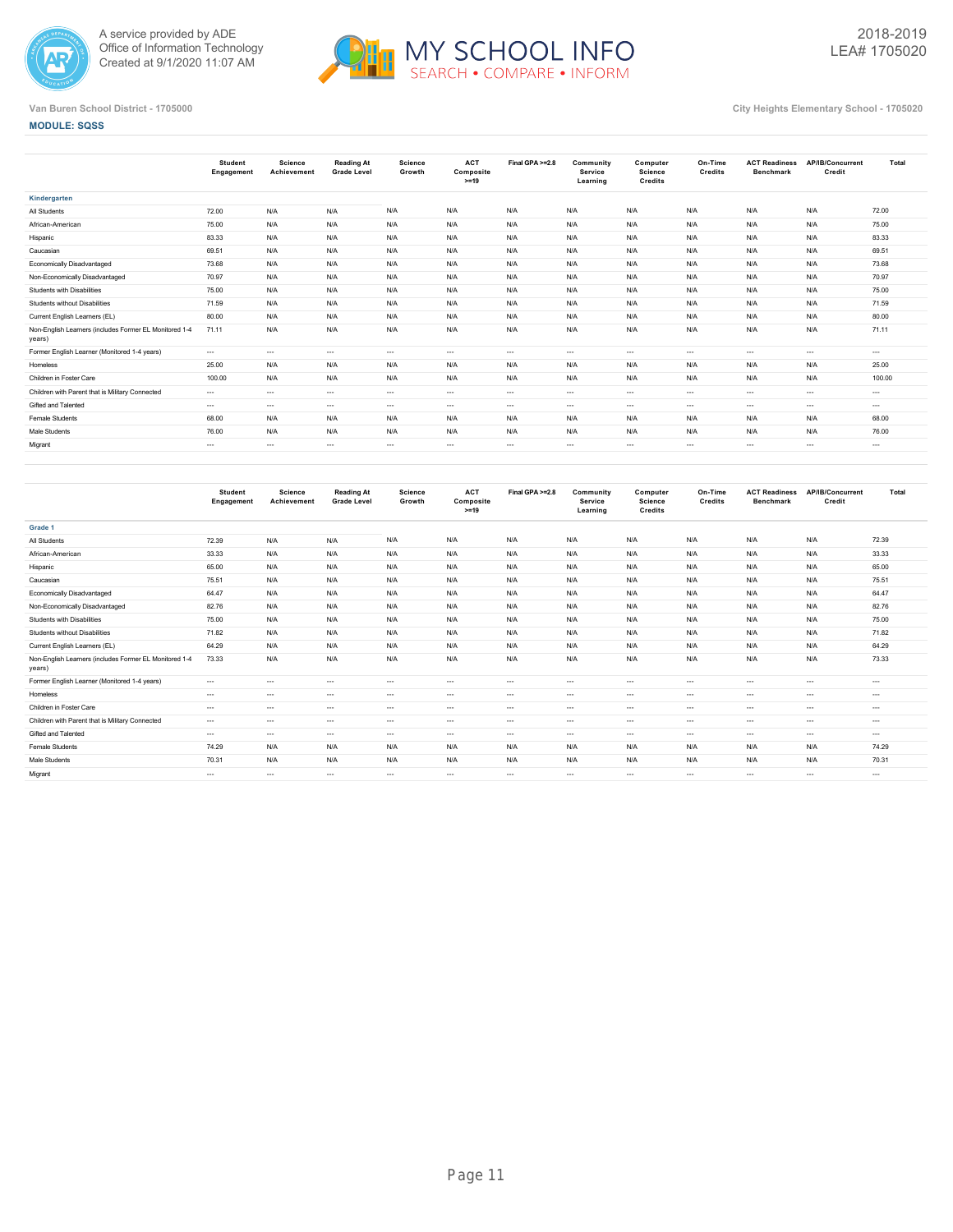



## **MODULE: SQSS**

|                                                                  | <b>Student</b><br>Engagement | <b>Science</b><br>Achievement | <b>Reading At</b><br><b>Grade Level</b> | Science<br>Growth | <b>ACT</b><br>Composite<br>$>=19$ | Final GPA >=2.8 | Community<br>Service<br>Learning | Computer<br><b>Science</b><br>Credits | On-Time<br>Credits | <b>ACT Readiness</b><br><b>Benchmark</b> | AP/IB/Concurrent<br>Credit | Total    |
|------------------------------------------------------------------|------------------------------|-------------------------------|-----------------------------------------|-------------------|-----------------------------------|-----------------|----------------------------------|---------------------------------------|--------------------|------------------------------------------|----------------------------|----------|
| Grade 2                                                          |                              |                               |                                         |                   |                                   |                 |                                  |                                       |                    |                                          |                            |          |
| All Students                                                     | 84.09                        | N/A                           | N/A                                     | N/A               | N/A                               | N/A             | N/A                              | N/A                                   | N/A                | N/A                                      | N/A                        | 84.09    |
| African-American                                                 | 83.33                        | N/A                           | N/A                                     | N/A               | N/A                               | N/A             | N/A                              | N/A                                   | N/A                | N/A                                      | N/A                        | 83.33    |
| Hispanic                                                         | 85.71                        | N/A                           | N/A                                     | N/A               | N/A                               | N/A             | N/A                              | N/A                                   | N/A                | N/A                                      | N/A                        | 85.71    |
| Caucasian                                                        | 84.00                        | N/A                           | N/A                                     | N/A               | N/A                               | N/A             | N/A                              | N/A                                   | N/A                | N/A                                      | N/A                        | 84.00    |
| Economically Disadvantaged                                       | 91.38                        | N/A                           | N/A                                     | N/A               | N/A                               | N/A             | N/A                              | N/A                                   | N/A                | N/A                                      | N/A                        | 91.38    |
| Non-Economically Disadvantaged                                   | 78.38                        | N/A                           | N/A                                     | N/A               | N/A                               | N/A             | N/A                              | N/A                                   | N/A                | N/A                                      | N/A                        | 78.38    |
| <b>Students with Disabilities</b>                                | 78.57                        | N/A                           | N/A                                     | N/A               | N/A                               | N/A             | N/A                              | N/A                                   | N/A                | N/A                                      | N/A                        | 78.57    |
| Students without Disabilities                                    | 84.75                        | N/A                           | N/A                                     | N/A               | N/A                               | N/A             | N/A                              | N/A                                   | N/A                | N/A                                      | N/A                        | 84.75    |
| Current English Learners (EL)                                    | 78.57                        | N/A                           | N/A                                     | N/A               | N/A                               | N/A             | N/A                              | N/A                                   | N/A                | N/A                                      | N/A                        | 78.57    |
| Non-English Learners (includes Former EL Monitored 1-4<br>years) | 84.75                        | N/A                           | N/A                                     | N/A               | N/A                               | N/A             | N/A                              | N/A                                   | N/A                | N/A                                      | N/A                        | 84.75    |
| Former English Learner (Monitored 1-4 years)                     | 75.00                        | N/A                           | N/A                                     | N/A               | N/A                               | N/A             | N/A                              | N/A                                   | N/A                | N/A                                      | N/A                        | 75.00    |
| Homeless                                                         | $---$                        | $\cdots$                      | $\sim$                                  | $\cdots$          | $\cdots$                          | $\cdots$        | $\sim$ $ -$                      | $\cdots$                              | $\cdots$           | $\cdots$                                 | $\cdots$                   | $\cdots$ |
| Children in Foster Care                                          | $---$                        | $- - -$                       | $\cdots$                                | $\cdots$          | $\cdots$                          | $\cdots$        | $\cdots$                         | $\cdots$                              | $\cdots$           | $---$                                    | $\cdots$                   | $\cdots$ |
| Children with Parent that is Military Connected                  | 75.00                        | N/A                           | N/A                                     | N/A               | N/A                               | N/A             | N/A                              | N/A                                   | N/A                | N/A                                      | N/A                        | 75.00    |
| Gifted and Talented                                              | $---$                        | $\cdots$                      | $\sim$                                  | $\sim$ $\sim$     | $\cdots$                          | $\cdots$        | $\cdots$                         | $\cdots$                              | $\cdots$           | $\cdots$                                 | $\cdots$                   | $\cdots$ |
| Female Students                                                  | 82.86                        | N/A                           | N/A                                     | N/A               | N/A                               | N/A             | N/A                              | N/A                                   | N/A                | N/A                                      | N/A                        | 82.86    |
| Male Students                                                    | 85.48                        | N/A                           | N/A                                     | N/A               | N/A                               | N/A             | N/A                              | N/A                                   | N/A                | N/A                                      | N/A                        | 85.48    |
| Migrant                                                          | 100.00                       | N/A                           | N/A                                     | N/A               | N/A                               | N/A             | N/A                              | N/A                                   | N/A                | N/A                                      | N/A                        | 100.00   |
|                                                                  |                              |                               |                                         |                   |                                   |                 |                                  |                                       |                    |                                          |                            |          |

|                                                                  | <b>Student</b><br>Engagement | <b>Science</b><br>Achievement | <b>Reading At</b><br><b>Grade Level</b> | <b>Science</b><br>Growth | <b>ACT</b><br>Composite<br>$>=19$ | Final GPA >=2.8 | Community<br><b>Service</b><br>Learning | Computer<br><b>Science</b><br>Credits | On-Time<br>Credits | <b>ACT Readiness</b><br><b>Benchmark</b> | AP/IB/Concurrent<br>Credit | Total    |
|------------------------------------------------------------------|------------------------------|-------------------------------|-----------------------------------------|--------------------------|-----------------------------------|-----------------|-----------------------------------------|---------------------------------------|--------------------|------------------------------------------|----------------------------|----------|
| Grade 3                                                          |                              |                               |                                         |                          |                                   |                 |                                         |                                       |                    |                                          |                            |          |
| All Students                                                     | 81.88                        | 59.65                         | 54.39                                   | N/A                      | N/A                               | N/A             | N/A                                     | N/A                                   | N/A                | N/A                                      | N/A                        | 66.39    |
| African-American                                                 | $---$                        | $\cdots$                      | $\sim$                                  | $\cdots$                 | $\cdots$                          | $---$           | $\sim$ $\sim$                           | $\cdots$                              | $\sim$             | $\cdots$                                 | $- - -$                    | $\cdots$ |
| Hispanic                                                         | 85.71                        | 60.00                         | 80.00                                   | N/A                      | N/A                               | N/A             | N/A                                     | N/A                                   | N/A                | N/A                                      | N/A                        | 76.47    |
| Caucasian                                                        | 80.39                        | 60.47                         | 53.49                                   | N/A                      | N/A                               | N/A             | N/A                                     | N/A                                   | N/A                | N/A                                      | N/A                        | 65.69    |
| Economically Disadvantaged                                       | 82.86                        | 65.52                         | 62.07                                   | N/A                      | N/A                               | N/A             | N/A                                     | N/A                                   | N/A                | N/A                                      | N/A                        | 70.97    |
| Non-Economically Disadvantaged                                   | 80.88                        | 53.57                         | 46.43                                   | N/A                      | N/A                               | N/A             | N/A                                     | N/A                                   | N/A                | N/A                                      | N/A                        | 61.67    |
| Students with Disabilities                                       | 81.82                        | 44.44                         | 44.44                                   | N/A                      | N/A                               | N/A             | N/A                                     | N/A                                   | N/A                | N/A                                      | N/A                        | 58.62    |
| Students without Disabilities                                    | 81.90                        | 62.50                         | 56.25                                   | N/A                      | N/A                               | N/A             | N/A                                     | N/A                                   | N/A                | N/A                                      | N/A                        | 67.86    |
| Current English Learners (EL)                                    | 75.00                        | 100.00                        | 100.00                                  | N/A                      | N/A                               | N/A             | N/A                                     | N/A                                   | N/A                | N/A                                      | N/A                        | 87.50    |
| Non-English Learners (includes Former EL Monitored 1-4<br>years) | 82.09                        | 58.93                         | 53.57                                   | N/A                      | N/A                               | N/A             | N/A                                     | N/A                                   | N/A                | N/A                                      | N/A                        | 65.92    |
| Former English Learner (Monitored 1-4 years)                     | $\cdots$                     | $\cdots$                      | $\sim$                                  | $\cdots$                 | $\cdots$                          | $---$           | $---$                                   | $\cdots$                              | $\sim$             | $\cdots$                                 | $- - -$                    | $---$    |
| Homeless                                                         | $\cdots$                     | $\cdots$                      | $\cdots$                                | $\cdots$                 | $---$                             | $\cdots$        | $\cdots$                                | $\cdots$                              | $\sim$             | $\cdots$                                 | $\cdots$                   | $\cdots$ |
| Children in Foster Care                                          | $---$                        | $\cdots$                      | $\sim$                                  | $\cdots$                 | $\cdots$                          | $---$           | $\sim$ $\sim$                           | $\cdots$                              | $\sim$             | $\cdots$                                 | $- - -$                    | $\cdots$ |
| Children with Parent that is Military Connected                  | 100.00                       | 0.00                          | 0.00                                    | N/A                      | N/A                               | N/A             | N/A                                     | N/A                                   | N/A                | N/A                                      | N/A                        | 50.00    |
| Gifted and Talented                                              | 100.00                       | 100.00                        | 100.00                                  | N/A                      | N/A                               | N/A             | N/A                                     | N/A                                   | N/A                | N/A                                      | N/A                        | 100.00   |
| Female Students                                                  | 83.33                        | 65.52                         | 62.07                                   | N/A                      | N/A                               | N/A             | N/A                                     | N/A                                   | N/A                | N/A                                      | N/A                        | 71.28    |
| Male Students                                                    | 80.30                        | 53.57                         | 46.43                                   | N/A                      | N/A                               | N/A             | N/A                                     | N/A                                   | N/A                | N/A                                      | N/A                        | 61.24    |
| Migrant                                                          | $\cdots$                     | $\cdots$                      | $\sim$                                  | $\cdots$                 | $\cdots$                          | $---$           | $\sim$ $\sim$                           | $\cdots$                              | $\sim$             | $---$                                    | $\cdots$                   | $\cdots$ |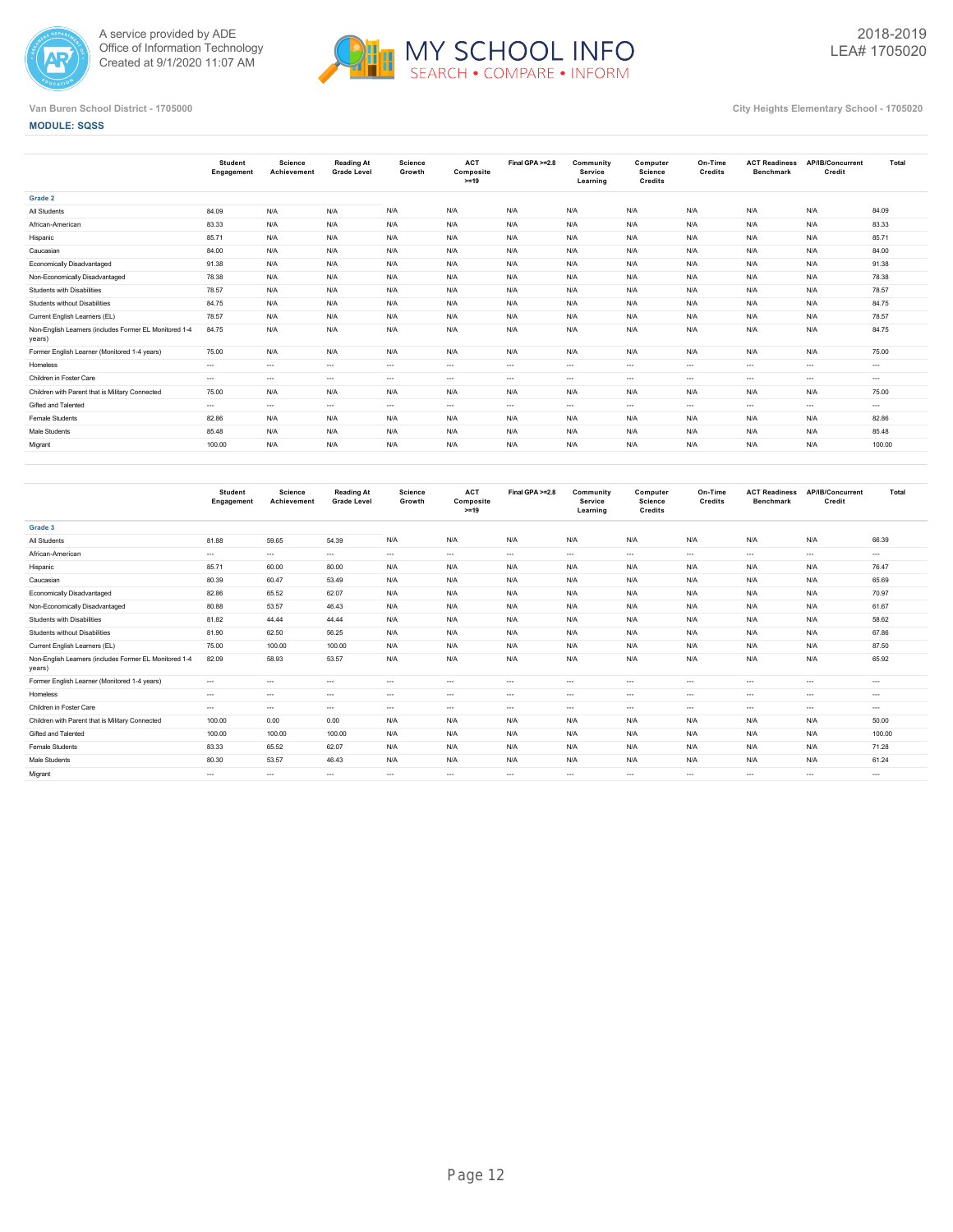



**MODULE: SQSS**

|                                                                  | <b>Student</b><br>Engagement | <b>Science</b><br>Achievement | Reading At<br><b>Grade Level</b> | <b>Science</b><br>Growth | <b>ACT</b><br>Composite<br>$>=19$ | Final GPA >=2.8 | Community<br><b>Service</b><br>Learning | Computer<br>Science<br>Credits | On-Time<br>Credits | <b>ACT Readiness</b><br><b>Benchmark</b> | AP/IB/Concurrent<br>Credit | Total |
|------------------------------------------------------------------|------------------------------|-------------------------------|----------------------------------|--------------------------|-----------------------------------|-----------------|-----------------------------------------|--------------------------------|--------------------|------------------------------------------|----------------------------|-------|
| Grade 4                                                          |                              |                               |                                  |                          |                                   |                 |                                         |                                |                    |                                          |                            |       |
| All Students                                                     | 80.56                        | 72.13                         | 60.66                            | 63.11                    | N/A                               | N/A             | N/A                                     | N/A                            | N/A                | N/A                                      | N/A                        | 69.61 |
| African-American                                                 | 75.00                        | 0.00                          | 100.00                           | 50.00                    | N/A                               | N/A             | N/A                                     | N/A                            | N/A                | N/A                                      | N/A                        | 64.29 |
| Hispanic                                                         | 88.89                        | 71.43                         | 57.14                            | 64.29                    | N/A                               | N/A             | N/A                                     | N/A                            | N/A                | N/A                                      | N/A                        | 71.67 |
| Caucasian                                                        | 79.63                        | 74.00                         | 62.00                            | 61.00                    | N/A                               | N/A             | N/A                                     | N/A                            | N/A                | N/A                                      | N/A                        | 69.36 |
| Economically Disadvantaged                                       | 77.42                        | 69.23                         | 53.85                            | 63.46                    | N/A                               | N/A             | N/A                                     | N/A                            | N/A                | N/A                                      | N/A                        | 66.51 |
| Non-Economically Disadvantaged                                   | 82.93                        | 74.29                         | 65.71                            | 62.86                    | N/A                               | N/A             | N/A                                     | N/A                            | N/A                | N/A                                      | N/A                        | 71.92 |
| Students with Disabilities                                       | 83.33                        | 37.50                         | 12.50                            | 62.50                    | N/A                               | N/A             | N/A                                     | N/A                            | N/A                | N/A                                      | N/A                        | 50.00 |
| Students without Disabilities                                    | 80.16                        | 77.36                         | 67.92                            | 63.21                    | N/A                               | N/A             | N/A                                     | N/A                            | N/A                | N/A                                      | N/A                        | 72.52 |
| Current English Learners (EL)                                    | 90.00                        | 50.00                         | 25.00                            | 62.50                    | N/A                               | N/A             | N/A                                     | N/A                            | N/A                | N/A                                      | N/A                        | 58.82 |
| Non-English Learners (includes Former EL Monitored 1-4<br>years) | 79.85                        | 73.68                         | 63.16                            | 63.16                    | N/A                               | N/A             | N/A                                     | N/A                            | N/A                | N/A                                      | N/A                        | 70.38 |
| Former English Learner (Monitored 1-4 years)                     | 100.00                       | 100.00                        | 100.00                           | 66.67                    | N/A                               | N/A             | N/A                                     | N/A                            | N/A                | N/A                                      | N/A                        | 91.67 |
| Homeless                                                         | 0.00                         | N/A                           | N/A                              | N/A                      | N/A                               | N/A             | N/A                                     | N/A                            | N/A                | N/A                                      | N/A                        | 0.00  |
| Children in Foster Care                                          | 50.00                        | N/A                           | N/A                              | N/A                      | N/A                               | N/A             | N/A                                     | N/A                            | N/A                | N/A                                      | N/A                        | 50.00 |
| Children with Parent that is Military Connected                  | 100.00                       | 100.00                        | 100.00                           | 50.00                    | N/A                               | N/A             | N/A                                     | N/A                            | N/A                | N/A                                      | N/A                        | 87.50 |
| Gifted and Talented                                              | 85.00                        | 100.00                        | 100.00                           | 72.22                    | N/A                               | N/A             | N/A                                     | N/A                            | N/A                | N/A                                      | N/A                        | 89.19 |
| Female Students                                                  | 78.57                        | 74.19                         | 64.52                            | 59.68                    | N/A                               | N/A             | N/A                                     | N/A                            | N/A                | N/A                                      | N/A                        | 69.53 |
| Male Students                                                    | 82.43                        | 70.00                         | 56.67                            | 66.67                    | N/A                               | N/A             | N/A                                     | N/A                            | N/A                | N/A                                      | N/A                        | 69.69 |
| Migrant                                                          | 50.00                        | 0.00                          | 0.00                             | 100.00                   | N/A                               | N/A             | N/A                                     | N/A                            | N/A                | N/A                                      | N/A                        | 37.50 |
|                                                                  |                              |                               |                                  |                          |                                   |                 |                                         |                                |                    |                                          |                            |       |

|                                                                  | <b>Student</b><br>Engagement | Science<br>Achievement | <b>Reading At</b><br><b>Grade Level</b> | <b>Science</b><br>Growth | <b>ACT</b><br>Composite<br>$>=19$ | Final GPA >=2.8 | Community<br><b>Service</b><br>Learning | Computer<br>Science<br><b>Credits</b> | On-Time<br>Credits | <b>ACT Readiness</b><br><b>Benchmark</b> | AP/IB/Concurrent<br>Credit | Total    |
|------------------------------------------------------------------|------------------------------|------------------------|-----------------------------------------|--------------------------|-----------------------------------|-----------------|-----------------------------------------|---------------------------------------|--------------------|------------------------------------------|----------------------------|----------|
| Grade 5                                                          |                              |                        |                                         |                          |                                   |                 |                                         |                                       |                    |                                          |                            |          |
| All Students                                                     | 75.00                        | 60.00                  | 58.00                                   | 54.35                    | N/A                               | N/A             | N/A                                     | N/A                                   | N/A                | N/A                                      | N/A                        | 62.25    |
| African-American                                                 | 50.00                        | 100.00                 | 100.00                                  | N/A                      | N/A                               | N/A             | N/A                                     | N/A                                   | N/A                | N/A                                      | N/A                        | 83.33    |
| Hispanic                                                         | 70.00                        | 60.00                  | 40.00                                   | 62.50                    | N/A                               | N/A             | N/A                                     | N/A                                   | N/A                | N/A                                      | N/A                        | 57.89    |
| Caucasian                                                        | 73.81                        | 61.54                  | 58.97                                   | 56.76                    | N/A                               | N/A             | N/A                                     | N/A                                   | N/A                | N/A                                      | N/A                        | 63.06    |
| Economically Disadvantaged                                       | 70.00                        | 60.71                  | 50.00                                   | 60.00                    | N/A                               | N/A             | N/A                                     | N/A                                   | N/A                | N/A                                      | N/A                        | 60.36    |
| Non-Economically Disadvantaged                                   | 81.25                        | 59.09                  | 68.18                                   | 47.62                    | N/A                               | N/A             | N/A                                     | N/A                                   | N/A                | N/A                                      | N/A                        | 64.61    |
| Students with Disabilities                                       | 56.25                        | 14.29                  | 14.29                                   | 42.86                    | N/A                               | N/A             | N/A                                     | N/A                                   | N/A                | N/A                                      | N/A                        | 32.76    |
| Students without Disabilities                                    | 78.26                        | 67.44                  | 65.12                                   | 56.41                    | N/A                               | N/A             | N/A                                     | N/A                                   | N/A                | N/A                                      | N/A                        | 67.25    |
| Current English Learners (EL)                                    | 83.33                        | 33.33                  | 0.00                                    | 66.67                    | N/A                               | N/A             | N/A                                     | N/A                                   | N/A                | N/A                                      | N/A                        | 45.83    |
| Non-English Learners (includes Former EL Monitored 1-4<br>years) | 74.51                        | 61.70                  | 61.70                                   | 53.49                    | N/A                               | N/A             | N/A                                     | N/A                                   | N/A                | N/A                                      | N/A                        | 63.30    |
| Former English Learner (Monitored 1-4 years)                     | 0.00                         | 100.00                 | 100.00                                  | 50.00                    | N/A                               | N/A             | N/A                                     | N/A                                   | N/A                | N/A                                      | N/A                        | 62.50    |
| Homeless                                                         | 50.00                        | 50.00                  | 50.00                                   | 50.00                    | N/A                               | N/A             | N/A                                     | N/A                                   | N/A                | N/A                                      | N/A                        | 50.00    |
| Children in Foster Care                                          | $---$                        | $\cdots$               | $\sim$                                  | $\cdots$                 | $\cdots$                          | $---$           | $\cdots$                                | $\sim$                                | $\sim$             | $\sim$                                   | ---                        | $\cdots$ |
| Children with Parent that is Military Connected                  | $---$                        | $\cdots$               | $\sim$                                  | $\cdots$                 | $---$                             | $---$           | $\cdots$                                | $\cdots$                              | $\sim$             | $\cdots$                                 | $\cdots$                   | $\cdots$ |
| Gifted and Talented                                              | 87.50                        | 75.00                  | 75.00                                   | 50.00                    | N/A                               | N/A             | N/A                                     | N/A                                   | N/A                | N/A                                      | N/A                        | 71.88    |
| Female Students                                                  | 73.21                        | 51.85                  | 59.26                                   | 50.00                    | N/A                               | N/A             | N/A                                     | N/A                                   | N/A                | N/A                                      | N/A                        | 59.05    |
| Male Students                                                    | 76.92                        | 69.57                  | 56.52                                   | 58.70                    | N/A                               | N/A             | N/A                                     | N/A                                   | N/A                | N/A                                      | N/A                        | 65.79    |
| Migrant                                                          | $\cdots$                     | $\cdots$               | $\cdots$                                | $\cdots$                 | $\cdots$                          | $\cdots$        | $\cdots$                                | $\cdots$                              | $\sim$             | $\cdots$                                 | $\cdots$                   | $- - -$  |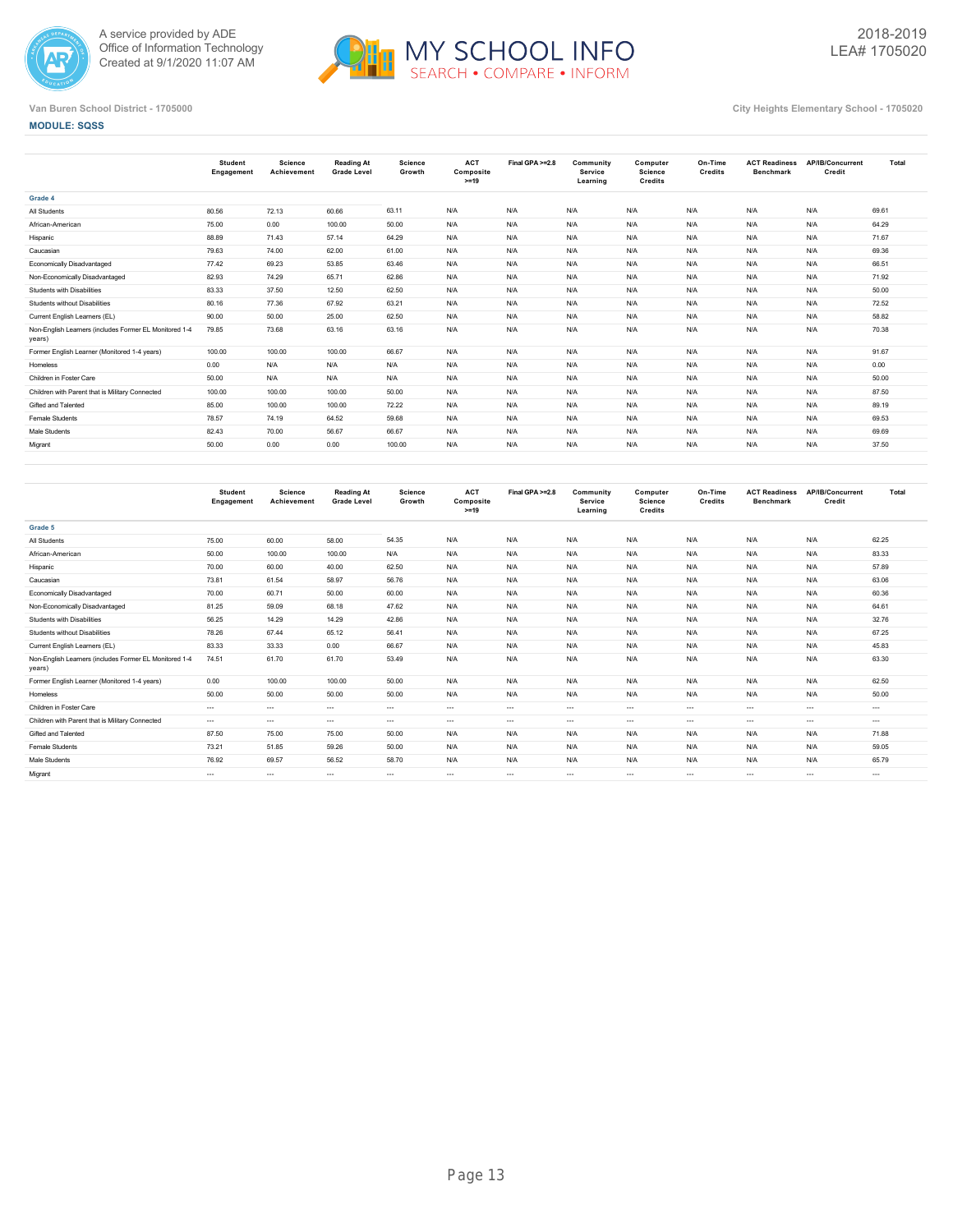



**MODULE: SQSS**

|                                                                  | <b>Student</b><br>Engagement | Science<br>Achievement | <b>Reading At</b><br><b>Grade Level</b> | <b>Science</b><br>Growth | <b>ACT</b><br>Composite<br>$>=19$ | Final GPA >=2.8 | Community<br><b>Service</b><br>Learning | Computer<br>Science<br><b>Credits</b> | On-Time<br>Credits | <b>ACT Readiness</b><br><b>Benchmark</b> | AP/IB/Concurrent<br>Credit | Total |
|------------------------------------------------------------------|------------------------------|------------------------|-----------------------------------------|--------------------------|-----------------------------------|-----------------|-----------------------------------------|---------------------------------------|--------------------|------------------------------------------|----------------------------|-------|
| <b>All Grades</b>                                                |                              |                        |                                         |                          |                                   |                 |                                         |                                       |                    |                                          |                            |       |
| All Students                                                     | 78.04                        | 64.29                  | 57.74                                   | 59.35                    | N/A                               | N/A             | N/A                                     | N/A                                   | N/A                | N/A                                      | N/A                        | 68.64 |
| African-American                                                 | 65.38                        | 50.00                  | 100.00                                  | 50.00                    | N/A                               | N/A             | N/A                                     | N/A                                   | N/A                | N/A                                      | N/A                        | 66.67 |
| Hispanic                                                         | 79.27                        | 64.71                  | 58.82                                   | 63.64                    | N/A                               | N/A             | N/A                                     | N/A                                   | N/A                | N/A                                      | N/A                        | 70.35 |
| Caucasian                                                        | 77.53                        | 65.91                  | 58.33                                   | 59.20                    | N/A                               | N/A             | N/A                                     | N/A                                   | N/A                | N/A                                      | N/A                        | 68.65 |
| Economically Disadvantaged                                       | 76.37                        | 65.06                  | 55.42                                   | 61.76                    | N/A                               | N/A             | N/A                                     | N/A                                   | N/A                | N/A                                      | N/A                        | 67.79 |
| Non-Economically Disadvantaged                                   | 79.59                        | 63.53                  | 60.00                                   | 57.14                    | N/A                               | N/A             | N/A                                     | N/A                                   | N/A                | N/A                                      | N/A                        | 69.43 |
| <b>Students with Disabilities</b>                                | 75.47                        | 33.33                  | 25.00                                   | 53.33                    | N/A                               | N/A             | N/A                                     | N/A                                   | N/A                | N/A                                      | N/A                        | 53.45 |
| <b>Students without Disabilities</b>                             | 78.46                        | 69.44                  | 63.19                                   | 60.33                    | N/A                               | N/A             | N/A                                     | N/A                                   | N/A                | N/A                                      | N/A                        | 71.13 |
| Current English Learners (EL)                                    | 77.59                        | 50.00                  | 25.00                                   | 64.29                    | N/A                               | N/A             | N/A                                     | N/A                                   | N/A                | N/A                                      | N/A                        | 63.46 |
| Non-English Learners (includes Former EL Monitored 1-4<br>years) | 78.08                        | 65.00                  | 59.38                                   | 59.00                    | N/A                               | N/A             | N/A                                     | N/A                                   | N/A                | N/A                                      | N/A                        | 68.99 |
| Former English Learner (Monitored 1-4 years)                     | 75.00                        | 100.00                 | 100.00                                  | 62.50                    | N/A                               | N/A             | N/A                                     | N/A                                   | N/A                | N/A                                      | N/A                        | 83.33 |
| Homeless                                                         | 28.57                        | 50.00                  | 50.00                                   | 50.00                    | N/A                               | N/A             | N/A                                     | N/A                                   | N/A                | N/A                                      | N/A                        | 38.46 |
| Children in Foster Care                                          | 75.00                        | N/A                    | N/A                                     | N/A                      | N/A                               | N/A             | N/A                                     | N/A                                   | N/A                | N/A                                      | N/A                        | 75.00 |
| Children with Parent that is Military Connected                  | 90.00                        | 50.00                  | 50.00                                   | 50.00                    | N/A                               | N/A             | N/A                                     | N/A                                   | N/A                | N/A                                      | N/A                        | 70.00 |
| Gifted and Talented                                              | 87.50                        | 93.33                  | 93.33                                   | 65.38                    | N/A                               | N/A             | N/A                                     | N/A                                   | N/A                | N/A                                      | N/A                        | 85.59 |
| Female Students                                                  | 77.32                        | 64.37                  | 62.07                                   | 55.56                    | N/A                               | N/A             | N/A                                     | N/A                                   | N/A                | N/A                                      | N/A                        | 68.72 |
| Male Students                                                    | 78.80                        | 64.20                  | 53.09                                   | 63.21                    | N/A                               | N/A             | N/A                                     | N/A                                   | N/A                | N/A                                      | N/A                        | 68.55 |
| Migrant                                                          | 75.00                        | 0.00                   | 0.00                                    | 100.00                   | N/A                               | N/A             | N/A                                     | N/A                                   | N/A                | N/A                                      | N/A                        | 50.00 |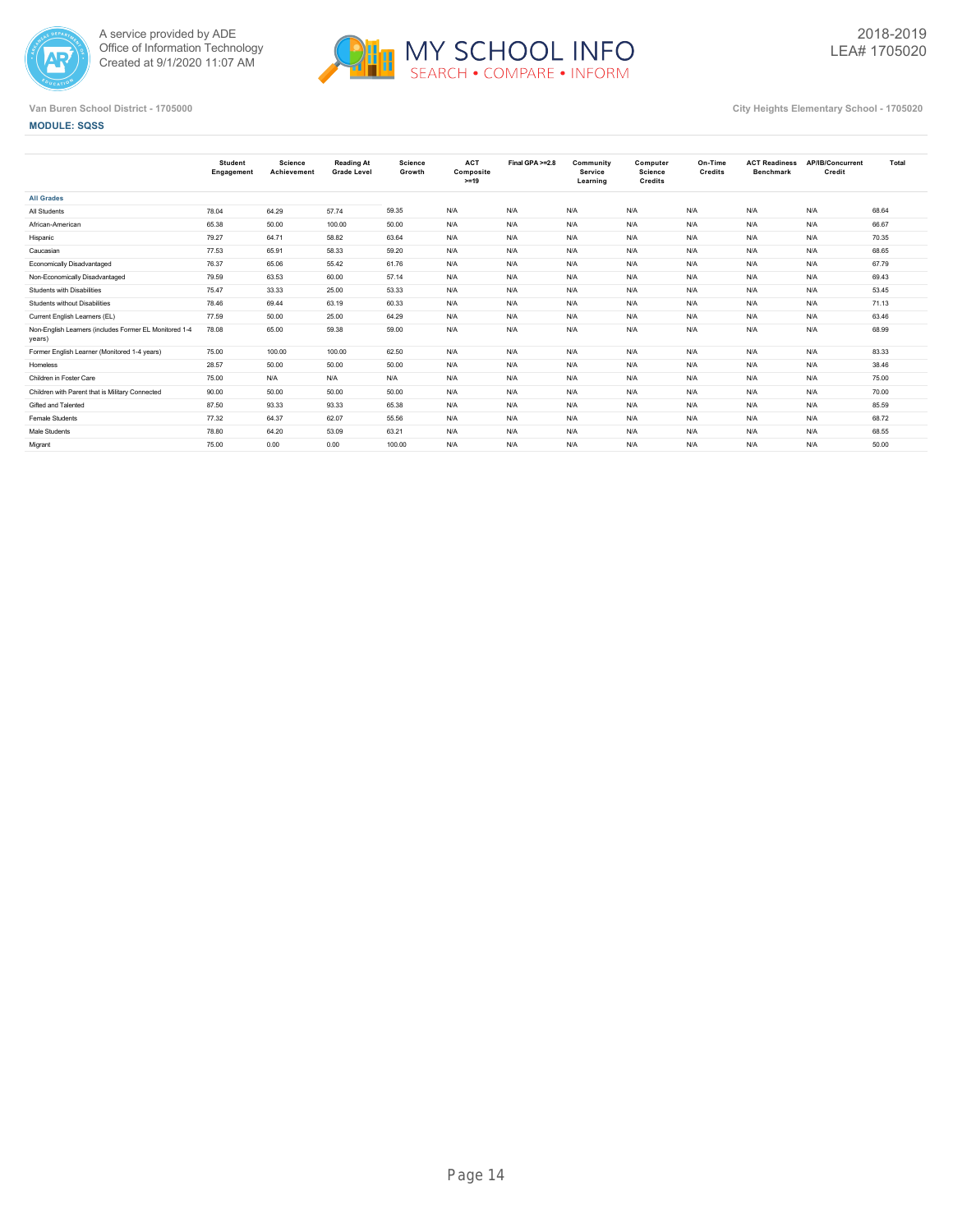





| <b>Four-Year Graduation Rate</b><br>Four-Year Graduation Rate All Students<br>89.1%<br>$\overline{a}$<br>Four-Year Graduation Rate African-American<br>91.7%<br>---<br>Four-Year Graduation Rate Asian<br>100.0%<br>$- - -$<br>Four-Year Graduation Rate Caucasian<br>87.3%<br>$---$<br>Four-Year Graduation Rate Hawaiian/Pacific Islander<br>$---$<br>$---$<br>Four-Year Graduation Rate Hispanic<br>95.9%<br>$---$<br>Four-Year Graduation Rate Native American<br>77.8%<br>$- - -$<br>Four-Year Graduation Rate Two or More Races<br>88.5%<br>$---$<br>Four-Year Graduation Rate Economically Disadvantaged<br>86.2%<br>$- - -$<br>Four-Year Graduation Rate Non-Economically Disadvantaged<br>N/A<br>N/A<br>Four-Year Graduation Rate Students with Disabilities<br>85.4 %<br>$---$ | 87.6%<br>83.4 %<br>93.9%<br>89.6%<br>76.1% |
|------------------------------------------------------------------------------------------------------------------------------------------------------------------------------------------------------------------------------------------------------------------------------------------------------------------------------------------------------------------------------------------------------------------------------------------------------------------------------------------------------------------------------------------------------------------------------------------------------------------------------------------------------------------------------------------------------------------------------------------------------------------------------------------|--------------------------------------------|
|                                                                                                                                                                                                                                                                                                                                                                                                                                                                                                                                                                                                                                                                                                                                                                                          |                                            |
|                                                                                                                                                                                                                                                                                                                                                                                                                                                                                                                                                                                                                                                                                                                                                                                          |                                            |
|                                                                                                                                                                                                                                                                                                                                                                                                                                                                                                                                                                                                                                                                                                                                                                                          |                                            |
|                                                                                                                                                                                                                                                                                                                                                                                                                                                                                                                                                                                                                                                                                                                                                                                          |                                            |
|                                                                                                                                                                                                                                                                                                                                                                                                                                                                                                                                                                                                                                                                                                                                                                                          |                                            |
|                                                                                                                                                                                                                                                                                                                                                                                                                                                                                                                                                                                                                                                                                                                                                                                          |                                            |
|                                                                                                                                                                                                                                                                                                                                                                                                                                                                                                                                                                                                                                                                                                                                                                                          | 84.7%                                      |
|                                                                                                                                                                                                                                                                                                                                                                                                                                                                                                                                                                                                                                                                                                                                                                                          | 78.6%                                      |
|                                                                                                                                                                                                                                                                                                                                                                                                                                                                                                                                                                                                                                                                                                                                                                                          | 87.1%                                      |
|                                                                                                                                                                                                                                                                                                                                                                                                                                                                                                                                                                                                                                                                                                                                                                                          | 84.8%                                      |
|                                                                                                                                                                                                                                                                                                                                                                                                                                                                                                                                                                                                                                                                                                                                                                                          | N/A                                        |
|                                                                                                                                                                                                                                                                                                                                                                                                                                                                                                                                                                                                                                                                                                                                                                                          | 82.6%                                      |
| Four-Year Graduation Rate Students without Disabilities<br>N/A<br>N/A                                                                                                                                                                                                                                                                                                                                                                                                                                                                                                                                                                                                                                                                                                                    | N/A                                        |
| Four-Year Graduation Rate Current English Learners (EL)<br>94.3%<br>$---$                                                                                                                                                                                                                                                                                                                                                                                                                                                                                                                                                                                                                                                                                                                | 82.8%                                      |
| Four-Year Graduation Rate Non-English Learners (includes Former EL Monitored 1-4 years)<br>N/A<br>N/A                                                                                                                                                                                                                                                                                                                                                                                                                                                                                                                                                                                                                                                                                    | N/A                                        |
| Four-Year Graduation Rate Homeless<br>82.6%<br>$---$                                                                                                                                                                                                                                                                                                                                                                                                                                                                                                                                                                                                                                                                                                                                     | 75.6%                                      |
| Four-Year Graduation Rate Children in Foster Care<br>100.0%<br>---                                                                                                                                                                                                                                                                                                                                                                                                                                                                                                                                                                                                                                                                                                                       | 68.0%                                      |
| Four-Year Graduation Rate Children with Parent that is Military Connected<br>100.0%<br>$- - -$                                                                                                                                                                                                                                                                                                                                                                                                                                                                                                                                                                                                                                                                                           | 95.3%                                      |
| Four-Year Graduation Rate Gifted and Talented<br>100.0%<br>$\overline{a}$                                                                                                                                                                                                                                                                                                                                                                                                                                                                                                                                                                                                                                                                                                                | 97.3%                                      |
| Four-Year Graduation Rate Female Students<br>91.0%<br>$---$                                                                                                                                                                                                                                                                                                                                                                                                                                                                                                                                                                                                                                                                                                                              | 90.0%                                      |
| Four-Year Graduation Rate Male Students<br>87.3%<br>$\overline{a}$                                                                                                                                                                                                                                                                                                                                                                                                                                                                                                                                                                                                                                                                                                                       |                                            |
| Four-Year Graduation Rate Migrant<br>96.3%<br>---                                                                                                                                                                                                                                                                                                                                                                                                                                                                                                                                                                                                                                                                                                                                        | 85.2%                                      |

|                                                                                         | School         | <b>District</b> | <b>State</b> |
|-----------------------------------------------------------------------------------------|----------------|-----------------|--------------|
| <b>Five-Year Graduation Rate</b>                                                        |                |                 |              |
| Five-Year Graduation Rate All Students                                                  | $\overline{a}$ | 88.5%           | 90.2%        |
| Five-Year Graduation Rate African-American                                              | $---$          | 100.0%          | 86.8%        |
| Five-Year Graduation Rate Asian                                                         | $- - -$        | 100.0%          | 96.3%        |
| Five-Year Graduation Rate Caucasian                                                     | $\overline{a}$ | 87.1%           | 91.8%        |
| Five-Year Graduation Rate Hawaiian/Pacific Islander                                     | $- - -$        | 100.0%          | 77.1%        |
| Five-Year Graduation Rate Hispanic                                                      | $---$          | 89.2%           | 87.5%        |
| Five-Year Graduation Rate Native American                                               | $\overline{a}$ | 62.5%           | 85.7%        |
| Five-Year Graduation Rate Two or More Races                                             | $- - -$        | 100.0%          | 90.5%        |
| Five-Year Graduation Rate Economically Disadvantaged                                    | $\overline{a}$ | 87.4 %          | 87.9%        |
| Five-Year Graduation Rate Non-Economically Disadvantaged                                | N/A            | N/A             | N/A          |
| Five-Year Graduation Rate Students with Disabilities                                    | $---$          | 83.9%           | 86.7%        |
| Five-Year Graduation Rate Students without Disabilities                                 | N/A            | N/A             | N/A          |
| Five-Year Graduation Rate Current English Learners (EL)                                 | $---$          | 92.1%           | 85.3%        |
| Five-Year Graduation Rate Non-English Learners (includes Former EL Monitored 1-4 years) | N/A            | N/A             | N/A          |
| Five-Year Graduation Rate Homeless                                                      | $\overline{a}$ | 55.6%           | 82.7%        |
| Five-Year Graduation Rate Children in Foster Care                                       | $\overline{a}$ | 0.0%            | 77.3%        |
| Five-Year Graduation Rate Children with Parent that is Military Connected               | $- - -$        | 100.0%          | 94.7%        |
| Five-Year Graduation Rate Gifted and Talented                                           | $\overline{a}$ | 97.4 %          | 97.8%        |
| Five-Year Graduation Rate Female Students                                               | $- - -$        | 90.0%           | 92.7%        |
| Five-Year Graduation Rate Male Students                                                 | $\overline{a}$ | 86.9%           | 87.8%        |
| Five-Year Graduation Rate Migrant                                                       | $- - -$        | 95.2%           | 86.2%        |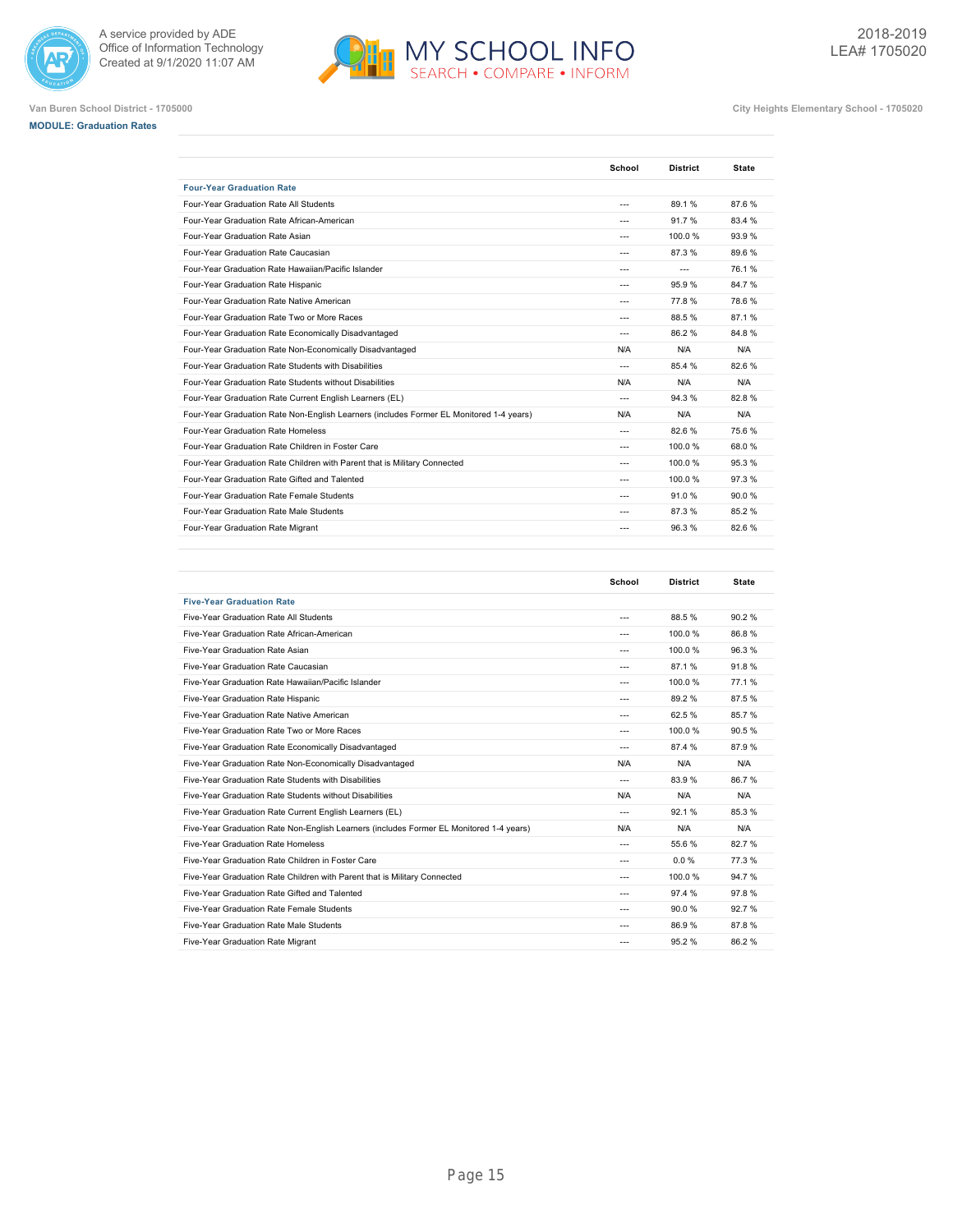



**Van Buren School District - 1705000 City Heights Elementary School - 1705020**

## **MODULE: College Readiness**

|                                                                                                                                                                                                                                                                                                             | School         | <b>District</b>          | <b>State</b> |
|-------------------------------------------------------------------------------------------------------------------------------------------------------------------------------------------------------------------------------------------------------------------------------------------------------------|----------------|--------------------------|--------------|
| <b>American College Test (ACT)</b>                                                                                                                                                                                                                                                                          |                |                          |              |
| Participation in Grade 11 Statewide ACT Administration                                                                                                                                                                                                                                                      |                | 424                      | 31,568       |
| District Provided Remediation for Students Taking ACT                                                                                                                                                                                                                                                       |                |                          |              |
| Number of Students Taking ACT in Grades 9-11                                                                                                                                                                                                                                                                |                | 560                      | 39,377       |
| Number of Graduates that have taken ACT in High School                                                                                                                                                                                                                                                      |                | 390                      | 29,631       |
| <b>ACT Reading Average</b>                                                                                                                                                                                                                                                                                  |                | 20.26                    | 20.18        |
| <b>ACT English Average</b>                                                                                                                                                                                                                                                                                  |                | 19.79                    | 19.28        |
| <b>ACT Math Average</b>                                                                                                                                                                                                                                                                                     |                | 19.66                    | 18.91        |
| <b>ACT Science Average</b>                                                                                                                                                                                                                                                                                  |                | 20.13                    | 19.74        |
| <b>ACT Composite Average</b>                                                                                                                                                                                                                                                                                |                | 20.11                    | 19.68        |
| The School Performance website at the following link has comparison of state and national ACT scores: http://www.arkansased.gov/divisions/public-school-accountability/school-<br>performance/report-card (http://www.arkansased.gov/divisions/public-school-accountability/school-performance/report-card) |                |                          |              |
| <b>SAT® by College Board</b>                                                                                                                                                                                                                                                                                |                |                          |              |
| Number of Students Taking SAT College Admission Test                                                                                                                                                                                                                                                        |                | 8                        | 1,351        |
| SAT Critical Reading Mean                                                                                                                                                                                                                                                                                   |                | 545                      | 591          |
| SAT Math Mean                                                                                                                                                                                                                                                                                               |                | 555                      | 569          |
| <b>SAT Writing Mean</b>                                                                                                                                                                                                                                                                                     |                |                          |              |
| <b>Advanced Placement Courses (AP)</b>                                                                                                                                                                                                                                                                      |                |                          |              |
| Number of Students Taking Advanced Placement (AP) Courses                                                                                                                                                                                                                                                   |                | 375                      | 28,163       |
| Number of AP Exams Taken                                                                                                                                                                                                                                                                                    |                | 593                      | 46,500       |
| Number of AP Exams Scored 3, 4, or 5                                                                                                                                                                                                                                                                        |                | 255                      | 16,863       |
| <b>International Baccalaureate Courses</b>                                                                                                                                                                                                                                                                  |                |                          |              |
| Number of Students Taking International Baccalaureate Courses                                                                                                                                                                                                                                               | ---            | $\overline{\phantom{a}}$ | 367          |
| <b>College Going Rates</b>                                                                                                                                                                                                                                                                                  |                |                          |              |
| All Students                                                                                                                                                                                                                                                                                                | $\overline{a}$ | 45.3%                    | 48.8%        |
| African-American                                                                                                                                                                                                                                                                                            | $\overline{a}$ | 45.5%                    | 43.8%        |
| Hispanic                                                                                                                                                                                                                                                                                                    | $\overline{a}$ | 46.1%                    | 39.8%        |
| Caucasian                                                                                                                                                                                                                                                                                                   | ---            | 44.0%                    | 52.3%        |
| Economically Disadvantaged                                                                                                                                                                                                                                                                                  | $\overline{a}$ | 37.7%                    | 41.2%        |
| Students with Disabilities                                                                                                                                                                                                                                                                                  | $\overline{a}$ | 9.1%                     | 18.3%        |
| Current English Learners (EL)                                                                                                                                                                                                                                                                               | $\overline{a}$ | 31.0%                    | 25.9%        |
| Homeless                                                                                                                                                                                                                                                                                                    | $\overline{a}$ | 25.0%                    | 32.7%        |
| Children in Foster Care                                                                                                                                                                                                                                                                                     | $\overline{a}$ | 100.0%                   | 40.5%        |
| Children with Parent that is Military Connected                                                                                                                                                                                                                                                             | $\overline{a}$ | 0.0%                     | 54.1%        |
| Gifted and Talented                                                                                                                                                                                                                                                                                         | $\overline{a}$ | 62.9%                    | 71.8%        |
| <b>College Credit Accumulation Rates</b>                                                                                                                                                                                                                                                                    |                |                          |              |
| All Students                                                                                                                                                                                                                                                                                                | $\sim$         | 59.4 %                   | 56.1%        |
| African-American                                                                                                                                                                                                                                                                                            | ---            | 20.0%                    | 39.4 %       |
| Hispanic                                                                                                                                                                                                                                                                                                    | $\overline{a}$ | 54.8%                    | 47.5%        |
| Caucasian                                                                                                                                                                                                                                                                                                   | $\overline{a}$ | 61.4%                    | 61.4%        |
| Economically Disadvantaged                                                                                                                                                                                                                                                                                  | $\overline{a}$ | 53.4 %                   | 44.9%        |
| <b>Students with Disabilities</b>                                                                                                                                                                                                                                                                           | ---            | 40.0%                    | 23.5%        |
| Current English Learners (EL)                                                                                                                                                                                                                                                                               | ---            | 55.6%                    | 38.1%        |
| Homeless                                                                                                                                                                                                                                                                                                    | $\overline{a}$ | 28.6%                    | 35.5%        |
| Children in Foster Care                                                                                                                                                                                                                                                                                     | $\overline{a}$ | 0.0 %                    | 42.0%        |
| Children with Parent that is Military Connected                                                                                                                                                                                                                                                             | $\overline{a}$ | 0.0%                     | 60.8%        |
| Gifted and Talented                                                                                                                                                                                                                                                                                         | $\overline{a}$ | 86.1%                    | 71.2%        |
|                                                                                                                                                                                                                                                                                                             |                |                          |              |

\* The College Credit Accumulation Rate definition from the U.S. Department of Education gives high school graduates two years at an institution of higher education to complete at least one year's worth of college credit th a degree. Students graduating in the last school year listed have not yet had two years to complete a year of college credit. Only a basic level of suppression had been applied to CGR and CCAR datasets.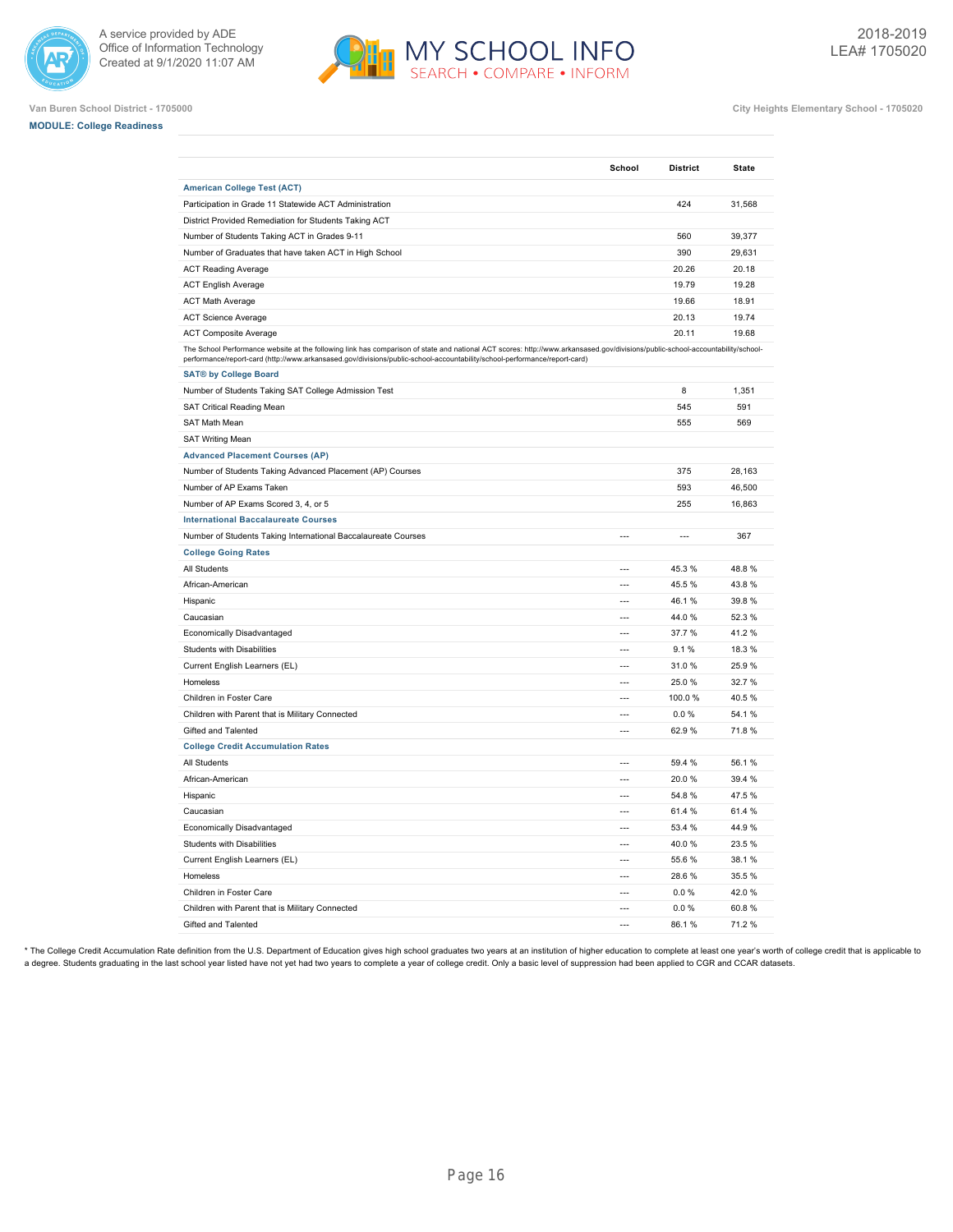





|                                                                                                                                                                                                                                                                    | School  | <b>District</b> | <b>State</b> |
|--------------------------------------------------------------------------------------------------------------------------------------------------------------------------------------------------------------------------------------------------------------------|---------|-----------------|--------------|
| <b>School Performance Rating</b>                                                                                                                                                                                                                                   | A       | N/A             | N/A          |
| Overall ESSA Index Score                                                                                                                                                                                                                                           | 87.07   | N/A             | N/A          |
| The following link has more information about school rating: http://www.arkansased.gov/divisions/public-school-accountability/school-<br>performance/report-card (http://www.arkansased.gov/divisions/public-school-accountability/school-performance/report-card) |         |                 |              |
| Count of Schools with Rating = A                                                                                                                                                                                                                                   |         | 3               | 169          |
| Count of Schools with Rating = B                                                                                                                                                                                                                                   |         | 3               | 311          |
| Count of Schools with Rating = C                                                                                                                                                                                                                                   |         | 5               | 358          |
| Count of Schools with Rating = D                                                                                                                                                                                                                                   |         | 0               | 150          |
| Count of Schools with Rating = F                                                                                                                                                                                                                                   |         | 0               | 38           |
| District Provides Textbooks or Digital Resources for all Pupils                                                                                                                                                                                                    |         |                 |              |
| District Provides Textbooks or Digital Resources for all Pupils                                                                                                                                                                                                    |         | Y               | 100 %        |
| <b>Annual Accreditation Status</b>                                                                                                                                                                                                                                 |         |                 |              |
| Accredited                                                                                                                                                                                                                                                         | Υ       | 11              | 1,053        |
| <b>Accredited Cited</b>                                                                                                                                                                                                                                            | N       | 0               | 0            |
| <b>Accredited Probationary</b>                                                                                                                                                                                                                                     | N       | 0               | 1            |
| <b>Attendance Rate</b>                                                                                                                                                                                                                                             |         |                 |              |
| Attendance Rate All Students                                                                                                                                                                                                                                       | 95.61%  | 95.1%           | 94.11%       |
| Attendance Rate African American                                                                                                                                                                                                                                   | 95.01%  | 94.7%           | 93.87%       |
| Attendance Rate Hispanic                                                                                                                                                                                                                                           | 96.51%  | 95.92%          | 94.25 %      |
| Attendance Rate Caucasian                                                                                                                                                                                                                                          | 95.49 % | 94.68%          | 93.68 %      |
| Attendance Rate Economically Disadvantaged                                                                                                                                                                                                                         | 95.28 % | 94.85%          | 93.83 %      |
| Attendance Rate Non-Economically Disadvantaged                                                                                                                                                                                                                     | 96.1%   | 95.68%          | 93.67%       |
| Attendance Rate Students with Disabilities                                                                                                                                                                                                                         | 95.52 % | 94.96%          | 93.91 %      |
| Attendance Rate Students without Disabilities                                                                                                                                                                                                                      | 95.63%  | 95.17%          | 94.16%       |
| Attendance Rate English Learners (EL)                                                                                                                                                                                                                              | 96.2%   | 96.12%          | 94.72%       |
| Attendance Rate Non-EL (includes Former EL Monitored 1-4 years)                                                                                                                                                                                                    | 96.18%  | 96.29%          | 95.05 %      |
| Attendance Rate Former EL (Monitored 1-4 years)                                                                                                                                                                                                                    | 96.07%  | 96.98%          | 95.75 %      |
| Attendance Rate Homeless                                                                                                                                                                                                                                           | 88.02%  | 88.16%          | 90.33 %      |
| Attendance Rate Children in Foster Care                                                                                                                                                                                                                            | 96.08%  | 94.96%          | 92.7%        |
| Attendance Rate Children with Parent on Active Military Duty                                                                                                                                                                                                       | 96.59 % | 95.47%          | 94.92 %      |
| Attendance Rate Gifted and Talented                                                                                                                                                                                                                                | 96.88%  | 95.95%          | 95.95 %      |
| Attendance Rate Female Students                                                                                                                                                                                                                                    | 95.77 % | 95.1%           | 94.06%       |
| Attendance Rate Male Students                                                                                                                                                                                                                                      | 95.45 % | 95.06%          | 94.15%       |
| Attendance Rate Migrant                                                                                                                                                                                                                                            | 96.72%  | 95.33%          | 91.92%       |
| <b>Dropout Rate</b>                                                                                                                                                                                                                                                |         |                 |              |
| Dropout Rate                                                                                                                                                                                                                                                       |         | 2.10%           | 2.00%        |
| <b>College Remediation Rate</b>                                                                                                                                                                                                                                    |         |                 |              |
| <b>College Remediation Rate</b>                                                                                                                                                                                                                                    |         | 57.7%           | 64.9%        |
| <b>Enrollment</b>                                                                                                                                                                                                                                                  |         |                 |              |
| October 1 Enrollment                                                                                                                                                                                                                                               | 356     | 5.732           | 478,318      |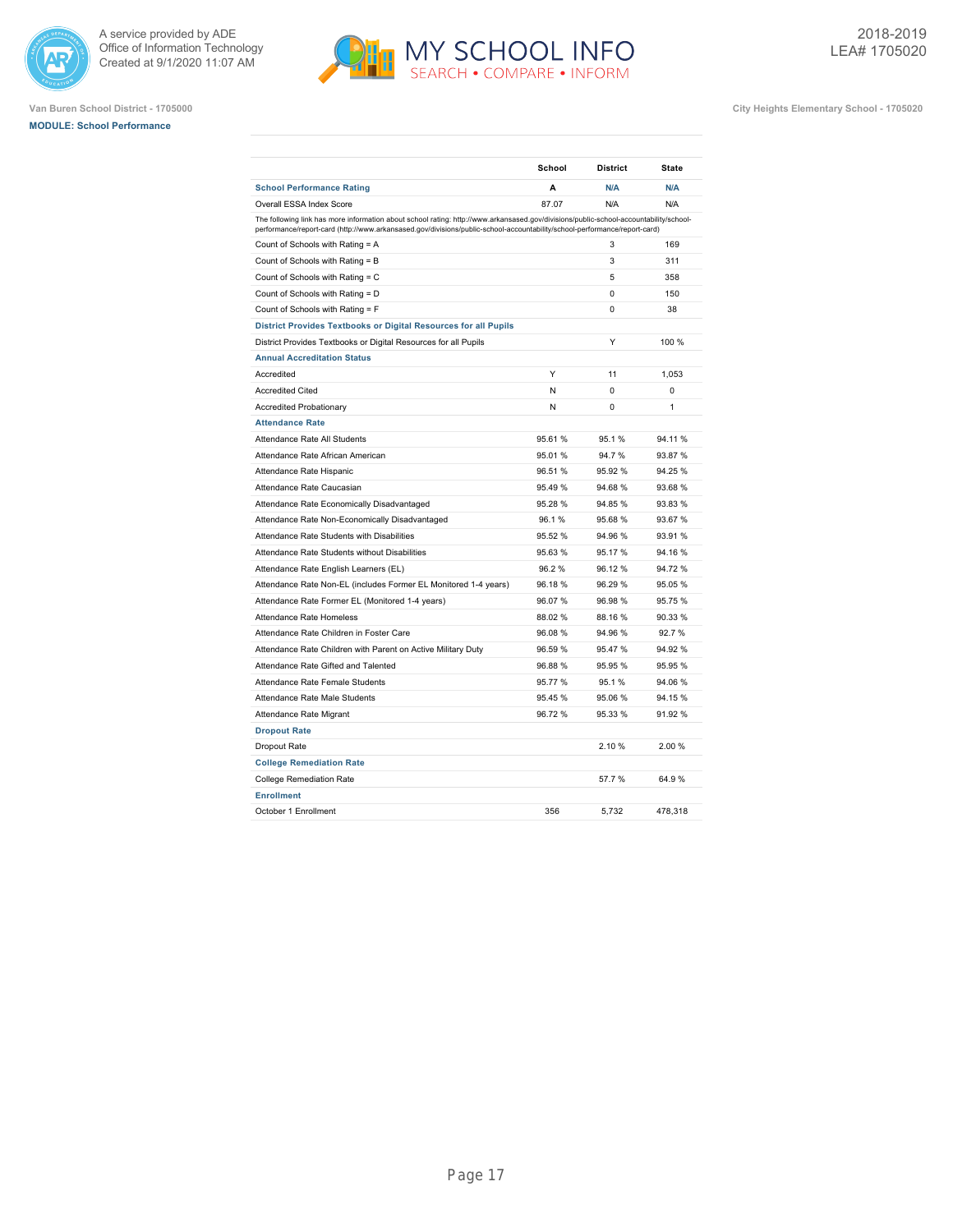





## **Van Buren School District - 1705000 City Heights Elementary School - 1705020**

|                                                      | School | <b>District</b> | <b>State</b> |
|------------------------------------------------------|--------|-----------------|--------------|
| Discipline Policies Distributed to Parents           | Υ      | 100%            | 100%         |
| Discipline Training Provided to Staff                | Υ      | 100 %           | 100 %        |
| Parental Involvement Plan Adopted                    | Υ      | 100 %           | 100%         |
| District Alternative Learning Environment Compliance |        | Υ               | 100 %        |
| Expulsions                                           |        | 15              | 926          |
| Weapons Incidents                                    |        | 20              | 787          |
| <b>Staff Assaults</b>                                |        | $\overline{2}$  | 744          |
| <b>Student Assaults</b>                              |        | 8               | 2.761        |
| Referrals to Law Enforcement                         |        | $\Omega$        | 95           |
| School-related Arrests                               |        | 0               | 30           |
|                                                      |        |                 |              |

## **Civil Rights Data Collection (CRDC) 2015-2016**

|                                      | Chronic<br>Absences | In-School<br><b>Suspensions</b> | Out-of-<br>School<br><b>Suspensions</b> | <b>Expulsions</b> | Incidents<br>of<br>Violence | <b>Referrals to</b><br>Law<br>Enforcement | School-<br>Related<br><b>Arrests</b> |
|--------------------------------------|---------------------|---------------------------------|-----------------------------------------|-------------------|-----------------------------|-------------------------------------------|--------------------------------------|
| All Students                         | 26                  | 22                              | $\overline{4}$                          | $\mathbf 0$       | 6                           | $\mathbf 0$                               | $\mathbf 0$                          |
| African-<br>American                 | $\Omega$            | $\overline{2}$                  | $\mathbf 0$                             | $\mathbf 0$       | ---                         | $\Omega$                                  | $\Omega$                             |
| Hispanic                             | $\overline{2}$      | $\overline{4}$                  | $\Omega$                                | $\Omega$          | ---                         | $\Omega$                                  | $\Omega$                             |
| Caucasian                            | 22                  | 10                              | 4                                       | $\mathbf 0$       | $- - -$                     | $\mathbf 0$                               | $\mathbf 0$                          |
| Economically<br>Disadvantaged        | ---                 | ---                             |                                         | $- - -$           |                             | ---                                       |                                      |
| Students with<br><b>Disabilities</b> | 7                   | 5                               | $\overline{2}$                          | $\mathbf 0$       |                             | $\mathbf 0$                               | $\mathbf 0$                          |
| English<br>Learner                   | $\overline{2}$      | $\overline{4}$                  | $\Omega$                                | $\mathbf 0$       | ---                         | $\Omega$                                  | $\Omega$                             |
| Male                                 | 16                  | 14                              | $\overline{2}$                          | $\Omega$          | $- - -$                     | $\Omega$                                  | $\Omega$                             |
| Female                               | 10                  | 8                               | 2                                       | $\mathbf 0$       | ---                         | $\Omega$                                  | $\mathbf 0$                          |

## **Civil Rights Data Collection (CRDC) 2015-2016**

|                                      | Pre-K<br>Enrollment | Percentage<br>in Pre-K | AP<br><b>Enrollment</b> | IB.<br>Enrollment | Concurrent<br>Enrollment | Percentage in<br><b>AP/IB/Concurrent</b> |
|--------------------------------------|---------------------|------------------------|-------------------------|-------------------|--------------------------|------------------------------------------|
| All Students                         | 0                   | 0.00%                  | 0                       | 0                 | $\mathbf 0$              | 0.00%                                    |
| African-American                     | 0                   | 0.00%                  | $\mathbf 0$             | 0                 | $\mathbf 0$              | 0.00%                                    |
| Hispanic                             | 0                   | 0.00%                  | 0                       | 0                 | 0                        | 0.00%                                    |
| Caucasian                            | 0                   | 0.00%                  | 0                       | $\Omega$          | $\Omega$                 | 0.00%                                    |
| Economically<br>Disadvantaged        |                     |                        |                         |                   |                          |                                          |
| Students with<br><b>Disabilities</b> | $\Omega$            | 0.00%                  | 0                       | 0                 | $\Omega$                 | 0.00%                                    |
| English Learner                      | $\Omega$            | 0.00%                  | $\mathbf 0$             | $\Omega$          | $\Omega$                 | 0.00%                                    |
| Male                                 | $\Omega$            | 0.00%                  | $\mathbf 0$             | $\mathbf 0$       | $\Omega$                 | 0.00%                                    |
| Female                               | $\Omega$            | 0.00%                  | 0                       | 0                 | $\Omega$                 | 0.00%                                    |

Link for Civil Rights Data Collection: [https://ocrdata.ed.gov/ \(https://ocrdata.ed.gov/\)](https://ocrdata.ed.gov/)

The CRDC is required by the Office for Civil Rights. CRDC collects data on key education and civil rights issues in the nation's public schools. It collects a variety of information on enrollment, programs, and services, m disaggregated into the subgroups of race/ethnicity, sex, limited English proficiency, and disability. The latest CRDS data is from year 2015-2016.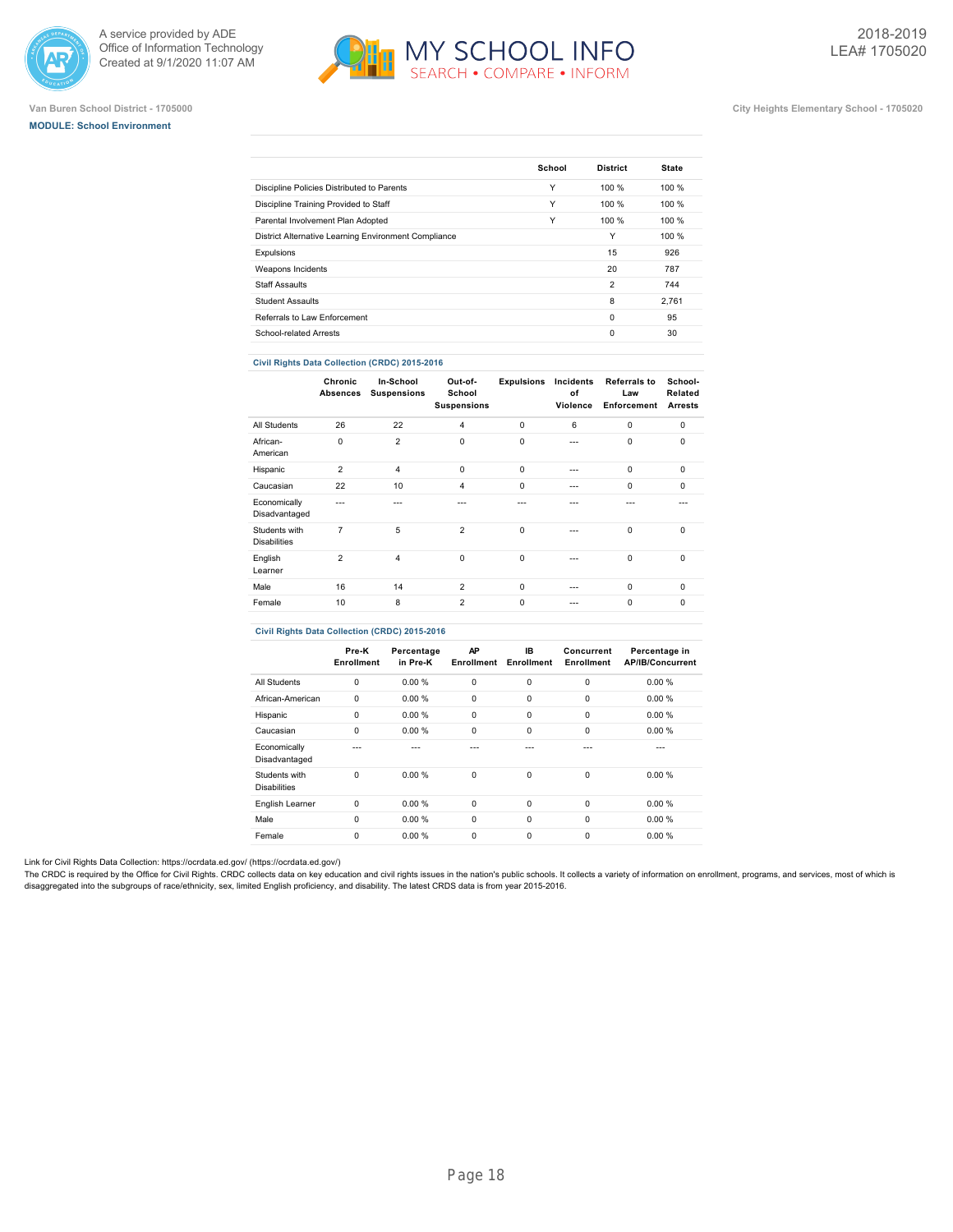





|                                         | School   | <b>District</b> | <b>State</b> |
|-----------------------------------------|----------|-----------------|--------------|
| Number of Students Retained at Grade 1  | $\Omega$ | 1               | 948          |
| Percent of Students Retained at Grade 1 | 0.00%    | 0.25%           | 2.58%        |
| Number of Students Retained at Grade 2  | $\Omega$ | $\Omega$        | 338          |
| Percent of Students Retained at Grade 2 | 0.00%    | 0.00 %          | 0.94%        |
| Number of Students Retained at Grade 3  | $\Omega$ | $\Omega$        | 133          |
| Percent of Students Retained at Grade 3 | 0.00%    | 0.00 %          | 0.36%        |
| Number of Students Retained at Grade 4  | $\Omega$ | $\Omega$        | 59           |
| Percent of Students Retained at Grade 4 | 0.00%    | 0.00%           | 0.16%        |
| Number of Students Retained at Grade 5  | $\Omega$ | $\Omega$        | 53           |
| Percent of Students Retained at Grade 5 | 0.00%    | 0.00%           | 0.14%        |
| Number of Students Retained at Grade 6  | $\Omega$ | 1               | 129          |
| Percent of Students Retained at Grade 6 | 0.00%    | 0.22%           | 0.33%        |
| Number of Students Retained at Grade 7  | $\Omega$ | $\Omega$        | 208          |
| Percent of Students Retained at Grade 7 | 0.00%    | 0.00%           | 0.57%        |
| Number of Students Retained at Grade 8  | $\Omega$ | $\Omega$        | 169          |
| Percent of Students Retained at Grade 8 | 0.00%    | 0.00%           | 0.46%        |
|                                         |          |                 |              |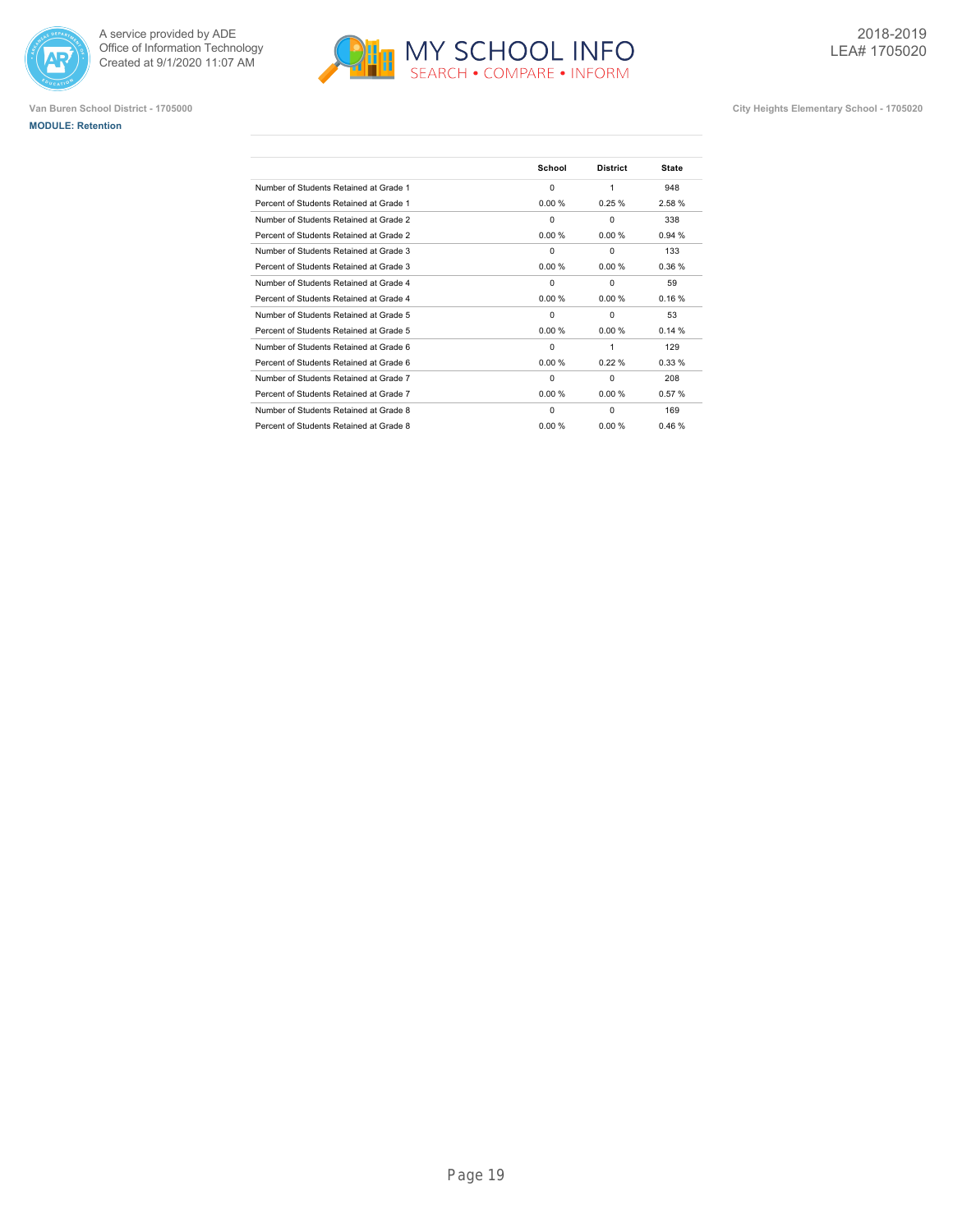







**Van Buren School District - 1705000 City Heights Elementary School - 1705020**

|                                                                                                                                                              | School         | <b>District</b>          | State                    |
|--------------------------------------------------------------------------------------------------------------------------------------------------------------|----------------|--------------------------|--------------------------|
| Percentage of Teachers Certified (Licensed)                                                                                                                  | 100.0%         | 92.1 %                   | 95.9%                    |
| Percentage of Teachers having Bachelor's Degree as Highest Degree Awarded                                                                                    | 100.0%         | 74.0%                    | 52.0%                    |
| Percentage of Teachers having Master's Degree as Highest Degree Awarded                                                                                      | 0.0%           | 25.0%                    | 43.0%                    |
| Percentage of Teachers with Advanced Degree                                                                                                                  | 0.0%           | 1.0%                     | 1.0%                     |
|                                                                                                                                                              | School         | <b>District</b>          | <b>State</b>             |
|                                                                                                                                                              |                |                          |                          |
| All Economic Levels (All Quartiles All Schools)<br>Number of Teachers (Certified Teachers)                                                                   | 26             | 488                      | 42,200                   |
| Number of Teachers Required to Receive a Summative Evaluation this year under Teacher Excellence and<br><b>Support System</b>                                | $\overline{a}$ | $\overline{a}$           | 6,952                    |
| Number of Teachers Effective or Above under Teacher Excellence and Support System                                                                            | $\overline{a}$ | $---$                    | 6,731                    |
| Number Certified by National Board for Professional Teaching Standards                                                                                       | $\overline{2}$ | 44                       | 2,377                    |
| Number of Teachers Teaching with Licensure Exceptions (AWL, CWL or SOI) *                                                                                    | 0              | 6                        | 1,142                    |
| Percentage of Teachers Teaching with Licensure Exceptions (AWL, CWL or SOI)                                                                                  | 0.0%           | 1.2%                     | 2.7%                     |
| Number of Teachers Teaching Out-of-field on Additional Licensure Plan (ALP)                                                                                  | $\mathbf{1}$   | 6                        | 867                      |
| Percentage of Teachers Teaching Out-of-field on Additional Licensure Plan (ALP)                                                                              | 3.8%           | 1.2%                     | 2.1%                     |
| Number of Inexperienced Teachers                                                                                                                             | $\overline{7}$ | 61                       | 7.348                    |
| Percentage of Teachers who are Inexperienced                                                                                                                 | 26.9%          | 12.5 %                   | 17.4 %                   |
| Number of Teachers, Principals, and Assistant Principals                                                                                                     | 28             | 510                      | 1,862                    |
| Number of Inexperienced Teachers, Principals, and Assistant Principals                                                                                       |                | $\overline{a}$           | $\overline{a}$           |
| Percentage of Teachers, Principals, and Assistant Principals who are Inexperienced                                                                           | $\overline{a}$ | $\overline{a}$           | $\overline{a}$           |
| * AWL - Act 1240 Waive Licensure, CWL - Charter School Waive Licensure, SOI - Schools of Innovation                                                          |                |                          |                          |
|                                                                                                                                                              |                |                          |                          |
|                                                                                                                                                              | School         | <b>District</b>          | <b>State</b>             |
| High Poverty (Highest Quartile of Schools Free and Reduced Lunch Percentage)                                                                                 |                |                          |                          |
| Number of Teachers (Certified Teachers)                                                                                                                      | $---$          | $---$                    | 6,990                    |
| Number of Teachers Required to Receive a Summative Evaluation this year under Teacher Excellence and<br>Support System                                       | $\overline{a}$ | $---$                    | 875                      |
| Number of Teachers Effective or Above under Teacher Excellence and Support System                                                                            | $---$          | $---$                    | 819                      |
| Number Certified by National Board for Professional Teaching Standards                                                                                       | $---$          | $---$                    | 251                      |
| Number of Teachers Teaching with Licensure Exceptions (AWL, CWL or SOI) *                                                                                    | $\overline{a}$ | $---$                    | 328                      |
| Percentage of Teachers Teaching with Licensure Exceptions (AWL, CWL or SOI)                                                                                  | $\overline{a}$ | $\overline{a}$           | 4.7%                     |
| Number of Teachers Teaching Out-of-field on Additional Licensure Plan (ALP)                                                                                  |                | $\overline{a}$           | 162                      |
| Percentage of Teachers Teaching Out-of-field on Additional Licensure Plan (ALP)                                                                              | $\overline{a}$ | $\overline{a}$           | 2.3%                     |
| Number of Inexperienced Teachers                                                                                                                             |                | $\overline{a}$           | 1,367                    |
| Percentage of Teachers who are Inexperienced                                                                                                                 | ---            | $\overline{a}$           | 19.6%                    |
| Number of Teachers, Principals, and Assistant Principals                                                                                                     |                | $\overline{a}$           | 302                      |
| Number of Inexperienced Teachers, Principals, and Assistant Principals                                                                                       | ---            | $\overline{a}$           | $\overline{a}$           |
| Percentage of Teachers, Principals, and Assistant Principals who are Inexperienced                                                                           | $\overline{a}$ | $\overline{a}$           | $\overline{a}$           |
| * AWL - Act 1240 Waive Licensure, CWL - Charter School Waive Licensure, SOI - Schools of Innovation                                                          |                |                          |                          |
|                                                                                                                                                              | School         | <b>District</b>          | <b>State</b>             |
| Low Poverty (Lowest Quartile of Schools Free and Reduced Lunch Percentage)                                                                                   |                |                          |                          |
| Number of Teachers (Certified Teachers)                                                                                                                      | $---$          | 73                       | 14,212                   |
| Number of Teachers Required to Receive a Summative Evaluation this year under Teacher Excellence and<br>Support System                                       | $---$          | $\overline{a}$           | 2,466                    |
| Number of Teachers Effective or Above under Teacher Excellence and Support System                                                                            | $---$          | $\overline{a}$           | 2,407                    |
| Number Certified by National Board for Professional Teaching Standards                                                                                       | $---$          | 13                       | 1,085                    |
| Number of Teachers Teaching with Licensure Exceptions (AWL, CWL or SOI) *                                                                                    | $---$          | 0                        | 261                      |
| Percentage of Teachers Teaching with Licensure Exceptions (AWL, CWL or SOI)                                                                                  | $\overline{a}$ | $0.0 \%$                 | 1.8%                     |
| Number of Teachers Teaching Out-of-field on Additional Licensure Plan (ALP)                                                                                  | $---$          | 0                        | 265                      |
| Percentage of Teachers Teaching Out-of-field on Additional Licensure Plan (ALP)                                                                              | $\overline{a}$ | $0.0 \%$                 | 1.9%                     |
| Number of Inexperienced Teachers                                                                                                                             | $\overline{a}$ | 11                       | 2,422                    |
|                                                                                                                                                              |                | 15.1 %                   | 17.0%                    |
|                                                                                                                                                              | $---$          | 77                       | 643                      |
| Percentage of Teachers who are Inexperienced<br>Number of Teachers, Principals, and Assistant Principals                                                     |                |                          |                          |
|                                                                                                                                                              |                | $\overline{a}$           | $\overline{a}$           |
| Number of Inexperienced Teachers, Principals, and Assistant Principals<br>Percentage of Teachers, Principals, and Assistant Principals who are Inexperienced | ---            | $\overline{\phantom{a}}$ | $\hspace{0.05cm} \ldots$ |

MY SCHOOL INFO

**School Board Training**

**District**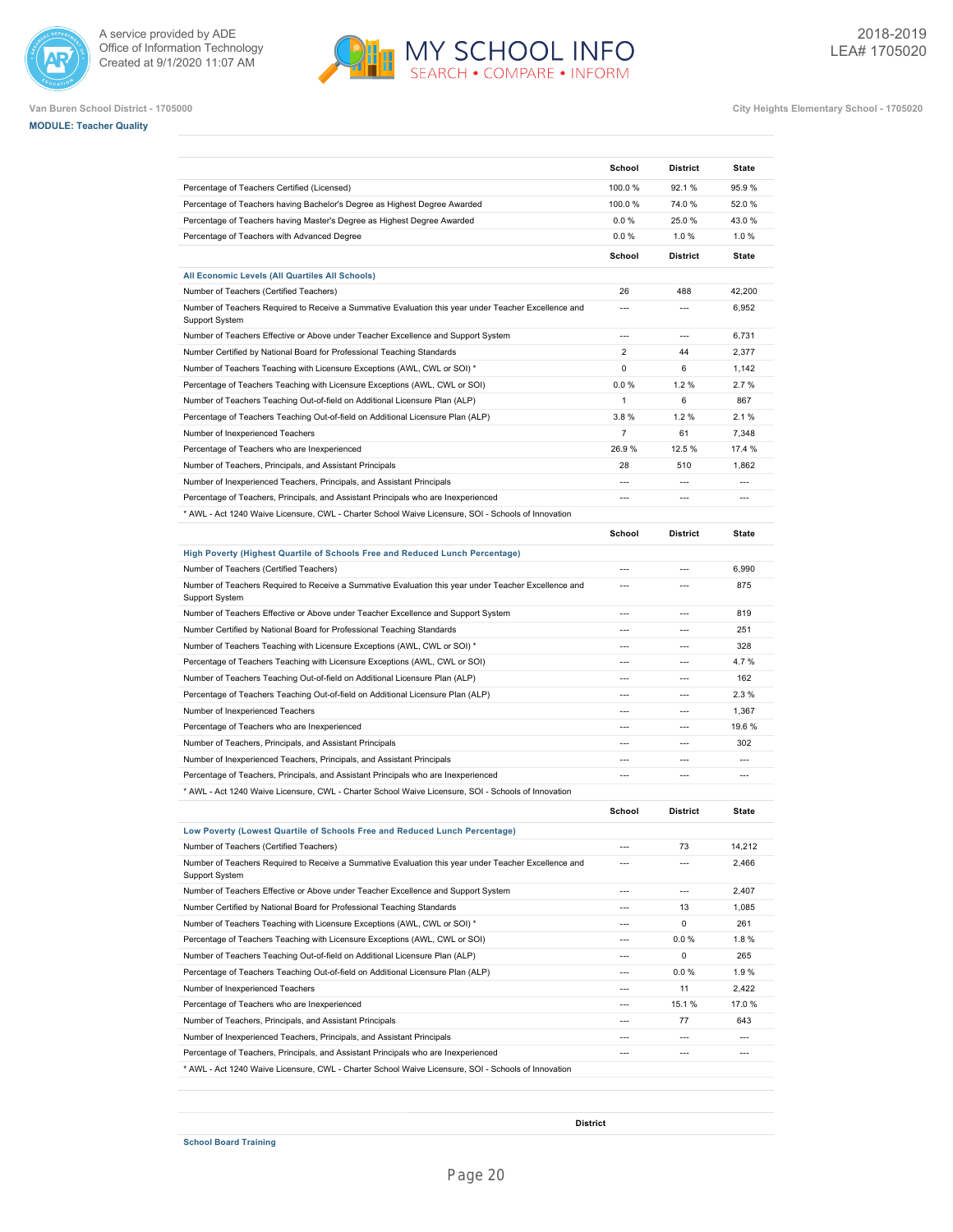



| <b>School Board Member</b>     | <b>Hours of Training</b> |
|--------------------------------|--------------------------|
| Kevin Bell                     | 10.50                    |
| Theresa Bell                   | 17.75                    |
| <b>Bob Freeman</b>             | 34.50                    |
| Lance Lanier                   | 33.75                    |
| Christy Mayo                   | 23.25                    |
| <b>Candice Settle-Beshears</b> | 16.50                    |
| Carman Young                   | 23.25                    |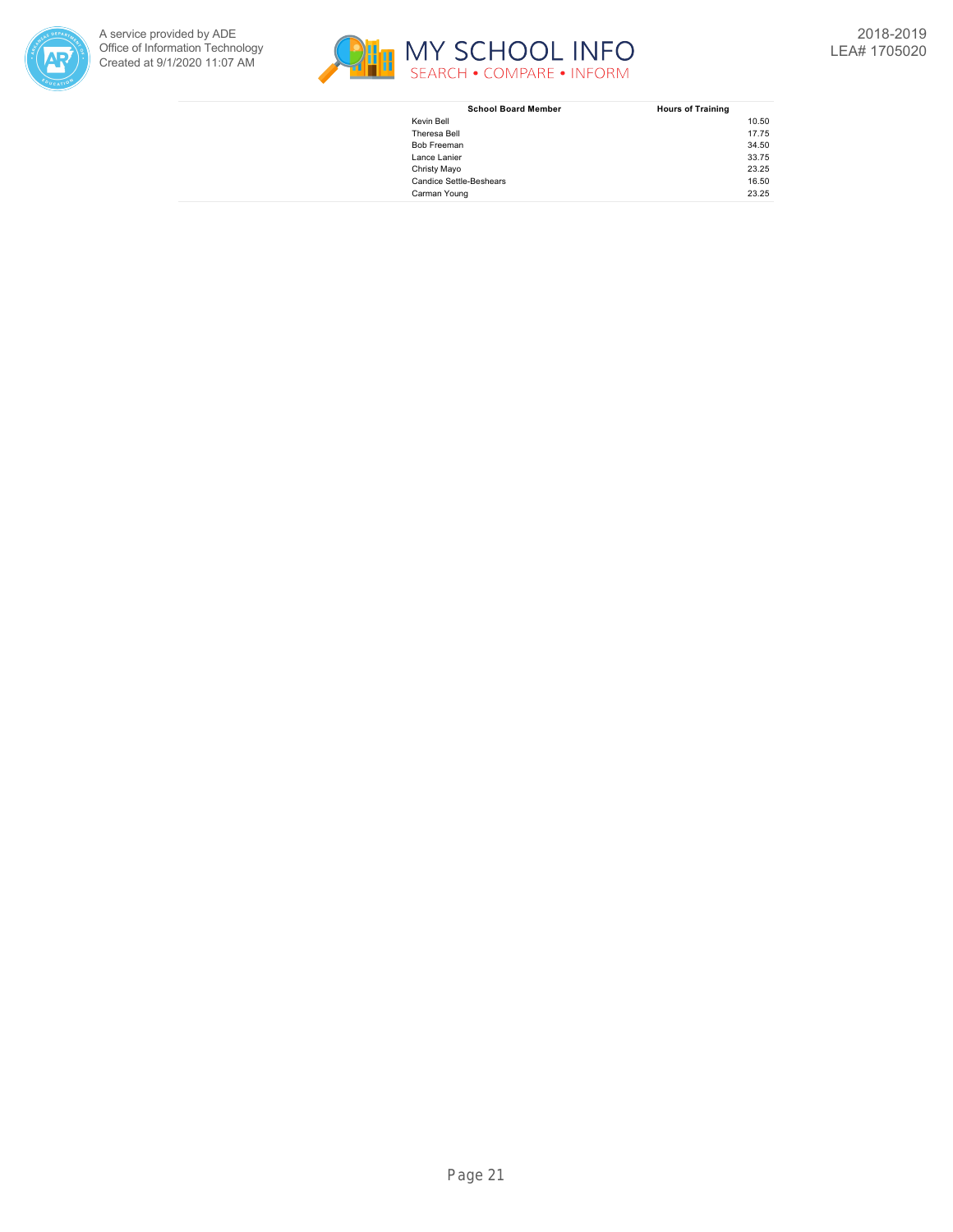



**Van Buren School District - 1705000 City Heights Elementary School - 1705020**

## **MODULE: School Expenditures**

|                                                      | School        | <b>District</b> | <b>State</b>    |
|------------------------------------------------------|---------------|-----------------|-----------------|
| <b>State and Local Expenditures</b>                  |               |                 |                 |
| State and Local Personnel Expenditures               | \$2,217,174   | \$35,428,484    | \$3,000,419,199 |
| State and Local Non-Personnel Expenditures           | \$442,585     | \$9,510,709     | \$1,026,560,444 |
| State and Local Grand Total Expenditures             | \$2,659,759   | \$44,939,193    | \$4,026,979,643 |
| State and Local Personnel Per-pupil Expenditures     | \$6,367       | \$6.201         | \$6,316         |
| State and Local Non-Personnel Per-pupil Expenditures | \$1,271       | \$1.665         | \$2,161         |
| State and Local Per-pupil Expenditures               | \$7,638       | \$7,866         | \$8,477         |
|                                                      | <b>School</b> | <b>District</b> | <b>State</b>    |
| <b>Federal Expenditures</b>                          |               |                 |                 |
| <b>Federal Personnel Expenditures</b>                | \$216,806     | \$5,240,337     | \$622,312,827   |
| Federal Non-Personnel Expenditures                   | \$75,413      | \$1,880,982     | \$157,024,285   |
| <b>Federal Grand Total Expenditures</b>              | \$292,219     | \$7,121,319     | \$779,337,112   |
| Federal Personnel Per-pupil Expenditures             | \$623         | \$917           | \$1.310         |
| Federal Non-Personnel Per-pupil Expenditures         | \$217         | \$329           | \$331           |
| <b>Federal Per-pupil Expenditures</b>                | \$839         | \$1.246         | \$1.641         |
|                                                      | <b>School</b> | <b>District</b> | <b>State</b>    |
| <b>Total Expenditures</b>                            |               |                 |                 |
| <b>Total Personnel Expenditures</b>                  | \$2,433,980   | \$40,668,821    | \$3,622,732,026 |
| <b>Total Non-Personnel Expenditures</b>              | \$517,998     | \$11,391,691    | \$1,183,584,728 |
| <b>Total Grand Total Expenditures</b>                | \$2,951,979   | \$52,060,512    | \$4,806,316,754 |
| <b>Total Personnel Per-pupil Expenditures</b>        | \$6,990       | \$7,118         | \$7,626         |
| Total Non-Personnel Per-pupil Expenditures           | \$1,488       | \$1,994         | \$2,491         |
| <b>Total Per-pupil Expenditures</b>                  | \$8,477       | \$9.112         | \$10.117        |

\* Personnel Expenditures Salaries and Employee Benefits (Object Series 100 and 200)

\*\* Non-Personnel Expenditures = Personnel Expenditures subtracted from Total Expenditures.

|                                                         | School | <b>District</b> | <b>State</b>  |
|---------------------------------------------------------|--------|-----------------|---------------|
| Mills Voted                                             |        | 42.6            | 38.5          |
| Average Teacher Salary                                  |        | \$51.731        | \$50,295      |
| <b>Extracurricular Expenditures</b>                     |        | \$4,608,569     | \$188,643,761 |
| <b>Capital Expenditures</b>                             |        | \$11,580,875    | \$728,022,446 |
| Debt Service Expenditures                               |        | \$5,082,321     | \$317.051.272 |
| <b>Free and Reduced Meals</b>                           |        |                 |               |
| Percent of Students Eligible for Free and Reduced Meals | 52.0 % | 59.4 %          | 59.6%         |
| State Free and Reduced-Price Meal Rate++                |        |                 | 59.7%         |
| National Free and Reduced-Price Meal Rate+              |        |                 | 56.9%         |

† Source: FNS National databank.

†† State Free and Reduced Meal Rate includes preschool and adult education students.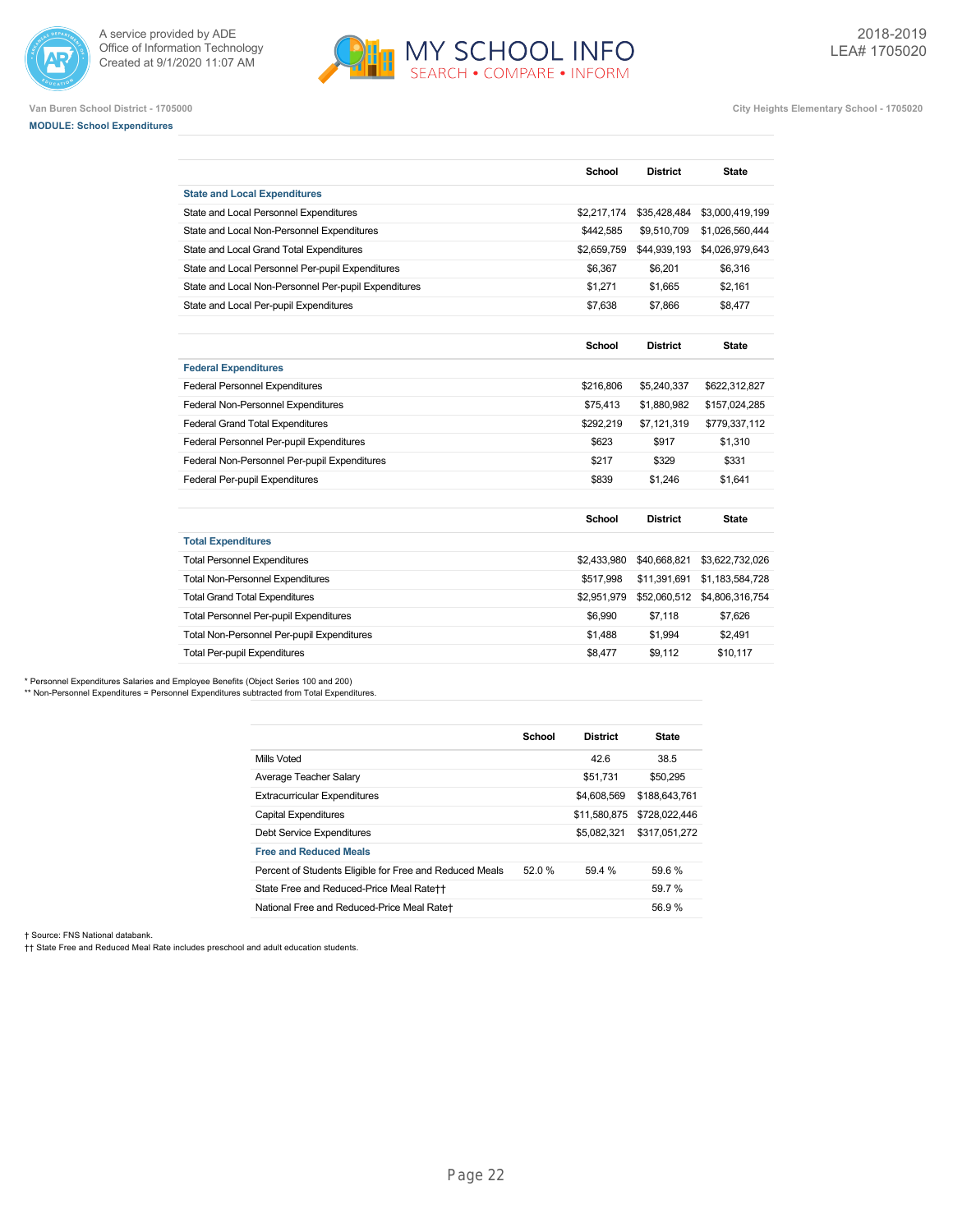

ł.







|         | <b>ELA</b> | Math     | <b>Science</b> |
|---------|------------|----------|----------------|
| Grade 3 | $0.00\%$   | $0.00\%$ | $0.00\%$       |
| Grade 4 | $0.00\%$   | $0.00\%$ | $0.00\%$       |
| Grade 5 | $0.00\%$   | $0.00\%$ | $0.00\%$       |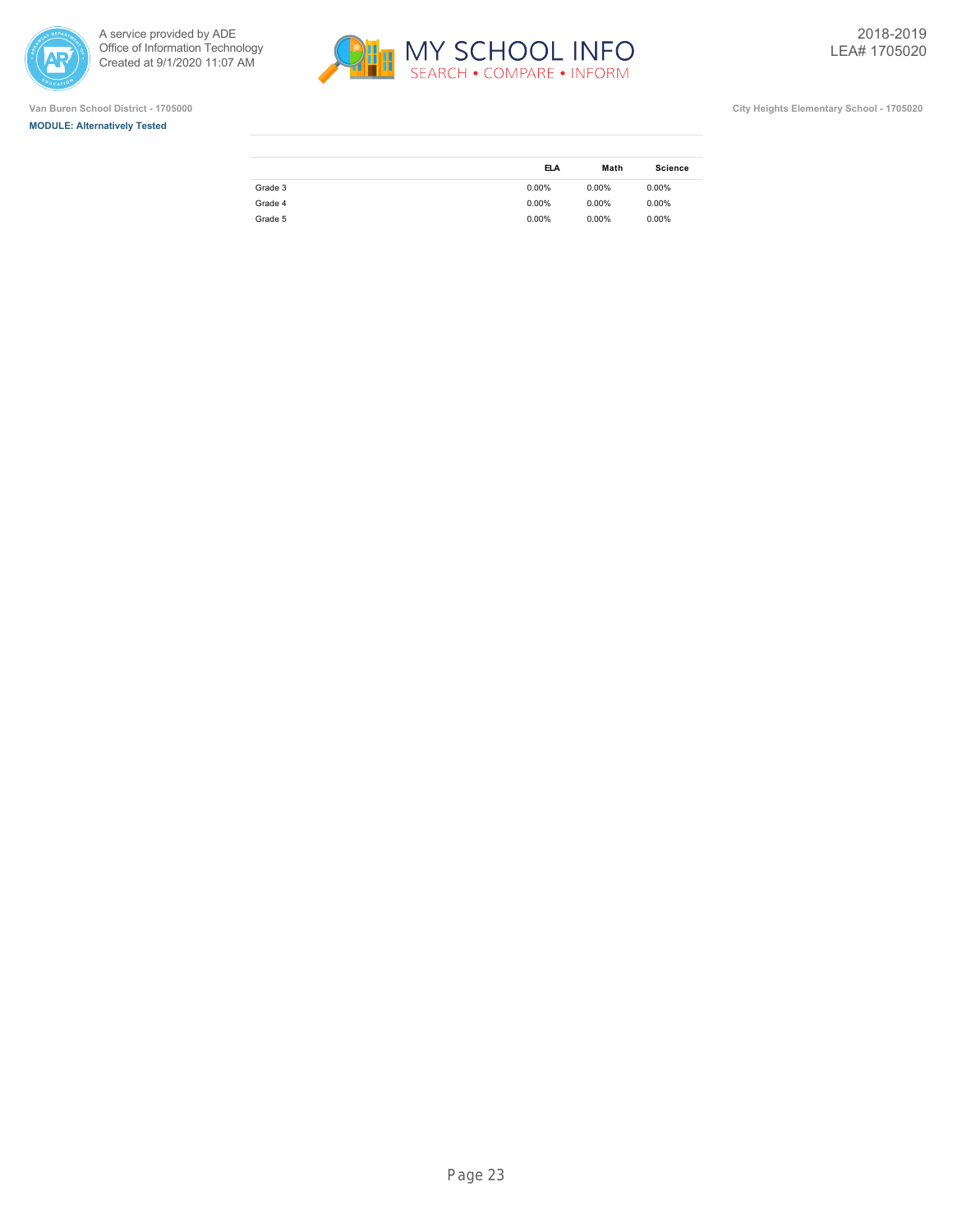





|                                                                      | % Tested       | % In Need      | % Close        |                | % Exceeds      |
|----------------------------------------------------------------------|----------------|----------------|----------------|----------------|----------------|
|                                                                      |                | of Support     |                | % Ready        |                |
| <b>Grade 3 English Language Arts (ELA)</b>                           |                |                |                |                |                |
| All                                                                  | 100            | 18.46          | 27.69          | 16.92          | 36.92          |
| <b>Students with Disabilities</b>                                    | 100            | 22.22          | 44.44          | 22.22          | 11.11          |
| Students without Disabilities                                        | 100            | 17.86          | 25             | 16.07          | 41.07          |
| English Learner                                                      | 100            | 66.67          | $\Omega$       | $\mathbf 0$    | 33.33          |
| Non-English Learner                                                  | 100            | 16.13          | 29.03          | 17.74          | 37.1           |
| English Learner Students without<br><b>Disabilities</b>              | 100            | 66.67          | $\Omega$       | $\Omega$       | 33.33          |
| Non-English Learner Students with<br><b>Disabilities</b>             | 100            | 22.22          | 44.44          | 22.22          | 11.11          |
| Non-English Learner Students<br>without Disabilities                 | 100            | 15.09          | 26.42          | 16.98          | 41.51          |
| Female                                                               | 100            | 22.86          | 20             | 11.43          | 45.71          |
| Female Students with Disabilities                                    | 100            | 25             | 25             | 25             | 25             |
| Female Students without Disabilities                                 | 100            | 22.58          | 19.35          | 9.68           | 48.39          |
| Female English Learner                                               | 100            | 66.67          | 0              | $\Omega$       | 33.33          |
| Female Non-English Learner                                           | 100            | 18.75          | 21.88          | 12.5           | 46.88          |
| Female English Learner without<br><b>Disabilities</b>                | 100            | 66.67          | 0              | 0              | 33.33          |
| Female Non-English Learner with<br><b>Disabilities</b>               | 100            | 25             | 25             | 25             | 25             |
| Female Non-English Learner without<br><b>Disabilities</b>            | 100            | 17.86          | 21.43          | 10.71          | 50             |
| Male                                                                 | 100            | 13.33          | 36.67          | 23.33          | 26.67          |
| Male Students with Disabilities                                      | 100            | 20             | 60             | 20             | $\Omega$       |
| Male Students without Disabilities                                   | 100            | 12             | 32             | 24             | 32             |
| Male English Learner                                                 | $\overline{a}$ | $\overline{a}$ | $\overline{a}$ | $\overline{a}$ | $\overline{a}$ |
| Male Non-English Learner                                             | 100            | 13.33          | 36.67          | 23.33          | 26.67          |
| Male English Learner without<br><b>Disabilities</b>                  | $\overline{a}$ | $\overline{a}$ | $\overline{a}$ | $\overline{a}$ | $\overline{a}$ |
| Male Non-English Learner with<br><b>Disabilities</b>                 | 100            | 20             | 60             | 20             | 0              |
| Male Non-English Learner without<br><b>Disabilities</b>              | 100            | 12             | 32             | 24             | 32             |
| African-American                                                     | $\overline{a}$ | $\overline{a}$ | $\overline{a}$ | $\overline{a}$ | $---$          |
| African-American Students without<br><b>Disabilities</b>             | $\overline{a}$ | $\overline{a}$ | $---$          | $\overline{a}$ | $\overline{a}$ |
| African-American Non-English<br>Learner                              | $\overline{a}$ | $\overline{a}$ | $---$          | $\overline{a}$ | $\overline{a}$ |
| African-American Non-English<br>Learner without Disabilities         | $\overline{a}$ | $\overline{a}$ | $---$          | $\overline{a}$ | $---$          |
| African-American Female                                              | $\overline{a}$ | $-$            | $---$          | $\overline{a}$ | $\overline{a}$ |
| African-American Female without<br><b>Disabilities</b>               | $\overline{a}$ | $\overline{a}$ | $\overline{a}$ | $\overline{a}$ | $\overline{a}$ |
| African-American Female Non-<br>English Learner                      | ---            | ---            | ---            | $\overline{a}$ | ---            |
| African-American Female Non-<br>English Learner without Disabilities | $\overline{a}$ | $\overline{a}$ | $\overline{a}$ | $\overline{a}$ | $\overline{a}$ |
| African-American Male                                                | $\overline{a}$ | $\overline{a}$ | $\overline{a}$ | $\overline{a}$ | $\overline{a}$ |
| African-American Male without<br><b>Disabilities</b>                 | $\overline{a}$ | $\overline{a}$ | $\overline{a}$ | $\overline{a}$ | $\overline{a}$ |
| African-American Male Non-English<br>Learner                         | $\overline{a}$ | $\overline{a}$ | ---            | $\overline{a}$ | $---$          |
| African-American Male Non-English<br>Learner without Disabilities    | $\overline{a}$ | $\overline{a}$ | ---            | $\overline{a}$ | ---            |
| Hispanic                                                             | 100            | 42.86          | 0              | 0              | 57.14          |
| Hispanic Students without Disabilities                               | 100            | 42.86          | 0              | 0              | 57.14          |
| Hispanic English Learner                                             | 100            | 66.67          | 0              | 0              | 33.33          |
| Hispanic Non-English Learner                                         | 100            | 25             | 0              | 0              | 75             |
| Hispanic English Learner without<br>Disabilities                     | 100            | 66.67          | 0              | 0              | 33.33          |
| Hispanic Non-English Learner without<br><b>Disabilities</b>          | 100            | 25             | 0              | 0              | 75             |
| Hispanic Female                                                      | 100            | 50             | 0              | 0              | 50             |
| Hispanic Female without Disabilities                                 | 100            | 50             | 0              | 0              | 50             |
| Hispanic Female English Learner                                      | 100            | 66.67          | 0              | 0              | 33.33          |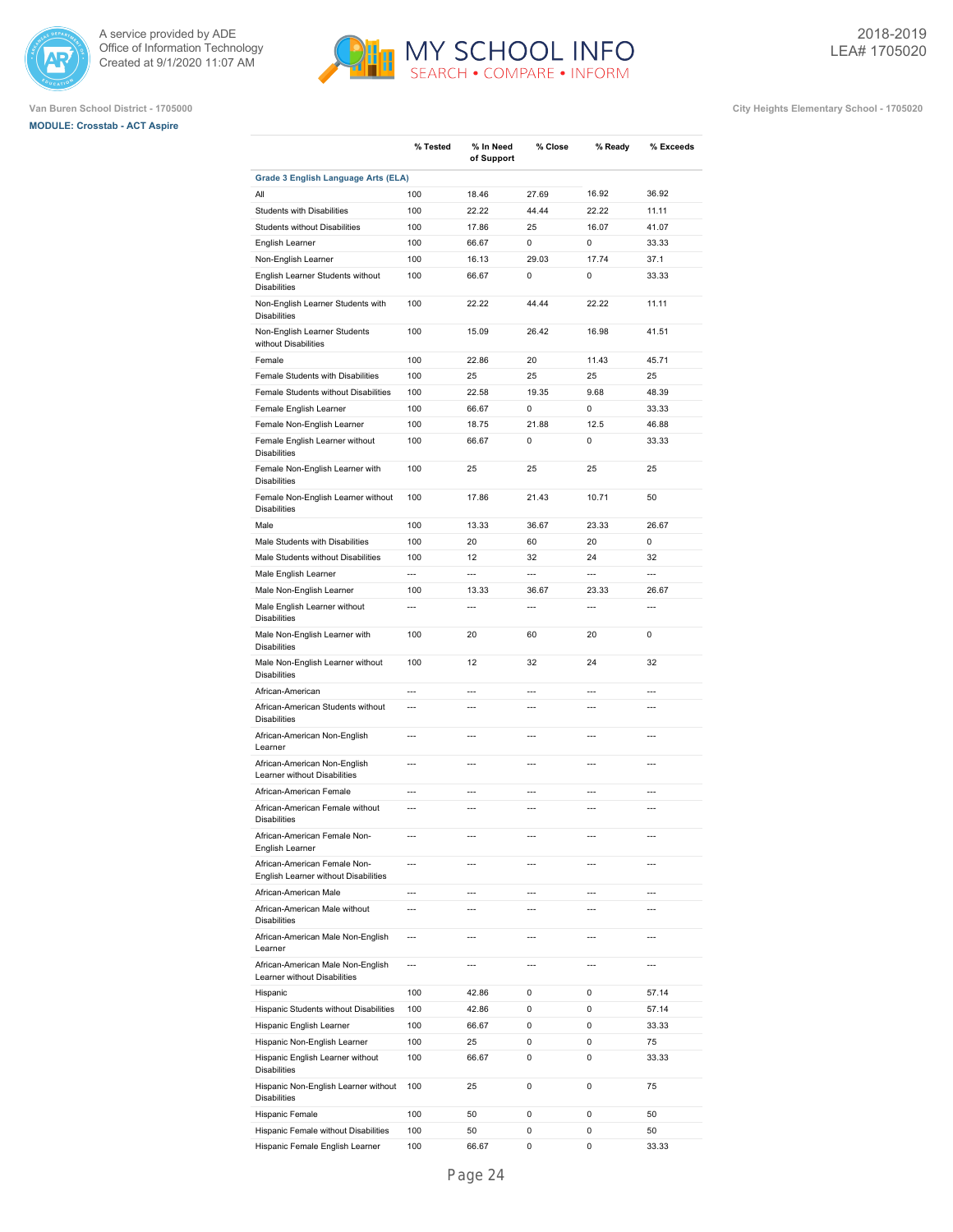



| Hispanic Female Non-English<br>Learner                       | 100            | 33.33          | 0                        | $\Omega$       | 66.67          |
|--------------------------------------------------------------|----------------|----------------|--------------------------|----------------|----------------|
| Hispanic Female English Learner<br>without Disabilities      | 100            | 66.67          | 0                        | $\Omega$       | 33.33          |
| Hispanic Female Non-English<br>Learner without Disabilities  | 100            | 33.33          | $\Omega$                 | $\Omega$       | 66.67          |
| Hispanic Male                                                | 100            | 0              | $\Omega$                 | $\Omega$       | 100            |
| Hispanic Male without Disabilities                           | 100            | 0              | 0                        | 0              | 100            |
| Hispanic Male English Learner                                | $\overline{a}$ | $\overline{a}$ | $\overline{\phantom{a}}$ | $\overline{a}$ | $\overline{a}$ |
| Hispanic Male Non-English Learner                            | 100            | $\Omega$       | $\Omega$                 | $\Omega$       | 100            |
| Hispanic Male English Learner<br>without Disabilities        | $\overline{a}$ | $\overline{a}$ | ---                      |                |                |
| Hispanic Male Non-English Learner<br>without Disabilities    | 100            | 0              | 0                        | 0              | 100            |
| Caucasian                                                    | 100            | 18.75          | 27.08                    | 16.67          | 37.5           |
| Caucasian Students with Disabilities                         | 100            | 25             | 37.5                     | 25             | 12.5           |
| Caucasian Students without<br><b>Disabilities</b>            | 100            | 17.5           | 25                       | 15             | 42.5           |
| Caucasian Non-English Learner                                | 100            | 18.75          | 27.08                    | 16.67          | 37.5           |
| Caucasian Non-English Learner with<br><b>Disabilities</b>    | 100            | 25             | 37.5                     | 25             | 12.5           |
| Caucasian Non-English Learner<br>without Disabilities        | 100            | 17.5           | 25                       | 15             | 42.5           |
| Caucasian Female                                             | 100            | 20             | 20                       | 8              | 52             |
| Caucasian Female with Disabilities                           | 100            | 33.33          | 0                        | 33.33          | 33.33          |
| Caucasian Female without Disabilities                        | 100            | 18.18          | 22.73                    | 4.55           | 54.55          |
| Caucasian Female Non-English<br>Learner                      | 100            | 20             | 20                       | 8              | 52             |
| Caucasian Female Non-English<br>Learner with Disabilities    | 100            | 33.33          | 0                        | 33.33          | 33.33          |
| Caucasian Female Non-English<br>Learner without Disabilities | 100            | 18.18          | 22.73                    | 4.55           | 54.55          |
| Caucasian Male                                               | 100            | 17.39          | 34.78                    | 26.09          | 21.74          |
| Caucasian Male with Disabilities                             | 100            | 20             | 60                       | 20             | $\Omega$       |
| Caucasian Male without Disabilities                          | 100            | 16.67          | 27.78                    | 27.78          | 27.78          |
| Caucasian Male Non-English Learner                           | 100            | 17.39          | 34.78                    | 26.09          | 21.74          |
| Caucasian Male Non-English Learner<br>with Disabilities      | 100            | 20             | 60                       | 20             | 0              |
| Caucasian Male Non-English Learner<br>without Disabilities   | 100            | 16.67          | 27.78                    | 27.78          | 27.78          |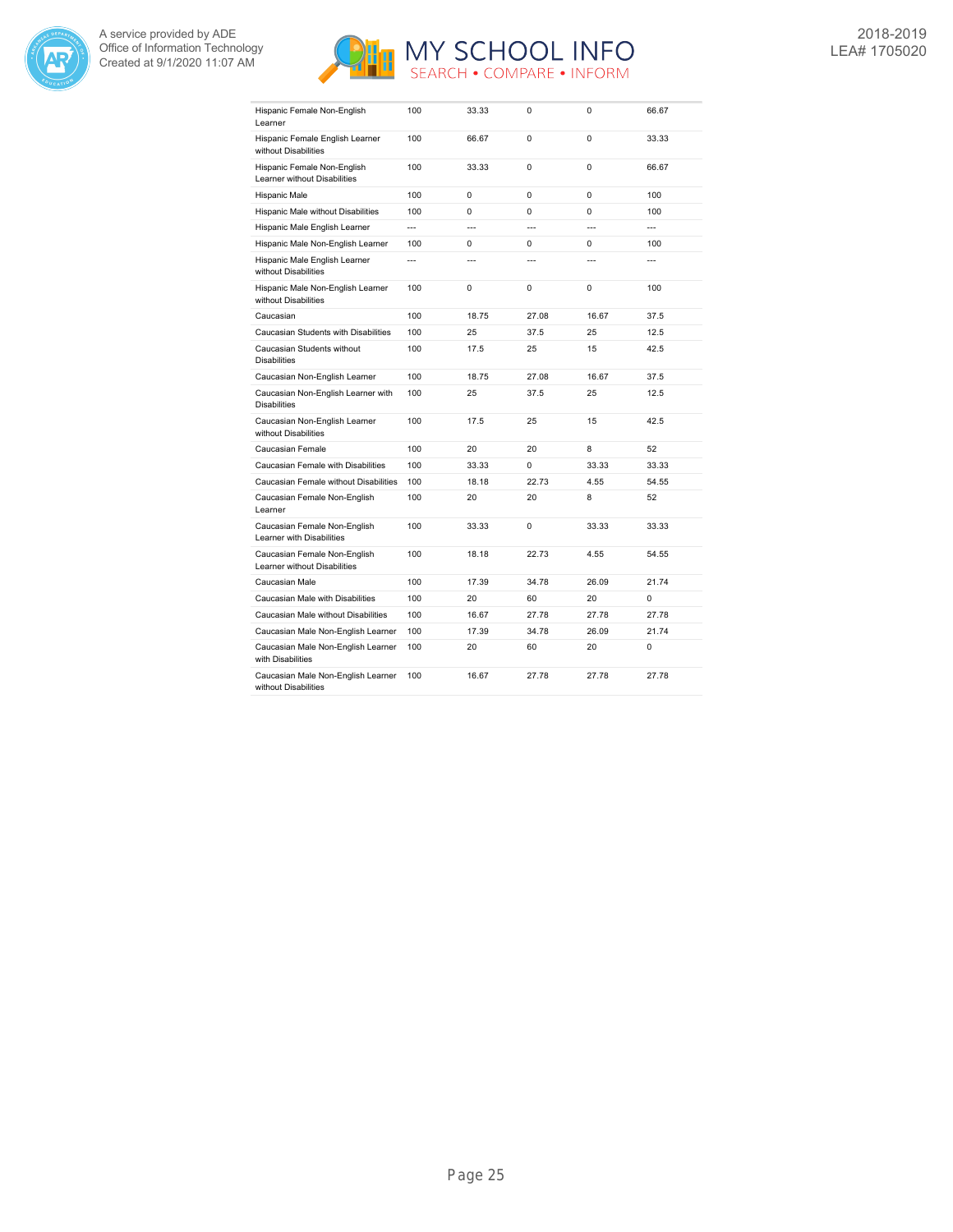





|                                                                      | % Tested       | % In Need<br>of Support  | % Close        | % Ready        | % Exceeds      |
|----------------------------------------------------------------------|----------------|--------------------------|----------------|----------------|----------------|
| <b>Grade 3 Mathematics</b>                                           |                |                          |                |                |                |
| All                                                                  | 100            | 7.69                     | 12.31          | 38.46          | 41.54          |
| <b>Students with Disabilities</b>                                    | 100            | 22.22                    | 11.11          | 33.33          | 33.33          |
| Students without Disabilities                                        | 100            | 5.36                     | 12.5           | 39.29          | 42.86          |
| English Learner                                                      | 100            | 33.33                    | 33.33          | 0              | 33.33          |
| Non-English Learner                                                  | 100            | 6.45                     | 11.29          | 40.32          | 41.94          |
| English Learner Students without<br><b>Disabilities</b>              | 100            | 33.33                    | 33.33          | 0              | 33.33          |
| Non-English Learner Students with<br><b>Disabilities</b>             | 100            | 22.22                    | 11.11          | 33.33          | 33.33          |
| Non-English Learner Students<br>without Disabilities                 | 100            | 3.77                     | 11.32          | 41.51          | 43.4           |
| Female                                                               | 100            | 5.71                     | 17.14          | 31.43          | 45.71          |
| Female Students with Disabilities                                    | 100            | 25                       | 25             | 0              | 50             |
| Female Students without Disabilities                                 | 100            | 3.23                     | 16.13          | 35.48          | 45.16          |
| Female English Learner                                               | 100            | 33.33                    | 33.33          | 0              | 33.33          |
| Female Non-English Learner                                           | 100            | 3.13                     | 15.63          | 34.38          | 46.88          |
| Female English Learner without<br><b>Disabilities</b>                | 100            | 33.33                    | 33.33          | 0              | 33.33          |
| Female Non-English Learner with<br><b>Disabilities</b>               | 100            | 25                       | 25             | 0              | 50             |
| Female Non-English Learner without<br><b>Disabilities</b>            | 100            | 0                        | 14.29          | 39.29          | 46.43          |
| Male                                                                 | 100            | 10                       | 6.67           | 46.67          | 36.67          |
| Male Students with Disabilities                                      | 100            | 20                       | 0              | 60             | 20             |
| Male Students without Disabilities                                   | 100            | 8                        | 8              | 44             | 40             |
| Male English Learner                                                 | $\overline{a}$ | $\overline{a}$           | $\overline{a}$ | $\overline{a}$ | $\overline{a}$ |
| Male Non-English Learner                                             | 100            | 10                       | 6.67           | 46.67          | 36.67          |
| Male English Learner without<br><b>Disabilities</b>                  | $\overline{a}$ | $\overline{a}$           | $\overline{a}$ | $\overline{a}$ | $\overline{a}$ |
| Male Non-English Learner with<br><b>Disabilities</b>                 | 100            | 20                       | $\Omega$       | 60             | 20             |
| Male Non-English Learner without<br><b>Disabilities</b>              | 100            | 8                        | 8              | 44             | 40             |
| African-American                                                     | $\overline{a}$ | $\overline{a}$           | $\overline{a}$ | $\overline{a}$ | $\overline{a}$ |
| African-American Students without<br><b>Disabilities</b>             | $\overline{a}$ | $\overline{a}$           | $\overline{a}$ | $\overline{a}$ | $\overline{a}$ |
| African-American Non-English<br>Learner                              | $\overline{a}$ | $\overline{a}$           | $\overline{a}$ | $\overline{a}$ | $\overline{a}$ |
| African-American Non-English<br>Learner without Disabilities         | $\overline{a}$ | $\overline{a}$           | $\overline{a}$ | $\overline{a}$ | $\overline{a}$ |
| African-American Female                                              | $\overline{a}$ | $\overline{a}$           | $\overline{a}$ | $\overline{a}$ | $\overline{a}$ |
| African-American Female without<br><b>Disabilities</b>               | $\overline{a}$ | $\overline{a}$           | $\overline{a}$ | $\overline{a}$ | $\overline{a}$ |
| African-American Female Non-<br>English Learner                      | ---            | ---                      | ---            | ---            | ---            |
| African-American Female Non-<br>English Learner without Disabilities | ---            | ---                      | ---            | ---            | ---            |
| African-American Male                                                | ---            | ---                      | ---            | ---            | ---            |
| African-American Male without<br><b>Disabilities</b>                 | ---            | $\overline{a}$           | $\overline{a}$ | ---            | ---            |
| African-American Male Non-English<br>Learner                         | ---            | $\overline{\phantom{a}}$ | ---            | ---            | ---            |
| African-American Male Non-English<br>Learner without Disabilities    | ---            | ---                      | ---            | ---            | ---            |
| Hispanic                                                             | 100            | 14.29                    | 28.57          | 14.29          | 42.86          |
| Hispanic Students without Disabilities                               | 100            | 14.29                    | 28.57          | 14.29          | 42.86          |
| Hispanic English Learner                                             | 100            | 33.33                    | 33.33          | 0              | 33.33          |
| Hispanic Non-English Learner                                         | 100            | 0                        | 25             | 25             | 50             |
| Hispanic English Learner without<br><b>Disabilities</b>              | 100            | 33.33                    | 33.33          | 0              | 33.33          |
| Hispanic Non-English Learner without<br><b>Disabilities</b>          | 100            | 0                        | 25             | 25             | 50             |
| Hispanic Female                                                      | 100            | 16.67                    | 33.33          | 16.67          | 33.33          |
| Hispanic Female without Disabilities                                 | 100            | 16.67                    | 33.33          | 16.67          | 33.33          |
| Hispanic Female English Learner                                      | 100            | 33.33                    | 33.33          | 0              | 33.33          |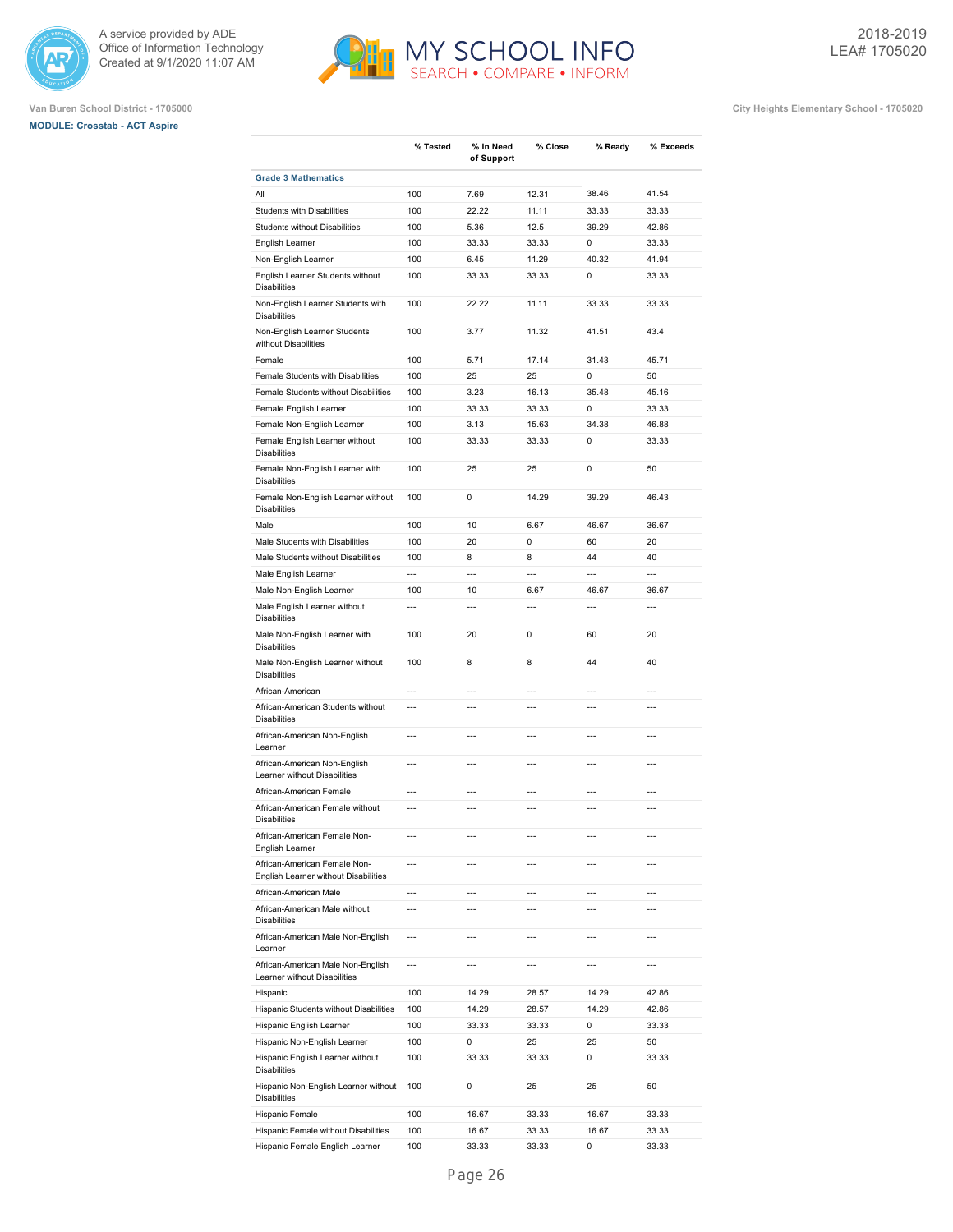



| Hispanic Female Non-English<br>Learner                       | 100            | 0                        | 33.33          | 33.33          | 33.33          |
|--------------------------------------------------------------|----------------|--------------------------|----------------|----------------|----------------|
| Hispanic Female English Learner<br>without Disabilities      | 100            | 33.33                    | 33.33          | $\Omega$       | 33.33          |
| Hispanic Female Non-English<br>Learner without Disabilities  | 100            | 0                        | 33.33          | 33.33          | 33.33          |
| Hispanic Male                                                | 100            | $\Omega$                 | 0              | 0              | 100            |
| Hispanic Male without Disabilities                           | 100            | 0                        | 0              | 0              | 100            |
| Hispanic Male English Learner                                | $\overline{a}$ | $\overline{a}$           | $\overline{a}$ | $\overline{a}$ | $\overline{a}$ |
| Hispanic Male Non-English Learner                            | 100            | 0                        | 0              | 0              | 100            |
| Hispanic Male English Learner<br>without Disabilities        | $\overline{a}$ | $\overline{\phantom{a}}$ | $\overline{a}$ |                |                |
| Hispanic Male Non-English Learner<br>without Disabilities    | 100            | 0                        | $\Omega$       | $\Omega$       | 100            |
| Caucasian                                                    | 100            | 8.33                     | 8.33           | 43.75          | 39.58          |
| Caucasian Students with Disabilities                         | 100            | 25                       | 0              | 37.5           | 37.5           |
| Caucasian Students without<br><b>Disabilities</b>            | 100            | 5                        | 10             | 45             | 40             |
| Caucasian Non-English Learner                                | 100            | 8.33                     | 8.33           | 43.75          | 39.58          |
| Caucasian Non-English Learner with<br><b>Disabilities</b>    | 100            | 25                       | $\Omega$       | 37.5           | 37.5           |
| Caucasian Non-English Learner<br>without Disabilities        | 100            | 5                        | 10             | 45             | 40             |
| Caucasian Female                                             | 100            | 4                        | 12             | 32             | 52             |
| Caucasian Female with Disabilities                           | 100            | 33.33                    | 0              | 0              | 66.67          |
| Caucasian Female without Disabilities                        | 100            | 0                        | 13.64          | 36.36          | 50             |
| Caucasian Female Non-English<br>Learner                      | 100            | 4                        | 12             | 32             | 52             |
| Caucasian Female Non-English<br>Learner with Disabilities    | 100            | 33.33                    | 0              | 0              | 66.67          |
| Caucasian Female Non-English<br>Learner without Disabilities | 100            | 0                        | 13.64          | 36.36          | 50             |
| Caucasian Male                                               | 100            | 13.04                    | 4.35           | 56.52          | 26.09          |
| Caucasian Male with Disabilities                             | 100            | 20                       | 0              | 60             | 20             |
| Caucasian Male without Disabilities                          | 100            | 11.11                    | 5.56           | 55.56          | 27.78          |
| Caucasian Male Non-English Learner                           | 100            | 13.04                    | 4.35           | 56.52          | 26.09          |
| Caucasian Male Non-English Learner<br>with Disabilities      | 100            | 20                       | 0              | 60             | 20             |
| Caucasian Male Non-English Learner<br>without Disabilities   | 100            | 11.11                    | 5.56           | 55.56          | 27.78          |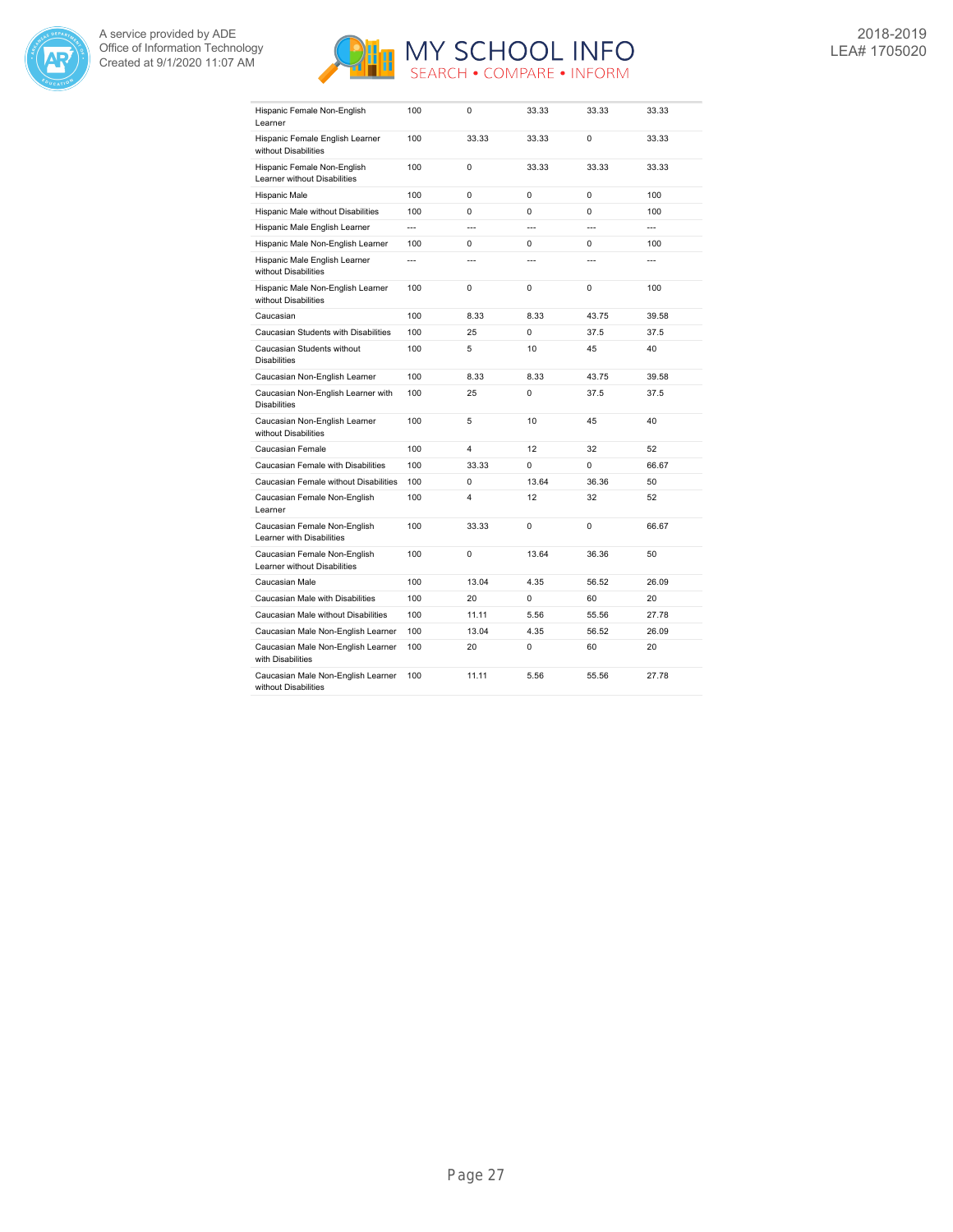





|                                                                      | % Tested                 | % In Need<br>of Support | % Close        | % Ready        | % Exceeds      |
|----------------------------------------------------------------------|--------------------------|-------------------------|----------------|----------------|----------------|
| <b>Grade 3 Science</b>                                               |                          |                         |                |                |                |
| All                                                                  | 100                      | 27.69                   | 16.92          | 21.54          | 33.85          |
| Students with Disabilities                                           | 100                      | 44.44                   | 11.11          | 33.33          | 11.11          |
| <b>Students without Disabilities</b>                                 | 100                      | 25                      | 17.86          | 19.64          | 37.5           |
| English Learner                                                      | 100                      | 66.67                   | 0              | 0              | 33.33          |
| Non-English Learner                                                  | 100                      | 25.81                   | 17.74          | 22.58          | 33.87          |
| English Learner Students without<br><b>Disabilities</b>              | 100                      | 66.67                   | 0              | 0              | 33.33          |
| Non-English Learner Students with<br><b>Disabilities</b>             | 100                      | 44.44                   | 11.11          | 33.33          | 11.11          |
| Non-English Learner Students<br>without Disabilities                 | 100                      | 22.64                   | 18.87          | 20.75          | 37.74          |
| Female                                                               | 100                      | 25.71                   | 17.14          | 25.71          | 31.43          |
| Female Students with Disabilities                                    | 100                      | 50                      | 0              | 25             | 25             |
| Female Students without Disabilities                                 | 100                      | 22.58                   | 19.35          | 25.81          | 32.26          |
| Female English Learner                                               | 100                      | 66.67                   | 0              | 0              | 33.33          |
| Female Non-English Learner                                           | 100                      | 21.88                   | 18.75          | 28.13          | 31.25          |
| Female English Learner without<br><b>Disabilities</b>                | 100                      | 66.67                   | 0              | 0              | 33.33          |
| Female Non-English Learner with<br><b>Disabilities</b>               | 100                      | 50                      | 0              | 25             | 25             |
| Female Non-English Learner without<br><b>Disabilities</b>            | 100                      | 17.86                   | 21.43          | 28.57          | 32.14          |
| Male                                                                 | 100                      | 30                      | 16.67          | 16.67          | 36.67          |
| Male Students with Disabilities                                      | 100                      | 40                      | 20             | 40             | 0              |
| Male Students without Disabilities                                   | 100                      | 28                      | 16             | 12             | 44             |
| Male English Learner                                                 | $\overline{a}$           | $\overline{a}$          | $\overline{a}$ | $\overline{a}$ | $\overline{a}$ |
| Male Non-English Learner                                             | 100                      | 30                      | 16.67          | 16.67          | 36.67          |
| Male English Learner without<br><b>Disabilities</b>                  | $\overline{a}$           | $\overline{a}$          | $\overline{a}$ | $\overline{a}$ | $\overline{a}$ |
| Male Non-English Learner with<br><b>Disabilities</b>                 | 100                      | 40                      | 20             | 40             | 0              |
| Male Non-English Learner without<br><b>Disabilities</b>              | 100                      | 28                      | 16             | 12             | 44             |
| African-American                                                     | $\overline{a}$           | $\overline{a}$          | $\overline{a}$ | $\overline{a}$ | $\overline{a}$ |
| African-American Students without<br><b>Disabilities</b>             | $\overline{a}$           | $\overline{a}$          | $\overline{a}$ | $\overline{a}$ | $\overline{a}$ |
| African-American Non-English<br>Learner                              | $\overline{a}$           | ---                     | $\overline{a}$ | $\overline{a}$ | $\overline{a}$ |
| African-American Non-English<br>Learner without Disabilities         | $\overline{a}$           | $\overline{a}$          | $\overline{a}$ | $\overline{a}$ | $\overline{a}$ |
| African-American Female                                              | $\overline{a}$           | $\overline{a}$          | $\overline{a}$ | $\overline{a}$ | $\overline{a}$ |
| African-American Female without<br><b>Disabilities</b>               | $\overline{a}$           | $\overline{a}$          | $\overline{a}$ | $\overline{a}$ | $\overline{a}$ |
| African-American Female Non-<br>English Learner                      | ---                      | $\overline{a}$          | $\overline{a}$ | $\overline{a}$ | $---$          |
| African-American Female Non-<br>English Learner without Disabilities | $\overline{a}$           | $\overline{a}$          | $---$          | $\overline{a}$ | $\overline{a}$ |
| African-American Male                                                | ---                      | $\overline{a}$          | $\overline{a}$ | $\overline{a}$ | $\overline{a}$ |
| African-American Male without<br><b>Disabilities</b>                 | ---                      | $\overline{a}$          | $\overline{a}$ | $\overline{a}$ | $\overline{a}$ |
| African-American Male Non-English<br>Learner                         | $\overline{a}$           | $\overline{a}$          | $\overline{a}$ | $\overline{a}$ | $\overline{a}$ |
| African-American Male Non-English<br>Learner without Disabilities    | $\overline{\phantom{a}}$ | $\overline{a}$          | $\overline{a}$ | $\overline{a}$ | ---            |
| Hispanic                                                             | 100                      | 42.86                   | 14.29          | 0              | 42.86          |
| Hispanic Students without Disabilities                               | 100                      | 42.86                   | 14.29          | 0              | 42.86          |
| Hispanic English Learner                                             | 100                      | 66.67                   | 0              | 0              | 33.33          |
| Hispanic Non-English Learner                                         | 100                      | 25                      | 25             | 0              | 50             |
| Hispanic English Learner without<br><b>Disabilities</b>              | 100                      | 66.67                   | 0              | 0              | 33.33          |
| Hispanic Non-English Learner without<br><b>Disabilities</b>          | 100                      | 25                      | 25             | 0              | 50             |
| Hispanic Female                                                      | 100                      | 50                      | 16.67          | 0              | 33.33          |
| Hispanic Female without Disabilities                                 | 100                      | 50                      | 16.67          | 0              | 33.33          |
| Hispanic Female English Learner                                      | 100                      | 66.67                   | 0              | 0              | 33.33          |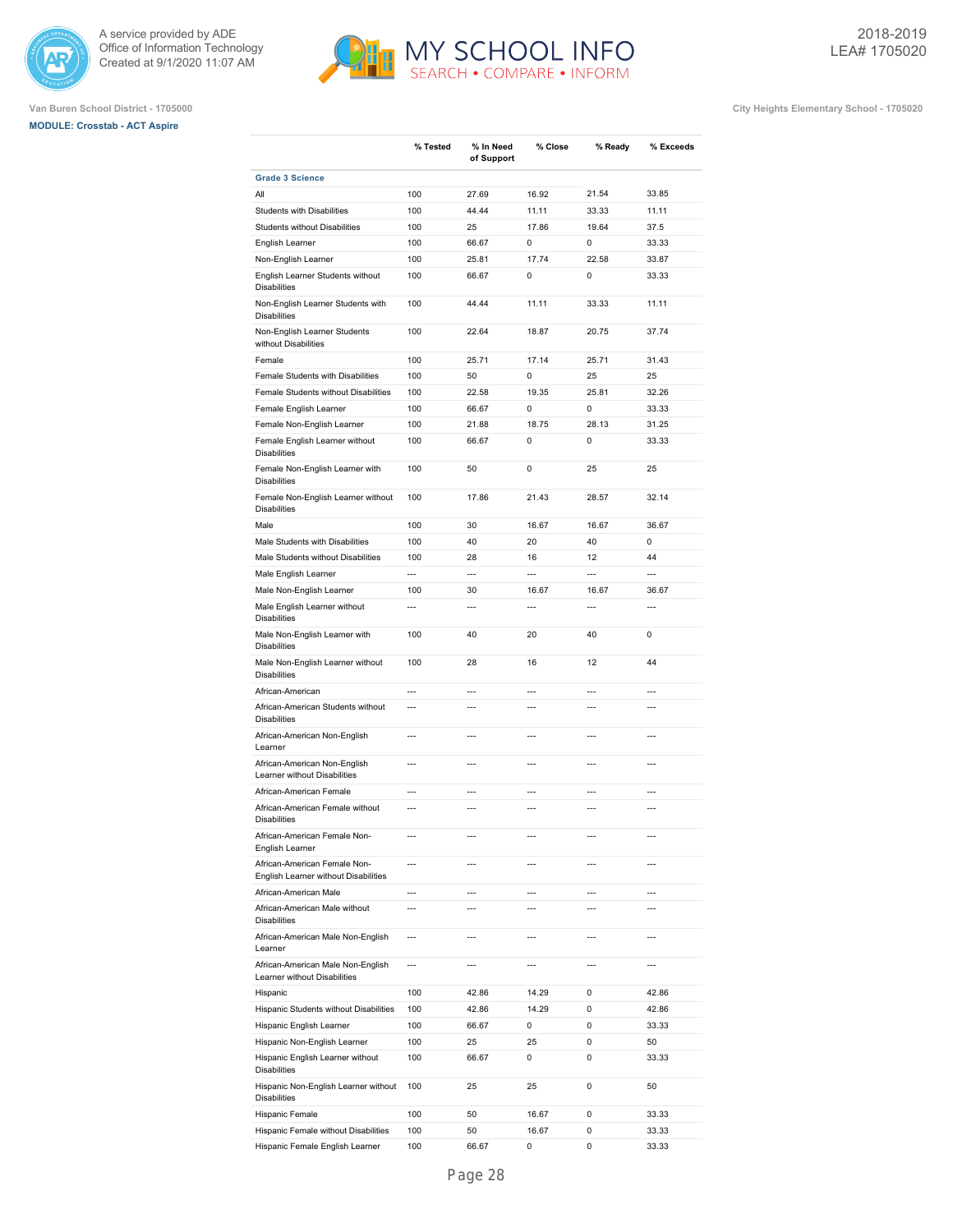



| Hispanic Female Non-English<br>Learner                       | 100            | 33.33          | 33.33          | $\Omega$       | 33.33                    |
|--------------------------------------------------------------|----------------|----------------|----------------|----------------|--------------------------|
| Hispanic Female English Learner<br>without Disabilities      | 100            | 66.67          | $\Omega$       | $\Omega$       | 33.33                    |
| Hispanic Female Non-English<br>Learner without Disabilities  | 100            | 33.33          | 33.33          | $\Omega$       | 33.33                    |
| Hispanic Male                                                | 100            | 0              | $\Omega$       | $\Omega$       | 100                      |
| Hispanic Male without Disabilities                           | 100            | 0              | 0              | 0              | 100                      |
| Hispanic Male English Learner                                | $\overline{a}$ | $\overline{a}$ | $\overline{a}$ | $\overline{a}$ | $\overline{\phantom{a}}$ |
| Hispanic Male Non-English Learner                            | 100            | $\Omega$       | $\Omega$       | $\Omega$       | 100                      |
| Hispanic Male English Learner<br>without Disabilities        | ---            | ---            | ---            | ---            |                          |
| Hispanic Male Non-English Learner<br>without Disabilities    | 100            | 0              | 0              | 0              | 100                      |
| Caucasian                                                    | 100            | 27.08          | 16.67          | 20.83          | 35.42                    |
| Caucasian Students with Disabilities                         | 100            | 37.5           | 12.5           | 37.5           | 12.5                     |
| Caucasian Students without<br><b>Disabilities</b>            | 100            | 25             | 17.5           | 17.5           | 40                       |
| Caucasian Non-English Learner                                | 100            | 27.08          | 16.67          | 20.83          | 35.42                    |
| Caucasian Non-English Learner with<br><b>Disabilities</b>    | 100            | 37.5           | 12.5           | 37.5           | 12.5                     |
| Caucasian Non-English Learner<br>without Disabilities        | 100            | 25             | 17.5           | 17.5           | 40                       |
| Caucasian Female                                             | 100            | 20             | 20             | 24             | 36                       |
| Caucasian Female with Disabilities                           | 100            | 33.33          | $\Omega$       | 33.33          | 33.33                    |
| Caucasian Female without Disabilities                        | 100            | 18.18          | 22.73          | 22.73          | 36.36                    |
| Caucasian Female Non-English<br>Learner                      | 100            | 20             | 20             | 24             | 36                       |
| Caucasian Female Non-English<br>Learner with Disabilities    | 100            | 33.33          | $\Omega$       | 33.33          | 33.33                    |
| Caucasian Female Non-English<br>Learner without Disabilities | 100            | 18.18          | 22.73          | 22.73          | 36.36                    |
| Caucasian Male                                               | 100            | 34.78          | 13.04          | 17.39          | 34.78                    |
| Caucasian Male with Disabilities                             | 100            | 40             | 20             | 40             | 0                        |
| Caucasian Male without Disabilities                          | 100            | 33.33          | 11.11          | 11.11          | 44.44                    |
| Caucasian Male Non-English Learner                           | 100            | 34.78          | 13.04          | 17.39          | 34.78                    |
| Caucasian Male Non-English Learner<br>with Disabilities      | 100            | 40             | 20             | 40             | 0                        |
| Caucasian Male Non-English Learner<br>without Disabilities   | 100            | 33.33          | 11.11          | 11.11          | 44.44                    |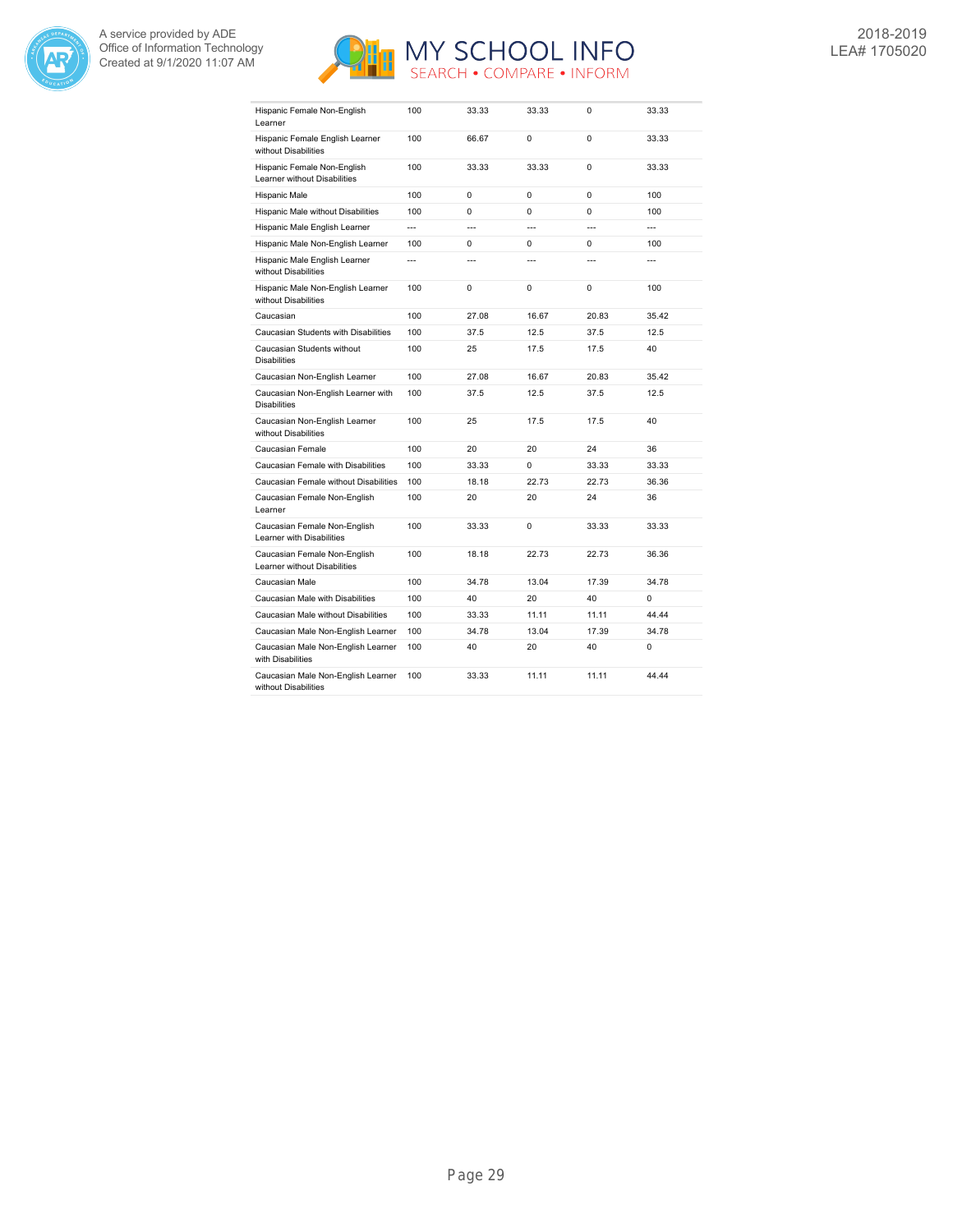





|                                                                      | % Tested   | % In Need     | % Close       | % Ready    | % Exceeds   |
|----------------------------------------------------------------------|------------|---------------|---------------|------------|-------------|
|                                                                      |            | of Support    |               |            |             |
| <b>Grade 4 English Language Arts (ELA)</b>                           |            |               |               |            |             |
| All                                                                  | 100        | 14.93         | 10.45         | 22.39      | 52.24       |
| <b>Students with Disabilities</b>                                    | 100        | 75            | 12.5          | 12.5       | $\Omega$    |
| <b>Students without Disabilities</b>                                 | 100        | 6.78          | 10.17         | 23.73      | 59.32       |
| English Learner                                                      | 100        | 37.5          | 12.5          | 0          | 50          |
| Non-English Learner                                                  | 100<br>100 | 11.86<br>37.5 | 10.17<br>12.5 | 25.42<br>0 | 52.54<br>50 |
| English Learner Students without<br><b>Disabilities</b>              |            |               |               |            |             |
| Non-English Learner Students with<br><b>Disabilities</b>             | 100        | 75            | 12.5          | 12.5       | 0           |
| Non-English Learner Students<br>without Disabilities                 | 100        | 1.96          | 9.8           | 27.45      | 60.78       |
| Female                                                               | 100        | 11.76         | 5.88          | 26.47      | 55.88       |
| Female Students with Disabilities                                    | 100        | 100           | 0             | 0          | 0           |
| Female Students without Disabilities                                 | 100        | 9.09          | 6.06          | 27.27      | 57.58       |
| Female English Learner                                               | 100        | 50            | 0             | 0          | 50          |
| Female Non-English Learner                                           | 100        | 6.67          | 6.67          | 30         | 56.67       |
| Female English Learner without<br><b>Disabilities</b>                | 100        | 50            | 0             | 0          | 50          |
| Female Non-English Learner with<br><b>Disabilities</b>               | 100        | 100           | 0             | 0          | 0           |
| Female Non-English Learner without<br><b>Disabilities</b>            | 100        | 3.45          | 6.9           | 31.03      | 58.62       |
| Male                                                                 | 100        | 18.18         | 15.15         | 18.18      | 48.48       |
| Male Students with Disabilities                                      | 100        | 71.43         | 14.29         | 14.29      | 0           |
| Male Students without Disabilities                                   | 100        | 3.85          | 15.38         | 19.23      | 61.54       |
| Male English Learner                                                 | 100        | 25            | 25            | 0          | 50          |
| Male Non-English Learner                                             | 100        | 17.24         | 13.79         | 20.69      | 48.28       |
| Male English Learner without<br><b>Disabilities</b>                  | 100        | 25            | 25            | 0          | 50          |
| Male Non-English Learner with<br><b>Disabilities</b>                 | 100        | 71.43         | 14.29         | 14.29      | 0           |
| Male Non-English Learner without<br><b>Disabilities</b>              | 100        | 0             | 13.64         | 22.73      | 63.64       |
| African-American                                                     | 100        | 0             | 0             | 0          | 100         |
| African-American Students without<br><b>Disabilities</b>             | 100        | 0             | 0             | 0          | 100         |
| African-American Non-English<br>Learner                              | 100        | 0             | 0             | 0          | 100         |
| African-American Non-English<br>Learner without Disabilities         | 100        | 0             | 0             | 0          | 100         |
| African-American Female                                              | 100        | 0             | 0             | 0          | 100         |
| African-American Female without<br><b>Disabilities</b>               | 100        | 0             | 0             | 0          | 100         |
| African-American Female Non-<br>English Learner                      | 100        | 0             | 0             | 0          | 100         |
| African-American Female Non-<br>English Learner without Disabilities | 100        | 0             | 0             | 0          | 100         |
| African-American Male                                                | 100        | 0             | 0             | 0          | 100         |
| African-American Male without<br><b>Disabilities</b>                 | 100        | 0             | 0             | 0          | 100         |
| African-American Male Non-English<br>Learner                         | 100        | 0             | 0             | 0          | 100         |
| African-American Male Non-English<br>Learner without Disabilities    | 100        | 0             | 0             | 0          | 100         |
| Hispanic                                                             | 100        | 44.44         | 11.11         | 0          | 44.44       |
| Hispanic Students without Disabilities                               | 100        | 44.44         | 11.11         | 0          | 44.44       |
| Hispanic English Learner                                             | 100        | 37.5          | 12.5          | 0          | 50          |
| Hispanic Non-English Learner                                         | 100        | 100           | 0             | 0          | 0           |
| Hispanic English Learner without<br><b>Disabilities</b>              | 100        | 37.5          | 12.5          | 0          | 50          |
| Hispanic Non-English Learner without<br><b>Disabilities</b>          | 100        | 100           | 0             | 0          | 0           |
| Hispanic Female                                                      | 100        | 60            | 0             | 0          | 40          |
| Hispanic Female without Disabilities                                 | 100        | 60            | 0             | 0          | 40          |
| Hispanic Female English Learner                                      | 100        | 50            | 0             | 0          | 50          |
|                                                                      |            |               |               |            |             |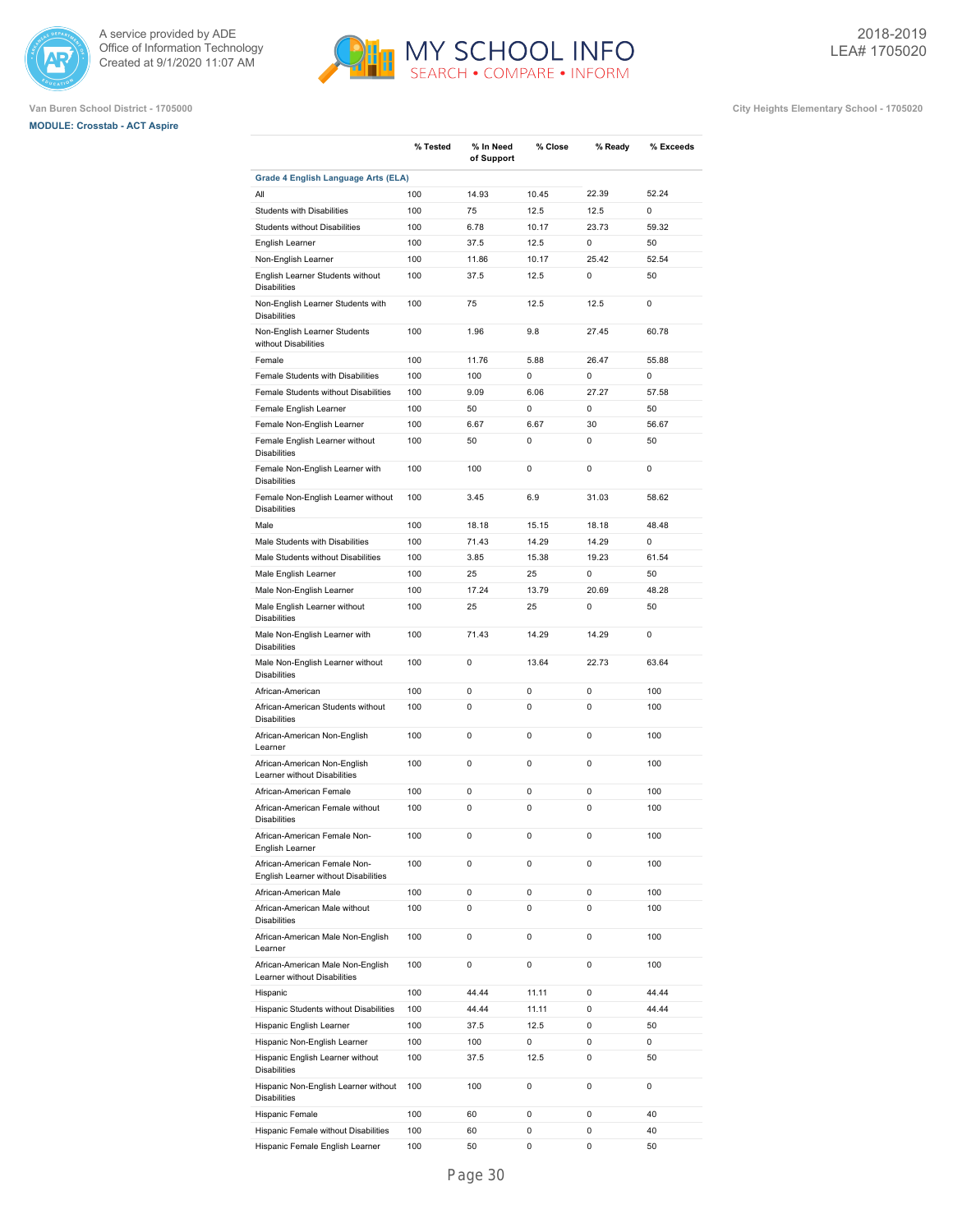



| Hispanic Female Non-English<br>Learner                       | 100            | 100            | $\Omega$       | $\Omega$       | $\Omega$       |
|--------------------------------------------------------------|----------------|----------------|----------------|----------------|----------------|
| Hispanic Female English Learner<br>without Disabilities      | 100            | 50             | $\Omega$       | $\Omega$       | 50             |
| Hispanic Female Non-English<br>Learner without Disabilities  | 100            | 100            | $\Omega$       | $\Omega$       | $\Omega$       |
| Hispanic Male                                                | 100            | 25             | 25             | $\Omega$       | 50             |
| Hispanic Male without Disabilities                           | 100            | 25             | 25             | $\Omega$       | 50             |
| Hispanic Male English Learner                                | 100            | 25             | 25             | $\Omega$       | 50             |
| Hispanic Male Non-English Learner                            | $\overline{a}$ | $\overline{a}$ | $\overline{a}$ | $\overline{a}$ | $\overline{a}$ |
| Hispanic Male English Learner<br>without Disabilities        | 100            | 25             | 25             | 0              | 50             |
| Hispanic Male Non-English Learner<br>without Disabilities    | ---            | ---            | ---            | ---            | ---            |
| Caucasian                                                    | 100            | 11.76          | 9.8            | 25.49          | 52.94          |
| Caucasian Students with Disabilities                         | 100            | 75             | 12.5           | 12.5           | 0              |
| Caucasian Students without<br><b>Disabilities</b>            | 100            | 0              | 9.3            | 27.91          | 62.79          |
| Caucasian Non-English Learner                                | 100            | 11.76          | 9.8            | 25.49          | 52.94          |
| Caucasian Non-English Learner with<br><b>Disabilities</b>    | 100            | 75             | 12.5           | 12.5           | 0              |
| Caucasian Non-English Learner<br>without Disabilities        | 100            | 0              | 9.3            | 27.91          | 62.79          |
| Caucasian Female                                             | 100            | 4              | 8              | 28             | 60             |
| Caucasian Female with Disabilities                           | 100            | 100            | $\Omega$       | 0              | 0              |
| Caucasian Female without Disabilities                        | 100            | 0              | 8.33           | 29.17          | 62.5           |
| Caucasian Female Non-English<br>Learner                      | 100            | 4              | 8              | 28             | 60             |
| Caucasian Female Non-English<br>Learner with Disabilities    | 100            | 100            | 0              | $\Omega$       | 0              |
| Caucasian Female Non-English<br>Learner without Disabilities | 100            | 0              | 8.33           | 29.17          | 62.5           |
| Caucasian Male                                               | 100            | 19.23          | 11.54          | 23.08          | 46.15          |
| Caucasian Male with Disabilities                             | 100            | 71.43          | 14.29          | 14.29          | $\Omega$       |
| Caucasian Male without Disabilities                          | 100            | 0              | 10.53          | 26.32          | 63.16          |
| Caucasian Male Non-English Learner                           | 100            | 19.23          | 11.54          | 23.08          | 46.15          |
| Caucasian Male Non-English Learner<br>with Disabilities      | 100            | 71.43          | 14.29          | 14.29          | 0              |
| Caucasian Male Non-English Learner<br>without Disabilities   | 100            | 0              | 10.53          | 26.32          | 63.16          |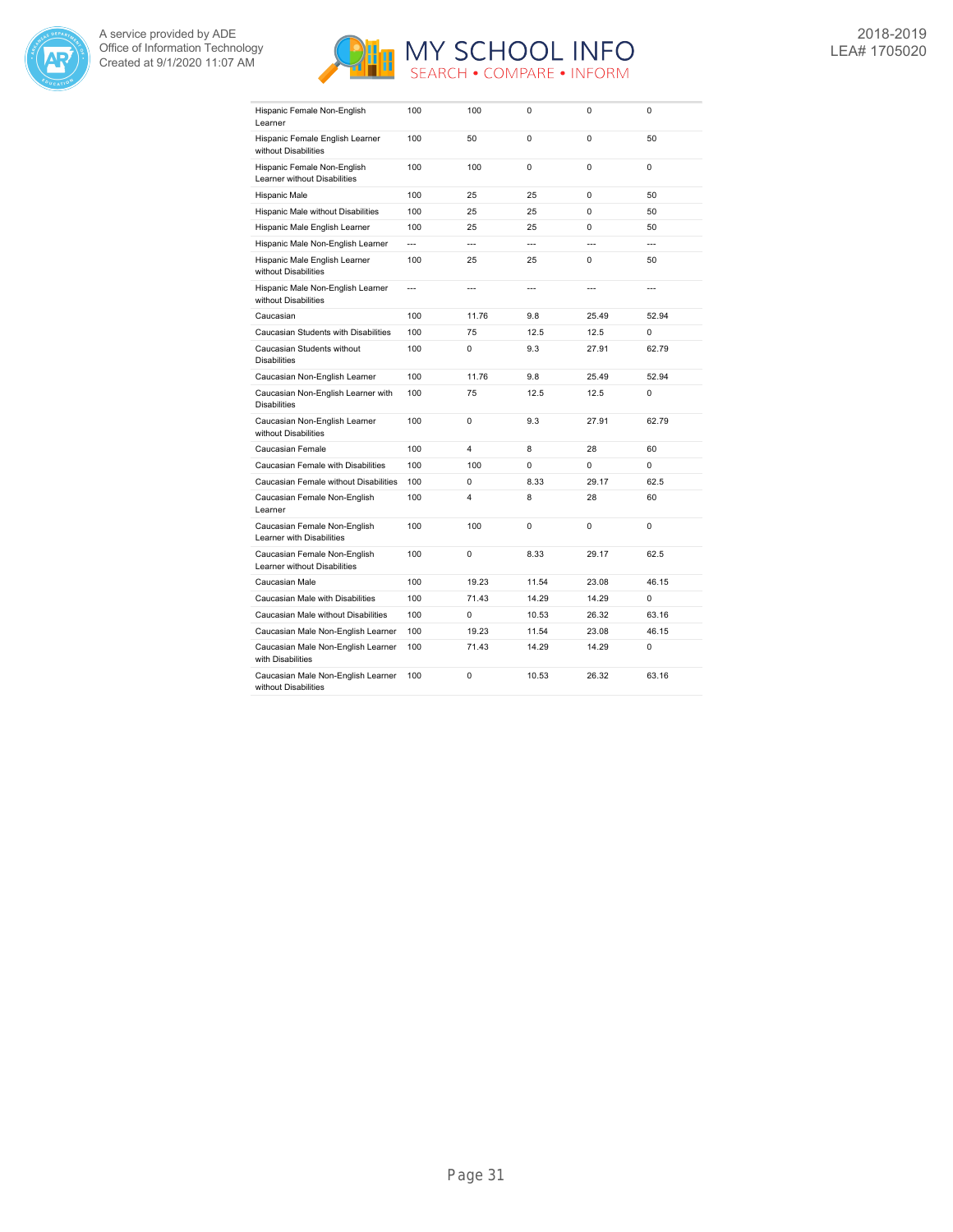





|                                                                      | % Tested | % In Need  | % Close | % Ready | % Exceeds |
|----------------------------------------------------------------------|----------|------------|---------|---------|-----------|
|                                                                      |          | of Support |         |         |           |
| <b>Grade 4 Mathematics</b>                                           |          |            |         |         |           |
| All                                                                  | 100      | 2.99       | 17.91   | 58.21   | 20.9      |
| Students with Disabilities                                           | 100      | 12.5       | 37.5    | 50      | 0         |
| Students without Disabilities                                        | 100      | 1.69       | 15.25   | 59.32   | 23.73     |
| English Learner                                                      | 100      | 12.5       | 37.5    | 12.5    | 37.5      |
| Non-English Learner                                                  | 100      | 1.69       | 15.25   | 64.41   | 18.64     |
| English Learner Students without<br><b>Disabilities</b>              | 100      | 12.5       | 37.5    | 12.5    | 37.5      |
| Non-English Learner Students with<br><b>Disabilities</b>             | 100      | 12.5       | 37.5    | 50      | 0         |
| Non-English Learner Students<br>without Disabilities                 | 100      | 0          | 11.76   | 66.67   | 21.57     |
| Female                                                               | 100      | 2.94       | 14.71   | 61.76   | 20.59     |
| Female Students with Disabilities                                    | 100      | 0          | 100     | 0       | 0         |
| Female Students without Disabilities                                 | 100      | 3.03       | 12.12   | 63.64   | 21.21     |
| Female English Learner                                               | 100      | 25         | 25      | 25      | 25        |
| Female Non-English Learner                                           | 100      | 0          | 13.33   | 66.67   | 20        |
| Female English Learner without<br><b>Disabilities</b>                | 100      | 25         | 25      | 25      | 25        |
| Female Non-English Learner with<br><b>Disabilities</b>               | 100      | 0          | 100     | 0       | 0         |
| Female Non-English Learner without<br><b>Disabilities</b>            | 100      | 0          | 10.34   | 68.97   | 20.69     |
| Male                                                                 | 100      | 3.03       | 21.21   | 54.55   | 21.21     |
| Male Students with Disabilities                                      | 100      | 14.29      | 28.57   | 57.14   | 0         |
| Male Students without Disabilities                                   | 100      | 0          | 19.23   | 53.85   | 26.92     |
| Male English Learner                                                 | 100      | 0          | 50      | 0       | 50        |
| Male Non-English Learner                                             | 100      | 3.45       | 17.24   | 62.07   | 17.24     |
| Male English Learner without<br><b>Disabilities</b>                  | 100      | 0          | 50      | 0       | 50        |
| Male Non-English Learner with<br><b>Disabilities</b>                 | 100      | 14.29      | 28.57   | 57.14   | 0         |
| Male Non-English Learner without<br><b>Disabilities</b>              | 100      | 0          | 13.64   | 63.64   | 22.73     |
| African-American                                                     | 100      | 0          | 0       | 100     | 0         |
| African-American Students without<br><b>Disabilities</b>             | 100      | 0          | 0       | 100     | 0         |
| African-American Non-English<br>Learner                              | 100      | 0          | 0       | 100     | 0         |
| African-American Non-English<br>Learner without Disabilities         | 100      | 0          | 0       | 100     | 0         |
| African-American Female                                              | 100      | 0          | 0       | 100     | 0         |
| African-American Female without<br><b>Disabilities</b>               | 100      | 0          | 0       | 100     | 0         |
| African-American Female Non-<br>English Learner                      | 100      | 0          | 0       | 100     | 0         |
| African-American Female Non-<br>English Learner without Disabilities | 100      | 0          | 0       | 100     | 0         |
| African-American Male                                                | 100      | 0          | 0       | 100     | 0         |
| African-American Male without<br>Disabilities                        | 100      | 0          | 0       | 100     | 0         |
| African-American Male Non-English<br>Learner                         | 100      | 0          | 0       | 100     | 0         |
| African-American Male Non-English<br>Learner without Disabilities    | 100      | 0          | 0       | 100     | 0         |
| Hispanic                                                             | 100      | 11.11      | 33.33   | 22.22   | 33.33     |
| Hispanic Students without Disabilities                               | 100      | 11.11      | 33.33   | 22.22   | 33.33     |
| Hispanic English Learner                                             | 100      | 12.5       | 37.5    | 12.5    | 37.5      |
| Hispanic Non-English Learner                                         | 100      | 0          | 0       | 100     | 0         |
| Hispanic English Learner without<br><b>Disabilities</b>              | 100      | 12.5       | 37.5    | 12.5    | 37.5      |
| Hispanic Non-English Learner without<br><b>Disabilities</b>          | 100      | 0          | 0       | 100     | 0         |
| Hispanic Female                                                      | 100      | 20         | 20      | 40      | 20        |
| Hispanic Female without Disabilities                                 | 100      | 20         | 20      | 40      | 20        |
| Hispanic Female English Learner                                      | 100      | 25         | 25      | 25      | 25        |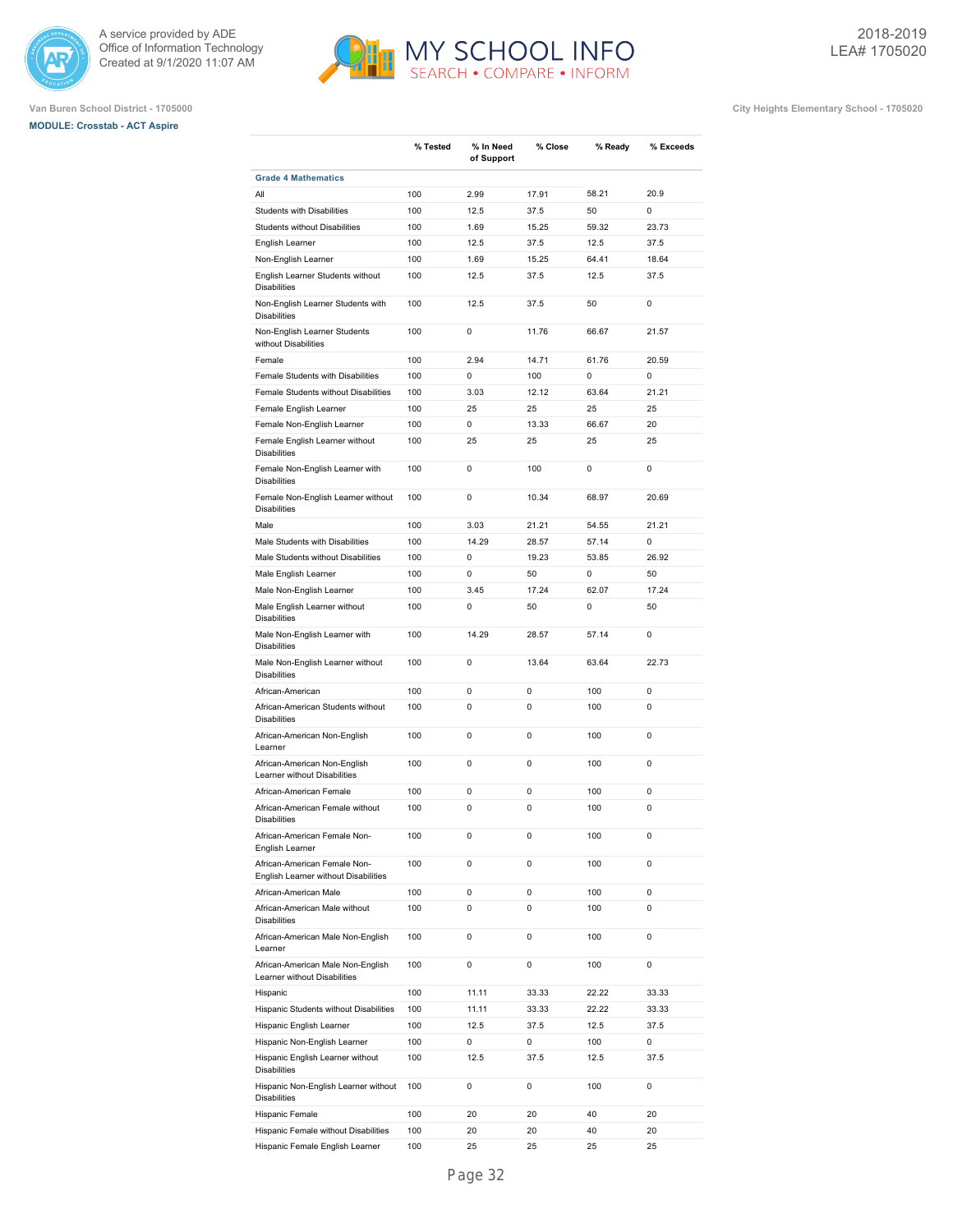



| Hispanic Female Non-English<br>Learner                       | 100            | 0              | 0              | 100            | 0              |
|--------------------------------------------------------------|----------------|----------------|----------------|----------------|----------------|
| Hispanic Female English Learner<br>without Disabilities      | 100            | 25             | 25             | 25             | 25             |
| Hispanic Female Non-English<br>Learner without Disabilities  | 100            | $\Omega$       | $\Omega$       | 100            | 0              |
| Hispanic Male                                                | 100            | $\Omega$       | 50             | $\Omega$       | 50             |
| Hispanic Male without Disabilities                           | 100            | $\Omega$       | 50             | $\Omega$       | 50             |
| Hispanic Male English Learner                                | 100            | $\Omega$       | 50             | $\Omega$       | 50             |
| Hispanic Male Non-English Learner                            | $\overline{a}$ | $\overline{a}$ | $\overline{a}$ | $\overline{a}$ | $\overline{a}$ |
| Hispanic Male English Learner<br>without Disabilities        | 100            | 0              | 50             | $\Omega$       | 50             |
| Hispanic Male Non-English Learner<br>without Disabilities    | $\overline{a}$ | $\overline{a}$ | ---            | $\overline{a}$ | $\overline{a}$ |
| Caucasian                                                    | 100            | 1.96           | 13.73          | 62.75          | 21.57          |
| Caucasian Students with Disabilities                         | 100            | 12.5           | 37.5           | 50             | 0              |
| Caucasian Students without<br><b>Disabilities</b>            | 100            | 0              | 9.3            | 65.12          | 25.58          |
| Caucasian Non-English Learner                                | 100            | 1.96           | 13.73          | 62.75          | 21.57          |
| Caucasian Non-English Learner with<br><b>Disabilities</b>    | 100            | 12.5           | 37.5           | 50             | 0              |
| Caucasian Non-English Learner<br>without Disabilities        | 100            | $\Omega$       | 9.3            | 65.12          | 25.58          |
| Caucasian Female                                             | 100            | 0              | 12             | 64             | 24             |
| Caucasian Female with Disabilities                           | 100            | $\Omega$       | 100            | $\Omega$       | $\Omega$       |
| Caucasian Female without Disabilities                        | 100            | $\Omega$       | 8.33           | 66.67          | 25             |
| Caucasian Female Non-English<br>Learner                      | 100            | 0              | 12             | 64             | 24             |
| Caucasian Female Non-English<br>Learner with Disabilities    | 100            | 0              | 100            | 0              | 0              |
| Caucasian Female Non-English<br>Learner without Disabilities | 100            | 0              | 8.33           | 66.67          | 25             |
| Caucasian Male                                               | 100            | 3.85           | 15.38          | 61.54          | 19.23          |
| Caucasian Male with Disabilities                             | 100            | 14.29          | 28.57          | 57.14          | 0              |
| Caucasian Male without Disabilities                          | 100            | 0              | 10.53          | 63.16          | 26.32          |
| Caucasian Male Non-English Learner                           | 100            | 3.85           | 15.38          | 61.54          | 19.23          |
| Caucasian Male Non-English Learner<br>with Disabilities      | 100            | 14.29          | 28.57          | 57.14          | 0              |
| Caucasian Male Non-English Learner<br>without Disabilities   | 100            | 0              | 10.53          | 63.16          | 26.32          |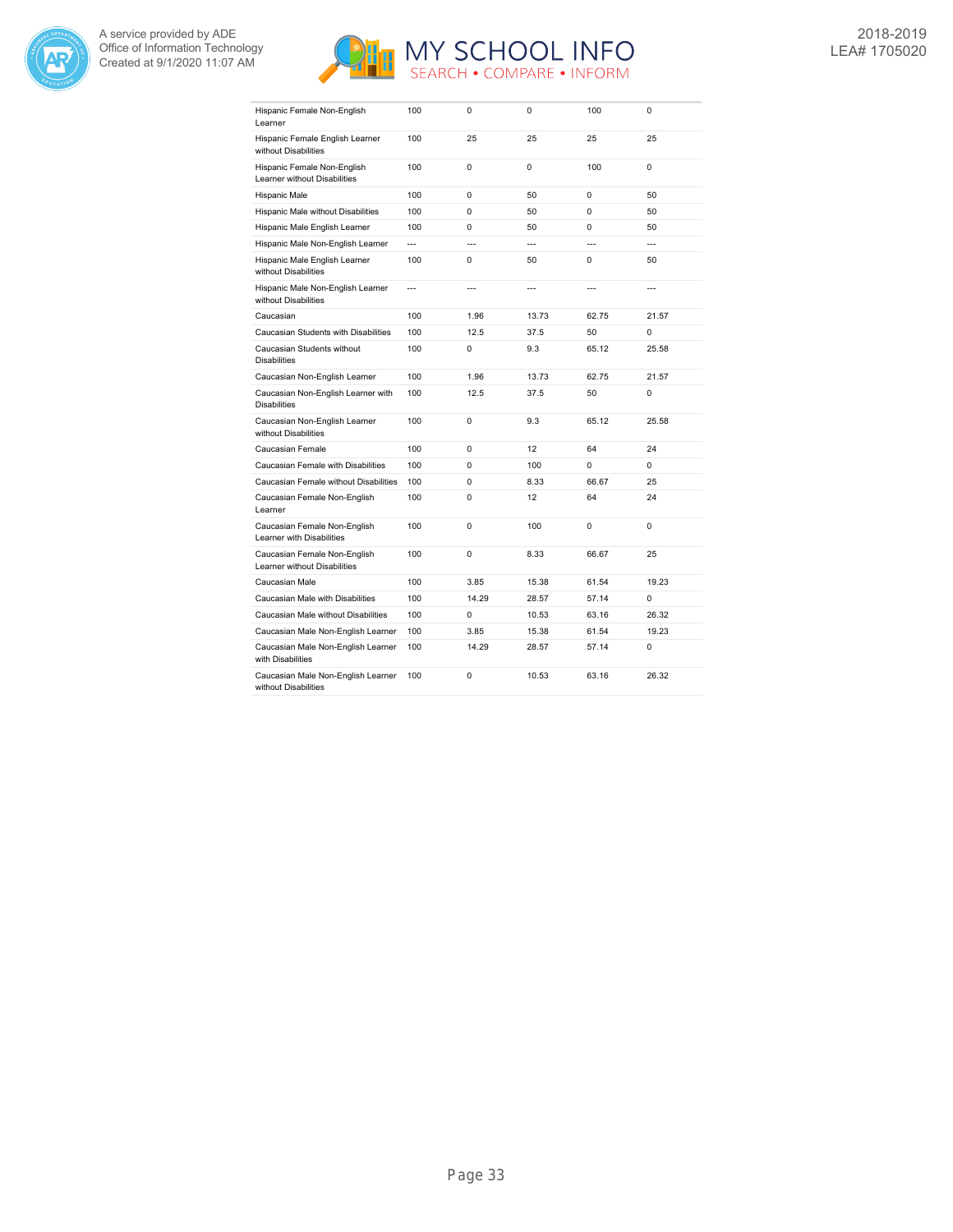





|                                                                      | % Tested | % In Need<br>of Support | % Close | % Ready | % Exceeds |
|----------------------------------------------------------------------|----------|-------------------------|---------|---------|-----------|
| <b>Grade 4 Science</b>                                               |          |                         |         |         |           |
| All                                                                  | 100      | 13.43                   | 17.91   | 37.31   | 31.34     |
| <b>Students with Disabilities</b>                                    | 100      | 37.5                    | 25      | 37.5    | 0         |
| <b>Students without Disabilities</b>                                 | 100      | 10.17                   | 16.95   | 37.29   | 35.59     |
| English Learner                                                      | 100      | 25                      | 12.5    | 25      | 37.5      |
| Non-English Learner                                                  | 100      | 11.86                   | 18.64   | 38.98   | 30.51     |
| English Learner Students without<br><b>Disabilities</b>              | 100      | 25                      | 12.5    | 25      | 37.5      |
| Non-English Learner Students with<br><b>Disabilities</b>             | 100      | 37.5                    | 25      | 37.5    | 0         |
| Non-English Learner Students<br>without Disabilities                 | 100      | 7.84                    | 17.65   | 39.22   | 35.29     |
| Female                                                               | 100      | 11.76                   | 17.65   | 44.12   | 26.47     |
| Female Students with Disabilities                                    | 100      | 100                     | 0       | 0       | 0         |
| Female Students without Disabilities                                 | 100      | 9.09                    | 18.18   | 45.45   | 27.27     |
| Female English Learner                                               | 100      | 0                       | 25      | 50      | 25        |
| Female Non-English Learner                                           | 100      | 13.33                   | 16.67   | 43.33   | 26.67     |
| Female English Learner without<br><b>Disabilities</b>                | 100      | 0                       | 25      | 50      | 25        |
| Female Non-English Learner with<br><b>Disabilities</b>               | 100      | 100                     | 0       | 0       | 0         |
| Female Non-English Learner without<br><b>Disabilities</b>            | 100      | 10.34                   | 17.24   | 44.83   | 27.59     |
| Male                                                                 | 100      | 15.15                   | 18.18   | 30.3    | 36.36     |
| Male Students with Disabilities                                      | 100      | 28.57                   | 28.57   | 42.86   | 0         |
| Male Students without Disabilities                                   | 100      | 11.54                   | 15.38   | 26.92   | 46.15     |
| Male English Learner                                                 | 100      | 50                      | 0       | 0       | 50        |
| Male Non-English Learner                                             | 100      | 10.34                   | 20.69   | 34.48   | 34.48     |
| Male English Learner without<br><b>Disabilities</b>                  | 100      | 50                      | 0       | 0       | 50        |
| Male Non-English Learner with<br><b>Disabilities</b>                 | 100      | 28.57                   | 28.57   | 42.86   | 0         |
| Male Non-English Learner without<br><b>Disabilities</b>              | 100      | 4.55                    | 18.18   | 31.82   | 45.45     |
| African-American                                                     | 100      | 0                       | 33.33   | 66.67   | 0         |
| African-American Students without<br><b>Disabilities</b>             | 100      | 0                       | 33.33   | 66.67   | 0         |
| African-American Non-English<br>Learner                              | 100      | 0                       | 33.33   | 66.67   | 0         |
| African-American Non-English<br>Learner without Disabilities         | 100      | 0                       | 33.33   | 66.67   | 0         |
| African-American Female                                              | 100      | 0                       | 50      | 50      | 0         |
| African-American Female without<br><b>Disabilities</b>               | 100      | 0                       | 50      | 50      | 0         |
| African-American Female Non-<br>English Learner                      | 100      | 0                       | 50      | 50      | 0         |
| African-American Female Non-<br>English Learner without Disabilities | 100      | 0                       | 50      | 50      | 0         |
| African-American Male                                                | 100      | 0                       | 0       | 100     | 0         |
| African-American Male without<br><b>Disabilities</b>                 | 100      | 0                       | 0       | 100     | 0         |
| African-American Male Non-English<br>Learner                         | 100      | 0                       | 0       | 100     | 0         |
| African-American Male Non-English<br>Learner without Disabilities    | 100      | 0                       | 0       | 100     | 0         |
| Hispanic                                                             | 100      | 22.22                   | 22.22   | 22.22   | 33.33     |
| Hispanic Students without Disabilities                               | 100      | 22.22                   | 22.22   | 22.22   | 33.33     |
| Hispanic English Learner                                             | 100      | 25                      | 12.5    | 25      | 37.5      |
| Hispanic Non-English Learner                                         | 100      | 0                       | 100     | 0       | 0         |
| Hispanic English Learner without<br><b>Disabilities</b>              | 100      | 25                      | 12.5    | 25      | 37.5      |
| Hispanic Non-English Learner without<br><b>Disabilities</b>          | 100      | 0                       | 100     | 0       | 0         |
| Hispanic Female                                                      | 100      | 0                       | 40      | 40      | 20        |
| Hispanic Female without Disabilities                                 | 100      | 0                       | 40      | 40      | 20        |
| Hispanic Female English Learner                                      | 100      | 0                       | 25      | 50      | 25        |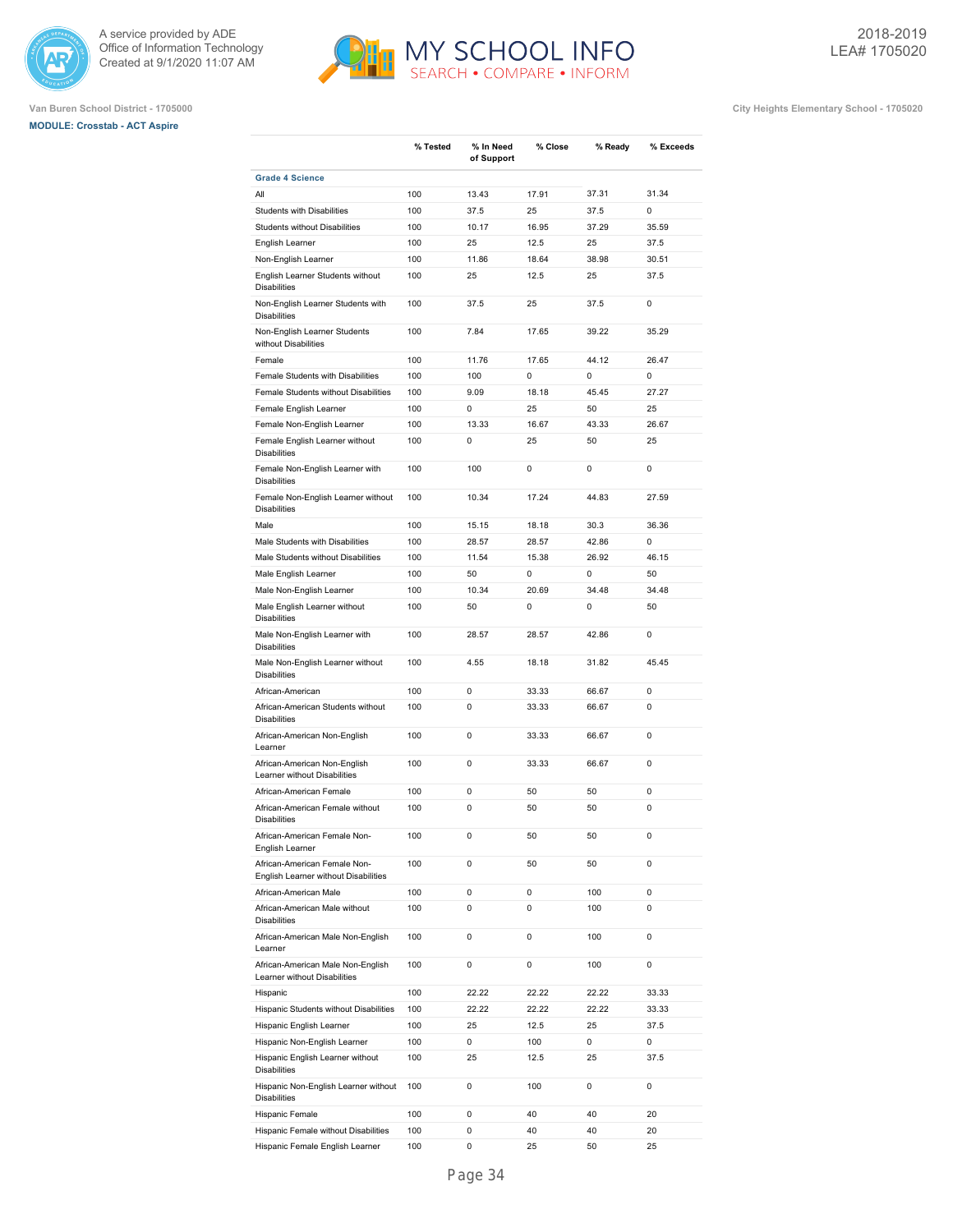



| Hispanic Female Non-English<br>Learner                       | 100            | 0              | 100            | $\Omega$       | 0              |
|--------------------------------------------------------------|----------------|----------------|----------------|----------------|----------------|
| Hispanic Female English Learner<br>without Disabilities      | 100            | 0              | 25             | 50             | 25             |
| Hispanic Female Non-English<br>Learner without Disabilities  | 100            | 0              | 100            | $\Omega$       | 0              |
| Hispanic Male                                                | 100            | 50             | 0              | $\Omega$       | 50             |
| Hispanic Male without Disabilities                           | 100            | 50             | $\Omega$       | $\Omega$       | 50             |
| Hispanic Male English Learner                                | 100            | 50             | 0              | 0              | 50             |
| Hispanic Male Non-English Learner                            | $\overline{a}$ | ---            | $\overline{a}$ | $\overline{a}$ | $\overline{a}$ |
| Hispanic Male English Learner<br>without Disabilities        | 100            | 50             | $\Omega$       | $\Omega$       | 50             |
| Hispanic Male Non-English Learner<br>without Disabilities    | $\overline{a}$ | $\overline{a}$ | $\overline{a}$ | $\overline{a}$ | $\overline{a}$ |
| Caucasian                                                    | 100            | 13.73          | 13.73          | 39.22          | 33.33          |
| Caucasian Students with Disabilities                         | 100            | 37.5           | 25             | 37.5           | $\Omega$       |
| Caucasian Students without<br><b>Disabilities</b>            | 100            | 9.3            | 11.63          | 39.53          | 39.53          |
| Caucasian Non-English Learner                                | 100            | 13.73          | 13.73          | 39.22          | 33.33          |
| Caucasian Non-English Learner with<br><b>Disabilities</b>    | 100            | 37.5           | 25             | 37.5           | 0              |
| Caucasian Non-English Learner<br>without Disabilities        | 100            | 9.3            | 11.63          | 39.53          | 39.53          |
| Caucasian Female                                             | 100            | 16             | 8              | 44             | 32             |
| Caucasian Female with Disabilities                           | 100            | 100            | $\Omega$       | $\Omega$       | 0              |
| Caucasian Female without Disabilities                        | 100            | 12.5           | 8.33           | 45.83          | 33.33          |
| Caucasian Female Non-English<br>Learner                      | 100            | 16             | 8              | 44             | 32             |
| Caucasian Female Non-English<br>Learner with Disabilities    | 100            | 100            | 0              | 0              | 0              |
| Caucasian Female Non-English<br>Learner without Disabilities | 100            | 12.5           | 8.33           | 45.83          | 33.33          |
| Caucasian Male                                               | 100            | 11.54          | 19.23          | 34.62          | 34.62          |
| Caucasian Male with Disabilities                             | 100            | 28.57          | 28.57          | 42.86          | 0              |
| Caucasian Male without Disabilities                          | 100            | 5.26           | 15.79          | 31.58          | 47.37          |
| Caucasian Male Non-English Learner                           | 100            | 11.54          | 19.23          | 34.62          | 34.62          |
| Caucasian Male Non-English Learner<br>with Disabilities      | 100            | 28.57          | 28.57          | 42.86          | 0              |
| Caucasian Male Non-English Learner<br>without Disabilities   | 100            | 5.26           | 15.79          | 31.58          | 47.37          |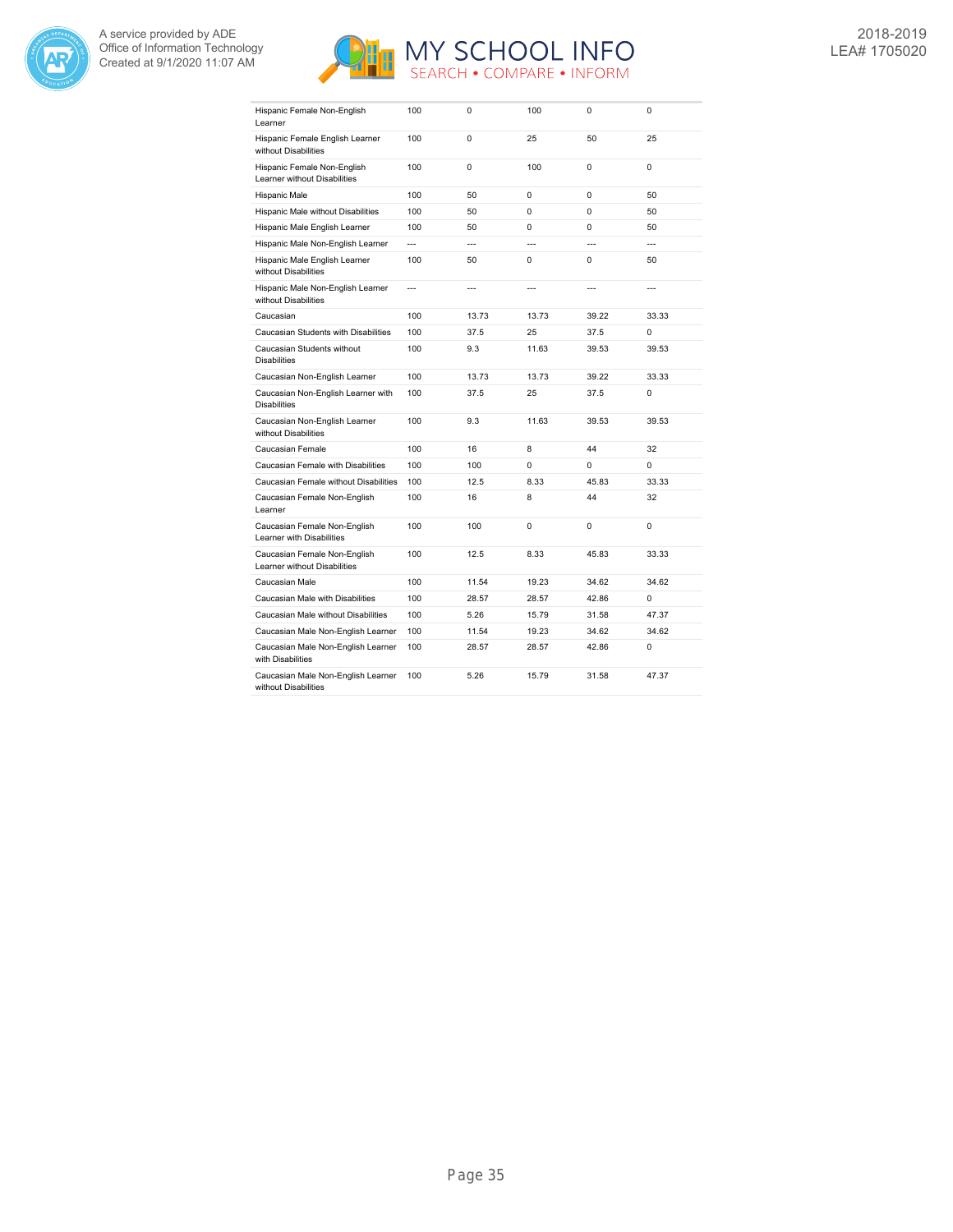





|                                                                                         | % Tested       | % In Need      | % Close        | % Ready        | % Exceeds                |
|-----------------------------------------------------------------------------------------|----------------|----------------|----------------|----------------|--------------------------|
|                                                                                         |                | of Support     |                |                |                          |
| Grade 5 English Language Arts (ELA)                                                     |                |                |                |                |                          |
| All                                                                                     | 100            | 15.09          | 13.21          | 24.53          | 47.17                    |
| <b>Students with Disabilities</b>                                                       | 100            | 75             | 12.5           | 0              | 12.5                     |
| <b>Students without Disabilities</b>                                                    | 100            | 4.44           | 13.33          | 28.89          | 53.33                    |
| English Learner                                                                         | 100            | 0              | 50             | 50             | 0                        |
| Non-English Learner                                                                     | 100            | 16.33          | 10.2           | 22.45          | 51.02                    |
| English Learner Students without<br><b>Disabilities</b>                                 | 100            | 0              | 50             | 50             | 0                        |
| Non-English Learner Students with<br><b>Disabilities</b>                                | 100            | 75             | 12.5           | 0              | 12.5                     |
| Non-English Learner Students<br>without Disabilities                                    | 100            | 4.88           | 9.76           | 26.83          | 58.54                    |
| Female                                                                                  | 100            | 17.86          | 7.14           | 25             | 50                       |
| Female Students with Disabilities                                                       | 100            | 75             | 25             | 0              | 0                        |
| Female Students without Disabilities                                                    | 100            | 8.33           | 4.17           | 29.17          | 58.33                    |
| Female English Learner                                                                  | 100            | 0              | 0              | 100            | 0                        |
| Female Non-English Learner                                                              | 100            | 19.23          | 7.69           | 19.23          | 53.85                    |
| Female English Learner without<br><b>Disabilities</b>                                   | 100            | 0              | 0              | 100            | 0                        |
| Female Non-English Learner with<br><b>Disabilities</b>                                  | 100            | 75             | 25             | 0              | 0                        |
| Female Non-English Learner without<br><b>Disabilities</b>                               | 100            | 9.09           | 4.55           | 22.73          | 63.64                    |
| Male                                                                                    | 100            | 12             | 20             | 24             | 44                       |
| Male Students with Disabilities                                                         | 100            | 75             | 0              | 0              | 25                       |
| Male Students without Disabilities                                                      | 100            | 0              | 23.81          | 28.57          | 47.62                    |
| Male English Learner                                                                    | 100            | 0              | 100            | 0              | $\mathbf 0$              |
| Male Non-English Learner                                                                | 100            | 13.04          | 13.04          | 26.09          | 47.83                    |
| Male English Learner without<br><b>Disabilities</b>                                     | 100            | 0              | 100            | 0              | 0                        |
| Male Non-English Learner with<br><b>Disabilities</b>                                    | 100            | 75             | 0              | 0              | 25                       |
| Male Non-English Learner without<br><b>Disabilities</b>                                 | 100            | 0              | 15.79          | 31.58          | 52.63                    |
| African-American                                                                        | 100            | 0              | 0              | 0              | 100                      |
| African-American Students without<br><b>Disabilities</b>                                | 100            | 0              | 0              | 0              | 100                      |
| African-American Non-English<br>Learner                                                 | 100            | 0              | 0              | 0              | 100                      |
| African-American Non-English<br>Learner without Disabilities                            | 100            | 0              | 0              | 0              | 100                      |
| African-American Female                                                                 | 100            | 0              | 0              | 0              | 100                      |
| African-American Female without                                                         | 100            | 0              | 0              | 0              | 100                      |
| <b>Disabilities</b><br>African-American Female Non-                                     | 100            | 0              | 0              | 0              | 100                      |
| English Learner<br>African-American Female Non-<br>English Learner without Disabilities | 100            | 0              | 0              | 0              | 100                      |
| African-American Male                                                                   | $\overline{a}$ | $\overline{a}$ | $\overline{a}$ | $\overline{a}$ | $\overline{\phantom{a}}$ |
| African-American Male without<br><b>Disabilities</b>                                    | $\overline{a}$ | $\overline{a}$ | $\overline{a}$ | $\overline{a}$ | $\overline{a}$           |
| African-American Male Non-English<br>Learner                                            | $\overline{a}$ | $\overline{a}$ | $\overline{a}$ | ---            | $\overline{a}$           |
| African-American Male Non-English<br>Learner without Disabilities                       | ---            | $\overline{a}$ | $\overline{a}$ | ---            | ---                      |
| Hispanic                                                                                | 100            | 0              | 40             | 40             | 20                       |
| Hispanic Students without Disabilities                                                  | 100            | 0              | 40             | 40             | 20                       |
| Hispanic English Learner                                                                | 100            | 0              | 50             | 50             | 0                        |
| Hispanic Non-English Learner                                                            | 100            | 0              | 0              | 0              | 100                      |
| Hispanic English Learner without<br><b>Disabilities</b>                                 | 100            | 0              | 50             | 50             | 0                        |
| Hispanic Non-English Learner without<br><b>Disabilities</b>                             | 100            | 0              | 0              | 0              | 100                      |
| Hispanic Female                                                                         | 100            | 0              | 0              | 66.67          | 33.33                    |
| Hispanic Female without Disabilities                                                    | 100            | 0              | 0              | 66.67          | 33.33                    |
| Hispanic Female English Learner                                                         | 100            | 0              | 0              | 100            | 0                        |
|                                                                                         |                |                |                |                |                          |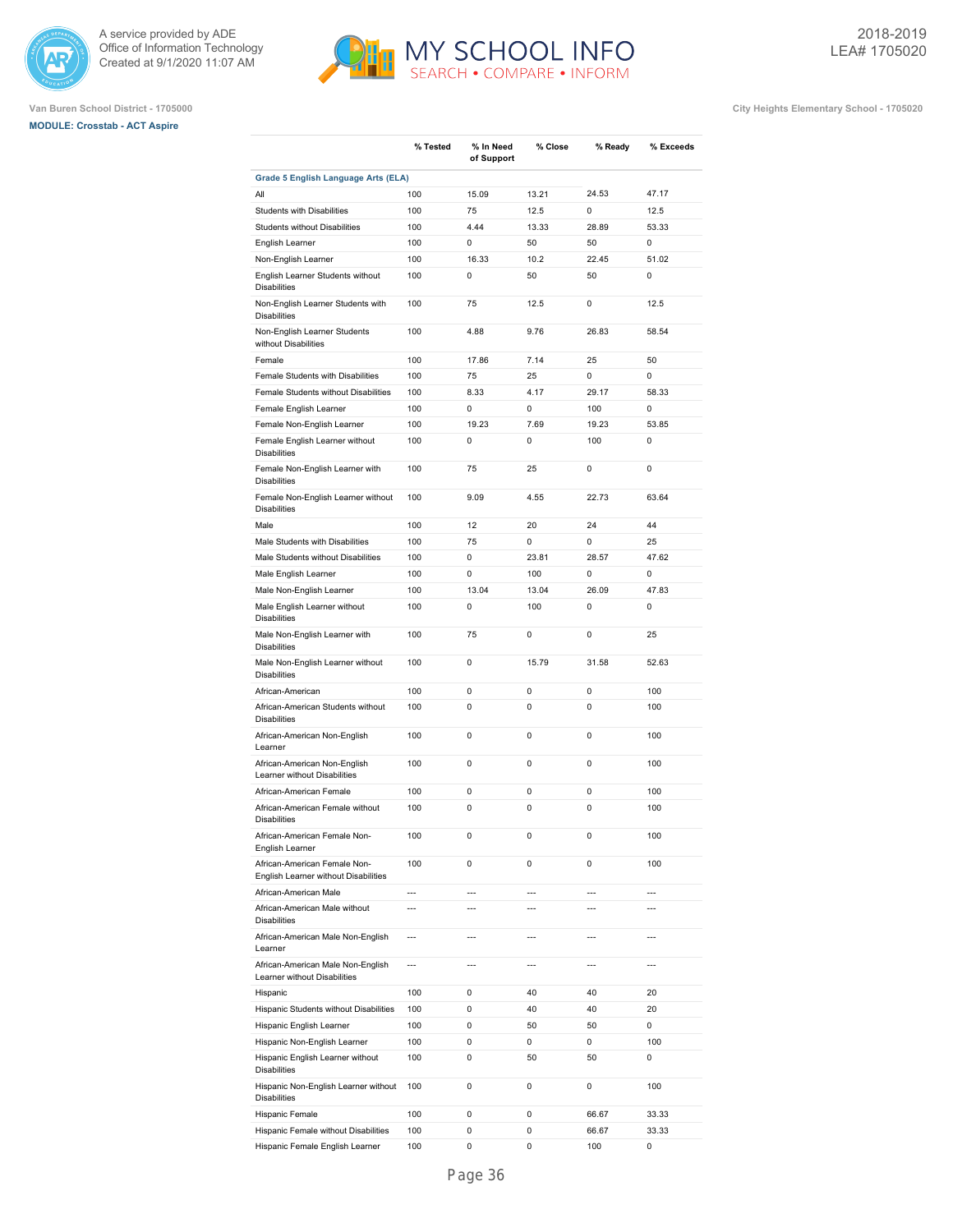



| Hispanic Female Non-English<br>Learner                       | 100            | 0              | 0              | 0              | 100            |
|--------------------------------------------------------------|----------------|----------------|----------------|----------------|----------------|
| Hispanic Female English Learner<br>without Disabilities      | 100            | 0              | 0              | 100            | 0              |
| Hispanic Female Non-English<br>Learner without Disabilities  | 100            | 0              | $\Omega$       | $\Omega$       | 100            |
| Hispanic Male                                                | 100            | $\Omega$       | 100            | $\Omega$       | $\Omega$       |
| Hispanic Male without Disabilities                           | 100            | 0              | 100            | $\Omega$       | $\Omega$       |
| Hispanic Male English Learner                                | 100            | 0              | 100            | $\Omega$       | $\Omega$       |
| Hispanic Male Non-English Learner                            | $\overline{a}$ | ---            | $\overline{a}$ | $\overline{a}$ | $\overline{a}$ |
| Hispanic Male English Learner<br>without Disabilities        | 100            | 0              | 100            | $\Omega$       | $\Omega$       |
| Hispanic Male Non-English Learner<br>without Disabilities    | ---            | $\overline{a}$ | ---            | $\overline{a}$ | ---            |
| Caucasian                                                    | 100            | 19.51          | 7.32           | 24.39          | 48.78          |
| Caucasian Students with Disabilities                         | 100            | 85.71          | 0              | 0              | 14.29          |
| Caucasian Students without<br><b>Disabilities</b>            | 100            | 5.88           | 8.82           | 29.41          | 55.88          |
| Caucasian Non-English Learner                                | 100            | 19.51          | 7.32           | 24.39          | 48.78          |
| Caucasian Non-English Learner with<br><b>Disabilities</b>    | 100            | 85.71          | 0              | 0              | 14.29          |
| Caucasian Non-English Learner<br>without Disabilities        | 100            | 5.88           | 8.82           | 29.41          | 55.88          |
| Caucasian Female                                             | 100            | 25             | 5              | 25             | 45             |
| Caucasian Female with Disabilities                           | 100            | 100            | 0              | 0              | $\Omega$       |
| Caucasian Female without Disabilities                        | 100            | 11.76          | 5.88           | 29.41          | 52.94          |
| Caucasian Female Non-English<br>Learner                      | 100            | 25             | 5              | 25             | 45             |
| Caucasian Female Non-English<br>Learner with Disabilities    | 100            | 100            | 0              | 0              | 0              |
| Caucasian Female Non-English<br>Learner without Disabilities | 100            | 11.76          | 5.88           | 29.41          | 52.94          |
| Caucasian Male                                               | 100            | 14.29          | 9.52           | 23.81          | 52.38          |
| Caucasian Male with Disabilities                             | 100            | 75             | 0              | 0              | 25             |
| Caucasian Male without Disabilities                          | 100            | 0              | 11.76          | 29.41          | 58.82          |
| Caucasian Male Non-English Learner                           | 100            | 14.29          | 9.52           | 23.81          | 52.38          |
| Caucasian Male Non-English Learner<br>with Disabilities      | 100            | 75             | 0              | 0              | 25             |
| Caucasian Male Non-English Learner<br>without Disabilities   | 100            | 0              | 11.76          | 29.41          | 58.82          |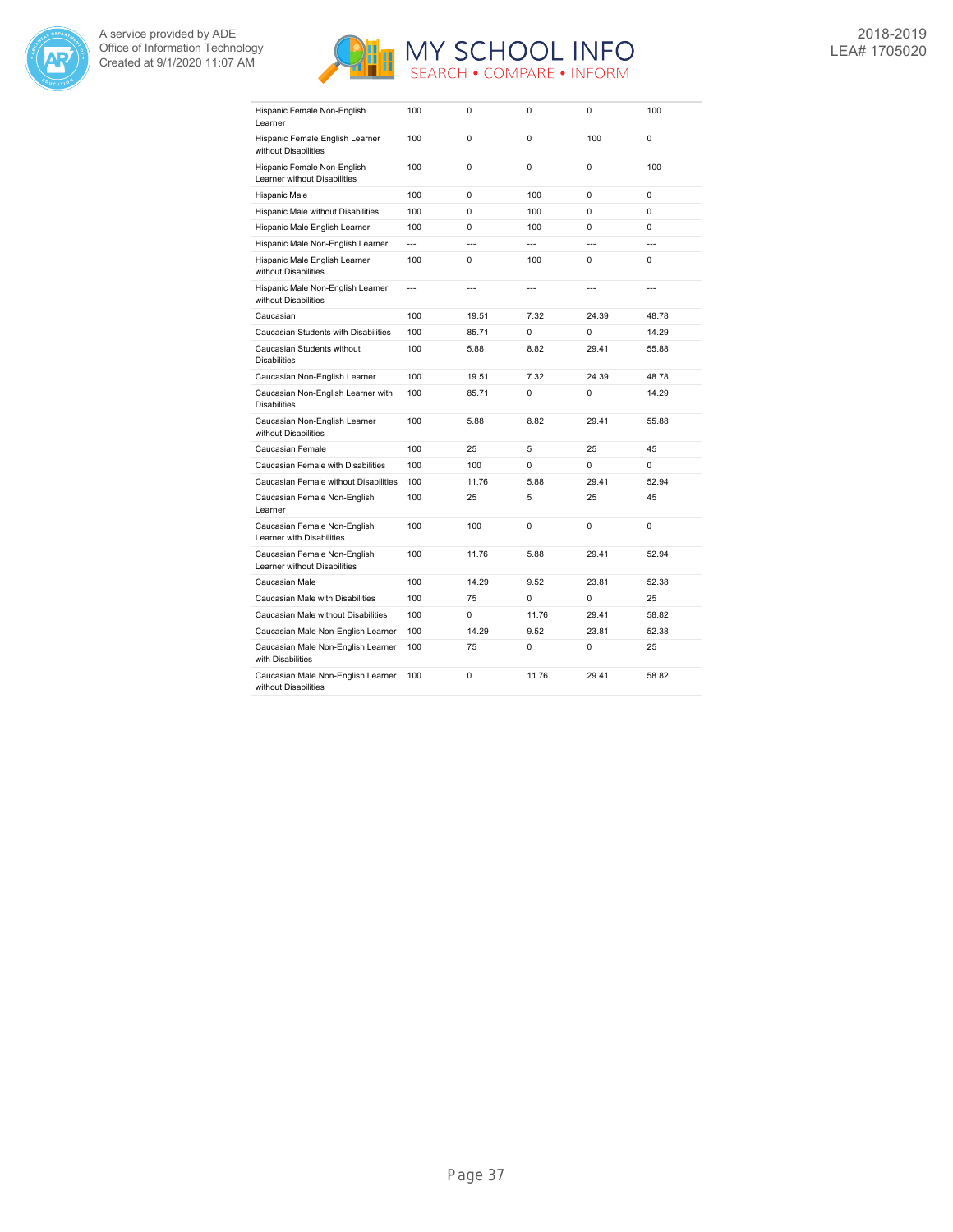





|                                                                           | % Tested   | % In Need      | % Close        | % Ready                  | % Exceeds      |
|---------------------------------------------------------------------------|------------|----------------|----------------|--------------------------|----------------|
|                                                                           |            | of Support     |                |                          |                |
| <b>Grade 5 Mathematics</b>                                                |            |                |                |                          |                |
| All                                                                       | 100        | 0              | 22.64          | 50.94                    | 26.42          |
| <b>Students with Disabilities</b><br><b>Students without Disabilities</b> | 100<br>100 | 0<br>0         | 87.5<br>11.11  | 12.5<br>57.78            | 0<br>31.11     |
|                                                                           | 100        | 0              | 50             | 25                       | 25             |
| English Learner<br>Non-English Learner                                    | 100        | 0              | 20.41          | 53.06                    | 26.53          |
| English Learner Students without<br><b>Disabilities</b>                   | 100        | 0              | 50             | 25                       | 25             |
| Non-English Learner Students with<br><b>Disabilities</b>                  | 100        | 0              | 87.5           | 12.5                     | 0              |
| Non-English Learner Students<br>without Disabilities                      | 100        | 0              | 7.32           | 60.98                    | 31.71          |
| Female                                                                    | 100        | 0              | 25             | 57.14                    | 17.86          |
| Female Students with Disabilities                                         | 100        | 0              | 100            | 0                        | 0              |
| Female Students without Disabilities                                      | 100        | 0              | 12.5           | 66.67                    | 20.83          |
| Female English Learner                                                    | 100        | 0              | 50             | 0                        | 50             |
| Female Non-English Learner                                                | 100        | 0              | 23.08          | 61.54                    | 15.38          |
| Female English Learner without<br><b>Disabilities</b>                     | 100        | 0              | 50             | 0                        | 50             |
| Female Non-English Learner with<br><b>Disabilities</b>                    | 100        | 0              | 100            | 0                        | 0              |
| Female Non-English Learner without<br><b>Disabilities</b>                 | 100        | 0              | 9.09           | 72.73                    | 18.18          |
| Male                                                                      | 100        | 0              | 20             | 44                       | 36             |
| Male Students with Disabilities                                           | 100        | 0              | 75             | 25                       | 0              |
| Male Students without Disabilities                                        | 100        | 0              | 9.52           | 47.62                    | 42.86          |
| Male English Learner                                                      | 100        | 0              | 50             | 50                       | 0              |
| Male Non-English Learner                                                  | 100        | 0              | 17.39          | 43.48                    | 39.13          |
| Male English Learner without<br><b>Disabilities</b>                       | 100        | 0              | 50             | 50                       | 0              |
| Male Non-English Learner with<br><b>Disabilities</b>                      | 100        | 0              | 75             | 25                       | $\mathbf 0$    |
| Male Non-English Learner without<br><b>Disabilities</b>                   | 100        | 0              | 5.26           | 47.37                    | 47.37          |
| African-American                                                          | 100        | 0              | 0              | 0                        | 100            |
| African-American Students without<br><b>Disabilities</b>                  | 100        | 0              | 0              | 0                        | 100            |
| African-American Non-English<br>Learner                                   | 100        | 0              | 0              | 0                        | 100            |
| African-American Non-English<br>Learner without Disabilities              | 100        | 0              | 0              | 0                        | 100            |
| African-American Female                                                   | 100        | 0              | 0              | 0                        | 100            |
| African-American Female without<br><b>Disabilities</b>                    | 100        | 0              | 0              | 0                        | 100            |
| African-American Female Non-<br>English Learner                           | 100        | 0              | 0              | 0                        | 100            |
| African-American Female Non-<br>English Learner without Disabilities      | 100        | 0              | 0              | 0                        | 100            |
| African-American Male                                                     | ---        | ---            | ---            | $\overline{\phantom{a}}$ | ---            |
| African-American Male without<br><b>Disabilities</b>                      | ---        | $\overline{a}$ | $\overline{a}$ | $\overline{a}$           | $\overline{a}$ |
| African-American Male Non-English<br>Learner                              | ---        | ---            | $\overline{a}$ | $\overline{a}$           | ---            |
| African-American Male Non-English<br>Learner without Disabilities         | ---        | $\overline{a}$ | $\overline{a}$ | $\overline{a}$           | ---            |
| Hispanic                                                                  | 100        | 0              | 40             | 40                       | 20             |
| Hispanic Students without Disabilities                                    | 100        | 0              | 40             | 40                       | 20             |
| Hispanic English Learner                                                  | 100        | 0              | 50             | 25                       | 25             |
| Hispanic Non-English Learner                                              | 100        | 0              | 0              | 100                      | 0              |
| Hispanic English Learner without<br><b>Disabilities</b>                   | 100        | 0              | 50             | 25                       | 25             |
| Hispanic Non-English Learner without<br><b>Disabilities</b>               | 100        | 0              | 0              | 100                      | 0              |
| Hispanic Female                                                           | 100        | 0              | 33.33          | 33.33                    | 33.33          |
| Hispanic Female without Disabilities                                      | 100        | 0              | 33.33          | 33.33                    | 33.33          |
| Hispanic Female English Learner                                           | 100        | 0              | 50             | 0                        | 50             |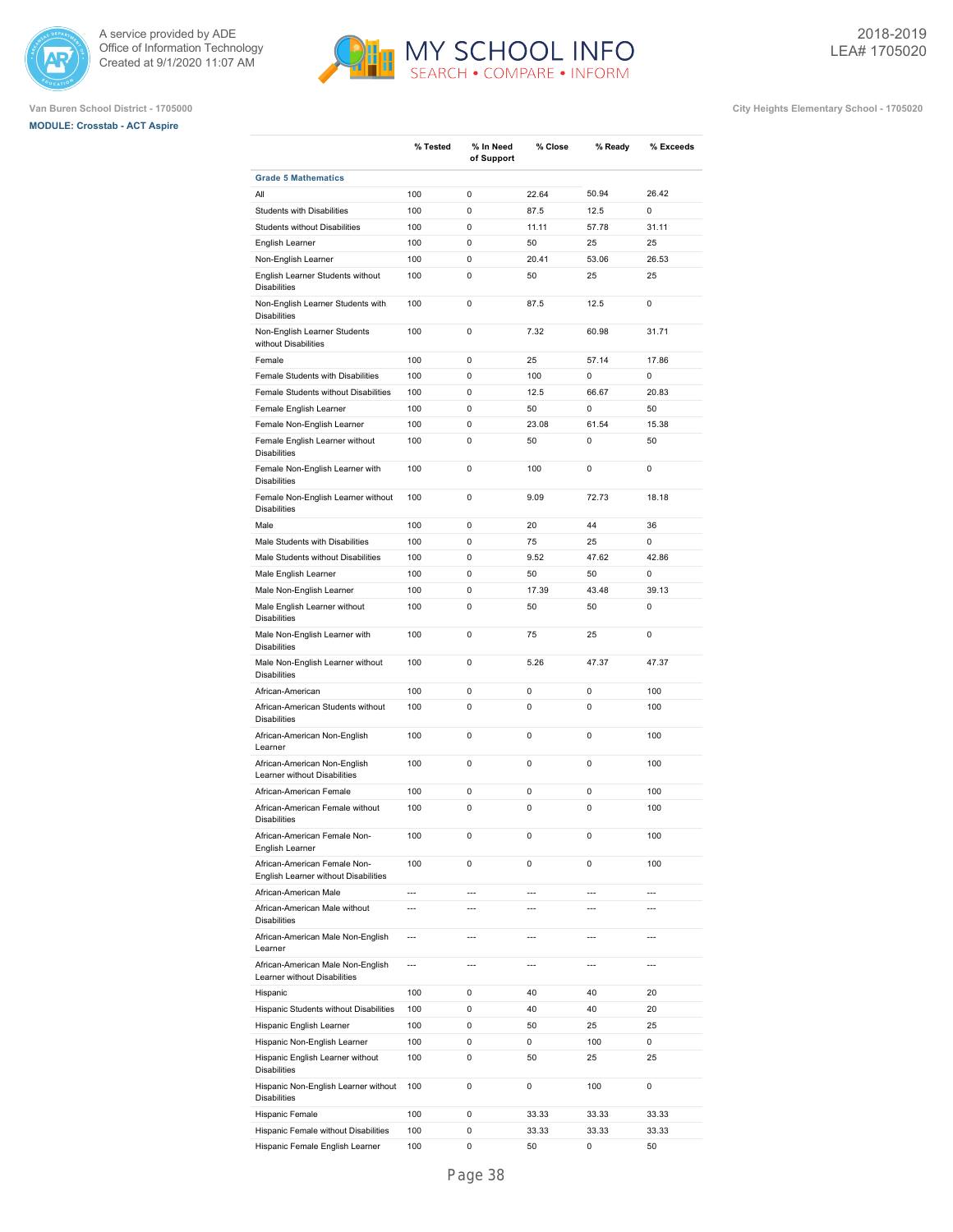



| Hispanic Female Non-English<br>Learner                       | 100 | $\Omega$       | 0     | 100            | 0              |
|--------------------------------------------------------------|-----|----------------|-------|----------------|----------------|
| Hispanic Female English Learner<br>without Disabilities      | 100 | $\Omega$       | 50    | $\Omega$       | 50             |
| Hispanic Female Non-English<br>Learner without Disabilities  | 100 | 0              | 0     | 100            | 0              |
| Hispanic Male                                                | 100 | 0              | 50    | 50             | 0              |
| Hispanic Male without Disabilities                           | 100 | $\mathbf 0$    | 50    | 50             | $\Omega$       |
| Hispanic Male English Learner                                | 100 | $\Omega$       | 50    | 50             | $\Omega$       |
| Hispanic Male Non-English Learner                            | --- | $\overline{a}$ | ---   | $\overline{a}$ | $\overline{a}$ |
| Hispanic Male English Learner<br>without Disabilities        | 100 | $\Omega$       | 50    | 50             | $\Omega$       |
| Hispanic Male Non-English Learner<br>without Disabilities    | --- | $\overline{a}$ | ---   | $\overline{a}$ | ---            |
| Caucasian                                                    | 100 | 0              | 21.95 | 51.22          | 26.83          |
| Caucasian Students with Disabilities                         | 100 | $\Omega$       | 85.71 | 14.29          | 0              |
| Caucasian Students without<br><b>Disabilities</b>            | 100 | $\Omega$       | 8.82  | 58.82          | 32.35          |
| Caucasian Non-English Learner                                | 100 | $\Omega$       | 21.95 | 51.22          | 26.83          |
| Caucasian Non-English Learner with<br><b>Disabilities</b>    | 100 | $\Omega$       | 85.71 | 14.29          | 0              |
| Caucasian Non-English Learner<br>without Disabilities        | 100 | $\Omega$       | 8.82  | 58.82          | 32.35          |
| Caucasian Female                                             | 100 | 0              | 25    | 65             | 10             |
| Caucasian Female with Disabilities                           | 100 | 0              | 100   | 0              | 0              |
| Caucasian Female without Disabilities                        | 100 | 0              | 11.76 | 76.47          | 11.76          |
| Caucasian Female Non-English<br>Learner                      | 100 | $\Omega$       | 25    | 65             | 10             |
| Caucasian Female Non-English<br>Learner with Disabilities    | 100 | $\Omega$       | 100   | $\Omega$       | $\Omega$       |
| Caucasian Female Non-English<br>Learner without Disabilities | 100 | $\Omega$       | 11.76 | 76.47          | 11.76          |
| Caucasian Male                                               | 100 | 0              | 19.05 | 38.1           | 42.86          |
| Caucasian Male with Disabilities                             | 100 | 0              | 75    | 25             | 0              |
| Caucasian Male without Disabilities                          | 100 | $\mathbf 0$    | 5.88  | 41.18          | 52.94          |
| Caucasian Male Non-English Learner                           | 100 | 0              | 19.05 | 38.1           | 42.86          |
| Caucasian Male Non-English Learner<br>with Disabilities      | 100 | 0              | 75    | 25             | 0              |
| Caucasian Male Non-English Learner<br>without Disabilities   | 100 | 0              | 5.88  | 41.18          | 52.94          |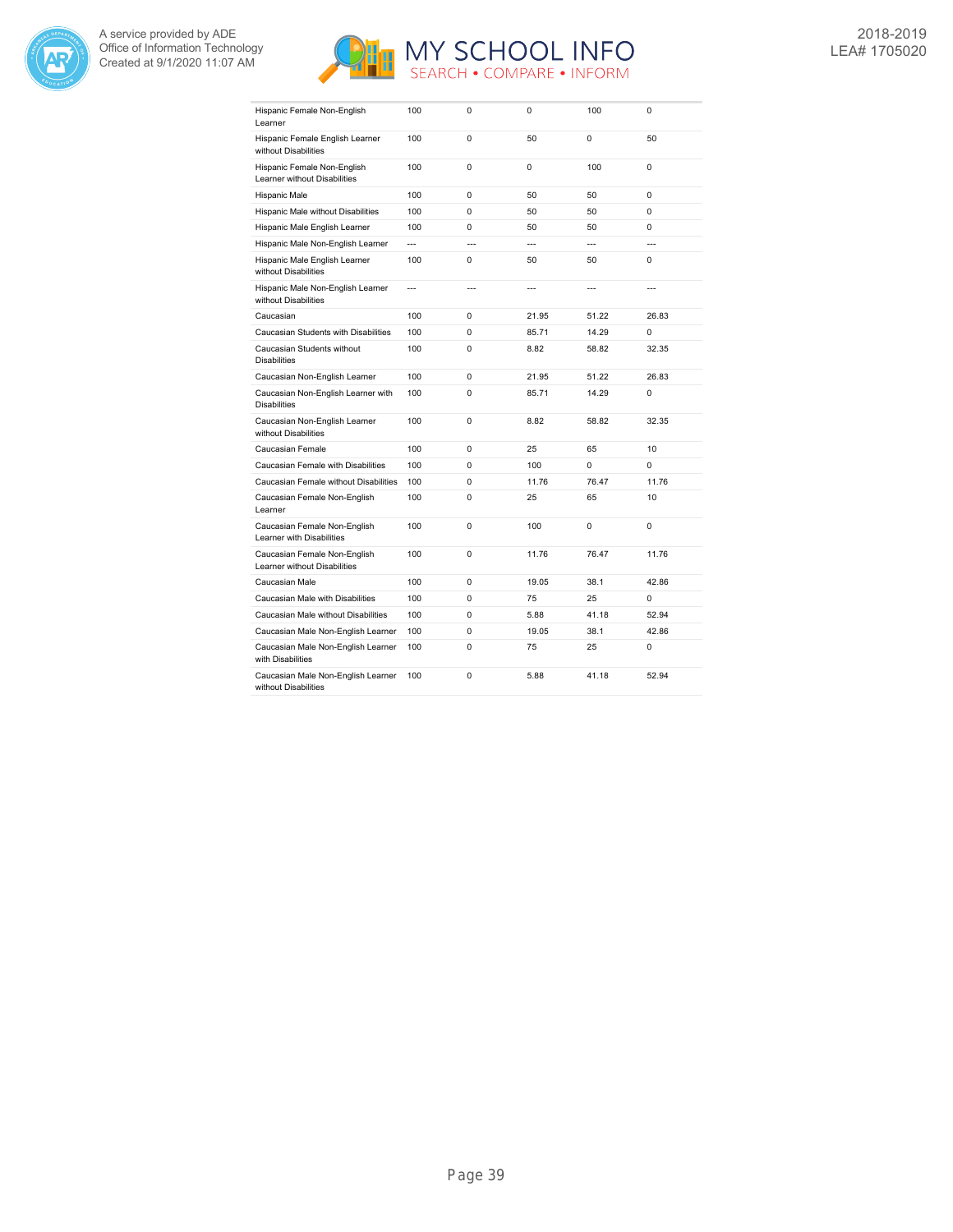





|                                                                      | % Tested | % In Need<br>of Support | % Close        | % Ready | % Exceeds      |
|----------------------------------------------------------------------|----------|-------------------------|----------------|---------|----------------|
| <b>Grade 5 Science</b>                                               |          |                         |                |         |                |
| All                                                                  | 100      | 16.98                   | 26.42          | 33.96   | 22.64          |
| <b>Students with Disabilities</b>                                    | 100      | 75                      | 12.5           | 12.5    | $\mathbf 0$    |
| <b>Students without Disabilities</b>                                 | 100      | 6.67                    | 28.89          | 37.78   | 26.67          |
| English Learner                                                      | 100      | 25                      | 25             | 50      | 0              |
| Non-English Learner                                                  | 100      | 16.33                   | 26.53          | 32.65   | 24.49          |
| English Learner Students without<br><b>Disabilities</b>              | 100      | 25                      | 25             | 50      | $\mathbf 0$    |
| Non-English Learner Students with<br><b>Disabilities</b>             | 100      | 75                      | 12.5           | 12.5    | 0              |
| Non-English Learner Students<br>without Disabilities                 | 100      | 4.88                    | 29.27          | 36.59   | 29.27          |
| Female                                                               | 100      | 17.86                   | 32.14          | 39.29   | 10.71          |
| Female Students with Disabilities                                    | 100      | 75                      | 25             | 0       | $\mathbf 0$    |
| Female Students without Disabilities                                 | 100      | 8.33                    | 33.33          | 45.83   | 12.5           |
| Female English Learner                                               | 100      | 0                       | 0              | 100     | $\mathbf 0$    |
| Female Non-English Learner                                           | 100      | 19.23                   | 34.62          | 34.62   | 11.54          |
| Female English Learner without<br><b>Disabilities</b>                | 100      | 0                       | 0              | 100     | 0              |
| Female Non-English Learner with<br><b>Disabilities</b>               | 100      | 75                      | 25             | 0       | $\mathbf 0$    |
| Female Non-English Learner without<br><b>Disabilities</b>            | 100      | 9.09                    | 36.36          | 40.91   | 13.64          |
| Male                                                                 | 100      | 16                      | 20             | 28      | 36             |
| Male Students with Disabilities                                      | 100      | 75                      | 0              | 25      | 0              |
| Male Students without Disabilities                                   | 100      | 4.76                    | 23.81          | 28.57   | 42.86          |
| Male English Learner                                                 | 100      | 50                      | 50             | 0       | $\mathbf 0$    |
| Male Non-English Learner                                             | 100      | 13.04                   | 17.39          | 30.43   | 39.13          |
| Male English Learner without<br><b>Disabilities</b>                  | 100      | 50                      | 50             | 0       | 0              |
| Male Non-English Learner with<br><b>Disabilities</b>                 | 100      | 75                      | 0              | 25      | $\mathbf 0$    |
| Male Non-English Learner without<br><b>Disabilities</b>              | 100      | 0                       | 21.05          | 31.58   | 47.37          |
| African-American                                                     | 100      | 0                       | 0              | 100     | 0              |
| African-American Students without<br><b>Disabilities</b>             | 100      | 0                       | 0              | 100     | 0              |
| African-American Non-English<br>Learner                              | 100      | 0                       | 0              | 100     | 0              |
| African-American Non-English<br>Learner without Disabilities         | 100      | 0                       | 0              | 100     | 0              |
| African-American Female                                              | 100      | 0                       | 0              | 100     | 0              |
| African-American Female without<br><b>Disabilities</b>               | 100      | 0                       | 0              | 100     | 0              |
| African-American Female Non-<br>English Learner                      | 100      | 0                       | 0              | 100     | 0              |
| African-American Female Non-<br>English Learner without Disabilities | 100      | 0                       | 0              | 100     | 0              |
| African-American Male                                                | ---      | ---                     | $\overline{a}$ | ---     | $\overline{a}$ |
| African-American Male without<br><b>Disabilities</b>                 | ---      | $\overline{a}$          | ---            | ---     | $\overline{a}$ |
| African-American Male Non-English<br>Learner                         | ---      | $\overline{a}$          | ---            | ---     | $\overline{a}$ |
| African-American Male Non-English<br>Learner without Disabilities    | ---      | $\overline{a}$          | ---            | ---     | ---            |
| Hispanic                                                             | 100      | 20                      | 20             | 60      | 0              |
| Hispanic Students without Disabilities                               | 100      | 20                      | 20             | 60      | 0              |
| Hispanic English Learner                                             | 100      | 25                      | 25             | 50      | 0              |
| Hispanic Non-English Learner                                         | 100      | 0                       | 0              | 100     | 0              |
| Hispanic English Learner without<br><b>Disabilities</b>              | 100      | 25                      | 25             | 50      | 0              |
| Hispanic Non-English Learner without<br><b>Disabilities</b>          | 100      | 0                       | 0              | 100     | 0              |
| Hispanic Female                                                      | 100      | 0                       | 0              | 100     | 0              |
| Hispanic Female without Disabilities                                 | 100      | 0                       | 0              | 100     | 0              |
| Hispanic Female English Learner                                      | 100      | 0                       | 0              | 100     | 0              |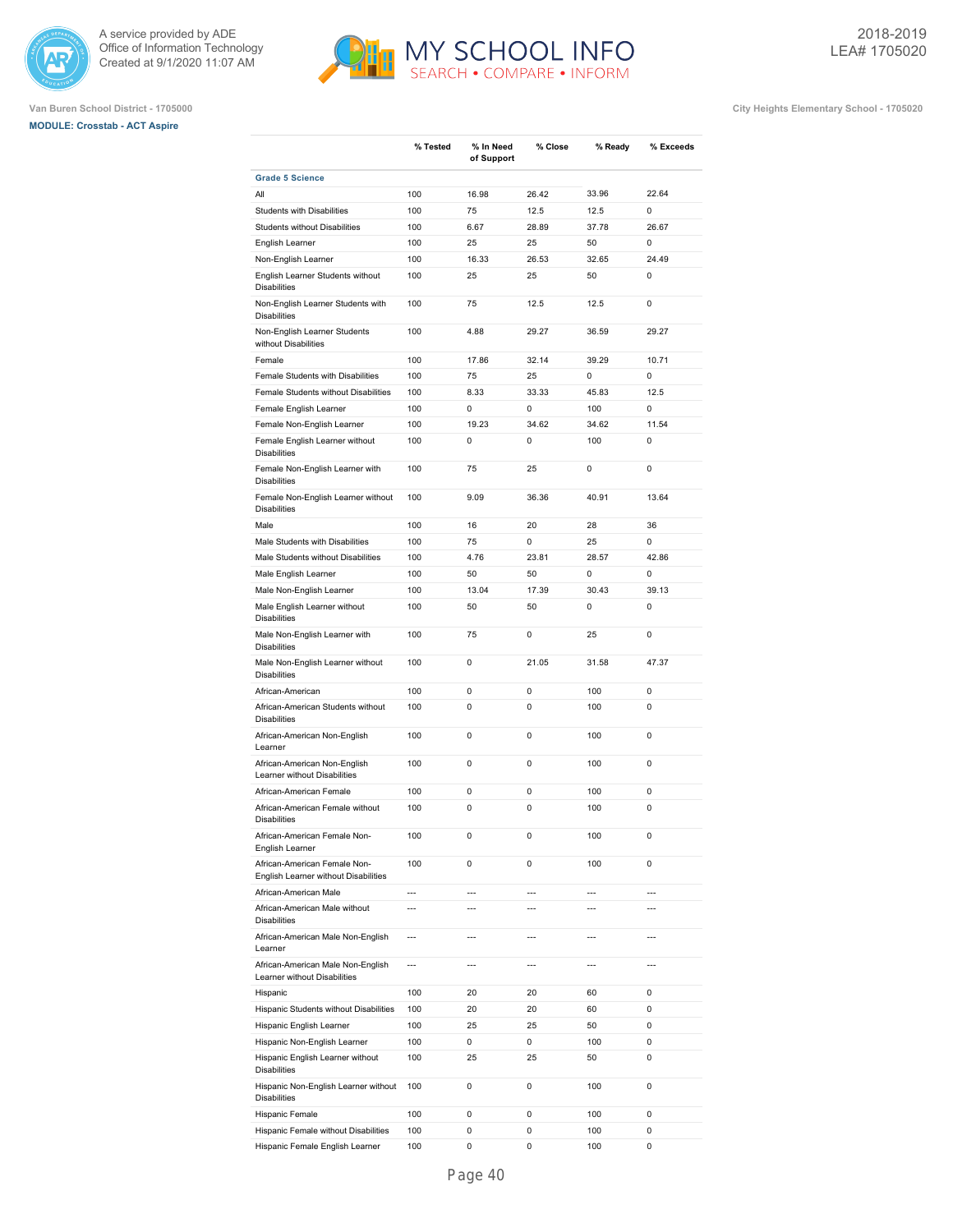



| Hispanic Female Non-English<br>Learner                       | 100            | 0              | 0              | 100            | $\mathbf 0$    |
|--------------------------------------------------------------|----------------|----------------|----------------|----------------|----------------|
| Hispanic Female English Learner<br>without Disabilities      | 100            | 0              | 0              | 100            | 0              |
| Hispanic Female Non-English<br>Learner without Disabilities  | 100            | $\Omega$       | $\Omega$       | 100            | 0              |
| Hispanic Male                                                | 100            | 50             | 50             | 0              | $\Omega$       |
| Hispanic Male without Disabilities                           | 100            | 50             | 50             | $\Omega$       | $\Omega$       |
| Hispanic Male English Learner                                | 100            | 50             | 50             | 0              | $\Omega$       |
| Hispanic Male Non-English Learner                            | $\overline{a}$ | $\overline{a}$ | $\overline{a}$ | $\overline{a}$ | $\overline{a}$ |
| Hispanic Male English Learner<br>without Disabilities        | 100            | 50             | 50             | $\Omega$       | $\Omega$       |
| Hispanic Male Non-English Learner<br>without Disabilities    | $\overline{a}$ | $\overline{a}$ | $\overline{a}$ | $\overline{a}$ | $\overline{a}$ |
| Caucasian                                                    | 100            | 17.07          | 24.39          | 29.27          | 29.27          |
| Caucasian Students with Disabilities                         | 100            | 71.43          | 14.29          | 14.29          | 0              |
| Caucasian Students without<br><b>Disabilities</b>            | 100            | 5.88           | 26.47          | 32.35          | 35.29          |
| Caucasian Non-English Learner                                | 100            | 17.07          | 24.39          | 29.27          | 29.27          |
| Caucasian Non-English Learner with<br><b>Disabilities</b>    | 100            | 71.43          | 14.29          | 14.29          | 0              |
| Caucasian Non-English Learner<br>without Disabilities        | 100            | 5.88           | 26.47          | 32.35          | 35.29          |
| Caucasian Female                                             | 100            | 20             | 35             | 30             | 15             |
| Caucasian Female with Disabilities                           | 100            | 66.67          | 33.33          | $\Omega$       | 0              |
| Caucasian Female without Disabilities                        | 100            | 11.76          | 35.29          | 35.29          | 17.65          |
| Caucasian Female Non-English<br>Learner                      | 100            | 20             | 35             | 30             | 15             |
| Caucasian Female Non-English<br>Learner with Disabilities    | 100            | 66.67          | 33.33          | 0              | $\mathbf 0$    |
| Caucasian Female Non-English<br>Learner without Disabilities | 100            | 11.76          | 35.29          | 35.29          | 17.65          |
| Caucasian Male                                               | 100            | 14.29          | 14.29          | 28.57          | 42.86          |
| Caucasian Male with Disabilities                             | 100            | 75             | 0              | 25             | 0              |
| Caucasian Male without Disabilities                          | 100            | 0              | 17.65          | 29.41          | 52.94          |
| Caucasian Male Non-English Learner                           | 100            | 14.29          | 14.29          | 28.57          | 42.86          |
| Caucasian Male Non-English Learner<br>with Disabilities      | 100            | 75             | 0              | 25             | 0              |
| Caucasian Male Non-English Learner<br>without Disabilities   | 100            | 0              | 17.65          | 29.41          | 52.94          |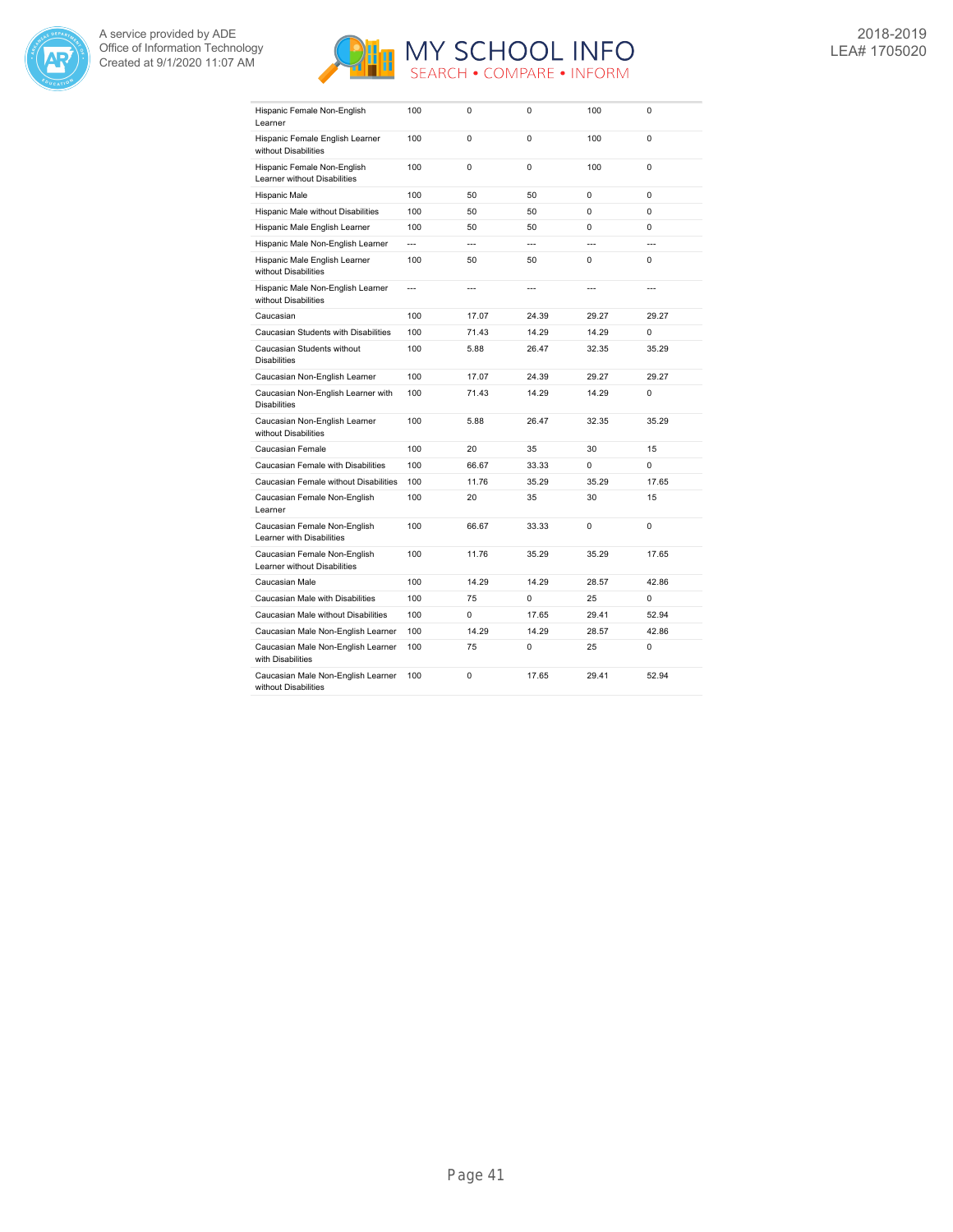





|                                                                      | % Tested | % In Need  | % Close     | % Ready | % Exceeds |
|----------------------------------------------------------------------|----------|------------|-------------|---------|-----------|
|                                                                      |          | of Support |             |         |           |
| All Grades English Language Arts (ELA)                               |          |            |             |         |           |
| All                                                                  | 100      | 16.22      | 17.3        | 21.08   | 45.41     |
| Students with Disabilities                                           | 100      | 56         | 24          | 12      | 8         |
| <b>Students without Disabilities</b>                                 | 100      | 10         | 16.25       | 22.5    | 51.25     |
| English Learner                                                      | 100      | 33.33      | 20          | 13.33   | 33.33     |
| Non-English Learner                                                  | 100      | 14.71      | 17.06<br>20 | 21.76   | 46.47     |
| English Learner Students without<br><b>Disabilities</b>              | 100      | 33.33      |             | 13.33   | 33.33     |
| Non-English Learner Students with<br><b>Disabilities</b>             | 100      | 56         | 24          | 12      | 8         |
| Non-English Learner Students<br>without Disabilities                 | 100      | 7.59       | 15.86       | 23.45   | 53.1      |
| Female                                                               | 100      | 17.53      | 11.34       | 20.62   | 50.52     |
| Female Students with Disabilities                                    | 100      | 55.56      | 22.22       | 11.11   | 11.11     |
| Female Students without Disabilities                                 | 100      | 13.64      | 10.23       | 21.59   | 54.55     |
| Female English Learner                                               | 100      | 44.44      | 0           | 22.22   | 33.33     |
| Female Non-English Learner                                           | 100      | 14.77      | 12.5        | 20.45   | 52.27     |
| Female English Learner without<br><b>Disabilities</b>                | 100      | 44.44      | 0           | 22.22   | 33.33     |
| Female Non-English Learner with<br><b>Disabilities</b>               | 100      | 55.56      | 22.22       | 11.11   | 11.11     |
| Female Non-English Learner without<br><b>Disabilities</b>            | 100      | 10.13      | 11.39       | 21.52   | 56.96     |
| Male                                                                 | 100      | 14.77      | 23.86       | 21.59   | 39.77     |
| Male Students with Disabilities                                      | 100      | 56.25      | 25          | 12.5    | 6.25      |
| Male Students without Disabilities                                   | 100      | 5.56       | 23.61       | 23.61   | 47.22     |
| Male English Learner                                                 | 100      | 16.67      | 50          | 0       | 33.33     |
| Male Non-English Learner                                             | 100      | 14.63      | 21.95       | 23.17   | 40.24     |
| Male English Learner without<br><b>Disabilities</b>                  | 100      | 16.67      | 50          | 0       | 33.33     |
| Male Non-English Learner with<br><b>Disabilities</b>                 | 100      | 56.25      | 25          | 12.5    | 6.25      |
| Male Non-English Learner without<br><b>Disabilities</b>              | 100      | 4.55       | 21.21       | 25.76   | 48.48     |
| African-American                                                     | 100      | 0          | 0           | 0       | 100       |
| African-American Students without<br><b>Disabilities</b>             | 100      | 0          | 0           | 0       | 100       |
| African-American Non-English<br>Learner                              | 100      | 0          | 0           | 0       | 100       |
| African-American Non-English<br>Learner without Disabilities         | 100      | 0          | 0           | 0       | 100       |
| African-American Female                                              | 100      | 0          | 0           | 0       | 100       |
| African-American Female without<br><b>Disabilities</b>               | 100      | 0          | 0           | 0       | 100       |
| African-American Female Non-<br>English Learner                      | 100      | 0          | 0           | 0       | 100       |
| African-American Female Non-<br>English Learner without Disabilities | 100      | 0          | 0           | 0       | 100       |
| African-American Male                                                | 100      | 0          | 0           | 0       | 100       |
| African-American Male without<br><b>Disabilities</b>                 | 100      | 0          | 0           | 0       | 100       |
| African-American Male Non-English<br>Learner                         | 100      | 0          | 0           | 0       | 100       |
| African-American Male Non-English<br>Learner without Disabilities    | 100      | 0          | 0           | 0       | 100       |
| Hispanic                                                             | 100      | 33.33      | 14.29       | 9.52    | 42.86     |
| Hispanic Students without Disabilities                               | 100      | 33.33      | 14.29       | 9.52    | 42.86     |
| Hispanic English Learner                                             | 100      | 33.33      | 20          | 13.33   | 33.33     |
| Hispanic Non-English Learner                                         | 100      | 33.33      | 0           | 0       | 66.67     |
| Hispanic English Learner without<br><b>Disabilities</b>              | 100      | 33.33      | 20          | 13.33   | 33.33     |
| Hispanic Non-English Learner without                                 | 100      | 33.33      | 0           | 0       | 66.67     |
| <b>Disabilities</b>                                                  |          |            |             |         |           |
| Hispanic Female                                                      | 100      | 42.86      | 0           | 14.29   | 42.86     |
| Hispanic Female without Disabilities                                 | 100      | 42.86      | 0           | 14.29   | 42.86     |
| Hispanic Female English Learner                                      | 100      | 44.44      | 0           | 22.22   | 33.33     |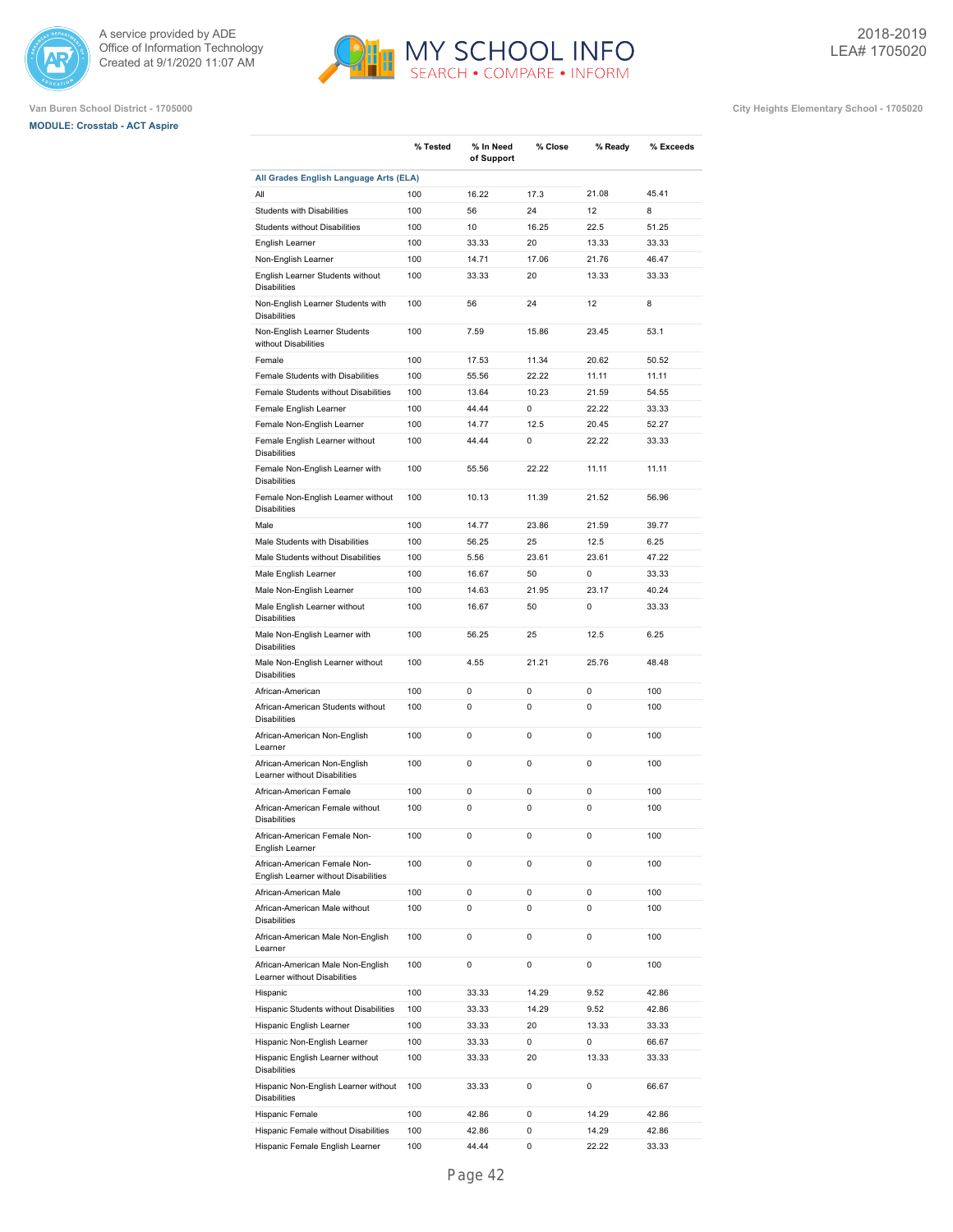



| Hispanic Female Non-English<br>Learner                       | 100 | 40    | 0        | 0        | 60    |
|--------------------------------------------------------------|-----|-------|----------|----------|-------|
| Hispanic Female English Learner<br>without Disabilities      | 100 | 44.44 | 0        | 22.22    | 33.33 |
| Hispanic Female Non-English<br>Learner without Disabilities  | 100 | 40    | $\Omega$ | $\Omega$ | 60    |
| Hispanic Male                                                | 100 | 14.29 | 42.86    | $\Omega$ | 42.86 |
| Hispanic Male without Disabilities                           | 100 | 14.29 | 42.86    | $\Omega$ | 42.86 |
| Hispanic Male English Learner                                | 100 | 16.67 | 50       | $\Omega$ | 33.33 |
| Hispanic Male Non-English Learner                            | 100 | 0     | $\Omega$ | $\Omega$ | 100   |
| Hispanic Male English Learner<br>without Disabilities        | 100 | 16.67 | 50       | $\Omega$ | 33.33 |
| Hispanic Male Non-English Learner<br>without Disabilities    | 100 | 0     | $\Omega$ | $\Omega$ | 100   |
| Caucasian                                                    | 100 | 16.43 | 15       | 22.14    | 46.43 |
| Caucasian Students with Disabilities                         | 100 | 60.87 | 17.39    | 13.04    | 8.7   |
| Caucasian Students without<br><b>Disabilities</b>            | 100 | 7.69  | 14.53    | 23.93    | 53.85 |
| Caucasian Non-English Learner                                | 100 | 16.43 | 15       | 22.14    | 46.43 |
| Caucasian Non-English Learner with<br><b>Disabilities</b>    | 100 | 60.87 | 17.39    | 13.04    | 8.7   |
| Caucasian Non-English Learner<br>without Disabilities        | 100 | 7.69  | 14.53    | 23.93    | 53.85 |
| Caucasian Female                                             | 100 | 15.71 | 11.43    | 20       | 52.86 |
| Caucasian Female with Disabilities                           | 100 | 71.43 | $\Omega$ | 14.29    | 14.29 |
| Caucasian Female without Disabilities                        | 100 | 9.52  | 12.7     | 20.63    | 57.14 |
| Caucasian Female Non-English<br>Learner                      | 100 | 15.71 | 11.43    | 20       | 52.86 |
| Caucasian Female Non-English<br>Learner with Disabilities    | 100 | 71.43 | 0        | 14.29    | 14.29 |
| Caucasian Female Non-English<br>Learner without Disabilities | 100 | 9.52  | 12.7     | 20.63    | 57.14 |
| Caucasian Male                                               | 100 | 17.14 | 18.57    | 24.29    | 40    |
| Caucasian Male with Disabilities                             | 100 | 56.25 | 25       | 12.5     | 6.25  |
| Caucasian Male without Disabilities                          | 100 | 5.56  | 16.67    | 27.78    | 50    |
| Caucasian Male Non-English Learner                           | 100 | 17.14 | 18.57    | 24.29    | 40    |
| Caucasian Male Non-English Learner<br>with Disabilities      | 100 | 56.25 | 25       | 12.5     | 6.25  |
| Caucasian Male Non-English Learner<br>without Disabilities   | 100 | 5.56  | 16.67    | 27.78    | 50    |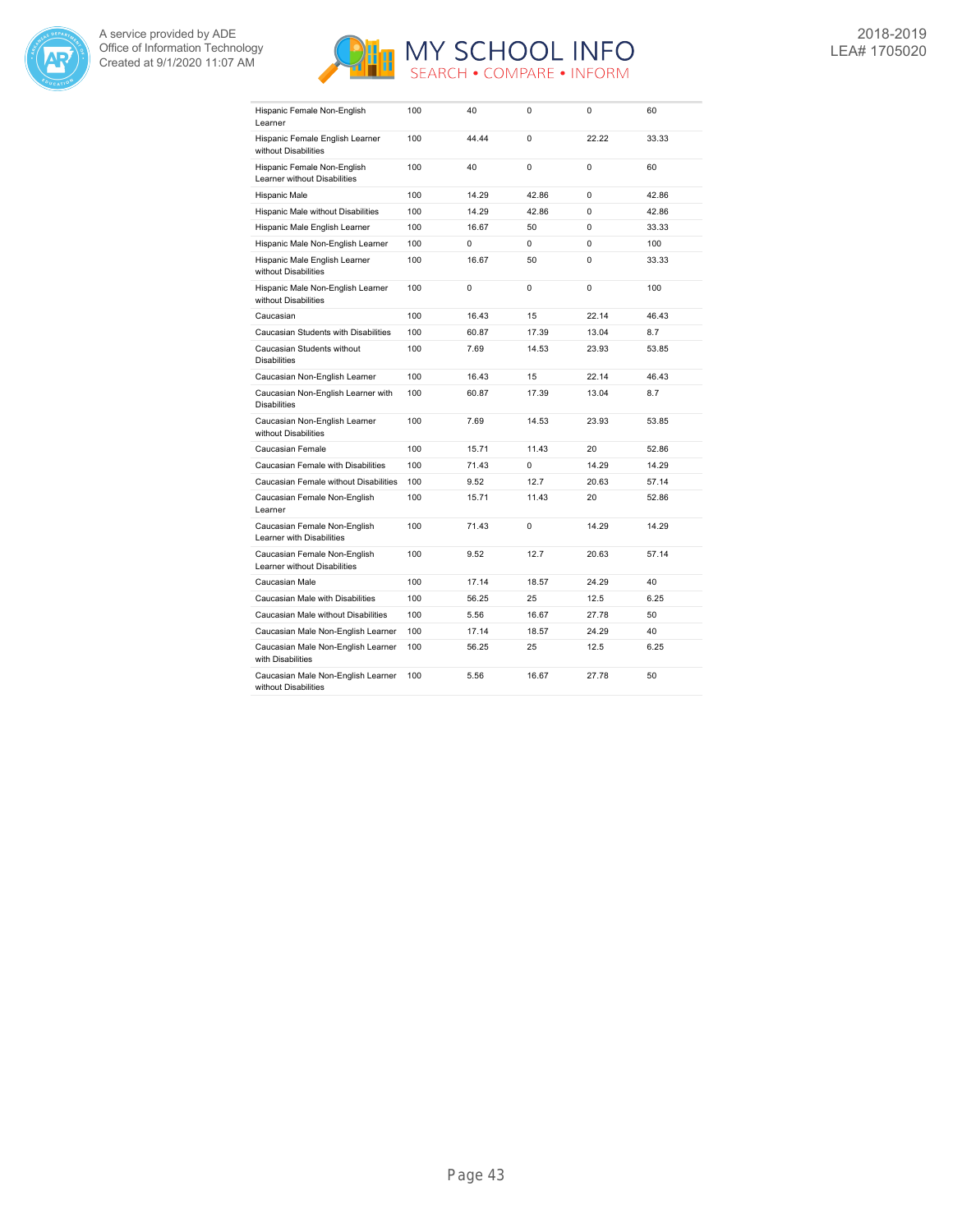





|                                                                      | % Tested | % In Need  | % Close | % Ready | % Exceeds   |
|----------------------------------------------------------------------|----------|------------|---------|---------|-------------|
| <b>All Grades Mathematics</b>                                        |          | of Support |         |         |             |
| All                                                                  | 100      | 3.78       | 17.3    | 49.19   | 29.73       |
| <b>Students with Disabilities</b>                                    | 100      | 12         | 44      | 32      | 12          |
| <b>Students without Disabilities</b>                                 | 100      | 2.5        | 13.13   | 51.88   | 32.5        |
| English Learner                                                      | 100      | 13.33      | 40      | 13.33   | 33.33       |
| Non-English Learner                                                  | 100      | 2.94       | 15.29   | 52.35   | 29.41       |
| English Learner Students without<br><b>Disabilities</b>              | 100      | 13.33      | 40      | 13.33   | 33.33       |
| Non-English Learner Students with<br><b>Disabilities</b>             | 100      | 12         | 44      | 32      | 12          |
| Non-English Learner Students<br>without Disabilities                 | 100      | 1.38       | 10.34   | 55.86   | 32.41       |
| Female                                                               | 100      | 3.09       | 18.56   | 49.48   | 28.87       |
| Female Students with Disabilities                                    | 100      | 11.11      | 66.67   | 0       | 22.22       |
| Female Students without Disabilities                                 | 100      | 2.27       | 13.64   | 54.55   | 29.55       |
| Female English Learner                                               | 100      | 22.22      | 33.33   | 11.11   | 33.33       |
| Female Non-English Learner                                           | 100      | 1.14       | 17.05   | 53.41   | 28.41       |
| Female English Learner without<br><b>Disabilities</b>                | 100      | 22.22      | 33.33   | 11.11   | 33.33       |
| Female Non-English Learner with<br><b>Disabilities</b>               | 100      | 11.11      | 66.67   | 0       | 22.22       |
| Female Non-English Learner without<br><b>Disabilities</b>            | 100      | 0          | 11.39   | 59.49   | 29.11       |
| Male                                                                 | 100      | 4.55       | 15.91   | 48.86   | 30.68       |
| Male Students with Disabilities                                      | 100      | 12.5       | 31.25   | 50      | 6.25        |
| Male Students without Disabilities                                   | 100      | 2.78       | 12.5    | 48.61   | 36.11       |
| Male English Learner                                                 | 100      | 0          | 50      | 16.67   | 33.33       |
| Male Non-English Learner                                             | 100      | 4.88       | 13.41   | 51.22   | 30.49       |
| Male English Learner without<br><b>Disabilities</b>                  | 100      | 0          | 50      | 16.67   | 33.33       |
| Male Non-English Learner with<br><b>Disabilities</b>                 | 100      | 12.5       | 31.25   | 50      | 6.25        |
| Male Non-English Learner without<br><b>Disabilities</b>              | 100      | 3.03       | 9.09    | 51.52   | 36.36       |
| African-American                                                     | 100      | 0          | 0       | 75      | 25          |
| African-American Students without<br><b>Disabilities</b>             | 100      | 0          | 0       | 75      | 25          |
| African-American Non-English<br>Learner                              | 100      | 0          | 0       | 75      | 25          |
| African-American Non-English<br>Learner without Disabilities         | 100      | 0          | 0       | 75      | 25          |
| African-American Female                                              | 100      | 0          | 0       | 66.67   | 33.33       |
| African-American Female without<br><b>Disabilities</b>               | 100      | 0          | 0       | 66.67   | 33.33       |
| African-American Female Non-<br>English Learner                      | 100      | 0          | 0       | 66.67   | 33.33       |
| African-American Female Non-<br>English Learner without Disabilities | 100      | 0          | 0       | 66.67   | 33.33       |
| African-American Male                                                | 100      | 0          | 0       | 100     | 0           |
| African-American Male without<br><b>Disabilities</b>                 | 100      | 0          | 0       | 100     | $\mathbf 0$ |
| African-American Male Non-English<br>Learner                         | 100      | 0          | 0       | 100     | 0           |
| African-American Male Non-English<br>Learner without Disabilities    | 100      | 0          | 0       | 100     | 0           |
| Hispanic                                                             | 100      | 9.52       | 33.33   | 23.81   | 33.33       |
| Hispanic Students without Disabilities                               | 100      | 9.52       | 33.33   | 23.81   | 33.33       |
| Hispanic English Learner                                             | 100      | 13.33      | 40      | 13.33   | 33.33       |
| Hispanic Non-English Learner                                         | 100      | 0          | 16.67   | 50      | 33.33       |
| Hispanic English Learner without<br><b>Disabilities</b>              | 100      | 13.33      | 40      | 13.33   | 33.33       |
| Hispanic Non-English Learner without<br><b>Disabilities</b>          | 100      | 0          | 16.67   | 50      | 33.33       |
| Hispanic Female                                                      | 100      | 14.29      | 28.57   | 28.57   | 28.57       |
| Hispanic Female without Disabilities                                 | 100      | 14.29      | 28.57   | 28.57   | 28.57       |
| Hispanic Female English Learner                                      | 100      | 22.22      | 33.33   | 11.11   | 33.33       |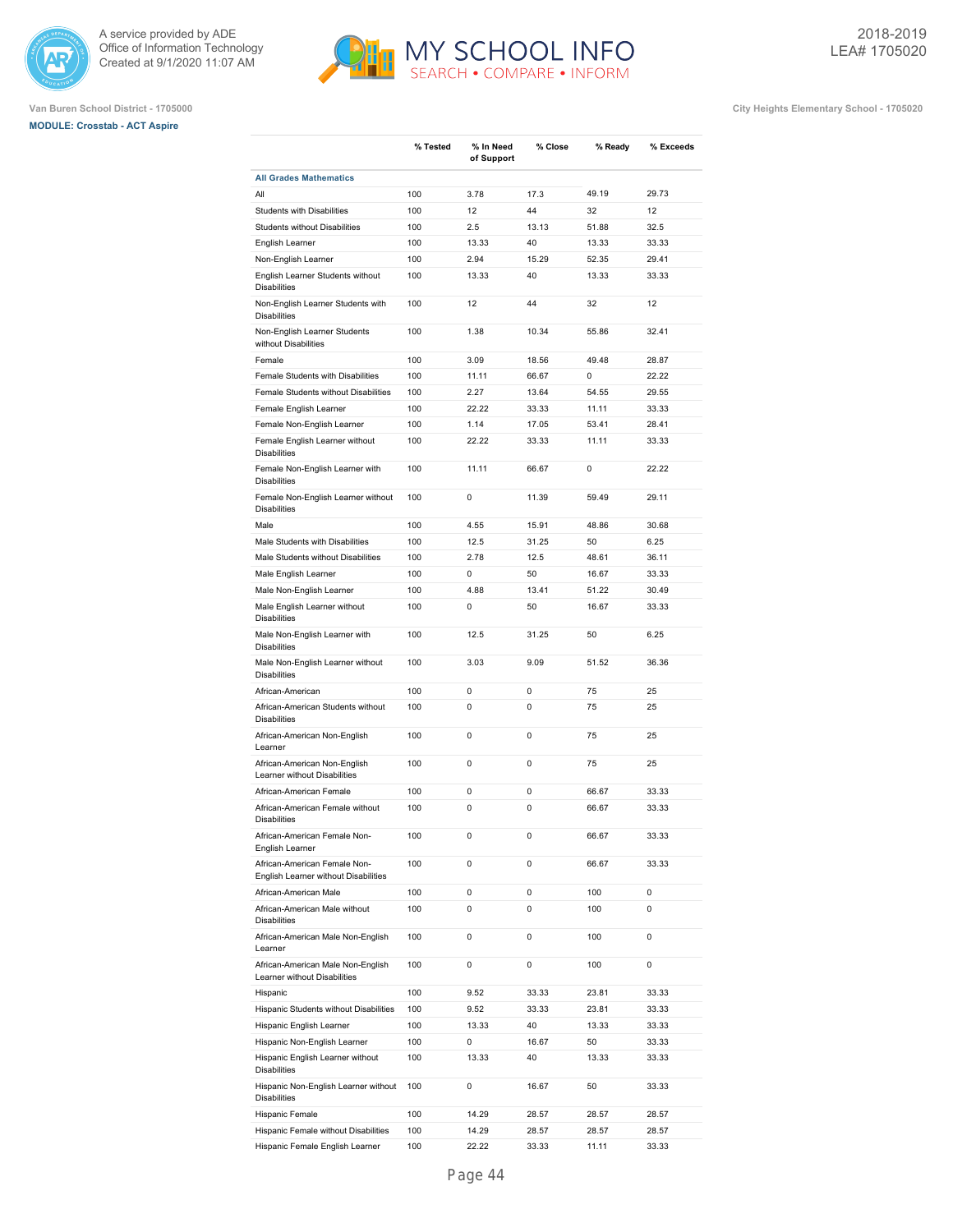



| Hispanic Female Non-English<br>Learner                       | 100 | 0        | 20    | 60       | 20    |
|--------------------------------------------------------------|-----|----------|-------|----------|-------|
| Hispanic Female English Learner<br>without Disabilities      | 100 | 22.22    | 33.33 | 11.11    | 33.33 |
| Hispanic Female Non-English<br>Learner without Disabilities  | 100 | $\Omega$ | 20    | 60       | 20    |
| Hispanic Male                                                | 100 | $\Omega$ | 42.86 | 14.29    | 42.86 |
| Hispanic Male without Disabilities                           | 100 | $\Omega$ | 42.86 | 14.29    | 42.86 |
| Hispanic Male English Learner                                | 100 | $\Omega$ | 50    | 16.67    | 33.33 |
| Hispanic Male Non-English Learner                            | 100 | $\Omega$ | 0     | $\Omega$ | 100   |
| Hispanic Male English Learner<br>without Disabilities        | 100 | 0        | 50    | 16.67    | 33.33 |
| Hispanic Male Non-English Learner<br>without Disabilities    | 100 | $\Omega$ | 0     | $\Omega$ | 100   |
| Caucasian                                                    | 100 | 3.57     | 14.29 | 52.86    | 29.29 |
| Caucasian Students with Disabilities                         | 100 | 13.04    | 39.13 | 34.78    | 13.04 |
| Caucasian Students without<br><b>Disabilities</b>            | 100 | 1.71     | 9.4   | 56.41    | 32.48 |
| Caucasian Non-English Learner                                | 100 | 3.57     | 14.29 | 52.86    | 29.29 |
| Caucasian Non-English Learner with<br><b>Disabilities</b>    | 100 | 13.04    | 39.13 | 34.78    | 13.04 |
| Caucasian Non-English Learner<br>without Disabilities        | 100 | 1.71     | 9.4   | 56.41    | 32.48 |
| Caucasian Female                                             | 100 | 1.43     | 15.71 | 52.86    | 30    |
| Caucasian Female with Disabilities                           | 100 | 14.29    | 57.14 | $\Omega$ | 28.57 |
| Caucasian Female without Disabilities                        | 100 | $\Omega$ | 11.11 | 58.73    | 30.16 |
| Caucasian Female Non-English<br>Learner                      | 100 | 1.43     | 15.71 | 52.86    | 30    |
| Caucasian Female Non-English<br>Learner with Disabilities    | 100 | 14.29    | 57.14 | 0        | 28.57 |
| Caucasian Female Non-English<br>Learner without Disabilities | 100 | 0        | 11.11 | 58.73    | 30.16 |
| Caucasian Male                                               | 100 | 5.71     | 12.86 | 52.86    | 28.57 |
| Caucasian Male with Disabilities                             | 100 | 12.5     | 31.25 | 50       | 6.25  |
| Caucasian Male without Disabilities                          | 100 | 3.7      | 7.41  | 53.7     | 35.19 |
| Caucasian Male Non-English Learner                           | 100 | 5.71     | 12.86 | 52.86    | 28.57 |
| Caucasian Male Non-English Learner<br>with Disabilities      | 100 | 12.5     | 31.25 | 50       | 6.25  |
| Caucasian Male Non-English Learner<br>without Disabilities   | 100 | 3.7      | 7.41  | 53.7     | 35.19 |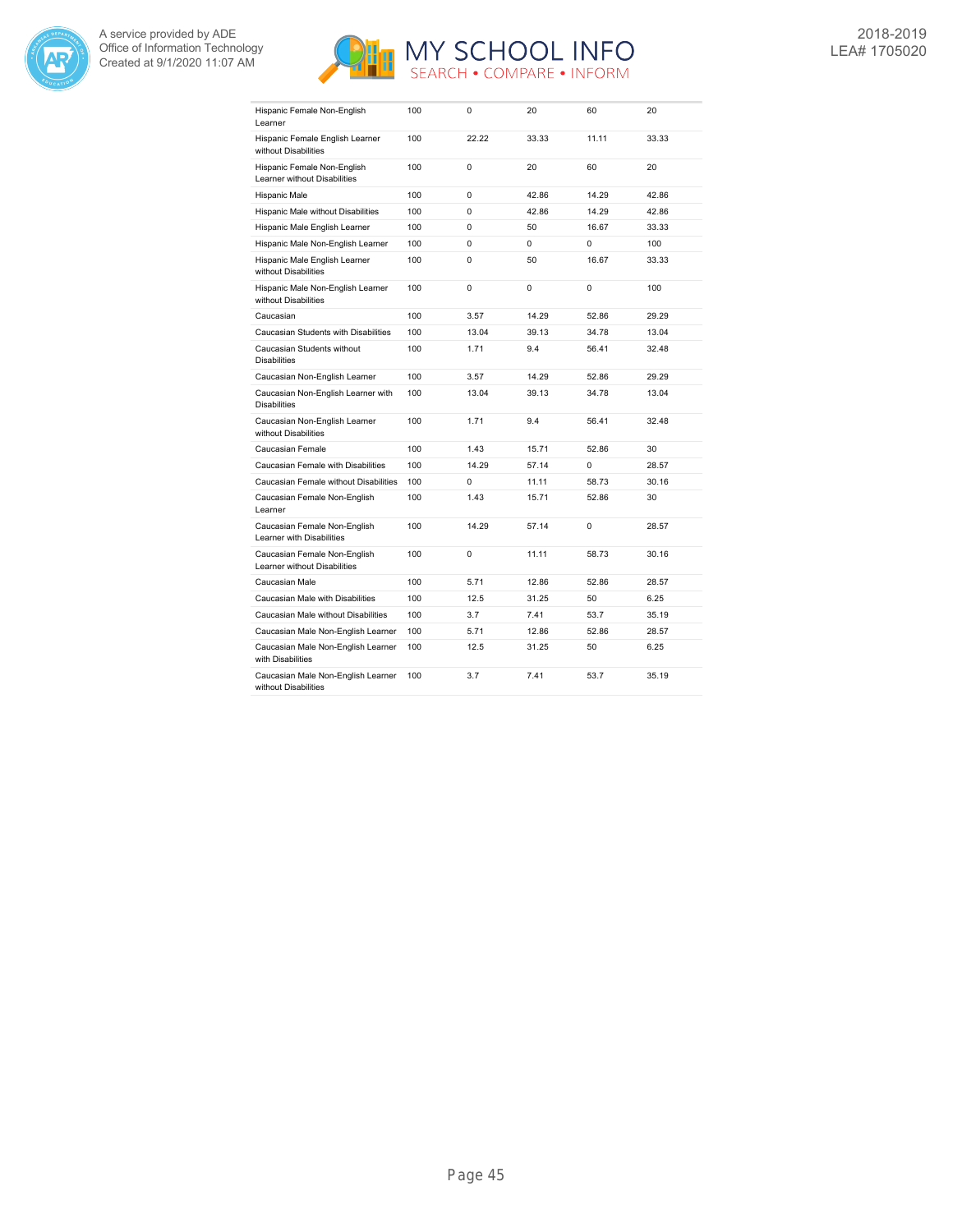

# **MODULE: Crosstab - ACT Aspire**





MY SCHOOL INFO

|                                                                               | % Tested | % In Need<br>of Support | % Close | % Ready | % Exceeds |
|-------------------------------------------------------------------------------|----------|-------------------------|---------|---------|-----------|
| <b>All Grades Science</b>                                                     |          |                         |         |         |           |
| All                                                                           | 100      | 19.46                   | 20      | 30.81   | 29.73     |
| <b>Students with Disabilities</b>                                             | 100      | 52                      | 16      | 28      | 4         |
| <b>Students without Disabilities</b>                                          | 100      | 14.38                   | 20.63   | 31.25   | 33.75     |
| English Learner                                                               | 100      | 33.33                   | 13.33   | 26.67   | 26.67     |
| Non-English Learner                                                           | 100      | 18.24                   | 20.59   | 31.18   | 30        |
| English Learner Students without<br><b>Disabilities</b>                       | 100      | 33.33                   | 13.33   | 26.67   | 26.67     |
| Non-English Learner Students with<br><b>Disabilities</b>                      | 100      | 52                      | 16      | 28      | 4         |
| Non-English Learner Students<br>without Disabilities                          | 100      | 12.41                   | 21.38   | 31.72   | 34.48     |
| Female                                                                        | 100      | 18.56                   | 21.65   | 36.08   | 23.71     |
| Female Students with Disabilities                                             | 100      | 66.67                   | 11.11   | 11.11   | 11.11     |
| Female Students without Disabilities                                          | 100      | 13.64                   | 22.73   | 38.64   | 25        |
| Female English Learner                                                        | 100      | 22.22                   | 11.11   | 44.44   | 22.22     |
| Female Non-English Learner                                                    | 100      | 18.18                   | 22.73   | 35.23   | 23.86     |
| Female English Learner without                                                | 100      | 22.22                   | 11.11   | 44.44   | 22.22     |
| <b>Disabilities</b><br>Female Non-English Learner with<br><b>Disabilities</b> | 100      | 66.67                   | 11.11   | 11.11   | 11.11     |
| Female Non-English Learner without<br><b>Disabilities</b>                     | 100      | 12.66                   | 24.05   | 37.97   | 25.32     |
| Male                                                                          | 100      | 20.45                   | 18.18   | 25      | 36.36     |
| Male Students with Disabilities                                               | 100      | 43.75                   | 18.75   | 37.5    | 0         |
| Male Students without Disabilities                                            | 100      | 15.28                   | 18.06   | 22.22   | 44.44     |
| Male English Learner                                                          | 100      | 50                      | 16.67   | 0       | 33.33     |
|                                                                               |          |                         |         |         |           |
| Male Non-English Learner                                                      | 100      | 18.29                   | 18.29   | 26.83   | 36.59     |
| Male English Learner without<br><b>Disabilities</b>                           | 100      | 50                      | 16.67   | 0       | 33.33     |
| Male Non-English Learner with<br><b>Disabilities</b>                          | 100      | 43.75                   | 18.75   | 37.5    | 0         |
| Male Non-English Learner without<br><b>Disabilities</b>                       | 100      | 12.12                   | 18.18   | 24.24   | 45.45     |
| African-American                                                              | 100      | 0                       | 25      | 75      | 0         |
| African-American Students without<br><b>Disabilities</b>                      | 100      | 0                       | 25      | 75      | 0         |
| African-American Non-English<br>Learner                                       | 100      | 0                       | 25      | 75      | 0         |
| African-American Non-English<br>Learner without Disabilities                  | 100      | 0                       | 25      | 75      | 0         |
| African-American Female                                                       | 100      | 0                       | 33.33   | 66.67   | 0         |
| African-American Female without<br><b>Disabilities</b>                        | 100      | 0                       | 33.33   | 66.67   | 0         |
| African-American Female Non-<br>English Learner                               | 100      | 0                       | 33.33   | 66.67   | 0         |
| African-American Female Non-<br>English Learner without Disabilities          | 100      | 0                       | 33.33   | 66.67   | 0         |
| African-American Male                                                         | 100      | 0                       | 0       | 100     | 0         |
| African-American Male without<br><b>Disabilities</b>                          | 100      | 0                       | 0       | 100     | 0         |
| African-American Male Non-English<br>Learner                                  | 100      | 0                       | 0       | 100     | 0         |
| African-American Male Non-English<br>Learner without Disabilities             | 100      | 0                       | 0       | 100     | 0         |
| Hispanic                                                                      | 100      | 28.57                   | 19.05   | 23.81   | 28.57     |
| Hispanic Students without Disabilities                                        | 100      | 28.57                   | 19.05   | 23.81   | 28.57     |
| Hispanic English Learner                                                      | 100      | 33.33                   | 13.33   | 26.67   | 26.67     |
| Hispanic Non-English Learner                                                  | 100      | 16.67                   | 33.33   | 16.67   | 33.33     |
| Hispanic English Learner without<br><b>Disabilities</b>                       | 100      | 33.33                   | 13.33   | 26.67   | 26.67     |
| Hispanic Non-English Learner without<br><b>Disabilities</b>                   | 100      | 16.67                   | 33.33   | 16.67   | 33.33     |
| Hispanic Female                                                               | 100      | 21.43                   | 21.43   | 35.71   | 21.43     |
| Hispanic Female without Disabilities                                          | 100      | 21.43                   | 21.43   | 35.71   | 21.43     |
| Hispanic Female English Learner                                               | 100      | 22.22                   | 11.11   | 44.44   | 22.22     |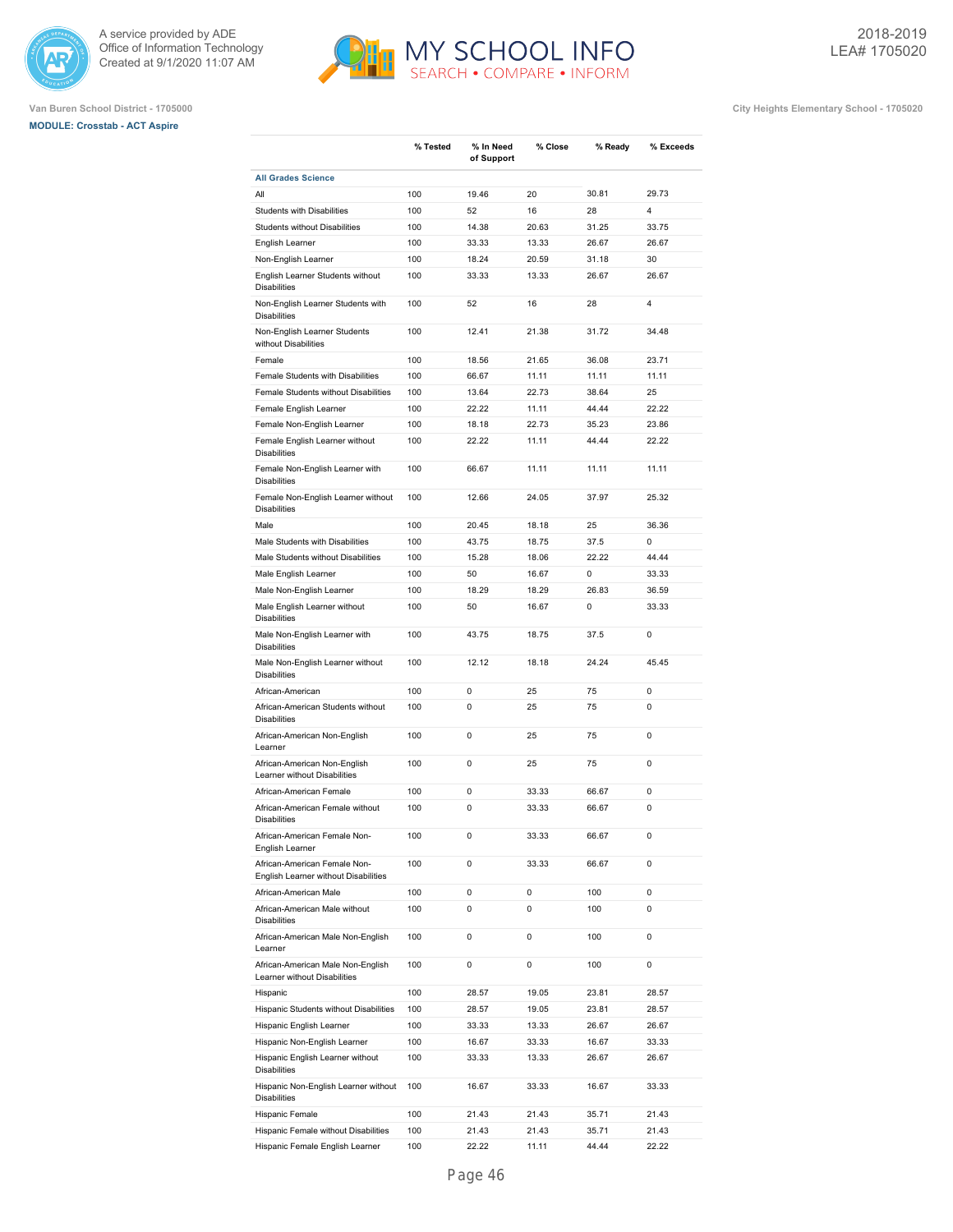



| Hispanic Female Non-English<br>Learner                       | 100 | 20       | 40       | 20       | 20    |
|--------------------------------------------------------------|-----|----------|----------|----------|-------|
| Hispanic Female English Learner<br>without Disabilities      | 100 | 22.22    | 11.11    | 44.44    | 22.22 |
| Hispanic Female Non-English<br>Learner without Disabilities  | 100 | 20       | 40       | 20       | 20    |
| Hispanic Male                                                | 100 | 42.86    | 14.29    | $\Omega$ | 42.86 |
| Hispanic Male without Disabilities                           | 100 | 42.86    | 14.29    | 0        | 42.86 |
| Hispanic Male English Learner                                | 100 | 50       | 16.67    | $\Omega$ | 33.33 |
| Hispanic Male Non-English Learner                            | 100 | $\Omega$ | $\Omega$ | $\Omega$ | 100   |
| Hispanic Male English Learner<br>without Disabilities        | 100 | 50       | 16.67    | 0        | 33.33 |
| Hispanic Male Non-English Learner<br>without Disabilities    | 100 | 0        | 0        | 0        | 100   |
| Caucasian                                                    | 100 | 19.29    | 17.86    | 30       | 32.86 |
| Caucasian Students with Disabilities                         | 100 | 47.83    | 17.39    | 30.43    | 4.35  |
| Caucasian Students without<br><b>Disabilities</b>            | 100 | 13.68    | 17.95    | 29.91    | 38.46 |
| Caucasian Non-English Learner                                | 100 | 19.29    | 17.86    | 30       | 32.86 |
| Caucasian Non-English Learner with<br><b>Disabilities</b>    | 100 | 47.83    | 17.39    | 30.43    | 4.35  |
| Caucasian Non-English Learner<br>without Disabilities        | 100 | 13.68    | 17.95    | 29.91    | 38.46 |
| Caucasian Female                                             | 100 | 18.57    | 20       | 32.86    | 28.57 |
| Caucasian Female with Disabilities                           | 100 | 57.14    | 14.29    | 14.29    | 14.29 |
| Caucasian Female without Disabilities                        | 100 | 14.29    | 20.63    | 34.92    | 30.16 |
| Caucasian Female Non-English<br>Learner                      | 100 | 18.57    | 20       | 32.86    | 28.57 |
| Caucasian Female Non-English<br>Learner with Disabilities    | 100 | 57.14    | 14.29    | 14.29    | 14.29 |
| Caucasian Female Non-English<br>Learner without Disabilities | 100 | 14.29    | 20.63    | 34.92    | 30.16 |
| Caucasian Male                                               | 100 | 20       | 15.71    | 27.14    | 37.14 |
| Caucasian Male with Disabilities                             | 100 | 43.75    | 18.75    | 37.5     | 0     |
| Caucasian Male without Disabilities                          | 100 | 12.96    | 14.81    | 24.07    | 48.15 |
| Caucasian Male Non-English Learner                           | 100 | 20       | 15.71    | 27.14    | 37.14 |
| Caucasian Male Non-English Learner<br>with Disabilities      | 100 | 43.75    | 18.75    | 37.5     | 0     |
| Caucasian Male Non-English Learner<br>without Disabilities   | 100 | 12.96    | 14.81    | 24.07    | 48.15 |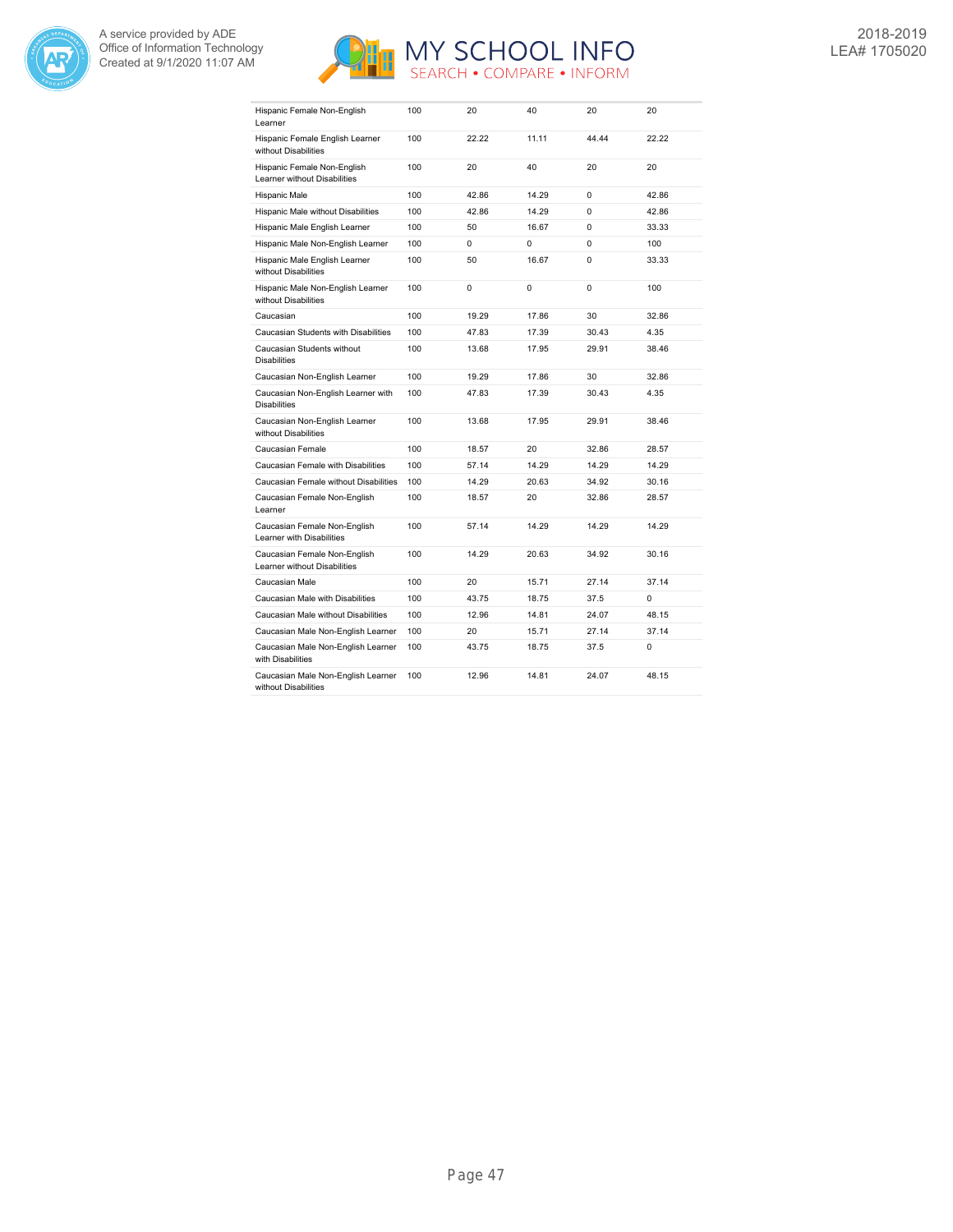



**MODULE: Crosstab - Graduation Rates**



**Four Year Graduation Rates** Four Year Graduation Rates are not available.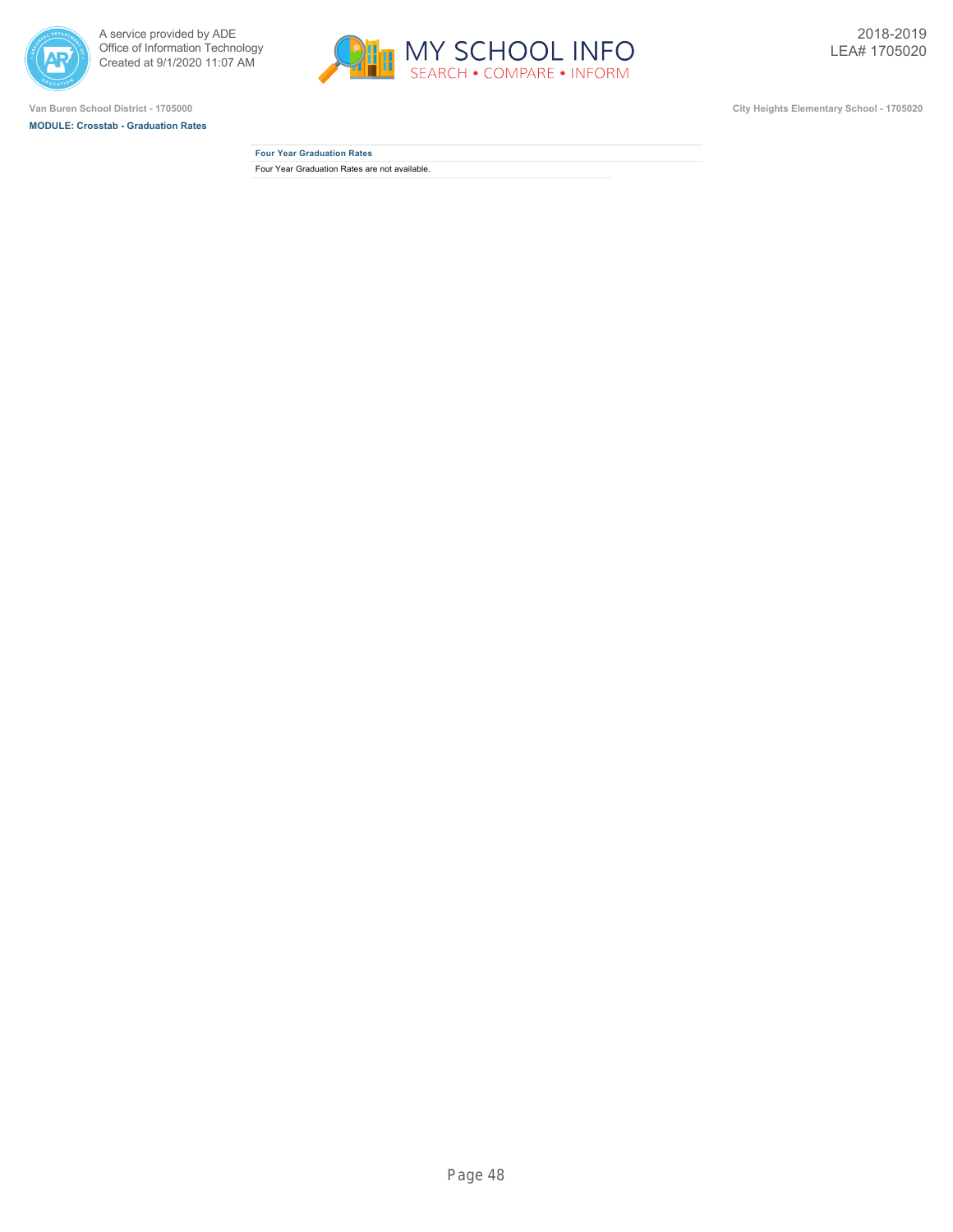



**MODULE: Crosstab - Graduation Rates**



| <b>Five Year Graduation Rates</b>             |  |
|-----------------------------------------------|--|
| Five Year Graduation Rates are not available. |  |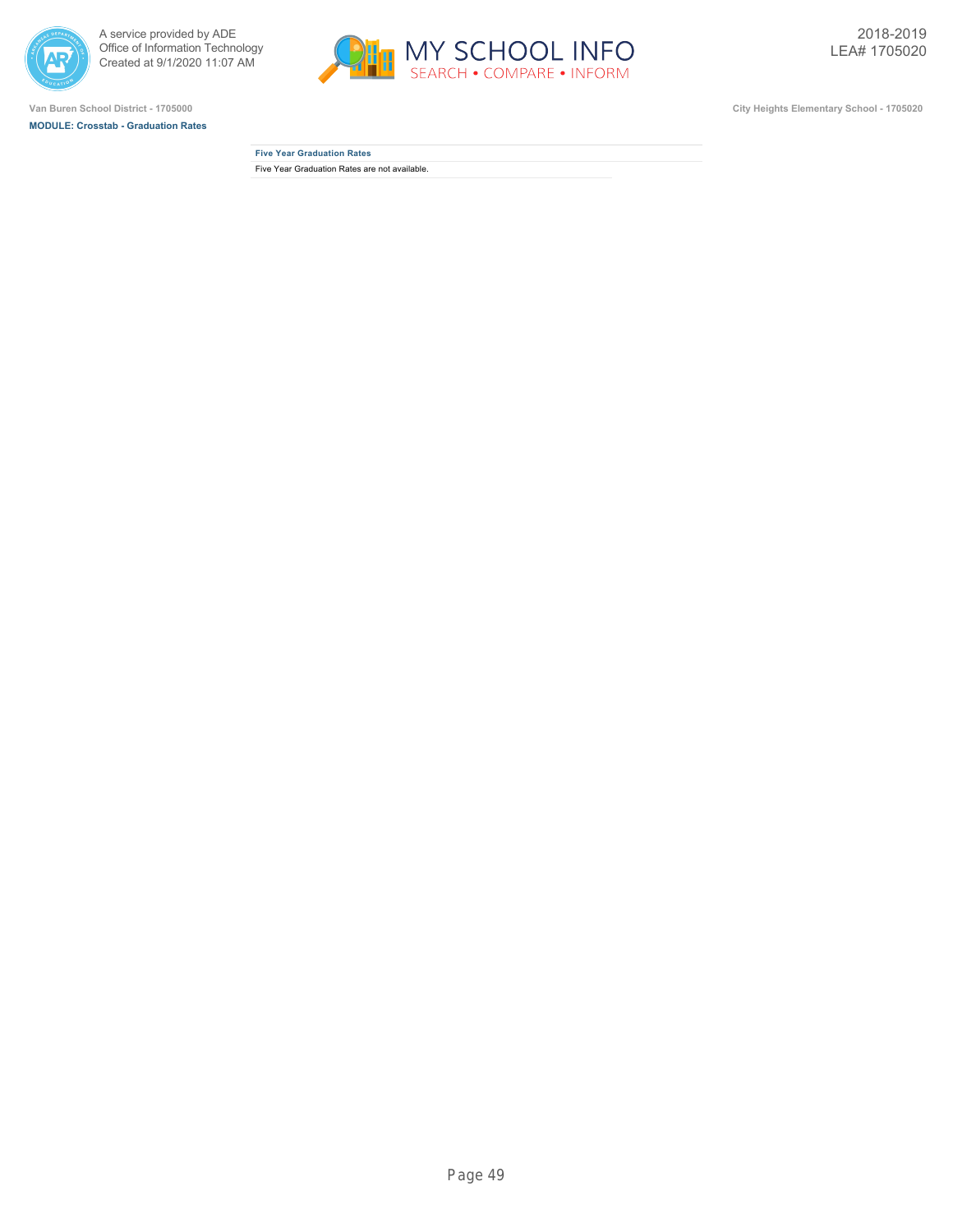



## **Van Buren School District - 1705000 City Heights Elementary School - 1705020**

**MODULE: Crosstab - Growth**

|                                                                     | <b>Mean Math</b><br>VAS  | <b>Mean ELA</b><br>VAS   | Mean<br>Content<br>VAS   | Mean<br><b>Science</b><br>VAS | <b>Mean ELP</b><br>VAS   | Mean<br>Content<br>w/ELP VAS |
|---------------------------------------------------------------------|--------------------------|--------------------------|--------------------------|-------------------------------|--------------------------|------------------------------|
| Grade 1                                                             |                          |                          |                          |                               |                          |                              |
| All                                                                 | $---$                    | $---$                    | $---$                    | $\overline{a}$                | 82.07                    | $---$                        |
| Students with Disabilities                                          | $\overline{a}$           | ---                      | $---$                    | $\overline{a}$                | $\overline{a}$           | ---                          |
| Students without Disabilities                                       | $---$                    | $---$                    | $---$                    | $---$                         | 82.07                    | $---$                        |
| English Learner                                                     | $---$                    | $---$                    | $---$                    | $\overline{a}$                | 82.07                    | $---$                        |
| Non-English Learner                                                 | $\overline{a}$           | $\overline{a}$           | $\overline{\phantom{a}}$ | $\overline{\phantom{a}}$      | ---                      | $\overline{a}$               |
| English Learner Students with Disabilities                          | $\overline{a}$           | $\overline{a}$           | $\overline{a}$           | $\overline{a}$                | $\overline{a}$           | $\overline{a}$               |
| English Learner Students without Disabilities                       | $\overline{a}$           | $\overline{a}$           | $\overline{\phantom{a}}$ | $\overline{\phantom{a}}$      | 82.07                    | $\overline{a}$               |
| Non-English Learner Students with Disabilities                      | $\overline{a}$           | $\overline{a}$           | $\overline{a}$           | $\overline{a}$                | $\overline{a}$           | $\overline{a}$               |
| Non-English Learner Students without Disabilities                   | $\overline{a}$           | ---                      | $\overline{a}$           | $\overline{\phantom{a}}$      | ---                      | $\overline{a}$               |
| Female                                                              | ---                      | ---                      | $\overline{a}$           | $\overline{a}$                | 85.43                    | $\overline{a}$               |
| Female Students with Disabilities                                   | $\overline{a}$           | $\overline{a}$           | $\overline{a}$           | $\overline{\phantom{a}}$      | ---                      | $\overline{\phantom{a}}$     |
| Female Students without Disabilities                                | $\overline{a}$           | ---                      | $\overline{a}$           | $\overline{a}$                | 85.43                    | $\overline{a}$               |
|                                                                     | $\overline{\phantom{a}}$ | $\overline{a}$           | $\overline{a}$           | $\overline{a}$                |                          | $\overline{a}$               |
| Female English Learner                                              | $\overline{a}$           | $\overline{a}$           |                          |                               | 85.43                    | $\overline{a}$               |
| Female Non-English Learner                                          |                          |                          | $\overline{a}$           | $\overline{a}$                | $\overline{a}$           |                              |
| Female English Learner with Disabilities                            | $\overline{\phantom{a}}$ | $\overline{a}$           | $\overline{a}$           | $\overline{a}$                | $\overline{a}$           | $\overline{\phantom{a}}$     |
| Female English Learner without Disabilities                         | $\overline{a}$           | $\overline{a}$           | $\overline{a}$           | $\overline{a}$                | 85.43                    | $\overline{a}$               |
| Female Non-English Learner with Disabilities                        | $---$                    | ---                      | $---$                    | $\overline{a}$                | $\overline{a}$           | $---$                        |
| Female Non-English Learner without Disabilities                     | $---$                    | $---$                    | $---$                    | $\overline{a}$                | $\overline{a}$           | $---$                        |
| Male                                                                | $---$                    | $---$                    | $---$                    | $\overline{\phantom{a}}$      | 79.83                    | $---$                        |
| Male Students with Disabilities                                     | $---$                    | $---$                    | $---$                    | $\overline{a}$                | $\overline{a}$           | $---$                        |
| Male Students without Disabilities                                  | $\overline{a}$           | $\overline{a}$           | $\overline{a}$           | $\overline{a}$                | 79.83                    | $\overline{a}$               |
| Male English Learner                                                | $\overline{a}$           | $\overline{a}$           | $\overline{\phantom{a}}$ | $\overline{\phantom{a}}$      | 79.83                    | $\overline{a}$               |
| Male Non-English Learner                                            | $\overline{a}$           | $\overline{a}$           | $\overline{a}$           | $\overline{a}$                | $\overline{a}$           | $\overline{a}$               |
| Male English Learner without Disabilities                           | $\overline{\phantom{a}}$ | ---                      | $\overline{\phantom{a}}$ | $\overline{\phantom{a}}$      | 79.83                    | $\overline{\phantom{a}}$     |
| Male Non-English Learner with Disabilities                          | $\overline{a}$           | ---                      | $\overline{a}$           | $\overline{a}$                | ---                      | $\overline{a}$               |
| Male Non-English Learner without Disabilities                       | $\overline{a}$           | $\overline{a}$           | $\overline{a}$           | $\overline{\phantom{a}}$      | $\overline{a}$           | $\overline{\phantom{a}}$     |
| African-American                                                    | $\overline{a}$           | ---                      | $\overline{a}$           | $\overline{a}$                | ---                      | $\overline{a}$               |
| African-American Students without Disabilities                      | $\overline{\phantom{a}}$ | ---                      | $\overline{a}$           | $\overline{\phantom{a}}$      | ---                      | $\overline{a}$               |
| African-American Non-English Learner                                | $\overline{a}$           | $\overline{a}$           | $\overline{a}$           | $\overline{a}$                | $\overline{a}$           | $\overline{a}$               |
| African-American Non-English Learner without Disabilities           | $\overline{\phantom{a}}$ | $\overline{a}$           | $\overline{a}$           | $\overline{a}$                | ---                      | $\overline{\phantom{a}}$     |
| African-American Female                                             | $\overline{a}$           | $\overline{a}$           | $\overline{a}$           | $\overline{a}$                | $\overline{a}$           | $\overline{a}$               |
| African-American Female without Disabilities                        | $\overline{a}$           | $\overline{a}$           | $\overline{a}$           | $\overline{a}$                | $\overline{a}$           | $\overline{a}$               |
| African-American Female Non-English Learner                         | $---$                    | $---$                    | $---$                    | $\overline{a}$                | $---$                    | $---$                        |
| African-American Female Non-English Learner without                 | $---$                    | $---$                    | $---$                    | $\overline{a}$                | $\overline{a}$           | $\overline{a}$               |
| <b>Disabilities</b>                                                 |                          |                          |                          |                               |                          |                              |
| African-American Male                                               | $---$                    | ---                      | $---$                    | $\overline{a}$                | $\overline{a}$           | $---$                        |
| African-American Male without Disabilities                          | $---$                    | $---$                    | $---$                    | $---$                         | $---$                    | $---$                        |
| African-American Male Non-English Learner                           | $\overline{a}$           | ---                      | $---$                    | $\overline{a}$                | ---                      | $\overline{a}$               |
| African-American Male Non-English Learner without                   | $---$                    | ---                      | $---$                    | $\overline{a}$                | $\overline{a}$           | $\overline{a}$               |
| <b>Disabilities</b>                                                 |                          |                          |                          |                               |                          |                              |
| Hispanic                                                            | $---$                    | $---$                    | $\overline{a}$           | $\overline{\phantom{a}}$      | 82.07                    | $\overline{\phantom{a}}$     |
| Hispanic Students with Disabilities                                 | ---                      | ---                      | $\overline{a}$           | $\overline{\phantom{a}}$      | ---                      | ---                          |
| Hispanic Students without Disabilities                              | $\overline{\phantom{a}}$ | $\overline{a}$           | $\overline{a}$           | $\overline{a}$                | 82.07                    | $\overline{\phantom{a}}$     |
| Hispanic English Learner                                            | $---$                    | $\overline{a}$           | $\overline{a}$           | $\overline{a}$                | 82.07                    | $\overline{\phantom{a}}$     |
| Hispanic Non-English Learner                                        | $\overline{\phantom{a}}$ | $\overline{a}$           | $\overline{a}$           | $\overline{a}$                | ---                      | $\overline{\phantom{a}}$     |
|                                                                     |                          |                          |                          |                               |                          |                              |
| Hispanic English Learner with Disabilities                          | $\overline{\phantom{a}}$ | ---                      | $\overline{a}$           | $\overline{a}$                | ---                      | $\overline{\phantom{a}}$     |
| Hispanic English Learner without Disabilities                       | $\overline{\phantom{a}}$ | ---                      | $\overline{\phantom{a}}$ | $\overline{\phantom{a}}$      | 82.07                    | $\overline{\phantom{a}}$     |
| Hispanic Non-English Learner without Disabilities                   | $\overline{a}$           | ---                      | $\overline{a}$           | $\overline{a}$                | $\overline{\phantom{a}}$ | ---                          |
| Hispanic Female                                                     | $\overline{\phantom{a}}$ | $\overline{\phantom{a}}$ | $\hspace{0.05cm} \ldots$ | $\hspace{0.05cm} \ldots$      | 85.43                    | $\hspace{0.05cm} \ldots$     |
| Hispanic Female with Disabilities                                   | ---                      | ---                      | $\overline{a}$           | $\overline{\phantom{a}}$      | $\overline{\phantom{a}}$ | $\overline{a}$               |
| Hispanic Female without Disabilities                                | ---                      | ---                      | $\overline{\phantom{a}}$ | $\overline{\phantom{a}}$      | 85.43                    | $\overline{\phantom{a}}$     |
| Hispanic Female English Learner                                     | $\overline{a}$           | ---                      | $\overline{a}$           | $\overline{\phantom{a}}$      | 85.43                    | $\overline{\phantom{a}}$     |
| Hispanic Female Non-English Learner                                 | $\overline{\phantom{a}}$ | $\overline{\phantom{a}}$ | $\overline{\phantom{a}}$ | $\overline{\phantom{a}}$      | ---                      | $\overline{\phantom{a}}$     |
| Hispanic Female English Learner with Disabilities                   | $\overline{a}$           | $\overline{a}$           | $\overline{a}$           | $\overline{a}$                | ---                      | $\overline{\phantom{a}}$     |
| Hispanic Female English Learner without Disabilities                |                          |                          |                          |                               |                          | $\overline{\phantom{a}}$     |
|                                                                     | $---$                    | ---                      | $\overline{\phantom{a}}$ | $\overline{\phantom{a}}$      | 85.43                    |                              |
| Hispanic Female Non-English Learner without Disabilities            | $\overline{\phantom{a}}$ | $---$                    | $\overline{a}$           | $\overline{\phantom{a}}$      | $\overline{a}$           | $---$                        |
| Hispanic Male                                                       | $\overline{\phantom{a}}$ | $\overline{\phantom{a}}$ | $\overline{\phantom{a}}$ | $\overline{\phantom{a}}$      | 79.83                    | $\overline{\phantom{a}}$     |
|                                                                     | $---$                    | $---$                    | $\overline{a}$           | $\overline{\phantom{a}}$      | 79.83                    | $---$                        |
| Hispanic Male without Disabilities<br>Hispanic Male English Learner | $\overline{\phantom{a}}$ | ---                      | $\overline{a}$           | $\overline{a}$                | 79.83                    | $\overline{a}$               |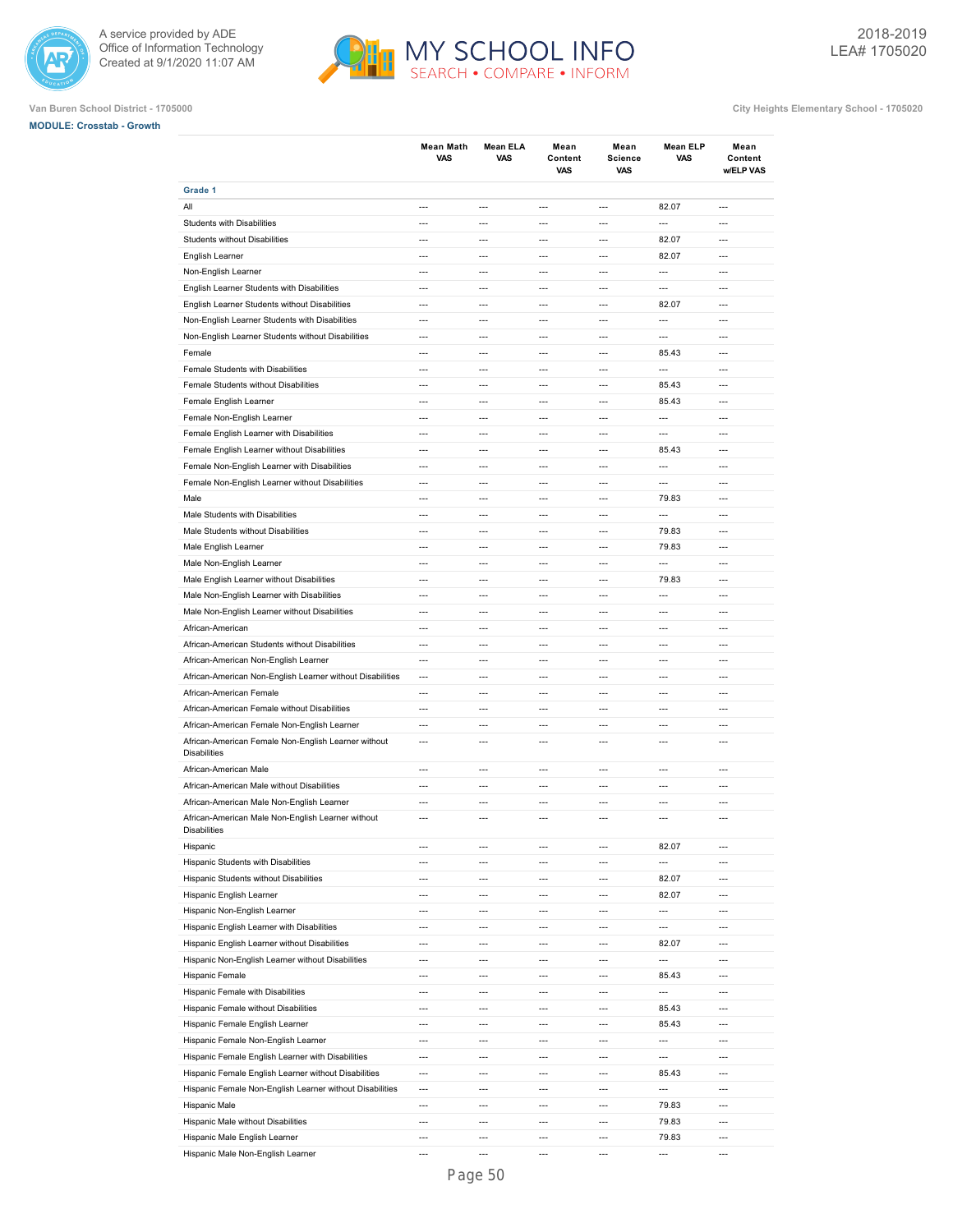



| Hispanic Male English Learner without Disabilities        | ---     | --- |         | --- | 79.83 | $- - -$ |
|-----------------------------------------------------------|---------|-----|---------|-----|-------|---------|
| Hispanic Male Non-English Learner without Disabilities    | $---$   | --- | $- - -$ | --- | ---   | ---     |
| Caucasian                                                 | ---     | --- | $- - -$ | --- | ---   | $- - -$ |
| Caucasian Students with Disabilities                      | $- - -$ | --- | $- - -$ | --- | ---   | ---     |
| Caucasian Students without Disabilities                   | $- - -$ | --- | $- - -$ | --- | $- -$ | ---     |
| Caucasian Non-English Learner                             | $- - -$ | --- | $- - -$ | --- | ---   | ---     |
| Caucasian Non-English Learner with Disabilities           | $---$   | --- | $- - -$ | --- | $- -$ | $---$   |
| Caucasian Non-English Learner without Disabilities        | ---     | --- | $- - -$ | --- | ---   | $- - -$ |
| Caucasian Female                                          | $- - -$ | --- | ---     | --- | $- -$ | ---     |
| Caucasian Female with Disabilities                        | $- - -$ | --- |         | --- | $- -$ | ---     |
| Caucasian Female without Disabilities                     | ---     | --- | ---     | --- | ---   | ---     |
| Caucasian Female Non-English Learner                      | ---     | --- | ---     | --- | ---   | $---$   |
| Caucasian Female Non-English Learner with Disabilities    | ---     | --- | $- - -$ | --- | ---   | ---     |
| Caucasian Female Non-English Learner without Disabilities | $- - -$ | --- | $- - -$ | --- | ---   | ---     |
| Caucasian Male                                            | ---     | --- | $- - -$ | --- | $- -$ | ---     |
| Caucasian Male with Disabilities                          | $- - -$ | --- | $- - -$ | --- | ---   | $- - -$ |
| Caucasian Male without Disabilities                       | $---$   | --- | $- - -$ | --- | $- -$ | $- - -$ |
| Caucasian Male Non-English Learner                        | $- - -$ | --- | $- - -$ | --- | $- -$ | ---     |
| Caucasian Male Non-English Learner with Disabilities      | ---     | --- |         | --- |       | ---     |
| Caucasian Male Non-English Learner without Disabilities   | ---     |     |         |     |       | ---     |

|                                                                          | <b>Mean Math</b><br><b>VAS</b> | <b>Mean ELA</b><br><b>VAS</b> | Mean<br>Content<br>VAS | Mean<br><b>Science</b><br>VAS | <b>Mean ELP</b><br><b>VAS</b> | Mean<br>Content<br>w/ELP VAS |
|--------------------------------------------------------------------------|--------------------------------|-------------------------------|------------------------|-------------------------------|-------------------------------|------------------------------|
| Grade 2                                                                  |                                |                               |                        |                               |                               |                              |
| All                                                                      | ---                            | ---                           | $\overline{a}$         | $\overline{a}$                | 80.39                         | $\overline{a}$               |
| Students with Disabilities                                               | $\overline{a}$                 | $\overline{a}$                | $\overline{a}$         | $\overline{a}$                | 76.49                         | $\overline{a}$               |
| Students without Disabilities                                            | $---$                          | ---                           | $\overline{a}$         | ---                           | 81.04                         | $\overline{a}$               |
| English Learner                                                          | $\overline{a}$                 | ---                           | $\overline{a}$         | ---                           | 80.39                         | $\overline{a}$               |
| Non-English Learner                                                      | $\overline{a}$                 | $\overline{a}$                | $\overline{a}$         | $\overline{a}$                | $\overline{a}$                | $\overline{a}$               |
| English Learner Students with Disabilities                               | ---                            | $---$                         | $---$                  | $\overline{a}$                | 76.49                         | $---$                        |
| English Learner Students without Disabilities                            | ---                            | ---                           | ---                    | $\overline{\phantom{a}}$      | 81.04                         | $\overline{a}$               |
| Non-English Learner Students with Disabilities                           | $\overline{a}$                 | $---$                         | $\overline{a}$         | $\overline{a}$                | $\overline{a}$                | $---$                        |
| Non-English Learner Students without Disabilities                        | $\overline{a}$                 | ---                           | $\overline{a}$         | $\overline{a}$                | $\overline{a}$                | ---                          |
| Female                                                                   | ---                            | $\overline{a}$                | $\overline{a}$         | $\overline{a}$                | 77.65                         | $\overline{a}$               |
| Female Students with Disabilities                                        | ---                            | ---                           | ---                    | $\overline{a}$                | 76.49                         | ---                          |
| Female Students without Disabilities                                     |                                |                               | $\overline{a}$         | ---                           | 77.89                         | ---                          |
| Female English Learner                                                   | $\overline{a}$                 | $\overline{a}$                | $\overline{a}$         | $\overline{a}$                | 77.65                         | $\overline{a}$               |
| Female Non-English Learner                                               | ---                            | ---                           | $\overline{a}$         | $\overline{a}$                | ---                           | $\overline{a}$               |
| Female English Learner with Disabilities                                 | $\overline{a}$                 | $\overline{a}$                | $\overline{a}$         | $\overline{a}$                | 76.49                         | $\overline{a}$               |
| Female English Learner without Disabilities                              | $\overline{a}$                 | $---$                         | $\overline{a}$         | $---$                         | 77.89                         | $---$                        |
| Female Non-English Learner with Disabilities                             | ---                            | ---                           | ---                    | $\overline{a}$                | ---                           | ---                          |
| Female Non-English Learner without Disabilities                          | $\overline{a}$                 | $\sim$                        | $\overline{a}$         | $\overline{a}$                | $\overline{a}$                | $\overline{a}$               |
| Male                                                                     | $\overline{a}$                 | $\overline{a}$                | $\overline{a}$         | $\overline{a}$                | 96.8                          | $\overline{a}$               |
| Male Students with Disabilities                                          | ---                            | ---                           | $\overline{a}$         | $\overline{\phantom{a}}$      | ---                           | $\overline{a}$               |
| Male Students without Disabilities                                       | $-$                            | $\overline{a}$                | $\overline{a}$         | $\overline{a}$                | 96.8                          | $\overline{a}$               |
| Male English Learner                                                     | $\overline{a}$                 | ---                           | $\overline{a}$         | $\overline{a}$                | 96.8                          | $---$                        |
| Male Non-English Learner                                                 | $\overline{a}$                 | ---                           | ---                    | ---                           | ---                           | $\overline{a}$               |
| Male English Learner without Disabilities                                | $\overline{a}$                 | $\overline{a}$                | $\overline{a}$         | $\overline{a}$                | 96.8                          | $\overline{a}$               |
| Male Non-English Learner with Disabilities                               | ---                            | ---                           | $\overline{a}$         | ---                           | $\overline{a}$                | ---                          |
| Male Non-English Learner without Disabilities                            | $\overline{a}$                 | ---                           | $\overline{a}$         | ---                           | $\overline{a}$                | ---                          |
| African-American                                                         | $\overline{a}$                 | ---                           | $\overline{a}$         | $\overline{a}$                | $---$                         | $---$                        |
| African-American Students without Disabilities                           | $\overline{a}$                 | ---                           | $\overline{a}$         | $\overline{a}$                | $\overline{a}$                | ---                          |
| African-American Non-English Learner                                     | ---                            | ---                           | ---                    | $\overline{a}$                | $\overline{a}$                | $\overline{a}$               |
| African-American Non-English Learner without Disabilities                | $---$                          | $---$                         | $---$                  | $---$                         | $---$                         | $---$                        |
| African-American Female                                                  | $\overline{a}$                 | ---                           | $\overline{a}$         | ---                           | ---                           | ---                          |
| African-American Female without Disabilities                             | $\overline{a}$                 | $\overline{a}$                | $\overline{a}$         | $\overline{a}$                | $\overline{a}$                | $\overline{a}$               |
| African-American Female Non-English Learner                              | $\overline{a}$                 | $\overline{a}$                | $\overline{a}$         | $\overline{a}$                | $\overline{a}$                | $\overline{a}$               |
| African-American Female Non-English Learner without                      | ---                            | ---                           | $\overline{a}$         | ---                           | ---                           | $\overline{a}$               |
| <b>Disabilities</b>                                                      |                                |                               |                        |                               |                               |                              |
| African-American Male                                                    | $\overline{a}$                 | $---$                         | $---$                  | $---$                         | $---$                         | $---$                        |
| African-American Male without Disabilities                               | $---$                          | ---                           | $\overline{a}$         | $\overline{a}$                | $\overline{a}$                | ---                          |
| African-American Male Non-English Learner                                | $\overline{a}$                 | $\overline{a}$                | $\overline{a}$         | $\overline{a}$                | $\overline{a}$                | $\overline{a}$               |
| African-American Male Non-English Learner without<br><b>Disabilities</b> | $\overline{a}$                 | $\overline{a}$                | $\overline{a}$         | $\overline{a}$                | $\overline{a}$                | $\overline{a}$               |
| Hispanic                                                                 | ---                            | $\overline{a}$                | $\overline{a}$         | ---                           | 79.86                         | ---                          |
| Hispanic Students with Disabilities                                      | $-$                            | $---$                         | $\overline{a}$         | $\overline{a}$                | 76.49                         | $\overline{a}$               |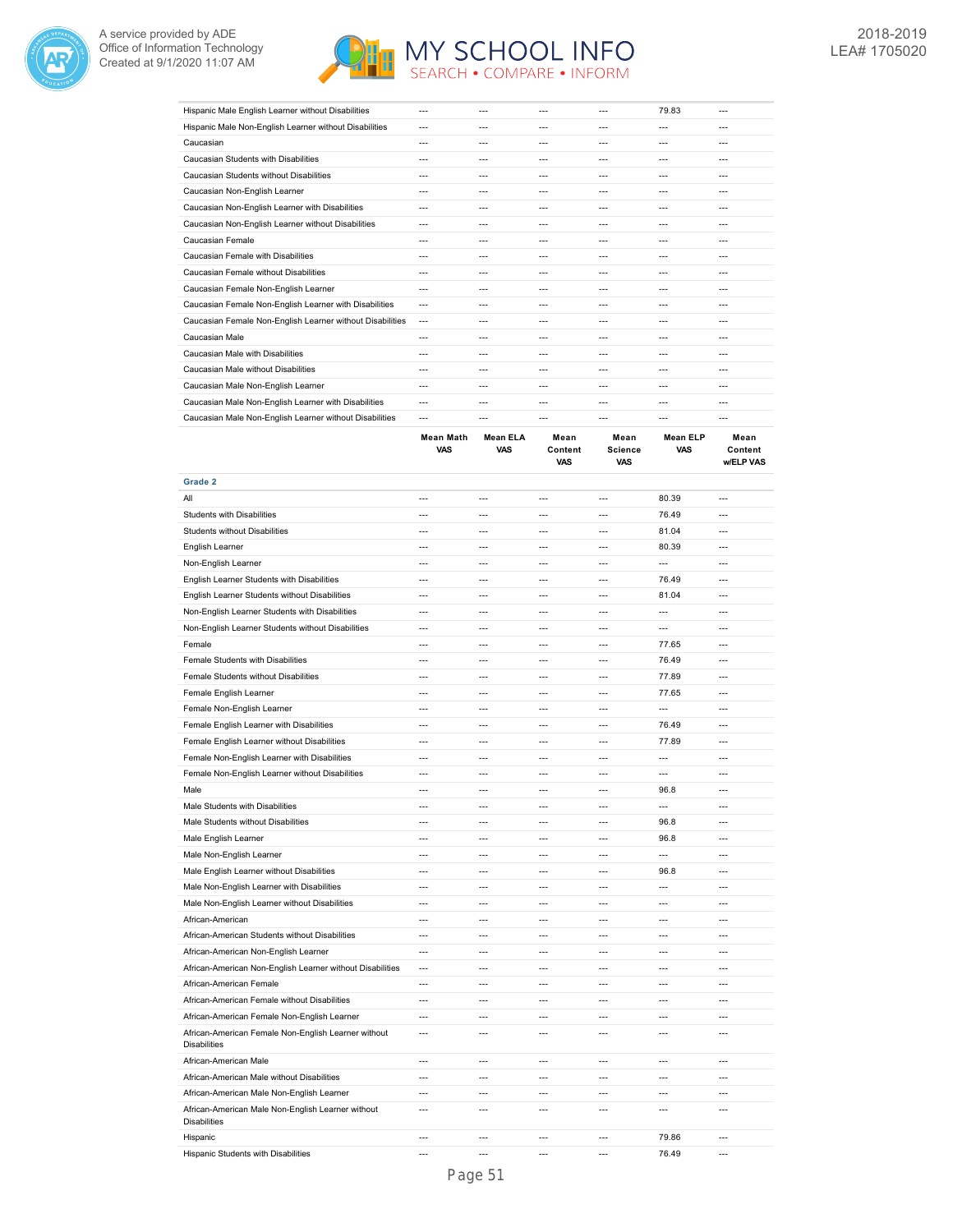



|                                                           |                          |                |                |                          | EL D                     |                |
|-----------------------------------------------------------|--------------------------|----------------|----------------|--------------------------|--------------------------|----------------|
| Caucasian Male Non-English Learner without Disabilities   | $\overline{a}$           | ---            | ---            | $\overline{a}$           | $---$                    | $---$          |
| Caucasian Male Non-English Learner with Disabilities      | ---                      | ---            | ---            | ---                      | ---                      | ---            |
| Caucasian Male Non-English Learner                        | ---                      | ---            | ---            | ---                      | ---                      | ---            |
| Caucasian Male without Disabilities                       | $\overline{a}$           | $\overline{a}$ | ---            | ---                      | $\overline{a}$           | $\overline{a}$ |
| Caucasian Male with Disabilities                          | ---                      | $---$          | $---$          | $\overline{a}$           | $\overline{\phantom{a}}$ | ---            |
| Caucasian Male                                            | $\overline{a}$           | ---            | ---            | $\overline{a}$           | $\overline{a}$           | $---$          |
| Caucasian Female Non-English Learner without Disabilities | $\overline{\phantom{a}}$ | ---            | ---            | $\overline{\phantom{a}}$ | $---$                    | ---            |
| Caucasian Female Non-English Learner with Disabilities    | $\overline{\phantom{a}}$ | ---            | ---            | ---                      | $\overline{a}$           | ---            |
| Caucasian Female Non-English Learner                      | $\overline{a}$           | $\overline{a}$ | $---$          | $\overline{a}$           | $\overline{a}$           | $\overline{a}$ |
| Caucasian Female without Disabilities                     | $---$                    | $---$          | $---$          | $---$                    | $---$                    | $---$          |
| Caucasian Female with Disabilities                        | $---$                    | $---$          | ---            | $\overline{a}$           | $\overline{a}$           | $\overline{a}$ |
| Caucasian Female                                          | $\overline{a}$           | $\overline{a}$ | ---            | ---                      | $\overline{a}$           | ---            |
| Caucasian Non-English Learner without Disabilities        | $\overline{a}$           | $---$          | ---            | $\overline{a}$           | $---$                    | $---$          |
| Caucasian Non-English Learner with Disabilities           | $\overline{a}$           | $\overline{a}$ | ---            | $\overline{a}$           | $\overline{a}$           | $\overline{a}$ |
| Caucasian Non-English Learner                             | $---$                    | $---$          | $---$          | $\overline{a}$           | $---$                    | $---$          |
| Caucasian Students without Disabilities                   | $---$                    | $---$          | ---            | $\overline{a}$           | $---$                    | $\overline{a}$ |
| Caucasian Students with Disabilities                      | ---                      | ---            | ---            | ---                      | $\cdots$                 | ---            |
| Caucasian                                                 | ---                      | ---            | ---            | ---                      | $\overline{a}$           | ---            |
| Hispanic Male Non-English Learner without Disabilities    | ---                      | ---            | ---            | $\overline{a}$           | $\overline{a}$           | $---$          |
| Hispanic Male English Learner without Disabilities        | $---$                    | $---$          | $---$          | $\overline{a}$           | 96.8                     | $---$          |
| Hispanic Male Non-English Learner                         | ---                      | $\overline{a}$ | $\overline{a}$ | $\overline{a}$           | $\overline{a}$           | ---            |
| Hispanic Male English Learner                             | ---                      | ---            | ---            | ---                      | 96.8                     | ---            |
| Hispanic Male without Disabilities                        | $\overline{a}$           | $---$          | ---            | $\overline{a}$           | 96.8                     | ---            |
| Hispanic Male                                             | $\overline{a}$           | $\overline{a}$ | ---            | $\overline{a}$           | 96.8                     | $\overline{a}$ |
| Hispanic Female Non-English Learner without Disabilities  | ---                      | ---            | ---            | ---                      | $\qquad \qquad -$        | ---            |
| Hispanic Female English Learner without Disabilities      | ---                      | ---            | ---            | ---                      | 76.46                    | $\overline{a}$ |
| Hispanic Female English Learner with Disabilities         | ---                      | ---            | ---            | ---                      | 76.49                    | ---            |
| Hispanic Female Non-English Learner                       | $\overline{\phantom{a}}$ | ---            | ---            | ---                      | $---$                    | ---            |
| Hispanic Female English Learner                           | $---$                    | ---            | $---$          | $\overline{a}$           | 76.47                    | $---$          |
| Hispanic Female without Disabilities                      | ---                      | ---            | ---            | ---                      | 76.46                    | ---            |
| Hispanic Female with Disabilities                         | $\overline{a}$           | $\overline{a}$ | $\overline{a}$ | $\overline{a}$           | 76.49                    | $\overline{a}$ |
| Hispanic Female                                           | ---                      | ---            | ---            | ---                      | 76.47                    | ---            |
| Hispanic Non-English Learner without Disabilities         | $\overline{a}$           | $\overline{a}$ | $---$          | $\overline{a}$           | $\overline{a}$           | $\overline{a}$ |
| Hispanic English Learner without Disabilities             | $\overline{a}$           | $\overline{a}$ | ---            | $\overline{a}$           | 80.53                    | $---$          |
| Hispanic English Learner with Disabilities                | ---                      | ---            | ---            | ---                      | 76.49                    | ---            |
| Hispanic Non-English Learner                              | $\overline{a}$           | $\overline{a}$ | ---            | ---                      | $\overline{\phantom{a}}$ | $\overline{a}$ |
| Hispanic English Learner                                  | ---                      | ---            | ---            | ---                      | 79.86                    | ---            |
| Hispanic Students without Disabilities                    | $---$                    | $---$          | $---$          | ---                      | 80.53                    | $---$          |

|                                                   | <b>Mean Math</b><br><b>VAS</b> | <b>Mean ELA</b><br><b>VAS</b> | Mean<br>Content<br><b>VAS</b> | Mean<br><b>Science</b><br><b>VAS</b> | <b>Mean ELP</b><br><b>VAS</b> | Mean<br>Content<br><b>w/ELP VAS</b> |
|---------------------------------------------------|--------------------------------|-------------------------------|-------------------------------|--------------------------------------|-------------------------------|-------------------------------------|
| Grade 3                                           |                                |                               |                               |                                      |                               |                                     |
| All                                               | 91.44                          | 91.39                         | 91.42                         | ---                                  | 82.54                         | 91.13                               |
| Students with Disabilities                        | 93.69                          | 95.25                         | 94.47                         | ---                                  | ---                           | $---$                               |
| Students without Disabilities                     | 91.14                          | 90.87                         | 91.01                         | ---                                  | 82.54                         | 90.69                               |
| English Learner                                   | 85.21                          | 96.51                         | 90.86                         | ---                                  | 82.54                         | 86.7                                |
| Non-English Learner                               | 91.66                          | 91.21                         | 91.44                         | $---$                                | $---$                         | ---                                 |
| English Learner Students with Disabilities        | ---                            | ---                           | $---$                         | ---                                  | $---$                         | ---                                 |
| English Learner Students without Disabilities     | 85.21                          | 96.51                         | 90.86                         | $---$                                | 82.54                         | 86.7                                |
| Non-English Learner Students with Disabilities    | 93.69                          | 95.25                         | 94.47                         | ---                                  | ---                           | ---                                 |
| Non-English Learner Students without Disabilities | 91.38                          | 90.64                         | 91.01                         | ---                                  | ---                           | ---                                 |
| Female                                            | 92.08                          | 92.8                          | 92.44                         | ---                                  | 82.54                         | 91.82                               |
| Female Students with Disabilities                 | 95.58                          | 99.9                          | 97.74                         | $---$                                | ---                           | ---                                 |
| Female Students without Disabilities              | 91.7                           | 92.01                         | 91.86                         | ---                                  | 82.54                         | 91.21                               |
| Female English Learner                            | 85.21                          | 96.51                         | 90.86                         | ---                                  | 82.54                         | 86.7                                |
| Female Non-English Learner                        | 92.58                          | 92.54                         | 92.56                         | ---                                  | ---                           | ---                                 |
| Female English Learner with Disabilities          | ---                            | $- - -$                       | ---                           | ---                                  | ---                           | $---$                               |
| Female English Learner without Disabilities       | 85.21                          | 96.51                         | 90.86                         | ---                                  | 82.54                         | 86.7                                |
| Female Non-English Learner with Disabilities      | 95.58                          | 99.9                          | 97.74                         | ---                                  | $---$                         | ---                                 |
| Female Non-English Learner without Disabilities   | 92.22                          | 91.65                         | 91.93                         | ---                                  | ---                           | ---                                 |
| Male                                              | 90.78                          | 89.93                         | 90.35                         | ---                                  | $-$ --                        | ---                                 |
| Male Students with Disabilities                   | 92.26                          | 91.76                         | 92.01                         | ---                                  | ---                           | ---                                 |
| Male Students without Disabilities                | 90.54                          | 89.63                         | 90.09                         | ---                                  | $---$                         | ---                                 |
| Male English Learner                              | $\overline{a}$                 | $- - -$                       | $---$                         | ---                                  | $---$                         | ---                                 |
| Male Non-English Learner                          | 90.78                          | 89.93                         | 90.35                         | ---                                  | ---                           |                                     |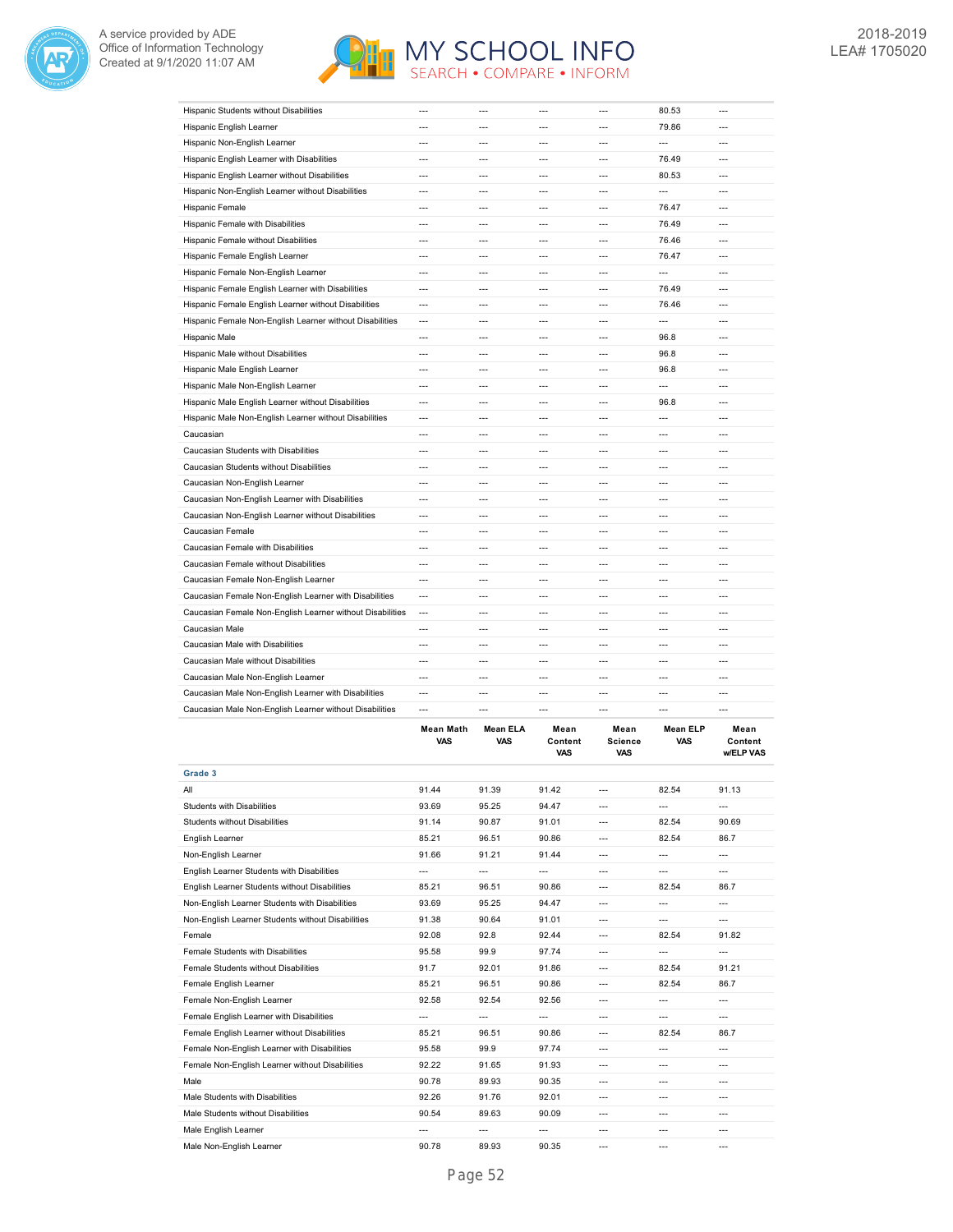



| Male English Learner without Disabilities                                  | ---                       | ---                             | $\overline{a}$                         | ---                      | $---$                    | $---$                        |
|----------------------------------------------------------------------------|---------------------------|---------------------------------|----------------------------------------|--------------------------|--------------------------|------------------------------|
| Male Non-English Learner with Disabilities                                 | 92.26                     | 91.76                           | 92.01                                  | $\overline{a}$           | $---$                    | $---$                        |
| Male Non-English Learner without Disabilities                              | 90.54                     | 89.63                           | 90.09                                  | $\overline{a}$           | $\overline{a}$           | $\overline{a}$               |
| African-American                                                           | $\overline{a}$            | $\overline{a}$                  | $\overline{\phantom{a}}$               | $\overline{\phantom{a}}$ | $\overline{a}$           | $\overline{a}$               |
|                                                                            |                           |                                 |                                        |                          |                          |                              |
| African-American Students without Disabilities                             | $\overline{a}$            | $\overline{a}$                  | $\overline{a}$                         | $\overline{a}$           | $\overline{a}$           | $\overline{a}$               |
| African-American Non-English Learner                                       | ---                       | ---                             | ---                                    | $\overline{\phantom{a}}$ | $\overline{\phantom{a}}$ | $\overline{a}$               |
| African-American Non-English Learner without Disabilities                  | ---                       | ---                             | $\overline{a}$                         | ---                      | $\overline{a}$           |                              |
| African-American Female                                                    | $\overline{a}$            | $\overline{\phantom{a}}$        | $\overline{a}$                         | $\overline{a}$           | $\overline{a}$           | ---                          |
| African-American Female without Disabilities                               | ---                       | ---                             | $\overline{a}$                         | ---                      | $\overline{a}$           | ---                          |
| African-American Female Non-English Learner                                | $---$                     | ---                             | $\overline{a}$                         | $\overline{\phantom{a}}$ | ---                      | ---                          |
|                                                                            |                           |                                 |                                        |                          |                          |                              |
| African-American Female Non-English Learner without<br><b>Disabilities</b> | $\overline{a}$            | $\overline{a}$                  | $\overline{a}$                         | $\overline{a}$           | $\overline{a}$           | $\overline{a}$               |
|                                                                            |                           |                                 |                                        |                          |                          |                              |
| African-American Male                                                      |                           | ---                             | $\overline{a}$                         | $\overline{a}$           | $\overline{a}$           |                              |
| African-American Male without Disabilities                                 | ---                       | $\overline{a}$                  | $\overline{a}$                         | $\overline{a}$           | $\overline{a}$           | $\overline{a}$               |
| African-American Male Non-English Learner                                  | $\overline{a}$            | $\overline{a}$                  | $\overline{a}$                         | $\overline{a}$           | $\overline{a}$           | $\overline{a}$               |
| African-American Male Non-English Learner without                          | $\overline{a}$            | $\overline{a}$                  | $\overline{a}$                         | $\overline{a}$           | $\overline{a}$           | $\overline{a}$               |
| <b>Disabilities</b>                                                        |                           |                                 |                                        |                          |                          |                              |
| Hispanic                                                                   | 88.7                      | 95.34                           | 92.02                                  | $\overline{a}$           | 82.54                    | 89.65                        |
| Hispanic Students with Disabilities                                        | $\overline{a}$            | $\overline{a}$                  | $\overline{a}$                         | $\overline{a}$           | $\overline{a}$           | $\overline{a}$               |
| Hispanic Students without Disabilities                                     |                           | 95.34                           | 92.02                                  | $\overline{\phantom{a}}$ | 82.54                    | 89.65                        |
|                                                                            | 88.7                      |                                 |                                        |                          |                          |                              |
| Hispanic English Learner                                                   | 85.21                     | 96.51                           | 90.86                                  | $\overline{a}$           | 82.54                    | 86.7                         |
| Hispanic Non-English Learner                                               | 90.44                     | 94.76                           | 92.6                                   | $\overline{a}$           | $\overline{\phantom{a}}$ | $---$                        |
| Hispanic English Learner with Disabilities                                 | $\overline{a}$            | $\overline{a}$                  | $\overline{a}$                         | $\overline{a}$           | $\overline{a}$           | $---$                        |
| Hispanic English Learner without Disabilities                              | 85.21                     | 96.51                           | 90.86                                  | $\overline{\phantom{a}}$ | 82.54                    | 86.7                         |
| Hispanic Non-English Learner without Disabilities                          | 90.44                     | 94.76                           | 92.6                                   | $\overline{a}$           | $\overline{a}$           | $\overline{a}$               |
| Hispanic Female                                                            | 85.8                      | 94.08                           | 89.94                                  | $\overline{a}$           | 82.54                    | 87.83                        |
|                                                                            |                           |                                 |                                        |                          |                          |                              |
| Hispanic Female with Disabilities                                          | ---                       | $\overline{a}$                  | $\overline{a}$                         | $\overline{\phantom{a}}$ | $\overline{\phantom{a}}$ | $\overline{a}$               |
| Hispanic Female without Disabilities                                       | 85.8                      | 94.08                           | 89.94                                  | $\overline{a}$           | 82.54                    | 87.83                        |
| Hispanic Female English Learner                                            | 85.21                     | 96.51                           | 90.86                                  | ---                      | 82.54                    | 86.7                         |
| Hispanic Female Non-English Learner                                        | 86.19                     | 92.47                           | 89.33                                  | ---                      | $\overline{\phantom{a}}$ | $\overline{a}$               |
| Hispanic Female English Learner with Disabilities                          | ---                       | $\overline{a}$                  | $\overline{a}$                         | $\overline{\phantom{a}}$ | $\overline{a}$           | $\overline{a}$               |
|                                                                            | 85.21                     | 96.51                           | 90.86                                  | $\overline{a}$           | 82.54                    | 86.7                         |
| Hispanic Female English Learner without Disabilities                       |                           |                                 |                                        |                          |                          |                              |
| Hispanic Female Non-English Learner without Disabilities                   | 86.19                     | 92.47                           | 89.33                                  | $\overline{\phantom{a}}$ | $\overline{\phantom{a}}$ | $\overline{a}$               |
| Hispanic Male                                                              | 103.19                    | 101.64                          | 102.42                                 | $\overline{a}$           | $\overline{a}$           | $\overline{a}$               |
| Hispanic Male without Disabilities                                         | 103.19                    | 101.64                          | 102.42                                 | $\overline{a}$           | $\overline{a}$           | ---                          |
| Hispanic Male English Learner                                              | $\overline{a}$            | $\overline{a}$                  | $\overline{a}$                         | $\overline{a}$           | $\overline{a}$           | $\overline{a}$               |
| Hispanic Male Non-English Learner                                          | 103.19                    | 101.64                          | 102.42                                 | $\overline{a}$           | $\overline{a}$           | $---$                        |
| Hispanic Male English Learner without Disabilities                         | $\overline{a}$            | $\overline{a}$                  | $\overline{a}$                         | $\overline{a}$           | $---$                    | $---$                        |
|                                                                            |                           |                                 |                                        |                          |                          |                              |
| Hispanic Male Non-English Learner without Disabilities                     | 103.19                    | 101.64                          | 102.42                                 | $\overline{a}$           | $---$                    | $---$                        |
| Caucasian                                                                  | 91.36                     | 90.94                           | 91.15                                  | $\overline{a}$           | $---$                    | $---$                        |
| Caucasian Students with Disabilities                                       | 94.29                     | 97.06                           | 95.68                                  | $\overline{a}$           | $\overline{a}$           | $---$                        |
| Caucasian Students without Disabilities                                    | 90.89                     | 89.97                           | 90.43                                  | $\overline{a}$           | $\overline{a}$           | $---$                        |
| Caucasian Non-English Learner                                              | 91.36                     | 90.94                           | 91.15                                  | $\overline{a}$           | $\overline{a}$           | $\overline{a}$               |
| Caucasian Non-English Learner with Disabilities                            | 94.29                     | 97.06                           | 95.68                                  | ---                      | $\overline{a}$           | ---                          |
|                                                                            |                           |                                 |                                        |                          | $\overline{a}$           | $\overline{a}$               |
| Caucasian Non-English Learner without Disabilities                         | 90.89                     | 89.97                           | 90.43                                  | $\overline{a}$           |                          |                              |
| Caucasian Female                                                           | 93.87                     | 93.33                           | 93.6                                   | $\hspace{0.05cm} \ldots$ | $---$                    | $\overline{\phantom{a}}$     |
| Caucasian Female with Disabilities                                         | 98.35                     | 107.66                          | 103.01                                 | $\overline{\phantom{a}}$ | $\overline{a}$           | ---                          |
| Caucasian Female without Disabilities                                      | 93.42                     | 91.9                            | 92.66                                  | $\overline{\phantom{a}}$ | $---$                    | $\overline{\phantom{a}}$     |
|                                                                            |                           |                                 |                                        |                          |                          |                              |
| Caucasian Female Non-English Learner                                       | 93.87                     | 93.33                           | 93.6                                   | $\overline{a}$           | $\overline{a}$           | ---                          |
| Caucasian Female Non-English Learner with Disabilities                     | 98.35                     | 107.66                          | 103.01                                 | $\overline{\phantom{a}}$ | $\overline{\phantom{a}}$ | $\overline{\phantom{a}}$     |
|                                                                            |                           |                                 |                                        |                          |                          |                              |
| Caucasian Female Non-English Learner without Disabilities                  | 93.42                     | 91.9                            | 92.66                                  | ---                      | $\overline{\phantom{a}}$ | $\overline{a}$               |
| Caucasian Male                                                             | 88.84                     | 88.55                           | 88.7                                   | ---                      | $\overline{\phantom{a}}$ | $\overline{\phantom{a}}$     |
| Caucasian Male with Disabilities                                           | 92.26                     | 91.76                           | 92.01                                  | $\overline{a}$           | $\overline{a}$           | $\overline{a}$               |
| Caucasian Male without Disabilities                                        | 88.09                     | 87.83                           | 87.96                                  | $\overline{\phantom{a}}$ | $\overline{a}$           | $\overline{\phantom{a}}$     |
| Caucasian Male Non-English Learner                                         | 88.84                     | 88.55                           | 88.7                                   | ---                      | $\overline{a}$           | $---$                        |
| Caucasian Male Non-English Learner with Disabilities                       | 92.26                     | 91.76                           | 92.01                                  | $\overline{\phantom{a}}$ | ---                      | ---                          |
|                                                                            |                           |                                 |                                        | $\overline{\phantom{a}}$ | $\overline{a}$           | $---$                        |
| Caucasian Male Non-English Learner without Disabilities                    | 88.09<br>Mean Math<br>VAS | 87.83<br><b>Mean ELA</b><br>VAS | 87.96<br>Mean<br>Content<br><b>VAS</b> | Mean<br>Science<br>VAS   | Mean ELP<br>VAS          | Mean<br>Content<br>w/ELP VAS |
|                                                                            |                           |                                 |                                        |                          |                          |                              |
| Grade 4                                                                    |                           |                                 |                                        |                          |                          |                              |
| All                                                                        | 88.32                     | 90.02                           | 89.17                                  | 84.55                    | 73.87                    | 88.29                        |
| Students with Disabilities                                                 | 87.84                     | 83.69                           | 85.76                                  | 83.81                    | $\hspace{0.05cm} \cdots$ | ---                          |
| Students without Disabilities                                              | 88.39                     | 90.91                           | 89.65                                  | 84.66                    | 73.87                    | 88.62                        |
| English Learner                                                            | 86.32                     | 82.72                           | 84.52                                  | 84.98                    | 73.87                    | 79.79                        |
| Non-English Learner                                                        | 88.49                     | 90.63                           | 89.56                                  | 84.52                    | $\overline{\phantom{a}}$ | $\overline{a}$               |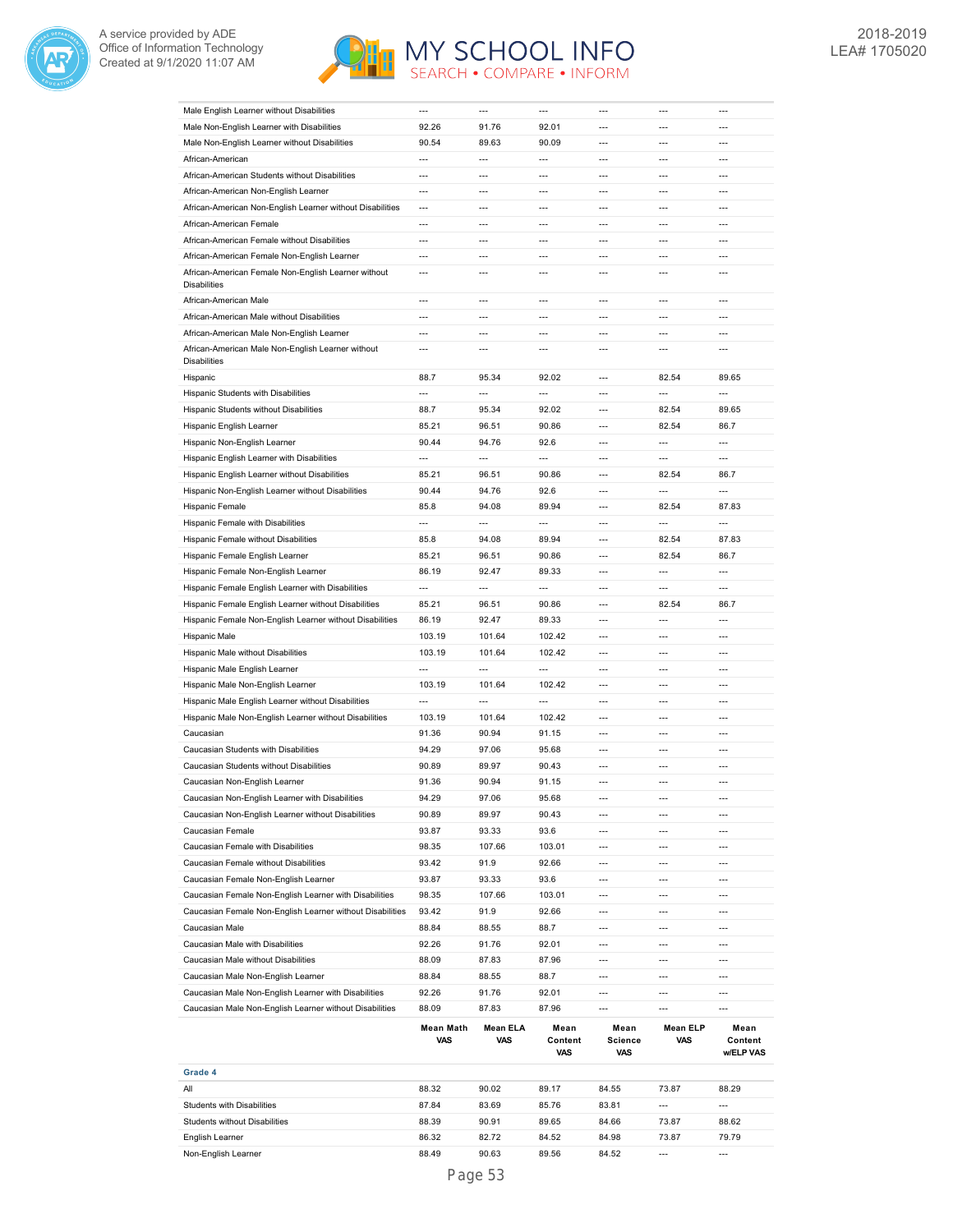



| English Learner Students with Disabilities                                 | ---                      | ---            | ---            | ---                      | $\overline{a}$                    | ---                      |
|----------------------------------------------------------------------------|--------------------------|----------------|----------------|--------------------------|-----------------------------------|--------------------------|
| English Learner Students without Disabilities                              | 86.32                    | 82.72          | 84.52          | 84.98                    | 73.87                             | 79.79                    |
| Non-English Learner Students with Disabilities                             | 87.84                    | 83.69          | 85.76          | 83.81                    | $\overline{a}$                    | $\overline{a}$           |
| Non-English Learner Students without Disabilities                          | 88.59                    | 91.7           | 90.14          | 84.63                    | ---                               | $\overline{a}$           |
| Female                                                                     | 88.6                     | 89.61          | 89.11          | 84.26                    | 81.27                             | 88.65                    |
| Female Students with Disabilities                                          | 95.92                    | 58.78          | 77.35          | 68.65                    | ---                               | $\overline{a}$           |
| Female Students without Disabilities                                       | 88.37                    | 90.61          | 89.49          | 84.76                    | 81.27                             | 88.99                    |
| Female English Learner                                                     | 83.98                    | 85.6           | 84.79          | 99.09                    | 81.27                             | 83.03                    |
| Female Non-English Learner                                                 | 88.91                    | 89.88          | 89.4           | 83.27                    | $\overline{a}$                    | ---                      |
| Female English Learner with Disabilities                                   | $\overline{\phantom{a}}$ | ---            | ---            | $\overline{\phantom{a}}$ | ---                               | $\overline{a}$           |
| Female English Learner without Disabilities                                | 83.98                    | 85.6           | 84.79          | 99.09                    | 81.27                             | 83.03                    |
| Female Non-English Learner with Disabilities                               | 95.92                    | 58.78          | 77.35          | 68.65                    | ---                               | $\overline{a}$           |
| Female Non-English Learner without Disabilities                            | 88.67                    | 90.95          | 89.81          | 83.78                    | $\overline{a}$                    | $\overline{a}$           |
| Male                                                                       | 88.05                    | 90.42          | 89.24          | 84.84                    | 66.48                             | 87.93                    |
| Male Students with Disabilities                                            | 86.68                    | 87.25          | 86.97          | 85.98                    | $\overline{a}$                    | $\overline{a}$           |
|                                                                            |                          |                |                |                          |                                   |                          |
| Male Students without Disabilities                                         | 88.42                    | 91.28          | 89.85          | 84.53                    | 66.48                             | 88.18                    |
| Male English Learner                                                       | 87.88                    | 80.8           | 84.34          | 75.57                    | 66.48                             | 77.19                    |
| Male Non-English Learner                                                   | 88.06                    | 91.38          | 89.72          | 85.76                    | $\overline{a}$                    | $\overline{a}$           |
| Male English Learner without Disabilities                                  | 87.88                    | 80.8           | 84.34          | 75.57                    | 66.48                             | 77.19                    |
| Male Non-English Learner with Disabilities                                 | 86.68                    | 87.25          | 86.97          | 85.98                    | $\overline{a}$                    | $\overline{a}$           |
| Male Non-English Learner without Disabilities                              | 88.49                    | 92.64          | 90.56          | 85.7                     | ---                               | ---                      |
| African-American                                                           | 93.51                    | 95.48          | 94.5           | 81.16                    | $\overline{a}$                    | $\overline{a}$           |
| African-American Students without Disabilities                             | 93.51                    | 95.48          | 94.5           | 81.16                    | $\overline{a}$                    | $\overline{a}$           |
| African-American Non-English Learner                                       | 93.51                    | 95.48          | 94.5           | 81.16                    | $\overline{a}$                    | ---                      |
| African-American Non-English Learner without Disabilities                  | 93.51                    | 95.48          | 94.5           | 81.16                    | $\overline{a}$                    | ---                      |
| African-American Female                                                    | 94.28                    | 91.85          | 93.06          | 76.55                    | $\overline{a}$                    | ---                      |
| African-American Female without Disabilities                               | 94.28                    | 91.85          | 93.06          | 76.55                    | ---                               | ---                      |
| African-American Female Non-English Learner                                | 94.28                    | 91.85          | 93.06          | 76.55                    | $\overline{a}$                    | $---$                    |
| African-American Female Non-English Learner without<br><b>Disabilities</b> | 94.28                    | 91.85          | 93.06          | 76.55                    | ---                               | $-$ --                   |
| African-American Male                                                      | 91.96                    | 102.76         | 97.36          | 90.37                    | $\overline{a}$                    | ---                      |
| African-American Male without Disabilities                                 | 91.96                    | 102.76         | 97.36          | 90.37                    | $\overline{a}$                    | $\overline{a}$           |
| African-American Male Non-English Learner                                  | 91.96                    | 102.76         | 97.36          | 90.37                    | $\overline{a}$                    | $\overline{a}$           |
| African-American Male Non-English Learner without                          | 91.96                    | 102.76         | 97.36          | 90.37                    | $---$                             | $---$                    |
| <b>Disabilities</b>                                                        |                          |                |                |                          |                                   |                          |
| Hispanic                                                                   | 88.16                    | 86.72          | 87.44          | 84.69                    | 73.87                             | 82.92                    |
| Hispanic Students with Disabilities                                        | ---                      | $\overline{a}$ | $\overline{a}$ | $\overline{a}$           | ---                               | $\overline{a}$           |
| Hispanic Students without Disabilities                                     | 88.16                    | 86.72          | 87.44          | 84.69                    | 73.87                             | 82.92                    |
| Hispanic English Learner                                                   | 86.32                    | 82.72          | 84.52          | 84.98                    | 73.87                             | 79.79                    |
| Hispanic Non-English Learner                                               | 91.22                    | 93.38          | 92.3           | 84.2                     | $\overline{a}$                    | $\overline{a}$           |
| Hispanic English Learner with Disabilities                                 | $\overline{a}$           | $\overline{a}$ | ---            | $\overline{a}$           | $\overline{a}$                    | $---$                    |
| Hispanic English Learner without Disabilities                              | 86.32                    | 82.72          | 84.52          | 84.98                    | 73.87                             | 79.79                    |
| Hispanic Non-English Learner without Disabilities                          | 91.22                    | 93.38          | 92.3           | 84.2                     |                                   |                          |
| Hispanic Female                                                            | 86.53                    | 90.27          | 88.4           | 91.59                    | 81.27                             | 86.02                    |
| Hispanic Female with Disabilities                                          | ---                      | ---            | $\overline{a}$ | ---                      | ---                               | ---                      |
| Hispanic Female without Disabilities                                       | 86.53                    | 90.27          | 88.4           | 91.59                    | 81.27                             | 86.02                    |
| Hispanic Female English Learner                                            | 83.98                    | 85.6           | 84.79          | 99.09                    | 81.27                             | 83.03                    |
| Hispanic Female Non-English Learner                                        | 89.08                    | 94.94          | 92.01          | 84.1                     | ---                               | ---                      |
| Hispanic Female English Learner with Disabilities                          | ---                      | ---            | ---            | ---                      | ---                               | $\overline{a}$           |
| Hispanic Female English Learner without Disabilities                       | 83.98                    |                | 84.79          | 99.09                    |                                   |                          |
|                                                                            |                          | 85.6           |                | 84.1                     | 81.27<br>$\overline{\phantom{a}}$ | 83.03                    |
|                                                                            |                          |                |                |                          |                                   | $\overline{\phantom{a}}$ |
| Hispanic Female Non-English Learner without Disabilities                   | 89.08                    | 94.94          | 92.01          |                          |                                   |                          |
| Hispanic Male                                                              | 89.79                    | 83.16          | 86.47          | 77.78                    | 66.48                             | 79.81                    |
| Hispanic Male without Disabilities                                         | 89.79                    | 83.16          | 86.47          | 77.78                    | 66.48                             | 79.81                    |
| Hispanic Male English Learner                                              | 87.88                    | 80.8           | 84.34          | 75.57                    | 66.48                             | 77.19                    |
| Hispanic Male Non-English Learner                                          | 95.51                    | 90.26          | 92.88          | 84.4                     | ---                               | ---                      |
| Hispanic Male English Learner without Disabilities                         | 87.88                    | 80.8           | 84.34          | 75.57                    | 66.48                             | 77.19                    |
| Hispanic Male Non-English Learner without Disabilities                     | 95.51                    | 90.26          | 92.88          | 84.4                     | ---                               | $\overline{a}$           |
| Caucasian                                                                  | 88.09                    | 89.71          | 88.9           | 83.76                    | $\overline{a}$                    | $\overline{a}$           |
| Caucasian Students with Disabilities                                       | 87.84                    | 83.69          | 85.76          | 83.81                    | $\overline{a}$                    | $\overline{a}$           |
| Caucasian Students without Disabilities                                    | 88.13                    | 90.83          | 89.48          | 83.75                    | $\overline{a}$                    | $\overline{a}$           |
| Caucasian Non-English Learner                                              | 88.09                    | 89.71          | 88.9           | 83.76                    | $\overline{a}$                    | $\overline{a}$           |
| Caucasian Non-English Learner with Disabilities                            | 87.84                    | 83.69          | 85.76          | 83.81                    | ---                               | $\overline{a}$           |
| Caucasian Non-English Learner without Disabilities                         | 88.13                    | 90.83          | 89.48          | 83.75                    | $---$                             | $\overline{\phantom{a}}$ |
| Caucasian Female                                                           | 88.18                    | 88.72          | 88.45          | 82.99                    | $\overline{a}$                    | ---                      |
| Caucasian Female with Disabilities                                         | 95.92                    | 58.78          | 77.35          | 68.65                    | ---                               | ---                      |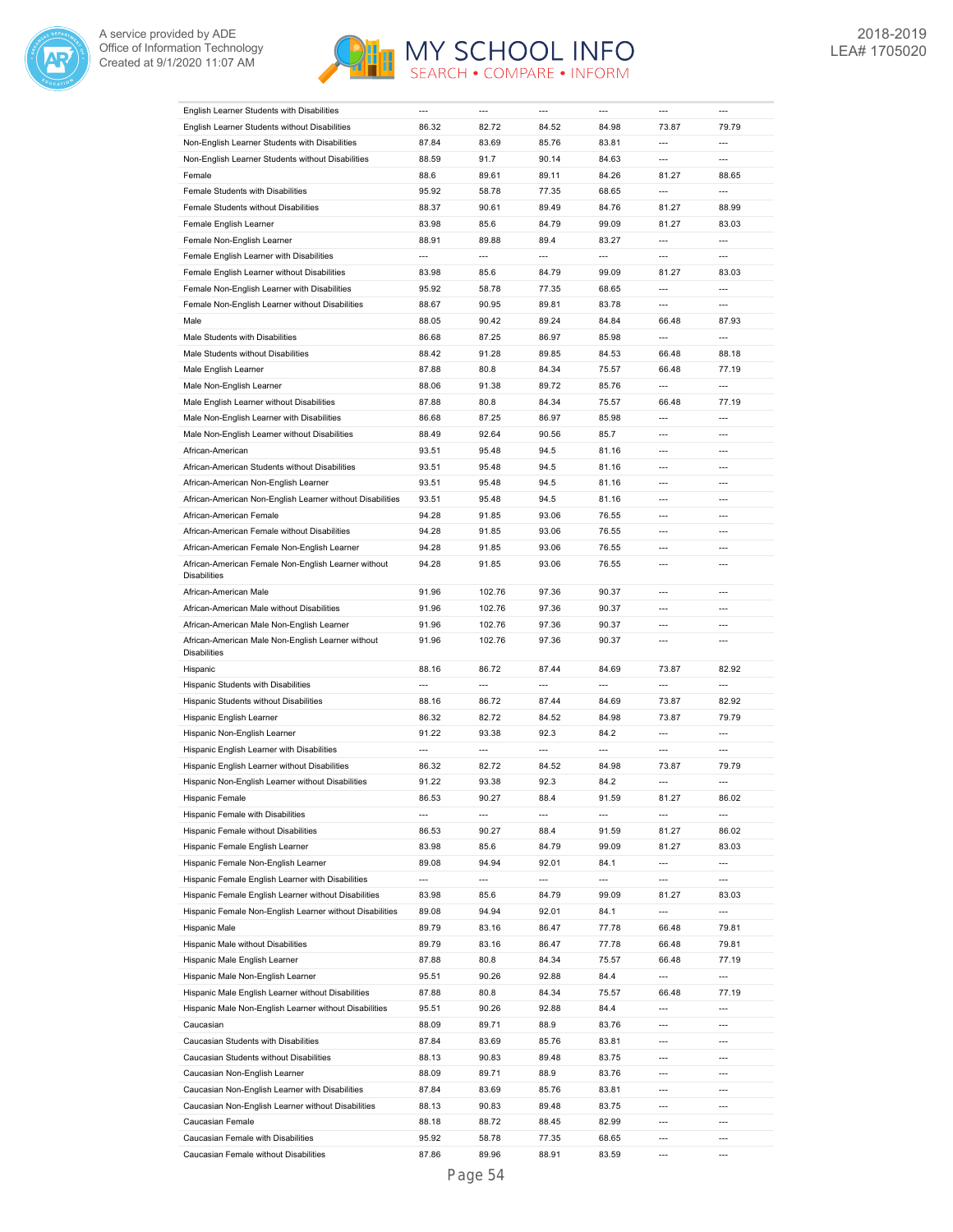



| Caucasian Female Non-English Learner                                     | 88.18                    | 88.72                  | 88.45                  | 82.99                         | ---                      | $---$                               |
|--------------------------------------------------------------------------|--------------------------|------------------------|------------------------|-------------------------------|--------------------------|-------------------------------------|
| Caucasian Female Non-English Learner with Disabilities                   | 95.92                    | 58.78                  | 77.35                  | 68.65                         | $\overline{a}$           | $---$                               |
| Caucasian Female Non-English Learner without Disabilities                | 87.86                    | 89.96                  | 88.91                  | 83.59                         | $\overline{a}$           | $\overline{a}$                      |
| Caucasian Male                                                           | 88                       | 90.67                  | 89.33                  | 84.5                          | ---                      | $\overline{a}$                      |
| Caucasian Male with Disabilities                                         | 86.68                    | 87.25                  | 86.97                  | 85.98                         | $\overline{a}$           | $\overline{a}$                      |
| Caucasian Male without Disabilities                                      | 88.48                    | 91.93                  | 90.21                  | 83.95                         | $\overline{a}$           | $\overline{a}$                      |
| Caucasian Male Non-English Learner                                       | 88                       | 90.67                  | 89.33                  | 84.5                          | ---                      | $\overline{a}$                      |
| Caucasian Male Non-English Learner with Disabilities                     | 86.68                    | 87.25                  | 86.97                  | 85.98                         | $\overline{a}$           | $\overline{a}$                      |
| Caucasian Male Non-English Learner without Disabilities                  | 88.48                    | 91.93                  | 90.21                  | 83.95                         | $\overline{\phantom{a}}$ | $\overline{a}$                      |
|                                                                          |                          |                        |                        |                               |                          |                                     |
|                                                                          | <b>Mean Math</b><br>VAS  | <b>Mean ELA</b><br>VAS | Mean<br>Content<br>VAS | Mean<br><b>Science</b><br>VAS | <b>Mean ELP</b><br>VAS   | Mean<br>Content<br><b>w/ELP VAS</b> |
| Grade 5                                                                  |                          |                        |                        |                               |                          |                                     |
| All                                                                      | 91.77                    | 87                     | 89.39                  | 81.76                         | 88.43                    | 89.33                               |
| <b>Students with Disabilities</b>                                        | 86.15                    | 80.85                  | 83.5                   | 75.31                         | ---                      | ---                                 |
| <b>Students without Disabilities</b>                                     |                          | 88.17                  | 90.51                  |                               | 88.43                    | 90.37                               |
|                                                                          | 92.85                    |                        |                        | 82.86                         |                          |                                     |
| English Learner                                                          | 89.02                    | 88.33                  | 88.67                  | 84.51                         | 88.43                    | 88.55                               |
| Non-English Learner                                                      | 91.95                    | 86.91                  | 89.43                  | 81.57                         | $\overline{\phantom{a}}$ | ---                                 |
| English Learner Students with Disabilities                               | $\overline{\phantom{a}}$ | ---                    | ---                    | $\overline{\phantom{a}}$      | ---                      | $\overline{a}$                      |
| English Learner Students without Disabilities                            | 89.02                    | 88.33                  | 88.67                  | 84.51                         | 88.43                    | 88.55                               |
| Non-English Learner Students with Disabilities                           | 86.15                    | 80.85                  | 83.5                   | 75.31                         | ---                      | $\overline{a}$                      |
| Non-English Learner Students without Disabilities                        | 93.14                    | 88.15                  | 90.65                  | 82.73                         | $\overline{\phantom{a}}$ | $\overline{a}$                      |
| Female                                                                   | 88.02                    | 88.56                  | 88.29                  | 81.24                         | 118.65                   | 89.46                               |
| Female Students with Disabilities                                        | 86.38                    | 87.84                  | 87.11                  | 79.37                         | $\overline{\phantom{a}}$ | $\overline{\phantom{a}}$            |
| Female Students without Disabilities                                     | 88.34                    | 88.7                   | 88.52                  | 81.62                         | 118.65                   | 89.89                               |
|                                                                          |                          |                        |                        |                               |                          |                                     |
| Female English Learner                                                   | 97.07                    | 80.28                  | 88.68                  | 94.46                         | 118.65                   | 103.67                              |
| Female Non-English Learner                                               | 87.65                    | 88.91                  | 88.28                  | 80.67                         | $\overline{a}$           | $\overline{a}$                      |
| Female English Learner with Disabilities                                 | $\overline{\phantom{a}}$ | ---                    | $\overline{a}$         | $\overline{a}$                | ---                      | ---                                 |
| Female English Learner without Disabilities                              | 97.07                    | 80.28                  | 88.68                  | 94.46                         | 118.65                   | 103.67                              |
| Female Non-English Learner with Disabilities                             | 86.38                    | 87.84                  | 87.11                  | 79.37                         | ---                      | $---$                               |
| Female Non-English Learner without Disabilities                          | 87.9                     | 89.12                  | 88.51                  | 80.94                         | ---                      | ---                                 |
| Male                                                                     | 95.53                    | 85.43                  | 90.48                  | 82.27                         | 73.33                    | 89.21                               |
| Male Students with Disabilities                                          | 85.93                    | 73.87                  | 79.9                   | 69.89                         | ---                      | ---                                 |
| Male Students without Disabilities                                       | 97.35                    | 87.63                  | 92.49                  | 84.03                         | 73.33                    | 90.83                               |
| Male English Learner                                                     | 84.99                    | 92.35                  | 88.67                  | 79.54                         | 73.33                    | 81                                  |
| Male Non-English Learner                                                 | 96.44                    | 84.83                  | 90.64                  | 82.51                         | ---                      | $\overline{a}$                      |
|                                                                          |                          |                        |                        |                               |                          |                                     |
| Male English Learner without Disabilities                                | 84.99                    | 92.35                  | 88.67                  | 79.54                         | 73.33                    | 81                                  |
| Male Non-English Learner with Disabilities                               | 85.93                    | 73.87                  | 79.9                   | 69.89                         | ---                      | $\overline{a}$                      |
| Male Non-English Learner without Disabilities                            | 98.65                    | 87.14                  | 92.9                   | 84.51                         | ---                      | ---                                 |
| African-American                                                         | ---                      | $\overline{a}$         | $\overline{a}$         | ---                           | $\overline{a}$           | $\overline{a}$                      |
| African-American Students without Disabilities                           | ---                      | ---                    | ---                    | ---                           | ---                      | ---                                 |
| African-American Non-English Learner                                     | $\overline{a}$           | $\overline{a}$         | $\overline{a}$         | ---                           | ---                      | $\overline{a}$                      |
| African-American Non-English Learner without Disabilities                | $\overline{a}$           | ---                    | $\overline{a}$         | ---                           | $\overline{a}$           | $\overline{a}$                      |
| African-American Female                                                  | ---                      | ---                    | $---$                  | $---$                         | $---$                    | $---$                               |
| African-American Female without Disabilities                             | ---                      | ---                    | $---$                  | ---                           | $\overline{a}$           | $---$                               |
| African-American Female Non-English Learner                              | ---                      | $---$                  | $---$                  | $---$                         | $---$                    | $---$                               |
| African-American Female Non-English Learner without<br>Disabilities      | $-$                      | $\overline{a}$         | ---                    | ---                           | $\overline{a}$           | $\overline{a}$                      |
| African-American Male                                                    | ---                      | ---                    | ---                    | ---                           | $---$                    | $---$                               |
| African-American Male without Disabilities                               | ---                      | ---                    | ---                    | ---                           | $\overline{a}$           | $\overline{a}$                      |
| African-American Male Non-English Learner                                | ---                      | ---                    | $\overline{a}$         | ---                           | $\overline{a}$           | $\overline{a}$                      |
| African-American Male Non-English Learner without<br><b>Disabilities</b> | ---                      | ---                    | ---                    | ---                           | ---                      | $\overline{a}$                      |
| Hispanic                                                                 | 81.83                    | 84.34                  | 83.09                  | 84.07                         | 88.43                    | 85.38                               |
| Hispanic Students with Disabilities                                      | ---                      | ---                    | ---                    | ---                           | ---                      | ---                                 |
|                                                                          |                          |                        |                        |                               |                          |                                     |
| Hispanic Students without Disabilities                                   | 81.83                    | 84.34                  | 83.09                  | 84.07                         | 88.43                    | 85.38                               |
| Hispanic English Learner                                                 | 89.02                    | 88.33                  | 88.67                  | 84.51                         | 88.43                    | 88.55                               |
| Hispanic Non-English Learner                                             | 60.27                    | 72.38                  | 66.33                  | 82.75                         | ---                      | ---                                 |
| Hispanic English Learner with Disabilities                               | ---                      | ---                    | ---                    | ---                           | ---                      | $\overline{a}$                      |
| Hispanic English Learner without Disabilities                            | 89.02                    | 88.33                  | 88.67                  | 84.51                         | 88.43                    | 88.55                               |
| Hispanic Non-English Learner without Disabilities                        | 60.27                    | 72.38                  | 66.33                  | 82.75                         | ---                      | $\overline{a}$                      |
| Hispanic Female                                                          | 78.67                    | 76.33                  | 77.5                   | 88.6                          | 118.65                   | 91.22                               |
| Hispanic Female with Disabilities                                        | ---                      | $\overline{a}$         | $\overline{a}$         | ---                           | ---                      | $\overline{a}$                      |
| Hispanic Female without Disabilities                                     | 78.67                    | 76.33                  | 77.5                   | 88.6                          | 118.65                   | 91.22                               |
| Hispanic Female English Learner                                          | 97.07                    | 80.28                  | 88.68                  | 94.46                         | 118.65                   | 103.67                              |
| Hispanic Female Non-English Learner                                      | 60.27                    | 72.38                  | 66.33                  | 82.75                         | $\overline{\phantom{a}}$ | $\overline{a}$                      |
|                                                                          |                          |                        |                        |                               |                          |                                     |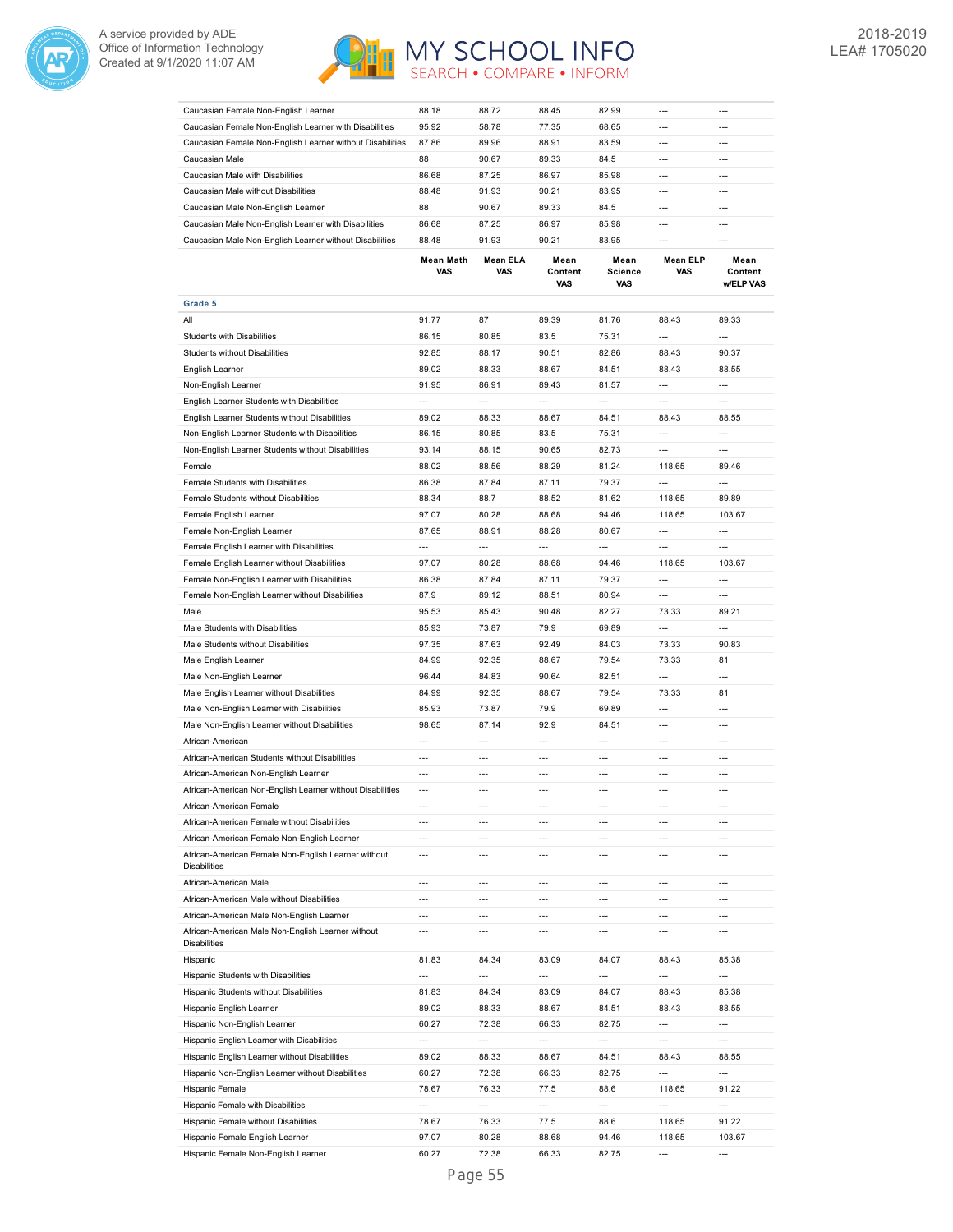



| Hispanic Female English Learner with Disabilities                      |                          |                          |                               |                          |                               |                              |
|------------------------------------------------------------------------|--------------------------|--------------------------|-------------------------------|--------------------------|-------------------------------|------------------------------|
| Hispanic Female English Learner without Disabilities                   | 97.07                    | 80.28                    | 88.68                         | 94.46                    | 118.65                        | 103.67                       |
| Hispanic Female Non-English Learner without Disabilities               | 60.27                    | 72.38                    | 66.33                         | 82.75                    | $\overline{a}$                | $---$                        |
| Hispanic Male                                                          | 84.99                    | 92.35                    | 88.67                         | 79.54                    | 73.33                         | 81                           |
| Hispanic Male without Disabilities                                     | 84.99                    | 92.35                    | 88.67                         | 79.54                    | 73.33                         | 81                           |
| Hispanic Male English Learner                                          | 84.99                    | 92.35                    | 88.67                         | 79.54                    | 73.33                         | 81                           |
| Hispanic Male Non-English Learner                                      | $\overline{a}$           | $\overline{a}$           | $\overline{a}$                | $\overline{a}$           | $\overline{a}$                | $\overline{a}$               |
| Hispanic Male English Learner without Disabilities                     | 84.99                    | 92.35                    | 88.67                         | 79.54                    | 73.33                         | 81                           |
| Hispanic Male Non-English Learner without Disabilities                 | ---                      | $\overline{a}$           | $\overline{a}$                | ---                      | $\overline{a}$                | $\overline{a}$               |
| Caucasian                                                              | 92.66                    | 86.35                    | 89.5                          | 82.3                     | ---                           | $\overline{a}$               |
| Caucasian Students with Disabilities                                   | 85.97                    | 76.75                    | 81.36                         | 75.03                    | ---                           | ---                          |
| Caucasian Students without Disabilities                                | 94.08                    | 88.38                    | 91.23                         | 83.66                    | $---$                         | ---                          |
| Caucasian Non-English Learner                                          | 92.66                    | 86.35                    | 89.5                          | 82.3                     | ---                           | ---                          |
| Caucasian Non-English Learner with Disabilities                        | 85.97                    | 76.75                    | 81.36                         | 75.03                    | $---$                         | ---                          |
|                                                                        | 94.08                    | 88.38                    | 91.23                         | 83.66                    | ---                           | $\overline{a}$               |
| Caucasian Non-English Learner without Disabilities<br>Caucasian Female | 87.34                    | 88.43                    | 87.89                         | 82.88                    | $\overline{\phantom{a}}$      | ---                          |
|                                                                        |                          |                          |                               |                          |                               |                              |
| Caucasian Female with Disabilities                                     | 86.03                    | 80.58                    | 83.31                         | 80.17                    | ---                           | $\overline{a}$               |
| Caucasian Female without Disabilities                                  | 87.59                    | 89.9                     | 88.74                         | 83.42                    | ---                           | ---                          |
| Caucasian Female Non-English Learner                                   | 87.34                    | 88.43                    | 87.89                         | 82.88                    | $---$                         | $---$                        |
| Caucasian Female Non-English Learner with Disabilities                 | 86.03                    | 80.58                    | 83.31                         | 80.17                    | ---                           | $---$                        |
| Caucasian Female Non-English Learner without Disabilities              | 87.59                    | 89.9                     | 88.74                         | 83.42                    | $---$                         | $---$                        |
| Caucasian Male                                                         | 97.47                    | 84.46                    | 90.97                         | 81.78                    | $\overline{a}$                | $---$                        |
| Caucasian Male with Disabilities                                       | 85.93                    | 73.87                    | 79.9                          | 69.89                    | ---                           | $\overline{a}$               |
| Caucasian Male without Disabilities                                    | 100.19                   | 86.95                    | 93.57                         | 83.88                    | $\overline{a}$                | ---                          |
| Caucasian Male Non-English Learner                                     | 97.47                    | 84.46                    | 90.97                         | 81.78                    | ---                           | $\overline{a}$               |
| Caucasian Male Non-English Learner with Disabilities                   | 85.93                    | 73.87                    | 79.9                          | 69.89                    | $\overline{a}$                | $\overline{a}$               |
| Caucasian Male Non-English Learner without Disabilities                | 100.19                   | 86.95                    | 93.57                         | 83.88                    | $\overline{a}$                | ---                          |
|                                                                        | <b>Mean Math</b><br>VAS  | Mean ELA<br>VAS          | Mean<br>Content<br><b>VAS</b> | Mean<br>Science<br>VAS   | <b>Mean ELP</b><br><b>VAS</b> | Mean<br>Content<br>w/ELP VAS |
| <b>All Grades</b>                                                      |                          |                          |                               |                          |                               |                              |
|                                                                        |                          |                          |                               |                          |                               |                              |
| All                                                                    | 90.37                    | 89.62                    | 89.99                         | 83.37                    | 80.9                          | 89.02                        |
| <b>Students with Disabilities</b>                                      | 89.03                    | 86.22                    | 87.63                         | 79.84                    | 76.49                         | 87.16                        |
| Students without Disabilities                                          | 90.58                    | 90.13                    | 90.36                         | 83.9                     | 81.12                         | 89.28                        |
| English Learner                                                        | 86.91                    | 87.16                    | 87.03                         | 84.8                     | 80.9                          | 82.88                        |
|                                                                        | 90.58                    | 89.77                    | 90.18                         | 83.26                    | ---                           | ---                          |
| Non-English Learner                                                    | $\overline{a}$           | $\overline{a}$           | $\overline{a}$                | $\overline{a}$           |                               | $\overline{a}$               |
| English Learner Students with Disabilities                             |                          |                          |                               |                          | 76.49                         |                              |
| English Learner Students without Disabilities                          | 86.91                    | 87.16                    | 87.03                         | 84.8                     | 81.12                         | 83.09                        |
| Non-English Learner Students with Disabilities                         | 89.03                    | 86.22                    | 87.63                         | 79.84                    | ---                           |                              |
| Non-English Learner Students without Disabilities                      | 90.84                    | 90.34                    | 90.59                         | 83.82                    | ---                           | ---                          |
| Female                                                                 | 89.64                    | 90.41                    | 90.02                         | 82.97                    | 83.31                         | 89.15                        |
| Female Students with Disabilities                                      | 91.02                    | 88.73                    | 89.88                         | 77.23                    | 76.49                         | 88.39                        |
| Female Students without Disabilities                                   | 89.5                     | 90.58                    | 90.04                         | 83.53                    | 83.88                         | 89.23                        |
| Female English Learner                                                 | 87.09                    | 88.9                     | 87.99                         | 97.55                    | 83.31                         | 84.61                        |
| Female Non-English Learner                                             | 89.79                    | 90.5                     | 90.15                         | 82.14                    | $\overline{\phantom{a}}$      | ---                          |
| Female English Learner with Disabilities                               | $\overline{\phantom{a}}$ | $\overline{\phantom{a}}$ | $\overline{\phantom{a}}$      | $\hspace{0.05cm} \cdots$ | 76.49                         | ---                          |
| Female English Learner without Disabilities                            | 87.09                    | 88.9                     | 87.99                         | 97.55                    | 83.88                         | 85.09                        |
| Female Non-English Learner with Disabilities                           | 91.02                    | 88.73                    | 89.88                         | 77.23                    | $\overline{\phantom{a}}$      | ---                          |
| Female Non-English Learner without Disabilities                        | 89.66                    | 90.69                    | 90.18                         | 82.66                    | $\overline{\phantom{a}}$      | ---                          |
| Male                                                                   | 91.11                    | 88.82                    | 89.97                         | 83.75                    | 76.99                         | 88.87                        |
| Male Students with Disabilities                                        | 87.97                    | 84.88                    | 86.43                         | 81.15                    | $\overline{\phantom{a}}$      | ---                          |
| Male Students without Disabilities                                     | 91.76                    | 89.64                    | 90.7                          | 84.31                    | 76.99                         | 89.33                        |
| Male English Learner                                                   | 86.72                    | 85.42                    | 86.07                         | 77.16                    | 76.99                         | 80.48                        |
| Male Non-English Learner                                               | 91.37                    | 89.03                    | 90.2                          | 84.39                    | $\overline{a}$                | ---                          |
| Male English Learner without Disabilities                              | 86.72                    | 85.42                    | 86.07                         | 77.16                    | 76.99                         | 80.48                        |
| Male Non-English Learner with Disabilities                             | 87.97                    | 84.88                    | 86.43                         | 81.15                    | $\overline{\phantom{a}}$      | ---                          |
|                                                                        |                          |                          |                               |                          | $\cdots$                      | ---                          |
| Male Non-English Learner without Disabilities                          | 92.14                    | 89.96                    | 91.05                         | 85.16                    |                               | ---                          |
| African-American                                                       | 93.51                    | 95.48                    | 94.5                          | 81.16                    | ---                           |                              |
| African-American Students without Disabilities                         | 93.51                    | 95.48                    | 94.5                          | 81.16                    | ---                           | ---                          |
| African-American Non-English Learner                                   | 93.51                    | 95.48                    | 94.5                          | 81.16                    | ---                           | ---                          |
| African-American Non-English Learner without Disabilities              | 93.51                    | 95.48                    | 94.5                          | 81.16                    | $\overline{\phantom{a}}$      | ---                          |
| African-American Female                                                | 94.28                    | 91.85                    | 93.06                         | 76.55                    | ---                           | ---                          |
| African-American Female without Disabilities                           | 94.28                    | 91.85                    | 93.06                         | 76.55                    | ---                           | ---                          |
| African-American Female Non-English Learner                            | 94.28<br>94.28           | 91.85                    | 93.06<br>93.06                | 76.55<br>76.55           | ---                           | $---$                        |

Disabilities